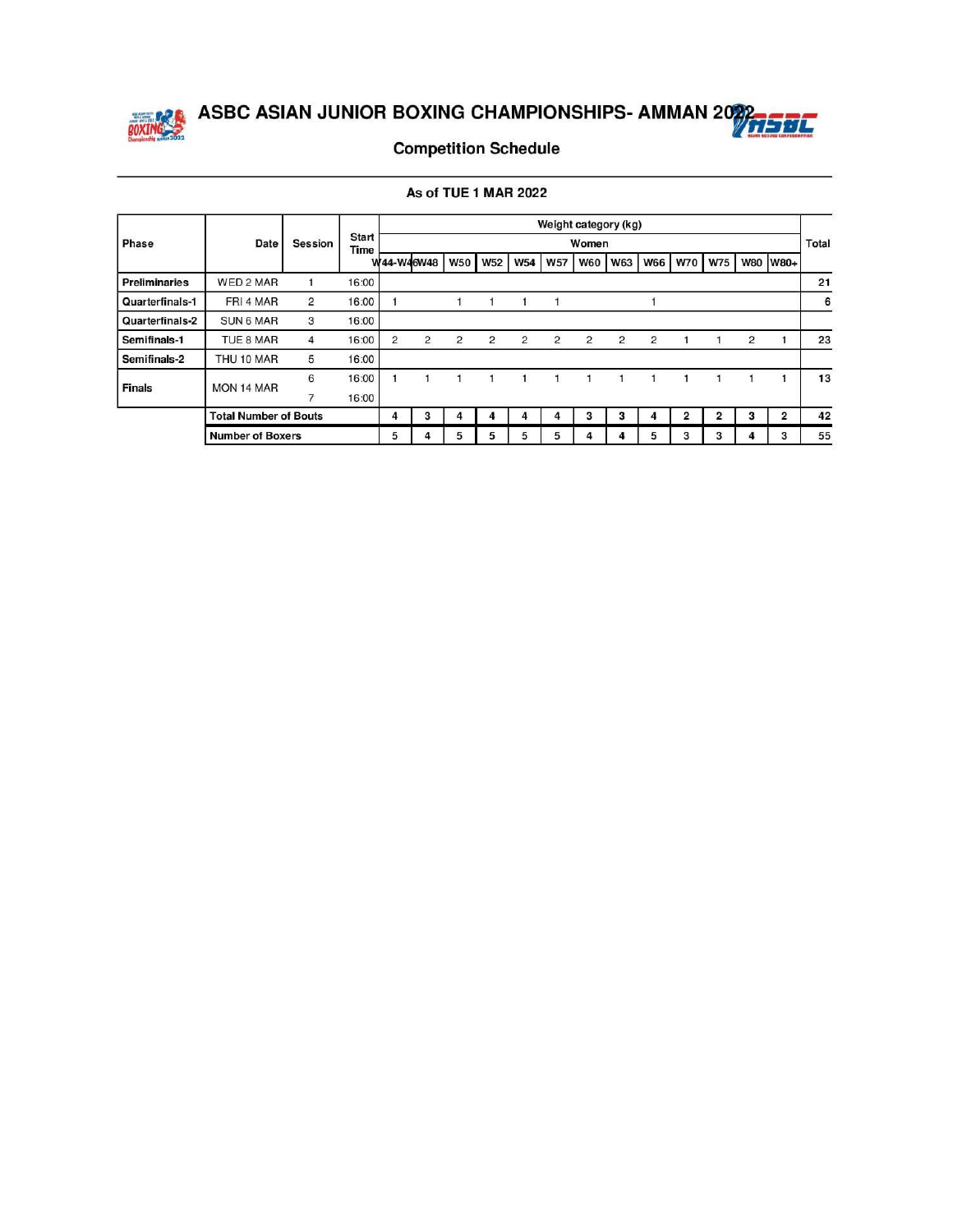



### **Competition Schedule**

|                      |                              |                |                      |                |    |                |                |                |                |                | Weight category (kg) |                |    |                |                |                |              |
|----------------------|------------------------------|----------------|----------------------|----------------|----|----------------|----------------|----------------|----------------|----------------|----------------------|----------------|----|----------------|----------------|----------------|--------------|
| Phase                | Date                         | <b>Session</b> | <b>Start</b><br>Time |                |    |                |                |                |                | Men            |                      |                |    |                |                |                | <b>Total</b> |
|                      |                              |                |                      | 44-46          | 48 | 50             | 52             | 54             | 57             | 60             | 63                   | 66             | 70 | 75             | 80             | $80 +$         |              |
| <b>Preliminaries</b> | WED 2 MAR                    |                | 16:00                | 3              | 5  | $\overline{2}$ | 4              |                |                |                | 3                    |                |    |                |                |                |              |
| Quarterfinals-1      | FRI 4 MAR                    | $\overline{2}$ | 16:00                |                |    |                |                |                |                |                | 4                    | $\overline{2}$ | 4  | $\overline{2}$ | 4              | 3              | 19           |
| Quarterfinals-2      | <b>SUN 6 MAR</b>             | 3              | 16:00                | 4              | 4  | 4              | 4              | 4              | 4              | 4              |                      |                |    |                |                |                | 28           |
| Semifinals-1         | TUE 8 MAR                    | 4              | 16:00                |                |    |                |                |                |                |                |                      |                |    |                |                |                |              |
| Semifinals-2         | THU 10 MAR                   | 5              | 16:00                | $\overline{2}$ | 2  | $\overline{2}$ | $\overline{2}$ | $\overline{2}$ | $\overline{2}$ | $\overline{2}$ | $\overline{c}$       | $\overline{2}$ | 2  | $\overline{2}$ | $\overline{2}$ | $\overline{2}$ | 26           |
|                      | MON 14 MAR                   | 6              | 16:00                |                |    |                |                |                |                |                |                      |                |    |                |                |                |              |
| <b>Finals</b>        |                              | 7              | 16:00                |                |    |                |                |                | 1              |                | -1                   | 1              |    | 1              |                |                | 13           |
|                      | <b>Total Number of Bouts</b> |                |                      | 10             | 12 | 9              | 11             |                | 8              | 8              | 10                   | 5              | 8  | 5              | 8              | 6              | 107          |
|                      | <b>Number of Boxers</b>      |                |                      | 11             | 13 | 10             | 12             | 8              | 9              | 9              | 11                   | 6              | 9  | 6              | 9              |                | 120          |

As of TUE 1 MAR 2022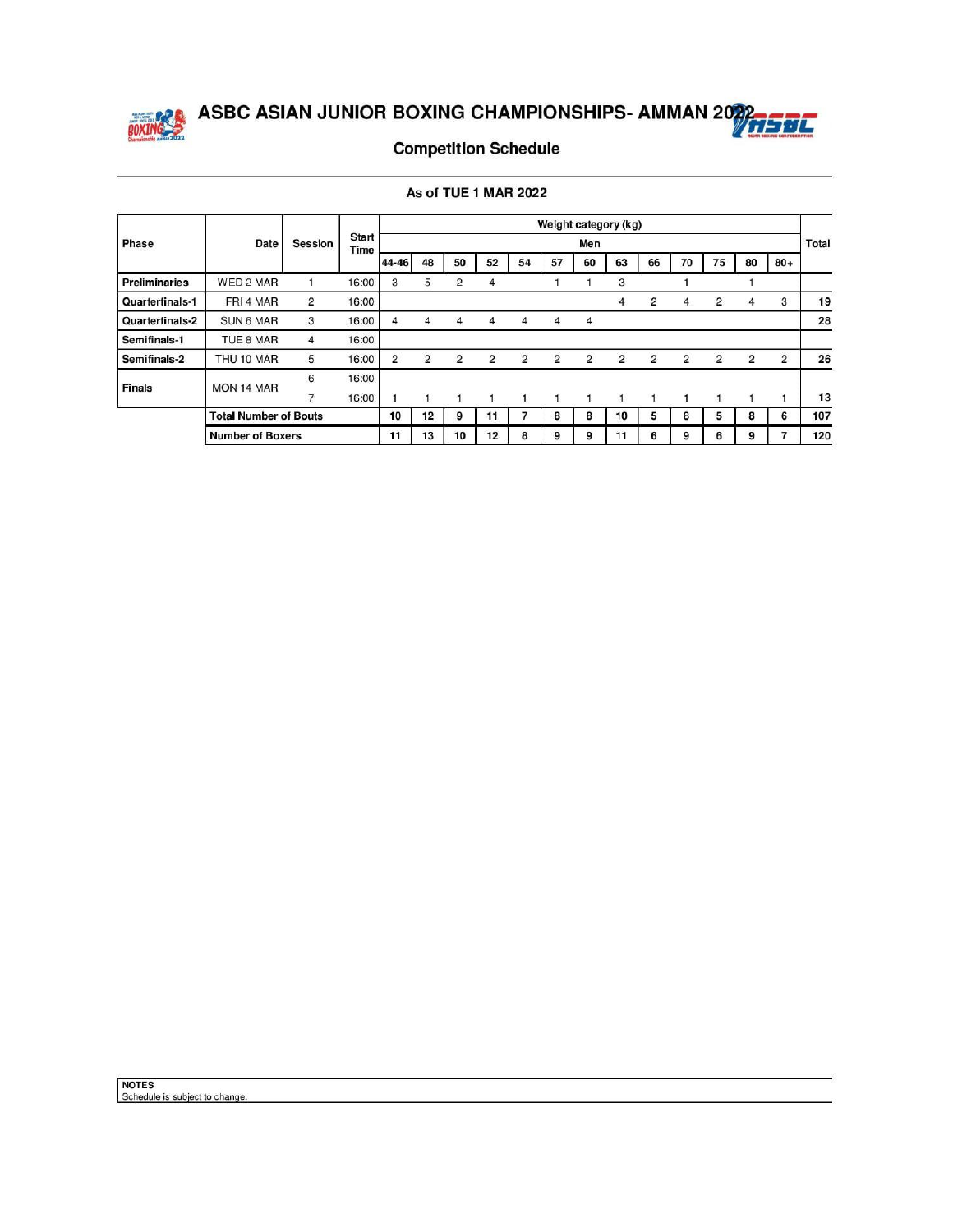



#### **Session 1**

#### **WED 2 MAR 2022 16:00 - EVENING**

|                |              | Order Bout Weight Category |              | Corner                    | Name                                                 | Seed                                                                         | Team<br>Code                           | Winner                                                                                                                 | Result       | <b>Decision</b> |                                           |
|----------------|--------------|----------------------------|--------------|---------------------------|------------------------------------------------------|------------------------------------------------------------------------------|----------------------------------------|------------------------------------------------------------------------------------------------------------------------|--------------|-----------------|-------------------------------------------|
| $\mathbf{1}$   | $\mathbf{1}$ | Pin (44-46kg)              |              | <b>RED</b><br><b>BLUE</b> | ANUSHERVON FAZYLOV<br>TOSGBADRAKH MANDAKH            |                                                                              | <b>TJK</b><br><b>MGL</b>               | <b>RED</b>                                                                                                             | <b>WP</b>    | 5.0             |                                           |
|                |              |                            | Referee: PHL |                           | ROLANDO JOSE                                         | Judge 1: IRI<br>Judge 2:<br>Judge 3: HUN<br>Judge 4:<br>Judge 5:             | <b>UAE</b><br>BIH<br>IRQ               | ABI MOHAMMAD<br><b>ALALI SULTAN</b><br><b>SZUCS VERONIKA</b><br>POLETAN TINA<br>AL-AMEERI HASHIM                       |              |                 | 30:27<br>30:26<br>30:26<br>30:26<br>30:25 |
|                |              |                            |              |                           |                                                      |                                                                              |                                        |                                                                                                                        |              |                 |                                           |
| $\overline{2}$ |              | 2 Pin (44-46kg)            |              | <b>RED</b><br><b>BLUE</b> | <b>KRRISH PAL</b><br>SOBIRJON TASTANOV               |                                                                              | <b>IND</b><br><b>UZB</b>               | <b>RED</b>                                                                                                             | <b>WP</b>    | 4:1             |                                           |
|                |              |                            | Referee:     | <b>IRL</b>                | <b>DUFFY SADIE</b>                                   | Judge 1: KAZ<br>Judge 2:<br>Judge 3:<br>Judge 4: SRI<br>Judge 5: TUR         | PHL<br><b>JOR</b>                      | ZHUMANKULOV KAIRAT<br>ROLANDO JOSE<br>AMEIRA ABDULRAHMAN<br>THENNAGE WEERASENA<br>YURTSEVER BERNA                      |              |                 | 29:28<br>30:27<br>30:27<br>28:29<br>29:28 |
|                |              |                            |              |                           |                                                      |                                                                              |                                        |                                                                                                                        |              |                 |                                           |
| 3              |              | 3 Pin (44-46kg)            |              | <b>RED</b><br><b>BLUE</b> | ABDULLAH ABDULLAH<br>KANGPI BOKHUNTHOD               |                                                                              | <b>KUW</b><br><b>THA</b>               | <b>BLUE</b>                                                                                                            | <b>WO</b>    |                 |                                           |
|                |              |                            | Referee: UZB |                           | KHAMIDOV ALEKSANDR                                   | Judge 1: IRQ<br>Judge 2:<br>Judge 3:<br>Judge 4:<br>Judge 5:                 | BIH<br><b>JOR</b><br><b>TUN</b><br>IND | <b>KHENYAB QASIM</b><br>POLETAN TINA<br>AMEIRA ABDULRAHMAN<br><b>BOUHLAL SARA</b><br>MANOOJ KUMAR                      |              |                 |                                           |
| 4              | 4            | Light Fly (48kg)           |              | <b>RED</b>                | MEROJ SUFIJONOV SUFIJONON                            |                                                                              | <b>TJK</b>                             |                                                                                                                        |              |                 |                                           |
|                |              |                            |              | <b>BLUE</b>               | <b>BEXULTAN BORANBEK</b>                             |                                                                              | <b>KAZ</b>                             | <b>BLUE</b>                                                                                                            | <b>RSC</b>   | R <sub>3</sub>  |                                           |
|                |              |                            | Referee: THA |                           | <b>BEHKEE WARAPORN</b>                               | Judge 1: IRL<br>Judge 2:<br>Judge 3: KGZ<br>Judge 4: EGY<br>Judge 5: SRI     | PLE                                    | <b>DUFFY SADIE</b><br>MINAWI MAJDI<br>YRSALIEV MUKASH<br>ABBAS MOSTAFA ISMAIL<br>THENNAGE WEERASENA                    |              |                 | 20:18<br>20:18<br>20:18<br>20:18<br>20:18 |
|                |              |                            |              |                           |                                                      |                                                                              |                                        |                                                                                                                        |              |                 |                                           |
| 5              |              | 5 Light Fly (48kg)         |              | <b>RED</b><br><b>BLUE</b> | MOHAMMAD ABUSAMMOUR<br><b>APHICHIT CHAEMDI</b>       |                                                                              | <b>JOR</b><br><b>THA</b>               | <b>BLUE</b>                                                                                                            | <b>WP</b>    | 5:0             |                                           |
|                |              |                            | Referee:     | IRI                       | ABI MOHAMMAD                                         | Judge 1: UZB<br>Judge 2:<br>Judge 3: IND<br>Judge 4: PLE<br>Judge 5: TJK     | <b>IRQ</b>                             | KHAMIDOV ALEKSANDR<br>AL-AMEERI HASHIM<br>ENGINEER FARHAD KAVASJI<br>ABU RMILAH MOHAMMAD<br>ABDULAEV AKMALDZHON        |              |                 | 27:30<br>27:30<br>27:30<br>27:30<br>27:30 |
| 6              |              | 6 Light Fly (48kg)         |              | <b>RED</b>                | <b>RAVI SAINI</b>                                    |                                                                              | <b>IND</b>                             | <b>RED</b>                                                                                                             | <b>RSC</b>   | R <sub>2</sub>  |                                           |
|                |              |                            |              | <b>BLUE</b>               | BADER ALI ALSEDRANI                                  |                                                                              | <b>UAE</b>                             |                                                                                                                        |              |                 |                                           |
|                |              |                            | Referee:     | <b>JOR</b>                | AMEIRA ABDULRAHMAN                                   | Judge 1: BIH<br>Judge 2: TUR<br>Judge 3: PLE<br>Judge 4: EGY<br>Judge 5: HUN |                                        | POLETAN TINA<br>YURTSEVER BERNA<br>MINAWI MAJDI<br>ABBAS MOSTAFA ISMAIL<br><b>SZUCS VERONIKA</b>                       |              |                 | 10:9<br>10:9<br>10:9<br>10:8<br>10:8      |
| 7              |              | 7 Light Fly (48kg)         |              | RED<br><b>BLUE</b>        | JUSTINE GARCERO VALERO<br>MEHDI KAZEMI               |                                                                              | PHL<br>IRI                             | <b>BLUE</b>                                                                                                            | <b>WP</b>    | 5:0             |                                           |
|                |              |                            | Referee: KGZ |                           | YRSALIEV MUKASH                                      | Judge 1: IND<br>Judge 2: EGY<br>Judge 3: TUN<br>Judge 4: TJK<br>Judge 5: HUN |                                        | ENGINEER FARHAD KAVASJI<br>ABBAS MOSTAFA ISMAIL<br><b>BOUHLAL SARA</b><br>ABDULAEV AKMALDZHON<br><b>SZUCS VERONIKA</b> |              |                 | 27:29<br>26:30<br>26:30<br>25:30<br>26:30 |
| 8              |              | 8 Light Fly (48kg)         |              | <b>RED</b><br><b>BLUE</b> | <b>ENKHTURTUGSBILEG</b><br><b>ILKHOMJON ERGASHEV</b> |                                                                              | <b>MGL</b><br><b>UZB</b>               | <b>BLUE</b>                                                                                                            | <b>RSC-I</b> | R3              |                                           |
|                |              |                            | Referee: IRQ |                           | AL-AMEERI HASHIM                                     | Judge 1: JOR<br>Judge 2: TUR<br>Judge 3: EGY<br>Judge 4: UAE<br>Judge 5: IND |                                        | <b>ALBITAR RAMI</b><br>YURTSEVER BERNA<br>ABBAS MOSTAFA ISMAIL<br><b>ALALI SULTAN</b><br>MANOOJ KUMAR                  |              |                 | 17:20<br>18:20<br>18:20<br>18:20<br>17:20 |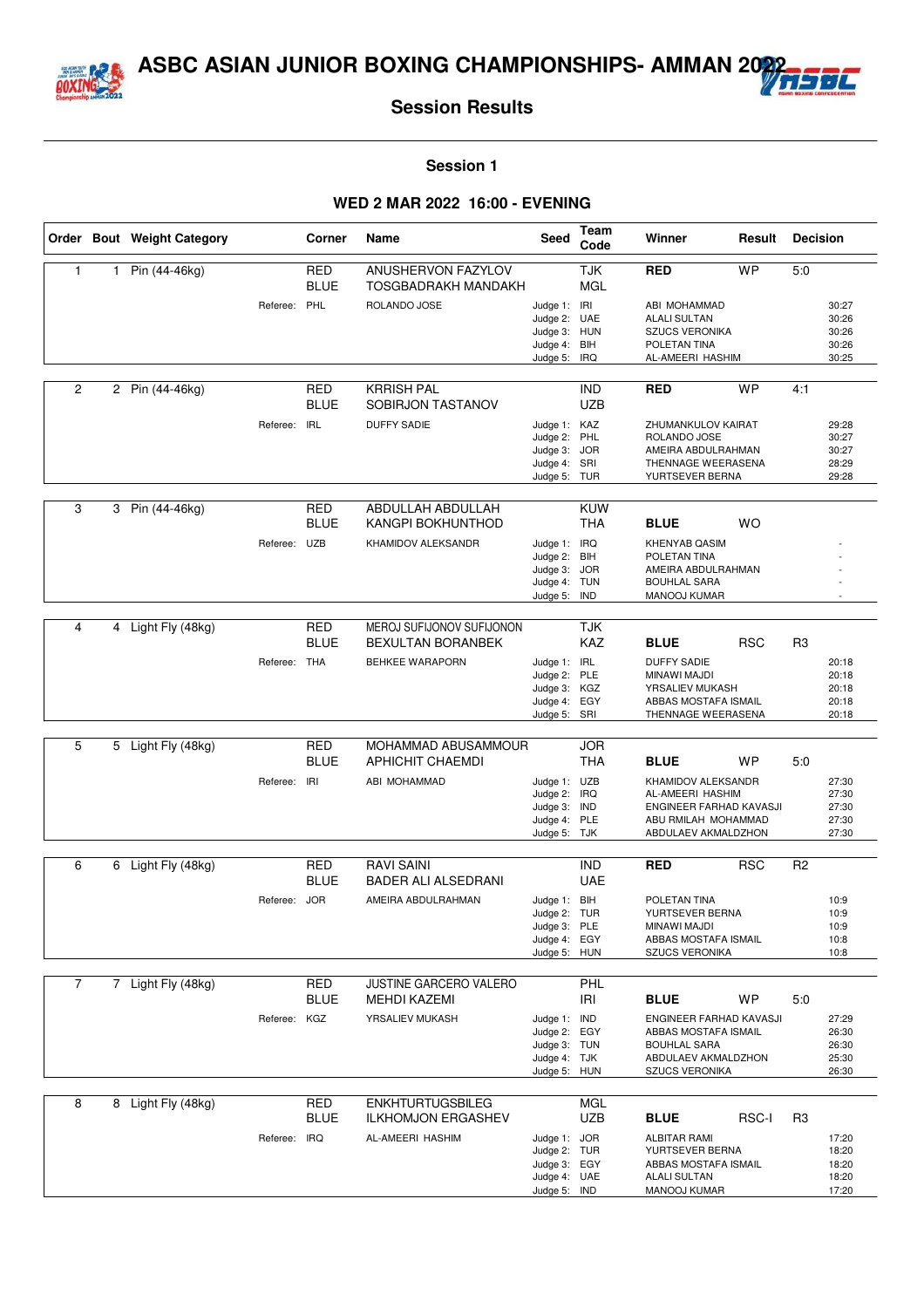



#### **Session 1**

#### **WED 2 MAR 2022 16:00 - EVENING**

|    |    | Order Bout Weight Category |              | Corner                    | Name                                            | Seed                                                                         | Team<br>Code             | Winner                                                                                                          | Result     | <b>Decision</b> |                                           |
|----|----|----------------------------|--------------|---------------------------|-------------------------------------------------|------------------------------------------------------------------------------|--------------------------|-----------------------------------------------------------------------------------------------------------------|------------|-----------------|-------------------------------------------|
| 9  | 9  | Fly (50kg)                 |              | <b>RED</b><br><b>BLUE</b> | MOHAMMED GHAZI AIL AL-WAH<br>JAFAR HAKIMOV      |                                                                              | <b>YEM</b><br><b>TJK</b> | <b>BLUE</b>                                                                                                     | <b>WP</b>  | 5:0             |                                           |
|    |    |                            | Referee:     | KAZ                       | ZHUMANKULOV KAIRAT                              | Judge 1: PLE<br>Judge 2: IND<br>Judge 3: PHL<br>Judge 4: TUN<br>Judge 5:     | <b>JOR</b>               | MINAWI MAJDI<br>ENGINEER FARHAD KAVASJI<br>ROLANDO JOSE<br><b>BOUHLAL SARA</b><br>AMEIRA ABDULRAHMAN            |            |                 | 27:30<br>27:30<br>28:29<br>25:30<br>27:30 |
| 10 | 10 | Fly (50kg)                 |              | RED<br><b>BLUE</b>        | van HENDRICHE OHAGAN ABIN<br>NAZMI JARADAT      |                                                                              | PHL<br><b>JOR</b>        | <b>RED</b>                                                                                                      | <b>WP</b>  | 3:2             |                                           |
|    |    |                            | Referee: HUN |                           | <b>SZUCS VERONIKA</b>                           | Judge 1: IND<br>Judge 2: SRI<br>Judge 3: KAZ<br>Judge 4: TUR<br>Judge 5: BIH |                          | <b>MANOOJ KUMAR</b><br>THENNAGE WEERASENA<br>ZHUMANKULOV KAIRAT<br>YURTSEVER BERNA<br>POLETAN TINA              |            |                 | 28:29<br>30:27<br>30:27<br>28:29<br>29:28 |
| 11 | 11 | Light Bantam (52kg)        |              | <b>RED</b><br><b>BLUE</b> | THIRADET CHAMNAN<br>QOSSAY S. K. ABUZAITER      |                                                                              | <b>THA</b><br>PLE        | <b>RED</b>                                                                                                      | <b>WP</b>  | 5.0             |                                           |
|    |    |                            | Referee:     | <b>IND</b>                | ENGINEER FARHAD KAVASJI                         | Judge 1: TJK<br>Judge 2: IRQ<br>Judge 3: BIH<br>Judge 4: UZB<br>Judge 5:     | <b>JOR</b>               | ABDULAEV AKMALDZHON<br><b>KHENYAB QASIM</b><br>POLETAN TINA<br>KHAMIDOV ALEKSANDR<br><b>ALBITAR RAMI</b>        |            |                 | 30:25<br>30:25<br>30:26<br>30:25<br>30:25 |
| 12 |    | 12 Light Bantam (52kg)     |              | RED<br><b>BLUE</b>        | AIDAR KADYRKHAN<br>DAMIR MUIBALIKHONOV          |                                                                              | <b>KAZ</b><br><b>TJK</b> | <b>RED</b>                                                                                                      | <b>WP</b>  | 5:0             |                                           |
|    |    |                            | Referee: TUR |                           | YURTSEVER BERNA                                 | Judge 1: IND<br>Judge 2: HUN<br>Judge 3: THA<br>Judge 4:<br>Judge 5: IRL     | <b>JOR</b>               | <b>MANOOJ KUMAR</b><br><b>SZUCS VERONIKA</b><br>BEHKEE WARAPORN<br>AMEIRA ABDULRAHMAN<br><b>DUFFY SADIE</b>     |            |                 | 30:27<br>30:27<br>30:27<br>30:27<br>30:27 |
|    |    |                            |              |                           |                                                 |                                                                              |                          |                                                                                                                 |            |                 |                                           |
| 13 | 13 | Light Bantam (52kg)        |              | RED<br><b>BLUE</b>        | <b>ABDALLAH ALSHIHI</b><br><b>QAIS ESHISH</b>   |                                                                              | <b>UAE</b><br><b>JOR</b> | <b>BLUE</b>                                                                                                     | <b>WP</b>  | 5:0             |                                           |
|    |    |                            | Referee:     | PLE                       | MINAWI MAJDI                                    | Judge 1: IND<br>Judge 2:<br>Judge 3: BIH<br>Judge 4: TUR<br>Judge 5: KAZ     | UZB                      | ENGINEER FARHAD KAVASJI<br>KHAMIDOV ALEKSANDR<br>POLETAN TINA<br>YURTSEVER BERNA<br>ZHUMANKULOV KAIRAT          |            |                 | 26:30<br>27:30<br>27:30<br>28:29<br>25:30 |
| 14 |    | 14 Light Bantam (52kg)     |              | <b>RED</b>                | <b>IASYNOV NIZAMEDIN</b>                        |                                                                              | <b>KGZ</b>               | <b>RED</b>                                                                                                      | <b>WP</b>  | 3:2             |                                           |
|    |    |                            |              | <b>BLUE</b>               | JOHN LAPUNG                                     |                                                                              | <b>IND</b>               |                                                                                                                 |            |                 |                                           |
|    |    |                            | Referee:     | <b>JOR</b>                | <b>ALBITAR RAMI</b>                             | Judge 1: TJK<br>Judge 2: IRL<br>Judge 3: HUN<br>Judge 4: UAE<br>Judge 5: IRQ |                          | ABDULAEV AKMALDZHON<br><b>DUFFY SADIE</b><br><b>SZUCS VERONIKA</b><br><b>ALALI SULTAN</b><br>AL-AMEERI HASHIM   |            |                 | 30:27<br>28:29<br>29:28<br>30:27<br>27:30 |
| 15 |    | 15 Feather (57kg)          |              | <b>RED</b><br>BLUE        | <b>HAMZA MALAS</b><br>ALI MUGAHED ALI AL-FADHLI |                                                                              | <b>JOR</b><br><b>YEM</b> | <b>BLUE</b>                                                                                                     | <b>RSC</b> | R <sub>2</sub>  |                                           |
|    |    |                            | Referee:     | BIH                       | POLETAN TINA                                    | Judge 1: THA<br>Judge 2: IND<br>Judge 3: PHL<br>Judge 4: KGZ<br>Judge 5: IRI |                          | BEHKEE WARAPORN<br>MANOOJ KUMAR<br>ROLANDO JOSE<br>YRSALIEV MUKASH<br>ABI MOHAMMAD                              |            |                 | 9:10<br>9:10<br>8:10<br>8:10<br>9:10      |
| 16 |    | 16 Light (60kg)            |              | <b>RED</b><br><b>BLUE</b> | <b>SHAR RENAT</b><br>RUSTAMJON ASHUROV          |                                                                              | <b>KGZ</b><br><b>TJK</b> | <b>BLUE</b>                                                                                                     | WP         | 3:2             |                                           |
|    |    |                            | Referee: EGY |                           | ABBAS MOSTAFA ISMAIL                            | Judge 1: JOR<br>Judge 2: UAE<br>Judge 3: TUN<br>Judge 4: UZB<br>Judge 5: HUN |                          | AMEIRA ABDULRAHMAN<br><b>ALALI SULTAN</b><br><b>BOUHLAL SARA</b><br>KHAMIDOV ALEKSANDR<br><b>SZUCS VERONIKA</b> |            |                 | 28:29<br>29:28<br>28:29<br>28:29<br>29:28 |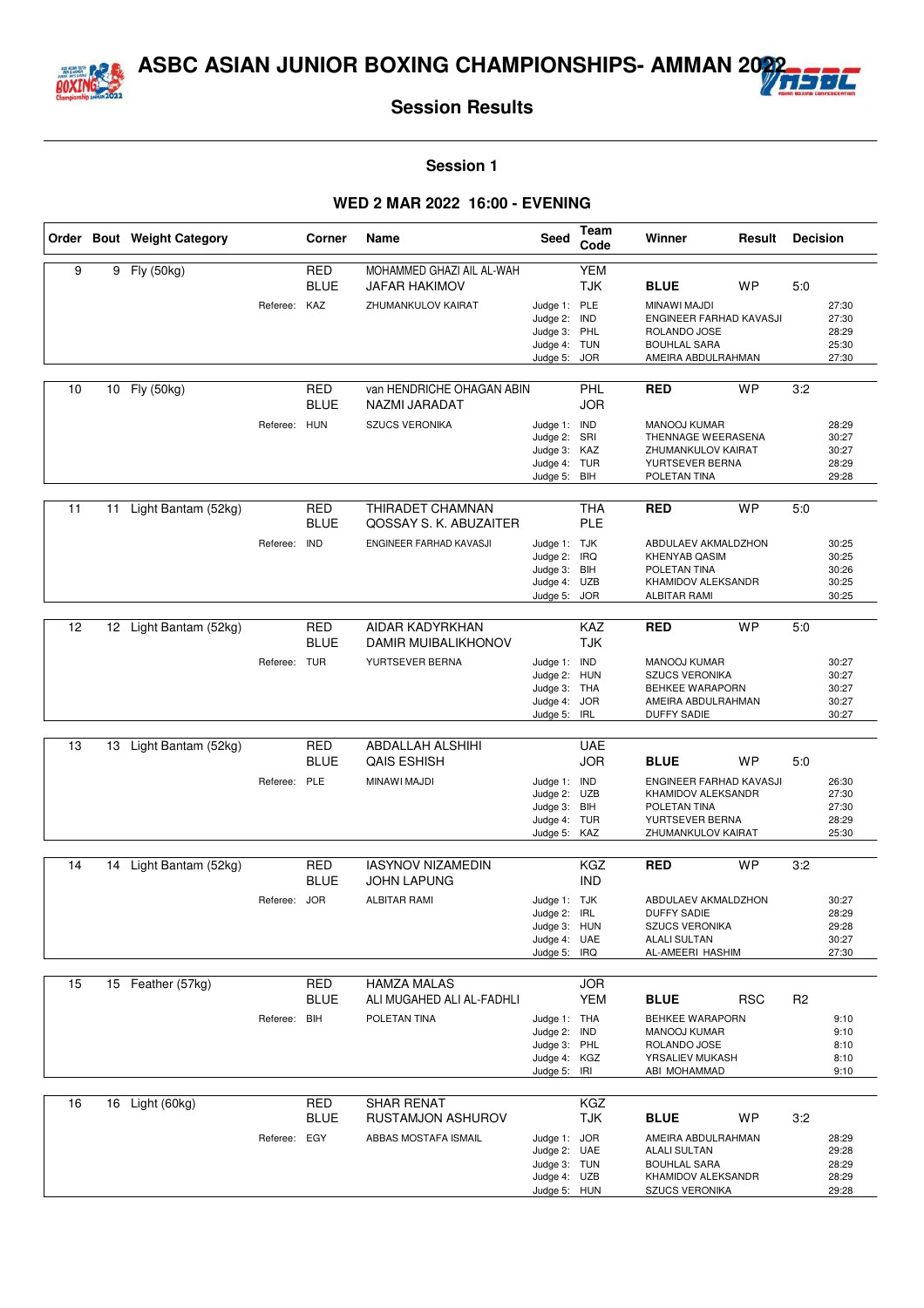



#### **Session 1**

#### **WED 2 MAR 2022 16:00 - EVENING**

|    |    | Order Bout Weight Category |              | Corner                    | Name                                             | <b>Seed</b>                                                                  | <b>Team</b><br>Code      | Winner                                                                                                | Result     | <b>Decision</b> |                                           |
|----|----|----------------------------|--------------|---------------------------|--------------------------------------------------|------------------------------------------------------------------------------|--------------------------|-------------------------------------------------------------------------------------------------------|------------|-----------------|-------------------------------------------|
| 17 | 17 | Light Welter (63kg)        |              | <b>RED</b>                | <b>MARC THOME</b>                                |                                                                              | LEB                      |                                                                                                       |            |                 |                                           |
|    |    |                            |              | <b>BLUE</b>               | KHOJIAKBAR KUDRATOV                              |                                                                              | <b>UZB</b>               | <b>BLUE</b>                                                                                           | <b>ABD</b> | R1              |                                           |
|    |    |                            | Referee:     | <b>IRQ</b>                | KHENYAB QASIM                                    | Judge 1: TJK<br>Judge 2: TUR<br>Judge 3: THA<br>Judge 4: IRL<br>Judge 5: PLE |                          | ABDULAEV AKMALDZHON<br>YURTSEVER BERNA<br>BEHKEE WARAPORN<br><b>DUFFY SADIE</b><br>MINAWI MAJDI       |            |                 |                                           |
|    |    |                            |              |                           |                                                  |                                                                              |                          |                                                                                                       |            |                 |                                           |
| 18 | 18 | Light Welter (63kg)        |              | <b>RED</b><br><b>BLUE</b> | <b>AKHMET USSEN</b><br><b>OWN ALHADIDI</b>       |                                                                              | KAZ<br><b>JOR</b>        | <b>RED</b>                                                                                            | <b>WP</b>  | 5:0             |                                           |
|    |    |                            | Referee:     | <b>IND</b>                | <b>MANOOJ KUMAR</b>                              | Judge 1: BIH<br>Judge 2: EGY<br>Judge 3: HUN<br>Judge 4: PHL<br>Judge 5: IRQ |                          | POLETAN TINA<br>ABBAS MOSTAFA ISMAIL<br><b>SZUCS VERONIKA</b><br>ROLANDO JOSE<br>AL-AMEERI HASHIM     |            |                 | 30:26<br>30:27<br>30:26<br>30:26<br>30:25 |
|    |    |                            |              |                           |                                                  |                                                                              |                          |                                                                                                       |            |                 |                                           |
| 19 | 19 | Light Welter (63kg)        |              | <b>RED</b><br><b>BLUE</b> | ALI MOHAMMED HUSSEIN AL-S<br><b>BADER SHEHAB</b> |                                                                              | <b>IRQ</b><br><b>KUW</b> | <b>BLUE</b>                                                                                           | <b>WP</b>  | 5:0             |                                           |
|    |    |                            | Referee: TUR |                           | YURTSEVER BERNA                                  | Judge 1: KAZ<br>Judge 2: IRI<br>Judge 3: THA<br>Judge 4: IND<br>Judge 5: TUN |                          | ZHUMANKULOV KAIRAT<br>ABI MOHAMMAD<br>BEHKEE WARAPORN<br>ENGINEER FARHAD KAVASJI<br>BOUHLAL SARA      |            |                 | 28:29<br>28:29<br>27:30<br>27:29<br>27:29 |
| 20 | 20 | Light Middle (70kg)        |              | <b>RED</b>                | <b>DAMIR SINEYEV</b>                             |                                                                              | KAZ                      | <b>RED</b>                                                                                            | <b>RSC</b> | R1              |                                           |
|    |    |                            |              | <b>BLUE</b>               | MIRZOBAKHTIYORKHON ATAEV                         |                                                                              | <b>TJK</b>               |                                                                                                       |            |                 |                                           |
|    |    |                            | Referee:     | <b>IRQ</b>                | <b>KHENYAB QASIM</b>                             | Judge 1: PLE<br>Judge 2: IND<br>Judge 3: EGY<br>Judge 4: JOR<br>Judge 5: KGZ |                          | MINAWI MAJDI<br><b>MANOOJ KUMAR</b><br>ABBAS MOSTAFA ISMAIL<br><b>ALBITAR RAMI</b><br>YRSALIEV MUKASH |            |                 |                                           |
| 21 |    |                            |              | <b>RED</b>                | MADIYAR BEXULTANOV                               |                                                                              | KAZ                      | <b>RED</b>                                                                                            | <b>WP</b>  |                 |                                           |
|    | 21 | Light Heavy (80kg)         |              | <b>BLUE</b>               | MAHDI RAAD HAWI AL-SAEDI                         |                                                                              | <b>IRQ</b>               |                                                                                                       |            | 5:0             |                                           |
|    |    |                            | Referee: TUN |                           | <b>BOUHLAL SARA</b>                              | Judge 1: UZB                                                                 |                          | KHAMIDOV ALEKSANDR                                                                                    |            |                 | 30:26                                     |
|    |    |                            |              |                           |                                                  | Judge 2: IRI<br>Judge 3: JOR                                                 |                          | ABI MOHAMMAD<br>AMEIRA ABDULRAHMAN                                                                    |            |                 | 30:27<br>30:27                            |
|    |    |                            |              |                           |                                                  | Judge 4: TUR                                                                 |                          | YURTSEVER BERNA                                                                                       |            |                 | 30:27                                     |
|    |    |                            |              |                           |                                                  | Judge 5: BIH                                                                 |                          | POLETAN TINA                                                                                          |            |                 | 29:28                                     |

| <b>LEGEND</b> |          |    |               |            |                              |              |                                |
|---------------|----------|----|---------------|------------|------------------------------|--------------|--------------------------------|
| ABD           | Abandon  | Rn | Round number  | <b>RSC</b> | <b>Referee Stops Contest</b> | <b>RSC-I</b> | Referee Stops Contest - Injury |
| ∣ wo          | Walkover | WP | Win on points |            |                              |              |                                |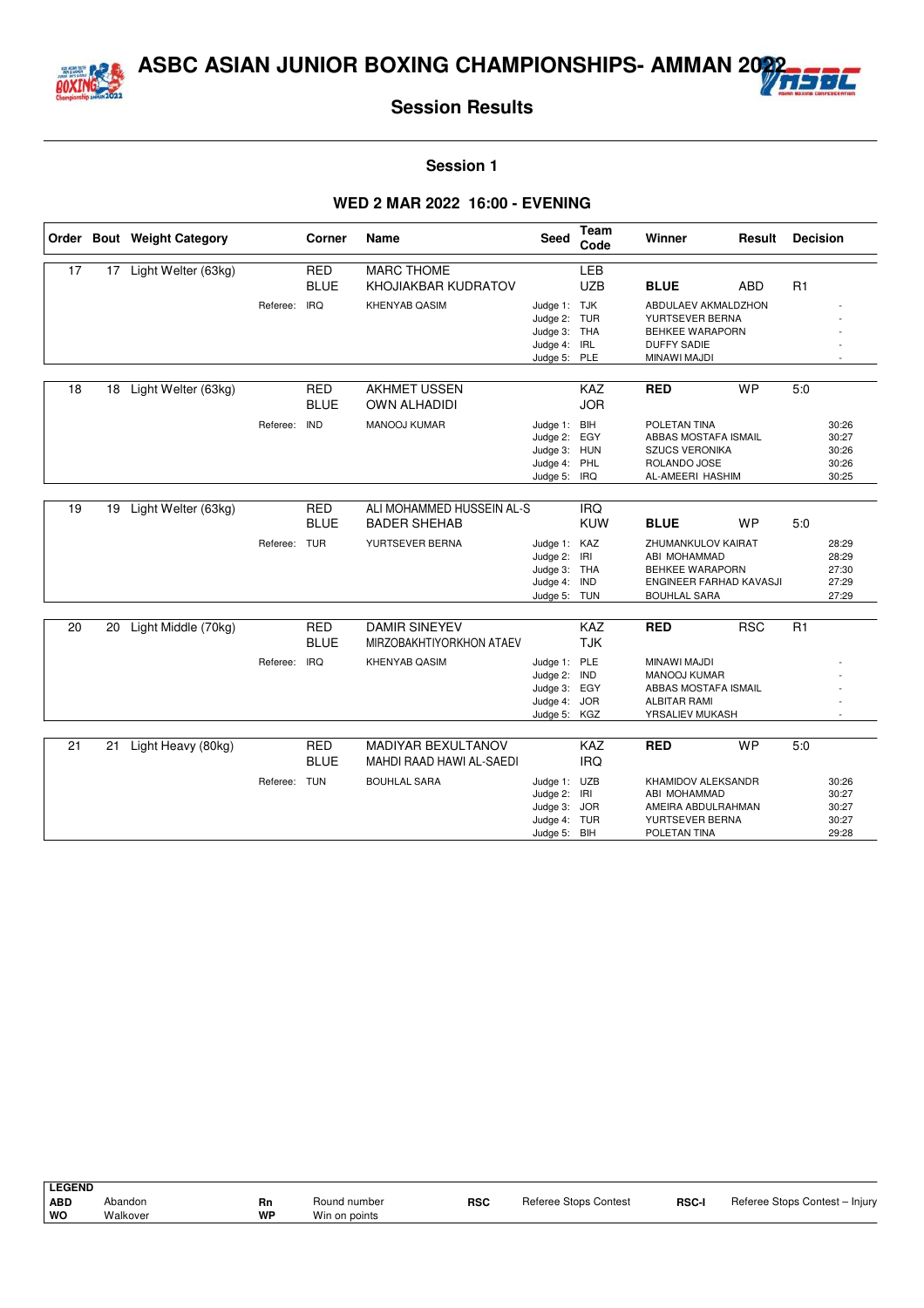



#### **Session 2**

|                |    | Order Bout Weight Category |              | Corner                    | Name                                                 | Seed                                                                         | Team<br>Code             | Winner                                                                                                               | Result     | <b>Decision</b> |                                           |
|----------------|----|----------------------------|--------------|---------------------------|------------------------------------------------------|------------------------------------------------------------------------------|--------------------------|----------------------------------------------------------------------------------------------------------------------|------------|-----------------|-------------------------------------------|
| 1              |    | 22 Pin (W44-W46kg)         |              | RED<br><b>BLUE</b>        | <b>ENKH AMGALAN</b><br><b>JASMIN TOKHIROVA</b>       |                                                                              | MGL<br><b>UZB</b>        | <b>BLUE</b>                                                                                                          | <b>WP</b>  | 5:0             |                                           |
|                |    |                            | Referee:     | <b>TUR</b>                | YURTSEVER BERNA                                      | Judge 1: HUN<br>Judge 2: TJK<br>Judge 3: JOR<br>Judge 4: SRI<br>Judge 5: IND |                          | <b>SZUCS VERONIKA</b><br>ABDULAEV AKMALDZHON<br><b>ALBITAR RAMI</b><br>THENNAGE WEERASENA<br>ENGINEER FARHAD KAVASJI |            |                 | 26:30<br>25:30<br>25:30<br>24:30<br>24:30 |
| 2              | 23 | Fly (W50kg)                |              | RED<br><b>BLUE</b>        | KARINA TOKUBAY<br>RAGAD ABUSHA'IRAH                  |                                                                              | <b>KAZ</b><br><b>JOR</b> | <b>RED</b>                                                                                                           | <b>RSC</b> | R <sub>1</sub>  |                                           |
|                |    |                            | Referee:     | BIH                       | POLETAN TINA                                         | Judge 1: IRL<br>Judge 2: IRQ<br>Judge 3: PHL<br>Judge 4: THA<br>Judge 5: EGY |                          | <b>DUFFY SADIE</b><br>AL-AMEERI HASHIM<br>ROLANDO JOSE<br>BEHKEE WARAPORN<br>ABBAS MOSTAFA ISMAIL                    |            |                 |                                           |
| 3              | 24 | Light Bantam (W52kg)       |              | <b>RED</b><br><b>BLUE</b> | YAKSHIKA<br><b>SWOSTIKATIRUWA</b>                    |                                                                              | <b>IND</b><br><b>NEP</b> | <b>RED</b>                                                                                                           | <b>WP</b>  | 5:0             |                                           |
|                |    |                            | Referee:     | UAE                       | <b>ALALI SULTAN</b>                                  | Judge 1: EGY<br>Judge 2: IRL<br>Judge 3: PLE<br>Judge 4: KGZ<br>Judge 5: TUN |                          | ABBAS MOSTAFA ISMAIL<br><b>DUFFY SADIE</b><br>MINAWI MAJDI<br>YRSALIEV MUKASH<br><b>BOUHLAL SARA</b>                 |            |                 | 30:26<br>30:27<br>30:27<br>30:26<br>30:26 |
|                |    |                            |              |                           |                                                      |                                                                              |                          |                                                                                                                      |            |                 |                                           |
| 4              | 25 | Bantam (W54kg)             |              | <b>RED</b><br>BLUE        | <b>UZUKJAMOL YUNUSOVA</b><br>MAYS ALREEM ABUKHADIJAH |                                                                              | <b>UZB</b><br><b>JOR</b> | <b>RED</b>                                                                                                           | <b>RSC</b> | R <sub>1</sub>  |                                           |
|                |    |                            | Referee:     | <b>IRQ</b>                | AL-AMEERI HASHIM                                     | Judge 1: KAZ<br>Judge 2:<br>Judge 3: THA<br>Judge 4: IND<br>Judge 5: EGY     | PHL                      | ZHUMANKULOV KAIRAT<br>ROLANDO JOSE<br>BEHKEE WARAPORN<br>MANOOJ KUMAR<br>ABBAS MOSTAFA ISMAIL                        |            |                 |                                           |
|                |    |                            |              |                           |                                                      |                                                                              |                          |                                                                                                                      |            |                 |                                           |
| 5              | 26 | Feather (W57kg)            |              | <b>RED</b><br><b>BLUE</b> | <b>ODINAKHON ISMOILOVA</b><br><b>VIDHI</b>           |                                                                              | <b>UZB</b><br><b>IND</b> | <b>BLUE</b>                                                                                                          | <b>WP</b>  | 5:0             |                                           |
|                |    |                            | Referee:     | IRI                       | ABI MOHAMMAD                                         | Judge 1: UAE<br>Judge 2: HUN<br>Judge 3: KGZ<br>Judge 4: IRQ<br>Judge 5: TUR |                          | <b>ALALI SULTAN</b><br><b>SZUCS VERONIKA</b><br>YRSALIEV MUKASH<br><b>KHENYAB QASIM</b><br>YURTSEVER BERNA           |            |                 | 28:29<br>27:30<br>27:30<br>27:30<br>27:30 |
| 6              | 27 | Welter (W66kg)             |              | <b>RED</b>                | <b>TAMANNA</b>                                       |                                                                              | <b>IND</b>               |                                                                                                                      |            |                 |                                           |
|                |    |                            |              | <b>BLUE</b>               | ARUZHAN ZHANGABAYEVA                                 |                                                                              | <b>KAZ</b>               | <b>BLUE</b>                                                                                                          | <b>WP</b>  | 4:1             |                                           |
|                |    |                            | Referee: TUN |                           | <b>BOUHLAL SARA</b>                                  | Judge 1: IRL<br>Judge 2: THA<br>Judge 3: BIH<br>Judge 4: PHL<br>Judge 5: KGZ |                          | <b>DUFFY SADIE</b><br>BEHKEE WARAPORN<br>POLETAN TINA<br>ROLANDO JOSE<br>YRSALIEV MUKASH                             |            |                 | 28:29<br>29:28<br>28:29<br>28:29<br>26:30 |
| $\overline{7}$ |    | 28 Light Welter (63kg)     |              | RED                       | USMONSHEKH USMONOV                                   |                                                                              | <b>TJK</b>               |                                                                                                                      |            |                 |                                           |
|                |    |                            |              | <b>BLUE</b>               | KHOJIAKBAR KUDRATOV                                  |                                                                              | <b>UZB</b>               | <b>BLUE</b>                                                                                                          | <b>WP</b>  | 5:0             |                                           |
|                |    |                            | Referee:     | <b>IND</b>                | ENGINEER FARHAD KAVASJI                              | Judge 1: PLE<br>Judge 2: IRL<br>Judge 3: IRI<br>Judge 4: TUR<br>Judge 5: JOR |                          | MINAWI MAJDI<br><b>DUFFY SADIE</b><br>ABI MOHAMMAD<br>YURTSEVER BERNA<br>ALBITAR RAMI                                |            |                 | 26:30<br>26:30<br>27:29<br>27:29<br>26:30 |
| 8              | 29 | Light Welter (63kg)        |              | <b>RED</b><br><b>BLUE</b> | <b>DALANTAI TENGIS</b><br>SEYEDALIAKBAR MIRAHMAD     |                                                                              | <b>MGL</b><br>IRI        | <b>BLUE</b>                                                                                                          | <b>WP</b>  | 5:0             |                                           |
|                |    |                            | Referee: THA |                           | BEHKEE WARAPORN                                      | Judge 1: SRI<br>Judge 2: JOR<br>Judge 3: KGZ<br>Judge 4: IRQ<br>Judge 5: TUR |                          | THENNAGE WEERASENA<br>AMEIRA ABDULRAHMAN<br>YRSALIEV MUKASH<br>AL-AMEERI HASHIM<br>YURTSEVER BERNA                   |            |                 | 27:30<br>26:30<br>28:29<br>27:30<br>27:30 |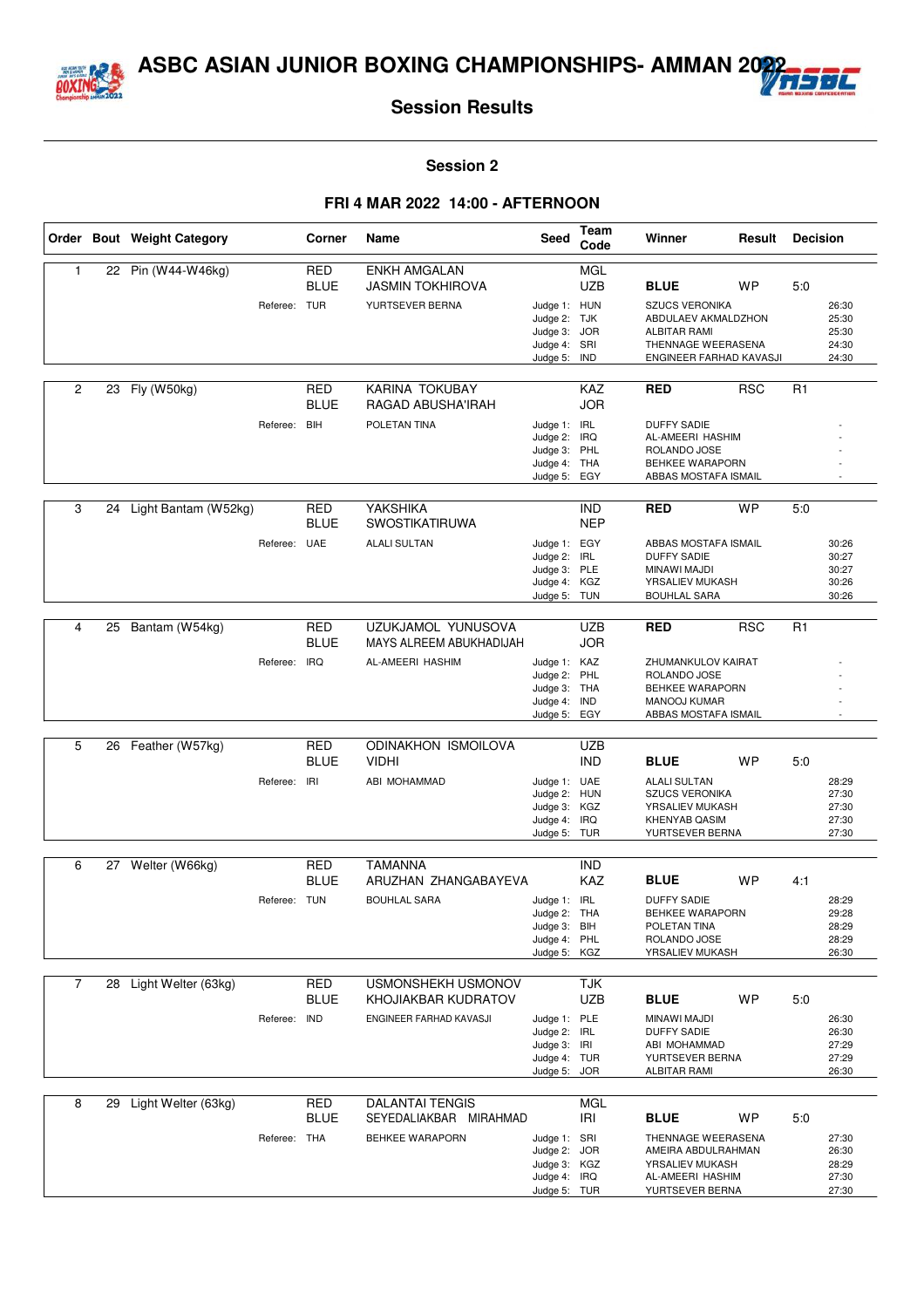



#### **Session 2**

|    |    | Order Bout Weight Category |              | Corner                    | Name                                                    | Seed                                                                         | Team<br>Code             | Winner                                                                                                          | Result     | <b>Decision</b> |                                           |
|----|----|----------------------------|--------------|---------------------------|---------------------------------------------------------|------------------------------------------------------------------------------|--------------------------|-----------------------------------------------------------------------------------------------------------------|------------|-----------------|-------------------------------------------|
| 9  | 30 | Light Welter (63kg)        |              | RED<br><b>BLUE</b>        | <b>HARISHSAINI</b><br><b>AKHMET USSEN</b>               |                                                                              | <b>IND</b><br>KAZ        | <b>BLUE</b>                                                                                                     | <b>WP</b>  | 4:1             |                                           |
|    |    |                            | Referee: TJK |                           | ABDULAEV AKMALDZHON                                     | Judge 1: JOR<br>Judge 2:<br>Judge 3: PLE<br>Judge 4: IRL<br>Judge 5:         | BIH<br>KGZ               | <b>ALBITAR RAMI</b><br>POLETAN TINA<br>MINAWI MAJDI<br><b>DUFFY SADIE</b><br>YRSALIEV MUKASH                    |            |                 | 30:27<br>28:29<br>27:30<br>28:29<br>27:30 |
| 10 | 31 | Light Welter (63kg)        |              | RED<br><b>BLUE</b>        | <b>BADER SHEHAB</b><br><b>KADYROV RAMZAN</b>            |                                                                              | <b>KUW</b><br><b>KGZ</b> | <b>BLUE</b>                                                                                                     | <b>RSC</b> | R <sub>3</sub>  |                                           |
|    |    |                            | Referee: UZB |                           | KHAMIDOV ALEKSANDR                                      | Judge 1: IRQ<br>Judge 2: KAZ<br>Judge 3: IND<br>Judge 4: EGY<br>Judge 5: SRI |                          | <b>KHENYAB QASIM</b><br>ZHUMANKULOV KAIRAT<br><b>MANOOJ KUMAR</b><br>ABBAS MOSTAFA ISMAIL<br>THENNAGE WEERASENA |            |                 | 17:20<br>18:20<br>18:20<br>18:20<br>17:20 |
| 11 |    | 32 Welter (66kg)           |              | <b>RED</b><br><b>BLUE</b> | PHUTHANET AIAMRAM<br>ALIREZA MOUSAVI                    |                                                                              | <b>THA</b><br><b>IRI</b> | <b>BLUE</b>                                                                                                     | <b>WP</b>  | 5:0             |                                           |
|    |    |                            | Referee:     | <b>JOR</b>                | <b>ALBITAR RAMI</b>                                     | Judge 1: KGZ<br>Judge 2: TJK<br>Judge 3: IRQ<br>Judge 4: IND<br>Judge 5: UZB |                          | YRSALIEV MUKASH<br>ABDULAEV AKMALDZHON<br>AL-AMEERI HASHIM<br>ENGINEER FARHAD KAVASJI<br>KHAMIDOV ALEKSANDR     |            |                 | 27:30<br>27:30<br>27:30<br>26:30<br>27:30 |
|    |    |                            |              |                           |                                                         |                                                                              |                          |                                                                                                                 |            |                 |                                           |
| 12 | 33 | Welter (66kg)              |              | <b>RED</b><br><b>BLUE</b> | <b>ISMAROV ABDUMALIK</b><br><b>SARDOR DILOLOV</b>       |                                                                              | <b>KGZ</b><br><b>UZB</b> | <b>BLUE</b>                                                                                                     | <b>WP</b>  | 5:0             |                                           |
|    |    |                            | Referee: SRI |                           | THENNAGE WEERASENA                                      | Judge 1: IND<br>Judge 2: PLE<br>Judge 3: TUN<br>Judge 4: IRL<br>Judge 5: IRI |                          | <b>MANOOJ KUMAR</b><br>MINAWI MAJDI<br><b>BOUHLAL SARA</b><br><b>DUFFY SADIE</b><br>ABI MOHAMMAD                |            |                 | 27:30<br>28:29<br>27:30<br>27:30<br>27:30 |
| 13 | 34 |                            |              | <b>RED</b>                | DJAFARBEK SHAKHBAZOV                                    |                                                                              | <b>UZB</b>               |                                                                                                                 | <b>WP</b>  | 4:1             |                                           |
|    |    | Light Middle (70kg)        |              | <b>BLUE</b>               | <b>DAMIR SINEYEV</b>                                    |                                                                              | <b>KAZ</b>               | <b>RED</b>                                                                                                      |            |                 |                                           |
|    |    |                            | Referee:     | <b>IND</b>                | MANOOJ KUMAR                                            | Judge 1: JOR<br>Judge 2: HUN                                                 |                          | AMEIRA ABDULRAHMAN<br><b>SZUCS VERONIKA</b>                                                                     |            |                 | 29:28<br>29:28                            |
|    |    |                            |              |                           |                                                         | Judge 3: PHL<br>Judge 4: IRL                                                 |                          | ROLANDO JOSE<br><b>DUFFY SADIE</b>                                                                              |            |                 | 29:28<br>30:27                            |
|    |    |                            |              |                           |                                                         | Judge 5: UAE                                                                 |                          | <b>ALALI SULTAN</b>                                                                                             |            |                 | 28:29                                     |
| 14 | 35 | Light Middle (70kg)        |              | RED                       | SADEQ HAYDER ZGHAIR AL-SA                               |                                                                              | <b>IRQ</b>               |                                                                                                                 |            |                 |                                           |
|    |    |                            |              | <b>BLUE</b>               | ALI SHEER KHALAF                                        |                                                                              | <b>SYR</b>               | <b>BLUE</b>                                                                                                     | <b>WP</b>  | 5:0             |                                           |
|    |    |                            | Referee: KAZ |                           | ZHUMANKULOV KAIRAT                                      | Judge 1: IRI<br>Judge 2:                                                     | EGY                      | ABI MOHAMMAD<br>ABBAS MOSTAFA ISMAIL                                                                            |            |                 | 28:29<br>28:29                            |
|    |    |                            |              |                           |                                                         | Judge 3: TUR                                                                 |                          | YURTSEVER BERNA                                                                                                 |            |                 | 28:29                                     |
|    |    |                            |              |                           |                                                         | Judge 4: THA<br>Judge 5: KGZ                                                 |                          | <b>BEHKEE WARAPORN</b><br>YRSALIEV MUKASH                                                                       |            |                 | 28:29<br>28:29                            |
| 15 |    | 36 Light Middle (70kg)     |              | <b>RED</b>                | <b>FARIS IBRAHIM</b>                                    |                                                                              | <b>JOR</b>               | <b>RED</b>                                                                                                      | <b>RSC</b> | R <sub>2</sub>  |                                           |
|    |    |                            |              | <b>BLUE</b>               | <b>TOKTONAZAROV SAPAT</b>                               |                                                                              | <b>KGZ</b>               |                                                                                                                 |            |                 |                                           |
|    |    |                            | Referee:     | <b>IRL</b>                | <b>DUFFY SADIE</b>                                      | Judge 1: IRQ                                                                 |                          | <b>KHENYAB QASIM</b>                                                                                            |            |                 | 10:9                                      |
|    |    |                            |              |                           |                                                         | Judge 2: TUN<br>Judge 3: SRI                                                 |                          | <b>BOUHLAL SARA</b><br>THENNAGE WEERASENA                                                                       |            |                 | 10:9<br>10:9                              |
|    |    |                            |              |                           |                                                         | Judge 4: PHL<br>Judge 5: PLE                                                 |                          | ROLANDO JOSE<br>MINAWI MAJDI                                                                                    |            |                 | 10:9<br>10:9                              |
| 16 | 37 | Light Middle (70kg)        |              | RED<br><b>BLUE</b>        | <b>JACKSON SINGHLAISHRAM</b><br>AMIRMOHAMMAD KHAZAEIPOU |                                                                              | <b>IND</b><br>IRI        | <b>RED</b>                                                                                                      | <b>WP</b>  | 5:0             |                                           |
|    |    |                            | Referee: BIH |                           | POLETAN TINA                                            | Judge 1: TUR                                                                 |                          | YURTSEVER BERNA                                                                                                 |            |                 | 29:28                                     |
|    |    |                            |              |                           |                                                         | Judge 2: KGZ<br>Judge 3: IRQ                                                 |                          | YRSALIEV MUKASH<br>AL-AMEERI HASHIM                                                                             |            |                 | 29:28<br>29:27                            |
|    |    |                            |              |                           |                                                         | Judge 4: EGY                                                                 |                          | ABBAS MOSTAFA ISMAIL                                                                                            |            |                 | 29:28                                     |
|    |    |                            |              |                           |                                                         | Judge 5: KAZ                                                                 |                          | ZHUMANKULOV KAIRAT                                                                                              |            |                 | 29:28                                     |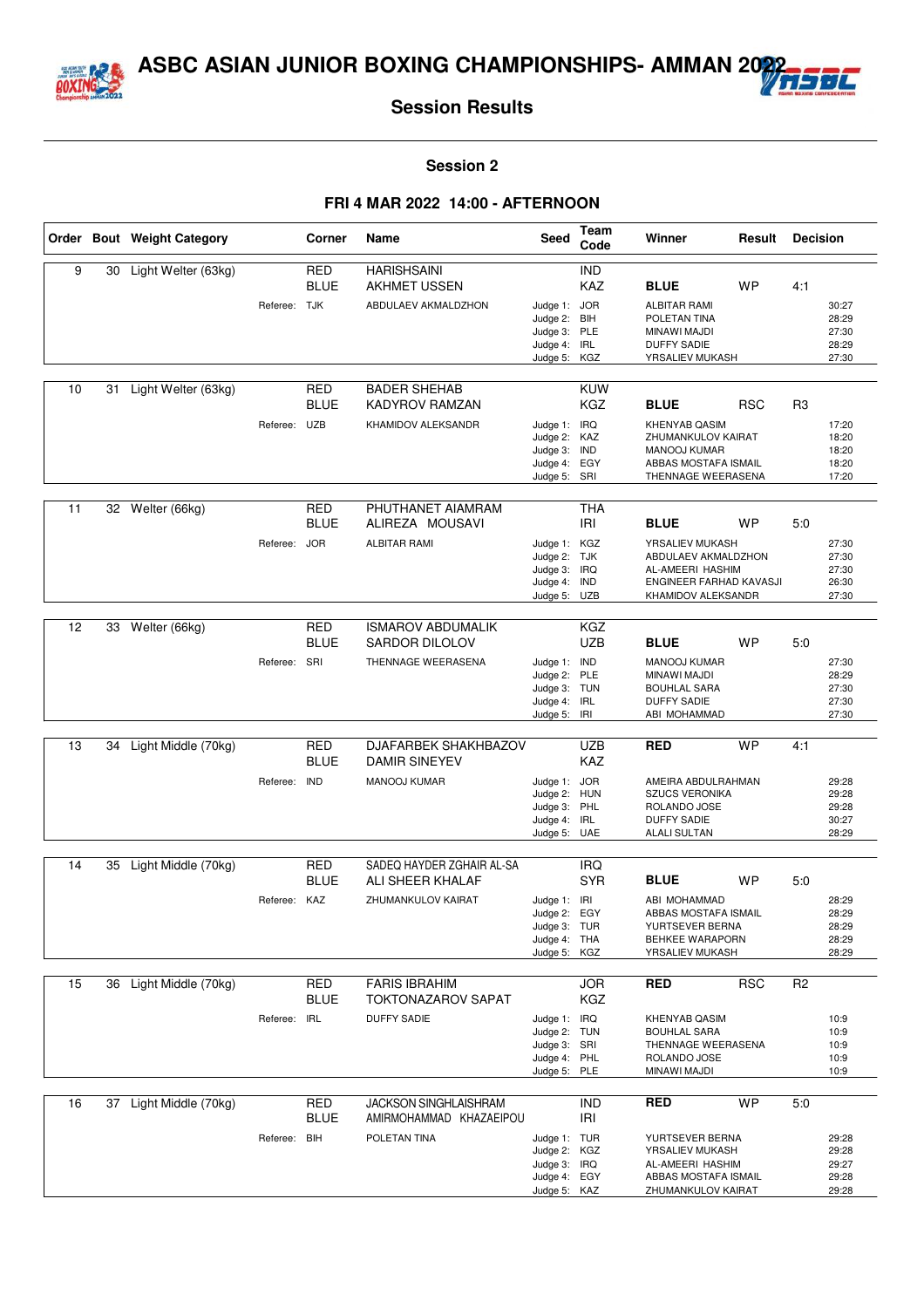



#### **Session 2**

|    |    | Order Bout Weight Category |              | Corner                    | Name                                         | Seed                         | Team<br>Code             | Winner                                            | Result     | <b>Decision</b> |                |
|----|----|----------------------------|--------------|---------------------------|----------------------------------------------|------------------------------|--------------------------|---------------------------------------------------|------------|-----------------|----------------|
| 17 | 38 | Middle (75kg)              |              | <b>RED</b><br><b>BLUE</b> | ABDEL HAKEEM JARADAT<br>DEV PARTAP SINGH     |                              | <b>JOR</b><br><b>IND</b> | <b>BLUE</b>                                       | <b>WP</b>  | 5:0             |                |
|    |    |                            | Referee:     | PLE                       | MINAWI MAJDI                                 | Judge 1: IRI                 |                          | ABI MOHAMMAD                                      |            |                 | 28:29          |
|    |    |                            |              |                           |                                              | Judge 2:                     | BIH                      | POLETAN TINA                                      |            |                 | 27:30          |
|    |    |                            |              |                           |                                              | Judge 3: UAE<br>Judge 4: IRQ |                          | <b>ALALI SULTAN</b><br><b>KHENYAB QASIM</b>       |            |                 | 28:29<br>27:30 |
|    |    |                            |              |                           |                                              | Judge 5: PHL                 |                          | ROLANDO JOSE                                      |            |                 | 28:29          |
|    |    |                            |              |                           |                                              |                              |                          |                                                   |            |                 |                |
| 18 | 39 | Middle (75kg)              |              | <b>RED</b><br><b>BLUE</b> | <b>AZAM FOZILOV</b><br>ZAKIROV MUKHAMMADAZIZ |                              | <b>TJK</b><br><b>KGZ</b> | <b>BLUE</b>                                       | <b>WP</b>  | 5:0             |                |
|    |    |                            | Referee: JOR |                           | AMEIRA ABDULRAHMAN                           | Judge 1: HUN                 |                          | <b>SZUCS VERONIKA</b>                             |            |                 | 26:30          |
|    |    |                            |              |                           |                                              | Judge 2:                     | EGY                      | ABBAS MOSTAFA ISMAIL                              |            |                 | 26:30          |
|    |    |                            |              |                           |                                              | Judge 3: SRI<br>Judge 4:     | PHL                      | THENNAGE WEERASENA<br>ROLANDO JOSE                |            |                 | 26:30<br>27:30 |
|    |    |                            |              |                           |                                              | Judge 5: TUR                 |                          | YURTSEVER BERNA                                   |            |                 | 27:30          |
|    |    |                            |              |                           |                                              |                              |                          |                                                   |            |                 |                |
| 19 | 40 | Light Heavy (80kg)         |              | <b>RED</b><br><b>BLUE</b> | <b>FIRUZ RAJABOV</b><br>MADIYAR BEXULTANOV   |                              | <b>TJK</b><br>KAZ        | <b>BLUE</b>                                       | <b>RSC</b> | R <sub>3</sub>  |                |
|    |    |                            | Referee:     | KGZ                       | YRSALIEV MUKASH                              | Judge 1: JOR                 |                          | <b>ALBITAR RAMI</b>                               |            |                 | 18:20          |
|    |    |                            |              |                           |                                              | Judge 2:                     | <b>BIH</b>               | POLETAN TINA                                      |            |                 | 18:20          |
|    |    |                            |              |                           |                                              | Judge 3:                     | IRI                      | ABI MOHAMMAD                                      |            |                 | 18:20          |
|    |    |                            |              |                           |                                              | Judge 4: THA<br>Judge 5:     | <b>IND</b>               | <b>BEHKEE WARAPORN</b><br>ENGINEER FARHAD KAVASJI |            |                 | 18:20<br>16:20 |
|    |    |                            |              |                           |                                              |                              |                          |                                                   |            |                 |                |
| 20 | 41 | Light Heavy (80kg)         |              | <b>RED</b><br><b>BLUE</b> | RAKHMONJON KODIROV<br><b>SAM ESTAKI</b>      |                              | <b>UZB</b><br>IRI        | <b>RED</b>                                        | <b>WP</b>  | 4:1             |                |
|    |    |                            | Referee: KAZ |                           | ZHUMANKULOV KAIRAT                           | Judge 1: TJK                 |                          | ABDULAEV AKMALDZHON                               |            |                 | 30:27          |
|    |    |                            |              |                           |                                              | Judge 2:                     | IND                      | <b>MANOOJ KUMAR</b>                               |            |                 | 30:27          |
|    |    |                            |              |                           |                                              | Judge 3: HUN<br>Judge 4:     | PHL                      | <b>SZUCS VERONIKA</b><br>ROLANDO JOSE             |            |                 | 30:27<br>28:29 |
|    |    |                            |              |                           |                                              | Judge 5: IRL                 |                          | <b>DUFFY SADIE</b>                                |            |                 | 30:27          |
|    |    |                            |              |                           |                                              |                              |                          |                                                   |            |                 |                |
| 21 | 42 | Light Heavy (80kg)         |              | RED<br><b>BLUE</b>        | ABDALLAH DULKUMONI<br><b>CHOIBEKOV AZIM</b>  |                              | <b>JOR</b><br><b>KGZ</b> | <b>BLUE</b>                                       | <b>RSC</b> | R <sub>3</sub>  |                |
|    |    |                            | Referee:     | <b>UZB</b>                | KHAMIDOV ALEKSANDR                           | Judge 1: BIH                 |                          | POLETAN TINA                                      |            |                 | 19:19          |
|    |    |                            |              |                           |                                              | Judge 2: THA<br>Judge 3: EGY |                          | BEHKEE WARAPORN<br>ABBAS MOSTAFA ISMAIL           |            |                 | 19:19<br>19:19 |
|    |    |                            |              |                           |                                              | Judge 4: IND                 |                          | ENGINEER FARHAD KAVASJI                           |            |                 | 18:19          |
|    |    |                            |              |                           |                                              | Judge 5: IRQ                 |                          | <b>KHENYAB QASIM</b>                              |            |                 | 19:19          |
| 22 | 43 | Light Heavy (80kg)         |              | <b>RED</b>                | RISHABH SINGHSIKARWAR                        |                              | <b>IND</b>               | <b>RED</b>                                        | <b>RSC</b> | R <sub>2</sub>  |                |
|    |    |                            |              | <b>BLUE</b>               | MOHAMMED ALBAROUT                            |                              | <b>UAE</b>               |                                                   |            |                 |                |
|    |    |                            | Referee: HUN |                           | <b>SZUCS VERONIKA</b>                        | Judge 1: JOR                 |                          | AMEIRA ABDULRAHMAN                                |            |                 | 10:9           |
|    |    |                            |              |                           |                                              | Judge 2: TUN                 |                          | <b>BOUHLAL SARA</b>                               |            |                 | 10:8           |
|    |    |                            |              |                           |                                              | Judge 3: IRL                 |                          | <b>DUFFY SADIE</b><br>ABDULAEV AKMALDZHON         |            |                 | 10:9<br>10:8   |
|    |    |                            |              |                           |                                              | Judge 4: TJK<br>Judge 5: KGZ |                          | YRSALIEV MUKASH                                   |            |                 | 10:9           |
|    |    |                            |              |                           |                                              |                              |                          |                                                   |            |                 |                |
| 23 |    | 44 Heavy (80+kg)           |              | RED<br><b>BLUE</b>        | SAIF-ADDEN HARB<br>AHMAD AL'ATAS             |                              | <b>JOR</b><br><b>UAE</b> | <b>RED</b>                                        | <b>RSC</b> | R <sub>1</sub>  |                |
|    |    |                            | Referee: PHL |                           | ROLANDO JOSE                                 | Judge 1: THA                 |                          | BEHKEE WARAPORN                                   |            |                 |                |
|    |    |                            |              |                           |                                              | Judge 2: IRQ                 |                          | AL-AMEERI HASHIM                                  |            |                 |                |
|    |    |                            |              |                           |                                              | Judge 3: UZB<br>Judge 4: IND |                          | KHAMIDOV ALEKSANDR<br>ENGINEER FARHAD KAVASJI     |            |                 |                |
|    |    |                            |              |                           |                                              | Judge 5: KAZ                 |                          | ZHUMANKULOV KAIRAT                                |            |                 |                |
|    |    |                            |              |                           |                                              |                              |                          |                                                   |            |                 |                |
| 24 | 45 | Heavy (80+kg)              |              | RED<br><b>BLUE</b>        | <b>OZODBEKALIEV</b><br>AMIR ESMAEILI VANDAEI |                              | <b>UZB</b><br>IRI        | <b>RED</b>                                        | <b>WP</b>  | 3:2             |                |
|    |    |                            | Referee: KGZ |                           | YRSALIEV MUKASH                              | Judge 1: SRI                 |                          | THENNAGE WEERASENA                                |            |                 | 28:29          |
|    |    |                            |              |                           |                                              | Judge 2: IRQ<br>Judge 3: TUN |                          | KHENYAB QASIM<br><b>BOUHLAL SARA</b>              |            |                 | 30:27<br>29:28 |
|    |    |                            |              |                           |                                              | Judge 4: IND                 |                          | MANOOJ KUMAR                                      |            |                 | 30:27          |
|    |    |                            |              |                           |                                              | Judge 5: JOR                 |                          | ALBITAR RAMI                                      |            |                 | 28:29          |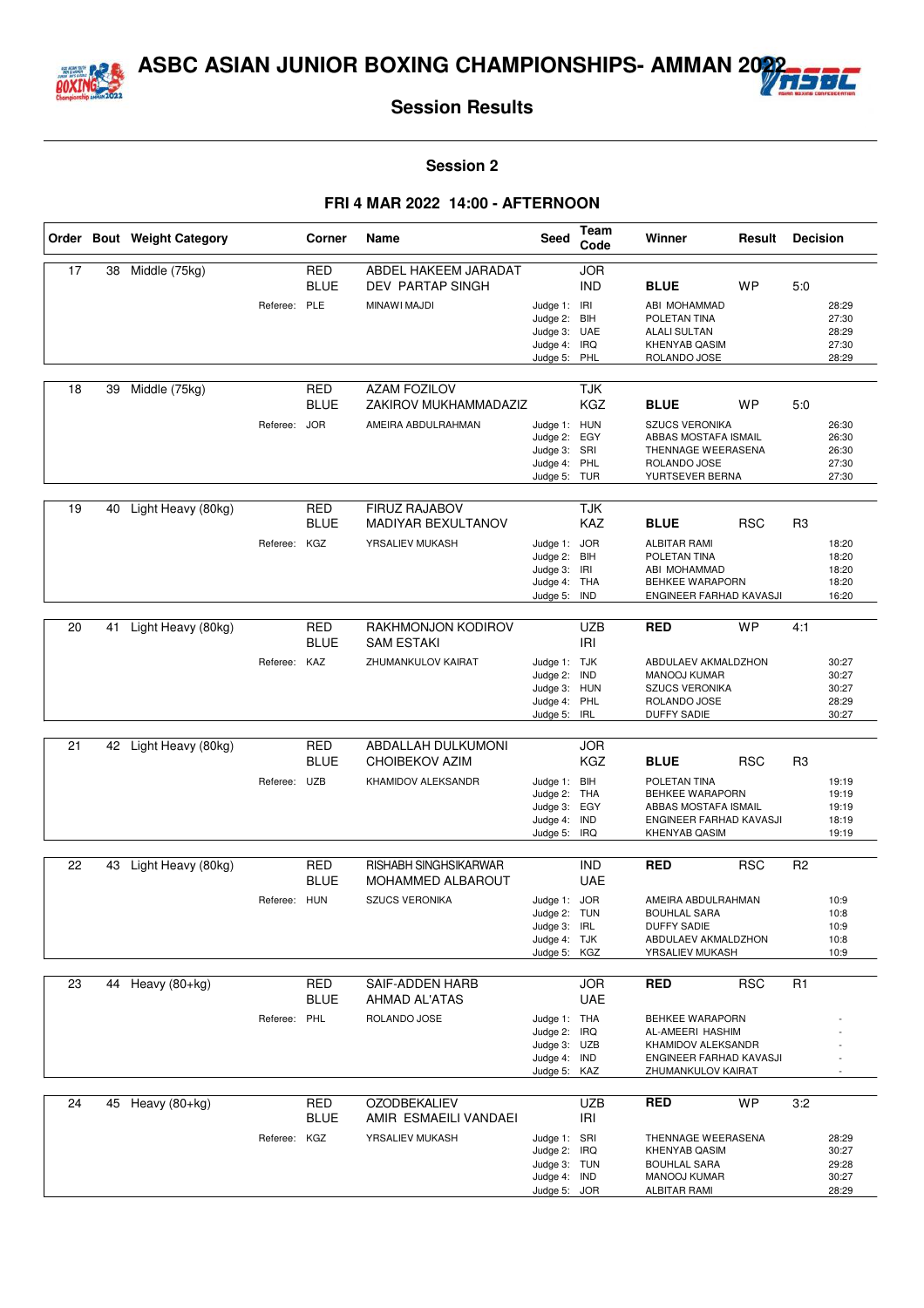



#### **Session 2**

|    |    | Order Bout Weight Category |          | Corner             | Name                                           | Seed                                                                         | Team<br>Code      | Winner                                                                                      | Result       | <b>Decision</b>                           |
|----|----|----------------------------|----------|--------------------|------------------------------------------------|------------------------------------------------------------------------------|-------------------|---------------------------------------------------------------------------------------------|--------------|-------------------------------------------|
| 25 | 46 | Heavy (80+kg)              |          | RED<br><b>BLUE</b> | RAIYMKULOV ERMEK<br><b>GAURAV GANPATMHASKE</b> |                                                                              | KGZ<br><b>IND</b> | <b>BLUE</b>                                                                                 | <b>RSC-I</b> | R <sub>3</sub>                            |
|    |    |                            | Referee: | IRL                | DUFFY SADIE                                    | Judge 1: TUR<br>Judge 2: UZB<br>Judge 3: PHL<br>Judge 4: JOR<br>Judge 5: IRI |                   | YURTSEVER BERNA<br>KHAMIDOV ALEKSANDR<br>ROLANDO JOSE<br>AMEIRA ABDULRAHMAN<br>ABI MOHAMMAD |              | 19:19<br>19:19<br>19:19<br>19:18<br>17:20 |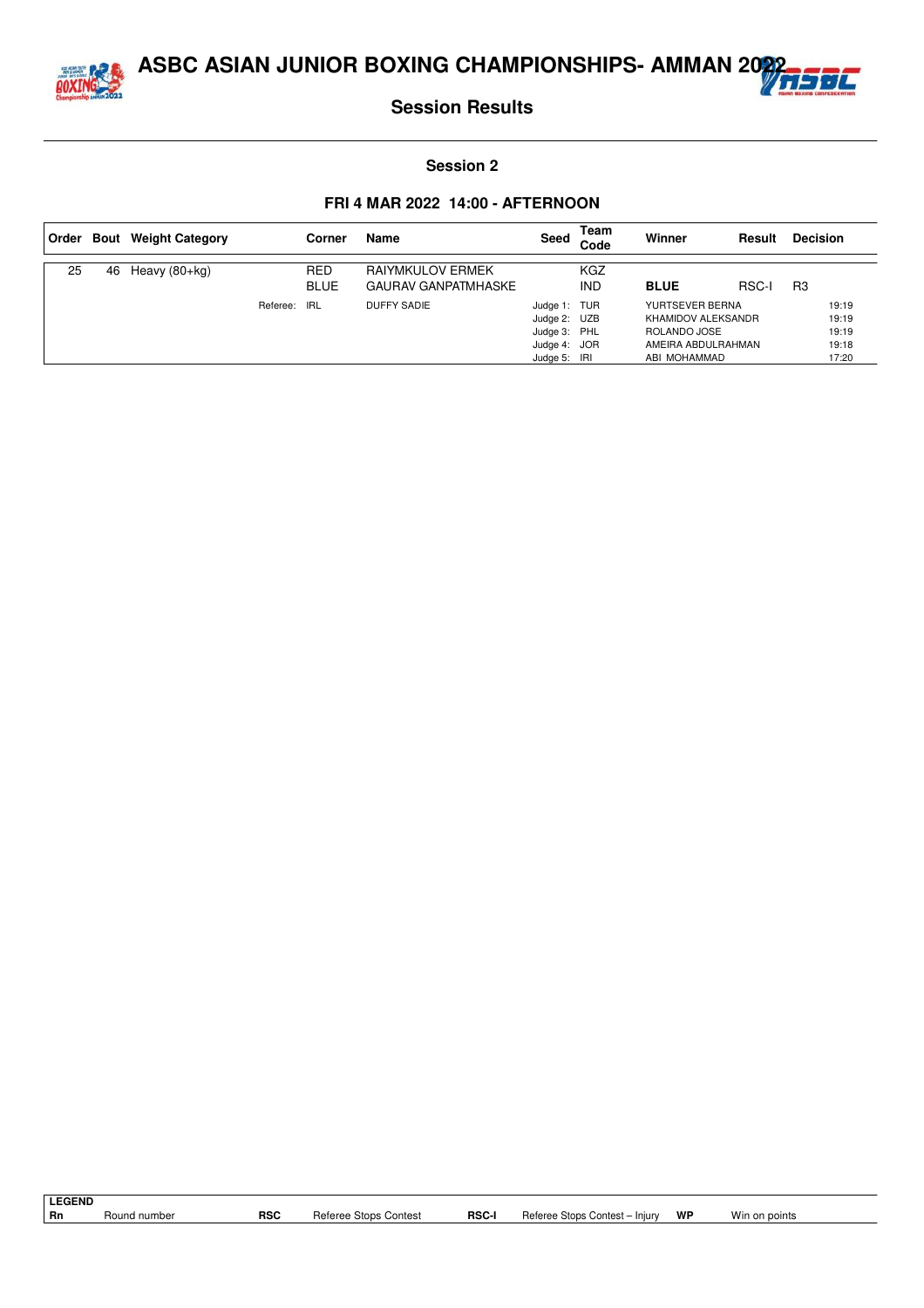

## **Statement**

On Saturday, March 4<sup>th</sup>, 2022, the ASBC received an official compliant from Jordan Boxing Association regarding a Yemeni boxer, Mujahed Ali Alfadli, who competed against the Jordanian boxer in the Junior category in bout number 15.

The compliant was regarding a concern of the Yemeni boxer forging his age on the official documents. However, it has been found in public media that the mentioned boxer has participated in several championships for junior category championship two years ago and yet still remain at the same category. In that sense, Mr. Anas Alotaiba delegated a committee comprising of the following to investigate the case

- Ms. Karina Picson, championship Technical Delegate
- Dr. Dilshod Kazakov , chairman of the ASBC medical committee
- Mr. Ali Salameh, ASBC Executive Director

The committee examined supporting documents that ware submitted by JABA and investigated the case and found there is a serious concern about the age of the boxer. The Medical Commission chairman requested an age examination to be done on the accused boxer.

However, both the accused boxer and his coach refused the committee's request. Denial of doing the age examination confirms the allegation toward him. For that reason, the committee decided to:

- 1- Disqualify Mujahed Ali Alfadli from the championship and promptly check him out of the athletes' hotel
- 2- To consider the opponent who lost the bout a winner, yet for the safety of the boxer as the bout was stopped by RSC-I, the boxer must remain on the rest period and not continue competing in the championship.

In this occasion, ASBC reaffirms its position to refuse any kind of manipulation which will jeopardize the safety and the rights of all boxers.

Anas Alotaiba

**ASBC** President



**CC: Jordan Boxing Association Yemeni Boxing Federation**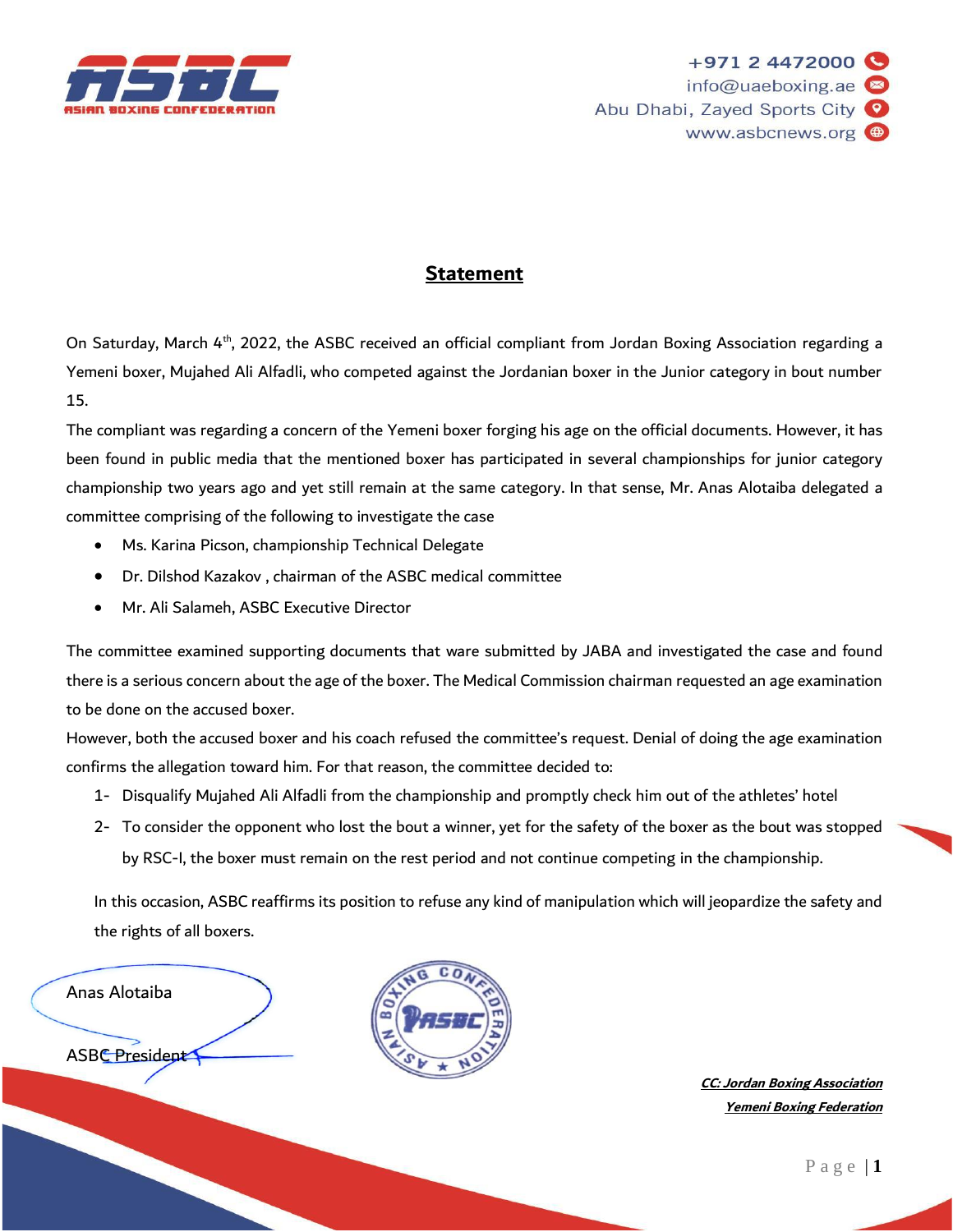



#### **Session 3**

|                |    | Order Bout Weight Category |              | Corner                    | Name                                                   | Seed                                                                         | Team<br>Code             | Winner                                                                                                               | Result     | <b>Decision</b> |                                             |
|----------------|----|----------------------------|--------------|---------------------------|--------------------------------------------------------|------------------------------------------------------------------------------|--------------------------|----------------------------------------------------------------------------------------------------------------------|------------|-----------------|---------------------------------------------|
| $\mathbf{1}$   | 47 | Pin (44-46kg)              |              | <b>RED</b><br><b>BLUE</b> | ABBAS QASIM HAMDAN<br>ANUSHERVON FAZYLOV               |                                                                              | <b>IRQ</b><br><b>TJK</b> | <b>BLUE</b>                                                                                                          | <b>WP</b>  | 3:2             |                                             |
|                |    |                            | Referee:     | <b>JOR</b>                | AMEIRA ABDULRAHMAN                                     | Judge 1: UAE<br>Judge 2: TUN<br>Judge 3: HUN<br>Judge 4: IND<br>Judge 5: IRL |                          | <b>ALALI SULTAN</b><br><b>BOUHLAL SARA</b><br><b>SZUCS VERONIKA</b><br>ENGINEER FARHAD KAVASJI<br><b>DUFFY SADIE</b> |            |                 | 29:27<br>27:29<br>29:27<br>28:28 *<br>27:29 |
| 2              | 48 | Pin (44-46kg)              |              | <b>RED</b><br><b>BLUE</b> | KAMILOV ZAFARBEK<br><b>TEMIRLAN KEMERKHAN</b>          |                                                                              | <b>KGZ</b><br>KAZ        | <b>RED</b>                                                                                                           | <b>WP</b>  | 5:0             |                                             |
|                |    |                            | Referee: EGY |                           | ABBAS MOSTAFA ISMAIL                                   | Judge 1: JOR<br>Judge 2: TUR<br>Judge 3: IRQ<br>Judge 4: IND<br>Judge 5: PLE |                          | <b>ALBITAR RAMI</b><br>YURTSEVER BERNA<br><b>KHENYAB QASIM</b><br>MANOOJ KUMAR<br>MINAWI MAJDI                       |            |                 | 30:26<br>30:27<br>30:27<br>29:28<br>30:27   |
| 3              | 49 | Pin (44-46kg)              |              | <b>RED</b><br><b>BLUE</b> | ROBERT JAMERO MALUNOC<br><b>KRRISH PAL</b>             |                                                                              | PHL<br><b>IND</b>        | <b>BLUE</b>                                                                                                          | <b>WP</b>  | 4:1             |                                             |
|                |    |                            | Referee: TUN |                           | <b>BOUHLAL SARA</b>                                    | Judge 1: THA<br>Judge 2: HUN<br>Judge 3: UAE<br>Judge 4: UZB<br>Judge 5: IRQ |                          | BEHKEE WARAPORN<br><b>SZUCS VERONIKA</b><br><b>ALALI SULTAN</b><br>KHAMIDOV ALEKSANDR<br>AL-AMEERI HASHIM            |            |                 | 29:28<br>28:29<br>28:29<br>27:30<br>26:30   |
| 4              | 50 | Pin (44-46kg)              |              | <b>RED</b>                | <b>KANGPI BOKHUNTHOD</b>                               |                                                                              | THA                      | <b>RED</b>                                                                                                           | <b>WP</b>  | 5:0             |                                             |
|                |    |                            | Referee: IND | <b>BLUE</b>               | SANAD ALJAMMAL<br>MANOOJ KUMAR                         | Judge 1: IRL                                                                 | <b>JOR</b>               | <b>DUFFY SADIE</b>                                                                                                   |            |                 | 30:27                                       |
|                |    |                            |              |                           |                                                        | Judge 2: IRQ<br>Judge 3: KAZ<br>Judge 4:<br>Judge 5: TUN                     | BIH                      | <b>KHENYAB QASIM</b><br>ZHUMANKULOV KAIRAT<br>POLETAN TINA<br><b>BOUHLAL SARA</b>                                    |            |                 | 30:27<br>30:27<br>29:28<br>29:28            |
|                |    |                            |              |                           |                                                        |                                                                              |                          |                                                                                                                      |            |                 |                                             |
| 5              | 51 | Light Fly (48kg)           |              | <b>RED</b><br><b>BLUE</b> | <b>JABER ALOTAIBI</b><br><b>BEXULTAN BORANBEK</b>      |                                                                              | <b>KUW</b><br>KAZ        | <b>BLUE</b>                                                                                                          | WP         | 4:0             |                                             |
|                |    |                            | Referee: TUR |                           | YURTSEVER BERNA                                        | Judge 1: JOR<br>Judge 2:<br>Judge 3: PLE<br>Judge 4: IND<br>Judge 5: HUN     | PHL                      | <b>ALBITAR RAMI</b><br>ROLANDO JOSE<br>MINAWI MAJDI<br><b>MANOOJ KUMAR</b><br><b>SZUCS VERONIKA</b>                  |            |                 | 25:30<br>28:28<br>26:30<br>25:30<br>24:30   |
| 6              |    | 52 Light Fly (48kg)        |              | <b>RED</b>                | <b>APHICHIT CHAEMDI</b>                                |                                                                              | <b>THA</b>               |                                                                                                                      |            |                 |                                             |
|                |    |                            |              | <b>BLUE</b>               | <b>RAVI SAINI</b>                                      |                                                                              | <b>IND</b>               | <b>BLUE</b>                                                                                                          | WP         | 3:2             |                                             |
|                |    |                            | Referee: PHL |                           | ROLANDO JOSE                                           | Judge 1: IRL<br>Judge 2: TUN<br>Judge 3: UAE<br>Judge 4: JOR<br>Judge 5: BIH |                          | <b>DUFFY SADIE</b><br><b>BOUHLAL SARA</b><br><b>ALALI SULTAN</b><br>AMEIRA ABDULRAHMAN<br>POLETAN TINA               |            |                 | 29:28<br>28:29<br>28:29<br>29:28<br>28:29   |
| $\overline{7}$ | 53 | Light Fly (48kg)           |              | <b>RED</b>                | DANIYAROV TEMIRKHAN                                    |                                                                              | <b>KGZ</b>               | <b>RED</b>                                                                                                           | <b>WP</b>  | 4:1             |                                             |
|                |    |                            |              | BLUE                      | <b>MEHDI KAZEMI</b>                                    |                                                                              | <b>IRI</b>               |                                                                                                                      |            |                 |                                             |
|                |    |                            | Referee: THA |                           | <b>BEHKEE WARAPORN</b>                                 | Judge 1: HUN<br>Judge 2: TUN<br>Judge 3: IRQ<br>Judge 4: JOR<br>Judge 5: IND |                          | <b>SZUCS VERONIKA</b><br><b>BOUHLAL SARA</b><br>AL-AMEERI HASHIM<br><b>ALBITAR RAMI</b><br>ENGINEER FARHAD KAVASJI   |            |                 | 30:27<br>30:27<br>27:30<br>29:28<br>29:28   |
| 8              |    | 54 Light Fly (48kg)        |              | RED<br><b>BLUE</b>        | <b>ILKHOMJON ERGASHEV</b><br>BAQER RAAD GHAZI AL-BATTB |                                                                              | <b>UZB</b><br><b>IRQ</b> | <b>RED</b>                                                                                                           | <b>RSC</b> | R <sub>1</sub>  |                                             |
|                |    |                            | Referee: PLE |                           | MINAWI MAJDI                                           | Judge 1: THA<br>Judge 2: JOR<br>Judge 3: UAE<br>Judge 4: IRL<br>Judge 5: IND |                          | <b>BEHKEE WARAPORN</b><br>AMEIRA ABDULRAHMAN<br><b>ALALI SULTAN</b><br><b>DUFFY SADIE</b><br>MANOOJ KUMAR            |            |                 |                                             |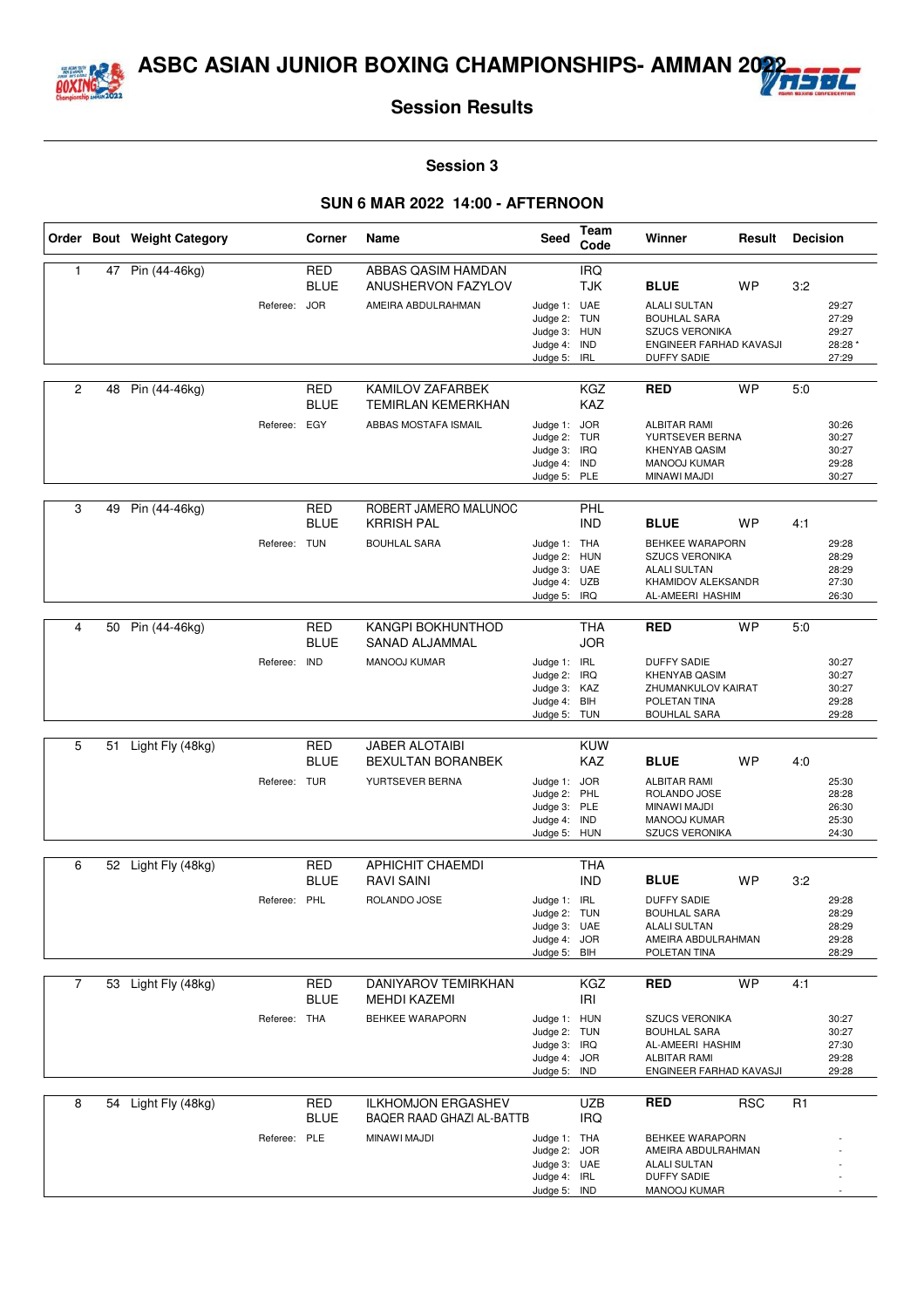



#### **Session 3**

|    |    | Order Bout Weight Category |              | Corner                    | Name                                                 | Seed                         | Team<br>Code             | Winner                                       | Result     | <b>Decision</b> |                |
|----|----|----------------------------|--------------|---------------------------|------------------------------------------------------|------------------------------|--------------------------|----------------------------------------------|------------|-----------------|----------------|
| 9  |    | 55 Fly (50kg)              |              | <b>RED</b><br><b>BLUE</b> | <b>SAMANDAR OLIMOV</b><br><b>JAFAR HAKIMOV</b>       |                              | <b>UZB</b><br><b>TJK</b> | <b>RED</b>                                   | <b>WP</b>  | 5:0             |                |
|    |    |                            | Referee:     | <b>IRL</b>                | <b>DUFFY SADIE</b>                                   | Judge 1: TUN<br>Judge 2: IRQ |                          | <b>BOUHLAL SARA</b><br><b>KHENYAB QASIM</b>  |            |                 | 30:27<br>30:27 |
|    |    |                            |              |                           |                                                      | Judge 3:                     | BIH                      | POLETAN TINA                                 |            |                 | 30:27          |
|    |    |                            |              |                           |                                                      | Judge 4: EGY<br>Judge 5:     | <b>JOR</b>               | ABBAS MOSTAFA ISMAIL<br><b>ALBITAR RAMI</b>  |            |                 | 30:27<br>30:26 |
| 10 | 56 | Fly (50kg)                 |              | <b>RED</b>                | LOVEPREET SINGH                                      |                              | <b>IND</b>               |                                              |            |                 |                |
|    |    |                            |              | <b>BLUE</b>               | <b>BEK ZHOLDASBEK</b>                                |                              | <b>KAZ</b>               | <b>BLUE</b>                                  | <b>RSC</b> | R <sub>3</sub>  |                |
|    |    |                            | Referee: BIH |                           | POLETAN TINA                                         | Judge 1: TUR<br>Judge 2: PLE |                          | YURTSEVER BERNA<br>MINAWI MAJDI              |            |                 | 19:19<br>19:19 |
|    |    |                            |              |                           |                                                      | Judge 3: THA                 |                          | BEHKEE WARAPORN                              |            |                 | 19:19          |
|    |    |                            |              |                           |                                                      | Judge 4:<br>Judge 5: UAE     | EGY                      | ABBAS MOSTAFA ISMAIL<br><b>ALALI SULTAN</b>  |            |                 | 17:20<br>18:20 |
|    |    |                            |              |                           |                                                      |                              |                          |                                              |            |                 |                |
| 11 | 57 | Fly (50kg)                 |              | <b>RED</b><br><b>BLUE</b> | <b>THATPHONG BUNKHOT</b><br>ABDELRAHMAN A. M. BADWAN |                              | <b>THA</b><br><b>PLE</b> | <b>RED</b>                                   | <b>WP</b>  | 5:0             |                |
|    |    |                            | Referee: HUN |                           | <b>SZUCS VERONIKA</b>                                | Judge 1: UZB                 |                          | KHAMIDOV ALEKSANDR                           |            |                 | 30:27          |
|    |    |                            |              |                           |                                                      | Judge 2: JOR<br>Judge 3: IRQ |                          | <b>ALBITAR RAMI</b><br><b>KHENYAB QASIM</b>  |            |                 | 29:28<br>30:27 |
|    |    |                            |              |                           |                                                      | Judge 4: IRL                 |                          | <b>DUFFY SADIE</b>                           |            |                 | 30:27          |
|    |    |                            |              |                           |                                                      | Judge 5: IND                 |                          | ENGINEER FARHAD KAVASJI                      |            |                 | 30:27          |
| 12 |    | 58 Fly (50kg)              |              | RED                       | van HENDRICHE OHAGAN ABIN                            |                              | <b>PHL</b>               |                                              |            |                 |                |
|    |    |                            |              | <b>BLUE</b>               | <b>KYLYCHBEKOV EMIR</b>                              |                              | <b>KGZ</b>               | <b>BLUE</b>                                  | WP         | 5.0             |                |
|    |    |                            | Referee: THA |                           | <b>BEHKEE WARAPORN</b>                               | Judge 1: IRQ                 |                          | AL-AMEERI HASHIM<br><b>ALALI SULTAN</b>      |            |                 | 27:30<br>27:30 |
|    |    |                            |              |                           |                                                      | Judge 2: UAE<br>Judge 3: IND |                          | MANOOJ KUMAR                                 |            |                 | 27:30          |
|    |    |                            |              |                           |                                                      | Judge 4: JOR<br>Judge 5: TUN |                          | AMEIRA ABDULRAHMAN<br><b>BOUHLAL SARA</b>    |            |                 | 28:29<br>28:29 |
|    |    |                            |              |                           |                                                      |                              |                          |                                              |            |                 |                |
| 13 | 59 | Light Bantam (52kg)        |              | <b>RED</b><br><b>BLUE</b> | <b>TSENDBAATAR MANAL</b><br>THIRADET CHAMNAN         |                              | <b>MGL</b><br><b>THA</b> | <b>RED</b>                                   | <b>WP</b>  | 5:0             |                |
|    |    |                            | Referee: EGY |                           | ABBAS MOSTAFA ISMAIL                                 | Judge 1: UZB                 |                          | KHAMIDOV ALEKSANDR                           |            |                 | 30:26          |
|    |    |                            |              |                           |                                                      | Judge 2:                     | <b>JOR</b>               | <b>ALBITAR RAMI</b><br>MINAWI MAJDI          |            |                 | 30:25<br>30:26 |
|    |    |                            |              |                           |                                                      | Judge 3: PLE<br>Judge 4: IRQ |                          | <b>KHENYAB QASIM</b>                         |            |                 | 30:26          |
|    |    |                            |              |                           |                                                      | Judge 5: HUN                 |                          | <b>SZUCS VERONIKA</b>                        |            |                 | 30:26          |
| 14 |    | 60 Light Bantam (52kg)     |              | <b>RED</b>                | <b>AIDAR KADYRKHAN</b>                               |                              | KAZ                      | <b>RED</b>                                   | <b>WP</b>  | 5:0             |                |
|    |    |                            |              | <b>BLUE</b>               | <b>ALHASAN QADOUS</b>                                |                              | <b>SYR</b>               |                                              |            |                 |                |
|    |    |                            | Referee: UAE |                           | <b>ALALI SULTAN</b>                                  | Judge 1: BIH                 |                          | POLETAN TINA<br>AL-AMEERI HASHIM             |            |                 | 30:26<br>30:24 |
|    |    |                            |              |                           |                                                      | Judge 2: IRQ<br>Judge 3: TUR |                          | YURTSEVER BERNA                              |            |                 | 30:27          |
|    |    |                            |              |                           |                                                      | Judge 4: THA<br>Judge 5: EGY |                          | BEHKEE WARAPORN<br>ABBAS MOSTAFA ISMAIL      |            |                 | 30:25<br>30:27 |
|    |    |                            |              |                           |                                                      |                              |                          |                                              |            |                 |                |
| 15 | 61 | Light Bantam (52kg)        |              | <b>RED</b><br>BLUE        | SHAABAN SALEH AHMED AL-QA<br><b>QAIS ESHISH</b>      |                              | <b>YEM</b><br>JOR        | <b>BLUE</b>                                  | WP         | 5:0             |                |
|    |    |                            | Referee:     | <b>IND</b>                | MANOOJ KUMAR                                         | Judge 1: TJK                 |                          | ABDULAEV AKMALDZHON                          |            |                 | 27:30          |
|    |    |                            |              |                           |                                                      | Judge 2: IRQ                 |                          | <b>KHENYAB QASIM</b>                         |            |                 | 26:30          |
|    |    |                            |              |                           |                                                      | Judge 3: TUN<br>Judge 4: HUN |                          | <b>BOUHLAL SARA</b><br><b>SZUCS VERONIKA</b> |            |                 | 28:29<br>27:30 |
|    |    |                            |              |                           |                                                      | Judge 5: UZB                 |                          | KHAMIDOV ALEKSANDR                           |            |                 | 27:30          |
| 16 |    | 62 Light Bantam (52kg)     |              | <b>RED</b>                | <b>IASYNOV NIZAMEDIN</b>                             |                              | KGZ                      |                                              |            |                 |                |
|    |    |                            |              | <b>BLUE</b>               | SUNNATILLA UKTAMALIEV                                |                              | <b>UZB</b>               | <b>BLUE</b>                                  | WP         | 5:0             |                |
|    |    |                            | Referee: JOR |                           | <b>ALBITAR RAMI</b>                                  | Judge 1: PLE                 |                          | MINAWI MAJDI                                 |            |                 | 27:30          |
|    |    |                            |              |                           |                                                      | Judge 2: UAE<br>Judge 3: TUR |                          | <b>ALALI SULTAN</b><br>YURTSEVER BERNA       |            |                 | 26:30<br>26:30 |
|    |    |                            |              |                           |                                                      | Judge 4: IND                 |                          | ENGINEER FARHAD KAVASJI                      |            |                 | 26:30          |
|    |    |                            |              |                           |                                                      | Judge 5: THA                 |                          | BEHKEE WARAPORN                              |            |                 | 26:30          |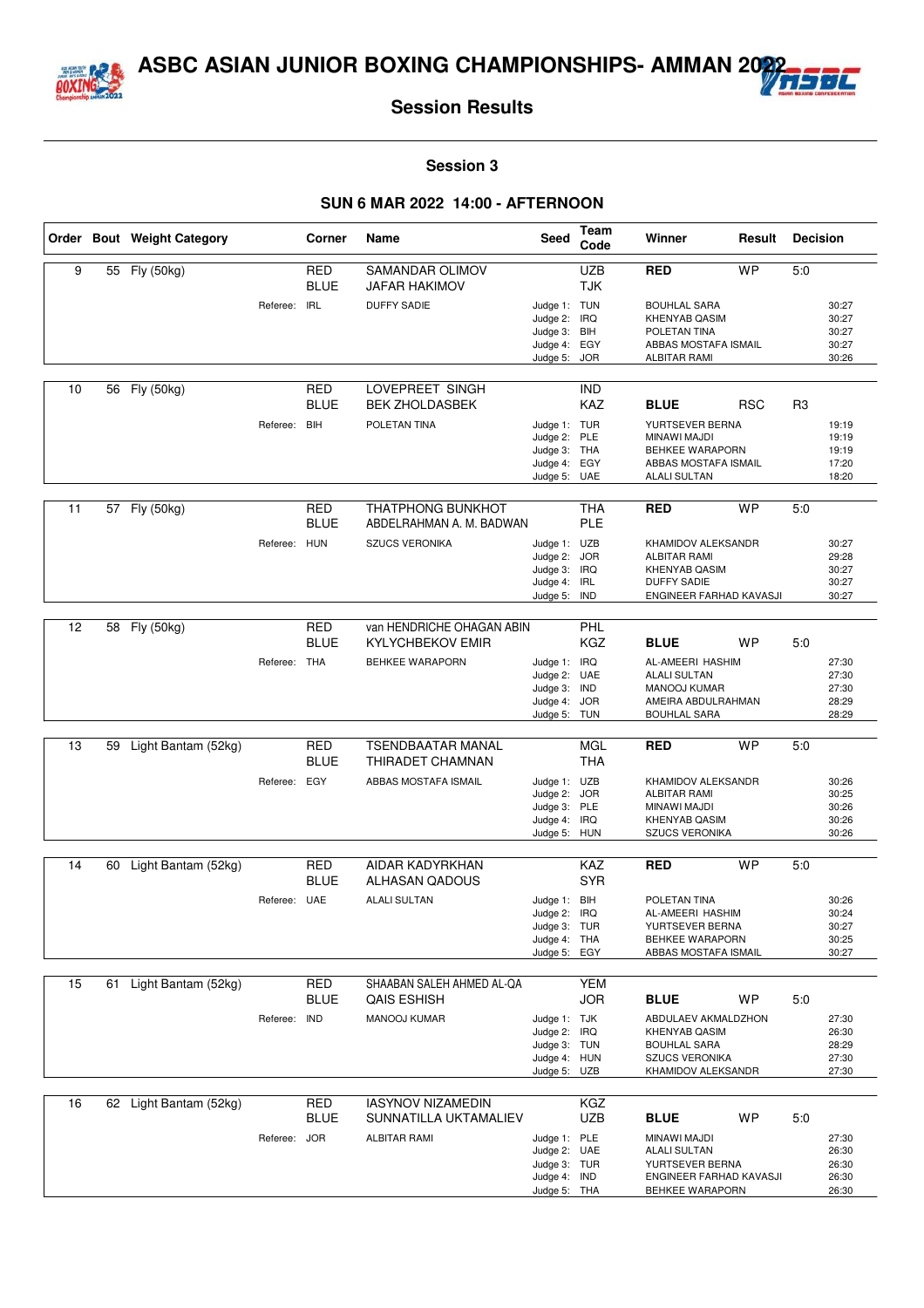



#### **Session 3**

|    |    | Order Bout Weight Category |              | Corner                    | Name                                               | Seed                         | Team<br>Code             | Winner                                        | Result     | <b>Decision</b> |                |
|----|----|----------------------------|--------------|---------------------------|----------------------------------------------------|------------------------------|--------------------------|-----------------------------------------------|------------|-----------------|----------------|
| 17 | 63 | Bantam (54kg)              |              | <b>RED</b><br><b>BLUE</b> | MIRONSHOKH NORKOSIMOV<br><b>ZAID BERS</b>          |                              | <b>UZB</b><br><b>JOR</b> | <b>RED</b>                                    | <b>WP</b>  | 5:0             |                |
|    |    |                            | Referee: HUN |                           | <b>SZUCS VERONIKA</b>                              | Judge 1:                     | <b>IND</b>               | MANOOJ KUMAR                                  |            |                 | 30:27          |
|    |    |                            |              |                           |                                                    | Judge 2: TUN                 |                          | <b>BOUHLAL SARA</b>                           |            |                 | 30:27          |
|    |    |                            |              |                           |                                                    | Judge 3: BIH                 |                          | POLETAN TINA                                  |            |                 | 30:27          |
|    |    |                            |              |                           |                                                    | Judge 4: IRQ                 |                          | <b>KHENYAB QASIM</b>                          |            |                 | 30:27          |
|    |    |                            |              |                           |                                                    | Judge 5:                     | EGY                      | ABBAS MOSTAFA ISMAIL                          |            |                 | 30:27          |
| 18 | 64 | Bantam (54kg)              |              | <b>RED</b><br><b>BLUE</b> | SULTANBIY-BARS ABYLLAYEV<br>WISAM ADIL JABBAR LAMI |                              | <b>KAZ</b><br><b>IRQ</b> | <b>RED</b>                                    | <b>RSC</b> | R <sub>2</sub>  |                |
|    |    |                            | Referee: UZB |                           | KHAMIDOV ALEKSANDR                                 | Judge 1: UAE                 |                          | <b>ALALI SULTAN</b>                           |            |                 | 10:9           |
|    |    |                            |              |                           |                                                    | Judge 2: BIH                 |                          | POLETAN TINA                                  |            |                 | 10:9           |
|    |    |                            |              |                           |                                                    | Judge 3: TUR                 |                          | YURTSEVER BERNA                               |            |                 | 10:9           |
|    |    |                            |              |                           |                                                    | Judge 4:<br>Judge 5: JOR     | <b>IND</b>               | ENGINEER FARHAD KAVASJI<br>AMEIRA ABDULRAHMAN |            |                 | 10:9<br>10:9   |
|    |    |                            |              |                           |                                                    |                              |                          |                                               |            |                 |                |
| 19 | 65 | Bantam (54kg)              |              | <b>RED</b><br><b>BLUE</b> | <b>JAYANTDAGAR</b><br>PANSHER ALIAKHMED            |                              | <b>IND</b><br>KGZ        | <b>RED</b>                                    | <b>WP</b>  | 3:2             |                |
|    |    |                            | Referee:     | <b>IRQ</b>                | KHENYAB QASIM                                      | Judge 1: IRL                 |                          | <b>DUFFY SADIE</b>                            |            |                 | 30:27          |
|    |    |                            |              |                           |                                                    | Judge 2:                     | PLE                      | MINAWI MAJDI                                  |            |                 | 30:27          |
|    |    |                            |              |                           |                                                    | Judge 3: TUN                 |                          | <b>BOUHLAL SARA</b>                           |            |                 | 29:28          |
|    |    |                            |              |                           |                                                    | Judge 4: HUN<br>Judge 5: JOR |                          | <b>SZUCS VERONIKA</b>                         |            |                 | 28:29<br>28:29 |
|    |    |                            |              |                           |                                                    |                              |                          | <b>ALBITAR RAMI</b>                           |            |                 |                |
| 20 | 66 | Bantam (54kg)              |              | <b>RED</b>                | THANAPHANSAKON KALASEERAM                          |                              | <b>THA</b>               | <b>RED</b>                                    | KO         | R1              |                |
|    |    |                            |              | <b>BLUE</b>               | SAMEEH W. B. SAUD                                  |                              | <b>PLE</b>               |                                               |            |                 |                |
|    |    |                            | Referee: JOR |                           | AMEIRA ABDULRAHMAN                                 | Judge 1: BIH                 |                          | POLETAN TINA                                  |            |                 |                |
|    |    |                            |              |                           |                                                    | Judge 2: SRI                 |                          | THENNAGE WEERASENA                            |            |                 |                |
|    |    |                            |              |                           |                                                    | Judge 3: IND                 |                          | <b>MANOOJ KUMAR</b>                           |            |                 |                |
|    |    |                            |              |                           |                                                    | Judge 4: IRQ<br>Judge 5: TUR |                          | AL-AMEERI HASHIM<br>YURTSEVER BERNA           |            |                 |                |
|    |    |                            |              |                           |                                                    |                              |                          |                                               |            |                 |                |
| 21 | 67 | Feather (57kg)             |              | RED                       | <b>GAFUROV RUSLAN</b>                              |                              | <b>TJK</b>               | <b>RED</b>                                    | <b>DSQ</b> |                 |                |
|    |    |                            |              | <b>BLUE</b>               | ALI MUGAHED ALI AL-FADHLI                          |                              | <b>YEM</b>               |                                               |            |                 |                |
|    |    |                            | Referee: SRI |                           | THENNAGE WEERASENA                                 | Judge 1: JOR                 |                          | <b>ALBITAR RAMI</b>                           |            |                 |                |
|    |    |                            |              |                           |                                                    | Judge 2: IRQ                 |                          | KHENYAB QASIM                                 |            |                 |                |
|    |    |                            |              |                           |                                                    | Judge 3: IRL<br>Judge 4: KAZ |                          | <b>DUFFY SADIE</b><br>ZHUMANKULOV KAIRAT      |            |                 |                |
|    |    |                            |              |                           |                                                    | Judge 5: IND                 |                          | ENGINEER FARHAD KAVASJI                       |            |                 |                |
|    |    |                            |              |                           |                                                    |                              |                          |                                               |            |                 |                |
| 22 |    | 68 Feather (57kg)          |              | <b>RED</b>                | <b>TOREKHAN SABYRKHAN</b>                          |                              | KAZ                      | <b>RED</b>                                    | <b>RSC</b> | R <sub>1</sub>  |                |
|    |    |                            |              | <b>BLUE</b>               | <b>SHAMUZA RAMIL</b>                               |                              | <b>KGZ</b>               |                                               |            |                 |                |
|    |    |                            | Referee:     | <b>IND</b>                | ENGINEER FARHAD KAVASJI                            | Judge 1: JOR                 |                          | AMEIRA ABDULRAHMAN                            |            |                 |                |
|    |    |                            |              |                           |                                                    | Judge 2: IRQ<br>Judge 3: HUN |                          | AL-AMEERI HASHIM<br>SZUCS VERONIKA            |            |                 |                |
|    |    |                            |              |                           |                                                    | Judge 4: THA                 |                          | <b>BEHKEE WARAPORN</b>                        |            |                 |                |
|    |    |                            |              |                           |                                                    | Judge 5: TUR                 |                          | YURTSEVER BERNA                               |            |                 |                |
|    |    |                            |              |                           |                                                    |                              |                          |                                               |            |                 |                |
| 23 | 69 | Feather (57kg)             |              | <b>RED</b>                | MILAD FALAHI SIVAR<br><b>FARRUKH TULAGANOV</b>     |                              | R                        |                                               |            |                 |                |
|    |    |                            |              | <b>BLUE</b>               |                                                    |                              | UZB                      | <b>BLUE</b>                                   | WP         | 4:0             |                |
|    |    |                            | Referee: IRQ |                           | AL-AMEERI HASHIM                                   | Judge 1: IRL<br>Judge 2: PLE |                          | <b>DUFFY SADIE</b><br>MINAWI MAJDI            |            |                 | 27:29<br>28:29 |
|    |    |                            |              |                           |                                                    | Judge 3: JOR                 |                          | <b>ALBITAR RAMI</b>                           |            |                 | 27:29          |
|    |    |                            |              |                           |                                                    | Judge 4: TUR                 |                          | YURTSEVER BERNA                               |            |                 | 28:28          |
|    |    |                            |              |                           |                                                    | Judge 5: THA                 |                          | BEHKEE WARAPORN                               |            |                 | 28:29          |
|    |    |                            |              |                           | MURTADHA ADNAN HAMAD                               |                              |                          |                                               |            |                 |                |
| 24 |    | 70 Feather (57kg)          |              | <b>RED</b><br><b>BLUE</b> | <b>CHETAN</b>                                      |                              | <b>IRQ</b><br><b>IND</b> | <b>BLUE</b>                                   | WP         | 5:0             |                |
|    |    |                            | Referee: TUN |                           | <b>BOUHLAL SARA</b>                                | Judge 1: HUN                 |                          | <b>SZUCS VERONIKA</b>                         |            |                 | 27:30          |
|    |    |                            |              |                           |                                                    | Judge 2: UAE                 |                          | <b>ALALI SULTAN</b>                           |            |                 | 28:29          |
|    |    |                            |              |                           |                                                    | Judge 3: EGY                 |                          | ABBAS MOSTAFA ISMAIL                          |            |                 | 27:30          |
|    |    |                            |              |                           |                                                    | Judge 4: UZB                 |                          | KHAMIDOV ALEKSANDR                            |            |                 | 26:30          |
|    |    |                            |              |                           |                                                    | Judge 5: JOR                 |                          | AMEIRA ABDULRAHMAN                            |            |                 | 27:30          |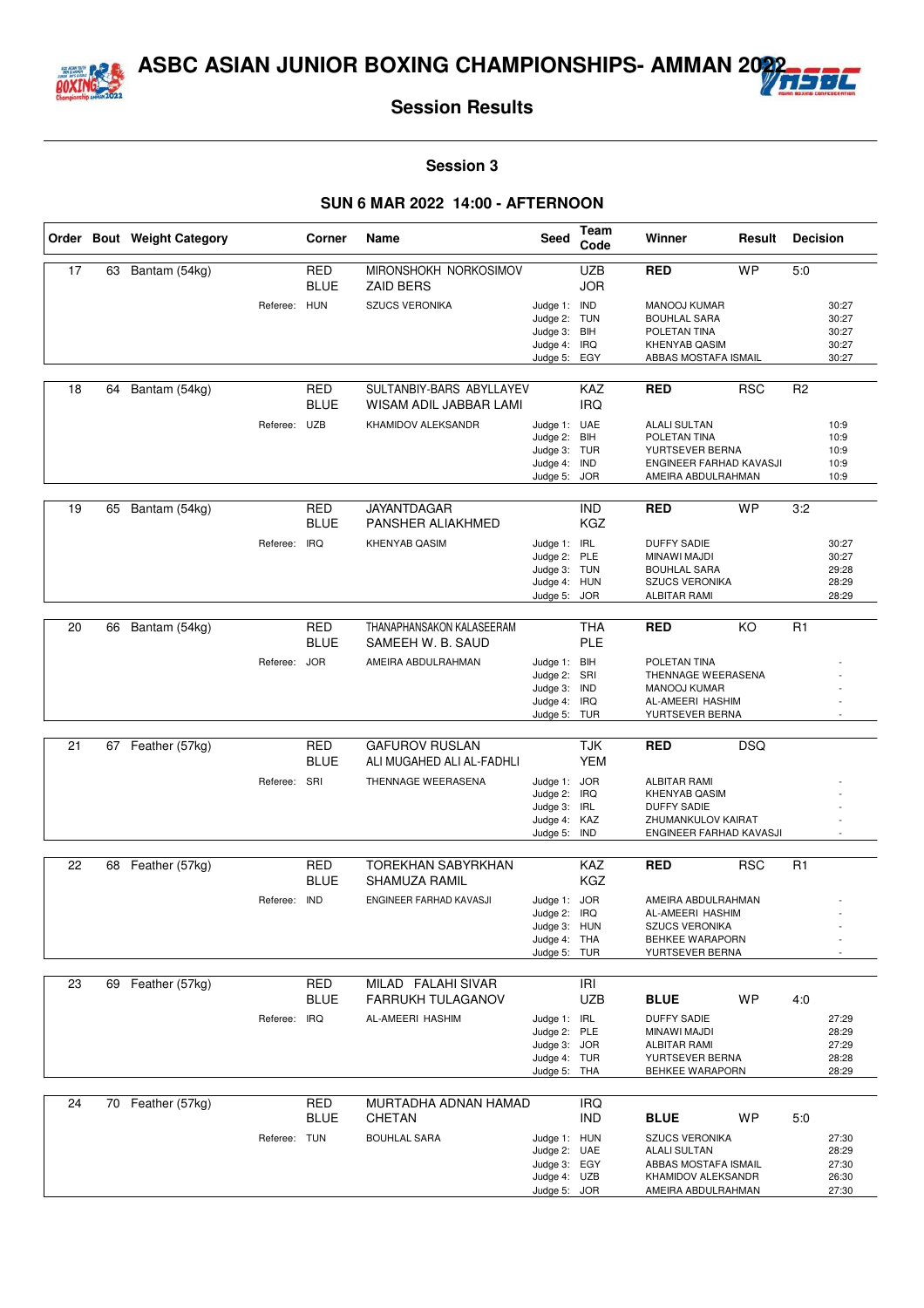



#### **Session 3**

|    |    | Order Bout Weight Category |          | <b>Corner</b>             | Name                                                  | <b>Seed</b>                                                                  | <b>Team</b><br>Code             | Winner                                                                                                                 | Result     | <b>Decision</b> |                                           |
|----|----|----------------------------|----------|---------------------------|-------------------------------------------------------|------------------------------------------------------------------------------|---------------------------------|------------------------------------------------------------------------------------------------------------------------|------------|-----------------|-------------------------------------------|
| 25 | 71 | Light (60kg)               |          | <b>RED</b><br><b>BLUE</b> | HUSSEIN ALI THAMER AL-KHA<br><b>RUSTAMJON ASHUROV</b> |                                                                              | <b>IRQ</b><br><b>TJK</b>        | <b>BLUE</b>                                                                                                            | <b>WP</b>  | 4:1             |                                           |
|    |    |                            | Referee: | <b>IRL</b>                | <b>DUFFY SADIE</b>                                    | Judge 1: UAE<br>Judge 2:<br>Judge 3: TUR<br>Judge 4: THA<br>Judge 5: BIH     | <b>IND</b>                      | <b>ALALI SULTAN</b><br>MANOOJ KUMAR<br>YURTSEVER BERNA<br><b>BEHKEE WARAPORN</b><br>POLETAN TINA                       |            |                 | 28:29<br>28:29<br>28:29<br>29:28<br>28:29 |
| 26 | 72 | Light (60kg)               |          | <b>RED</b><br><b>BLUE</b> | <b>KALED AL ALI</b><br>MIRZAKAMRON YUNUSOV            |                                                                              | <b>UAE</b><br><b>UZB</b>        | <b>BLUE</b>                                                                                                            | <b>RSC</b> | R <sub>2</sub>  |                                           |
|    |    |                            | Referee: | <b>BIH</b>                | POLETAN TINA                                          | Judge 1: TUN<br>Judge 2: JOR<br>Judge 3: IRL<br>Judge 4:<br>Judge 5: IRQ     | IND                             | <b>BOUHLAL SARA</b><br><b>ALBITAR RAMI</b><br><b>DUFFY SADIE</b><br><b>ENGINEER FARHAD KAVASJI</b><br>AL-AMEERI HASHIM |            |                 | 8:10<br>8:10<br>8:10<br>9:10<br>8:10      |
| 27 | 73 | Light (60kg)               |          | <b>RED</b><br><b>BLUE</b> | <b>ALEXEY KHAVANTSEV</b><br><b>JAMAL BAZZARI</b>      |                                                                              | <b>KAZ</b><br><b>JOR</b>        | <b>RED</b>                                                                                                             | <b>RSC</b> | R <sub>2</sub>  |                                           |
|    |    |                            | Referee: | <b>UZB</b>                | KHAMIDOV ALEKSANDR                                    | Judge 1:<br>Judge 2: BIH<br>Judge 3:<br>Judge 4:<br>Judge 5:                 | IRQ<br><b>IND</b><br>IRL<br>EGY | <b>KHENYAB QASIM</b><br>POLETAN TINA<br>MANOOJ KUMAR<br><b>DUFFY SADIE</b><br>ABBAS MOSTAFA ISMAIL                     |            |                 | 10:8<br>10:8<br>10:8<br>10:8<br>10:8      |
| 28 | 74 | Light (60kg)               |          | <b>RED</b><br><b>BLUE</b> | YASHWARDHAN SINGH<br><b>MOHAMMAD ALENEZI</b>          |                                                                              | <b>IND</b><br><b>KUW</b>        | <b>RED</b>                                                                                                             | <b>WO</b>  |                 |                                           |
|    |    |                            | Referee: | PHL                       | ROLANDO JOSE                                          | Judge 1: IRL<br>Judge 2: PLE<br>Judge 3: IRQ<br>Judge 4: HUN<br>Judge 5: TUR |                                 | <b>DUFFY SADIE</b><br>MINAWI MAJDI<br>AL-AMEERI HASHIM<br><b>SZUCS VERONIKA</b><br>YURTSEVER BERNA                     |            |                 |                                           |

| <b>LEGEND</b> |                              |     |                  |    |               |    |              |
|---------------|------------------------------|-----|------------------|----|---------------|----|--------------|
|               | Preferred winner             | DSQ | Disqualification | КC | Knockout      | Rn | Round number |
| <b>RSC</b>    | <b>Referee Stops Contest</b> | WO  | Walkover         | WP | Win on points |    |              |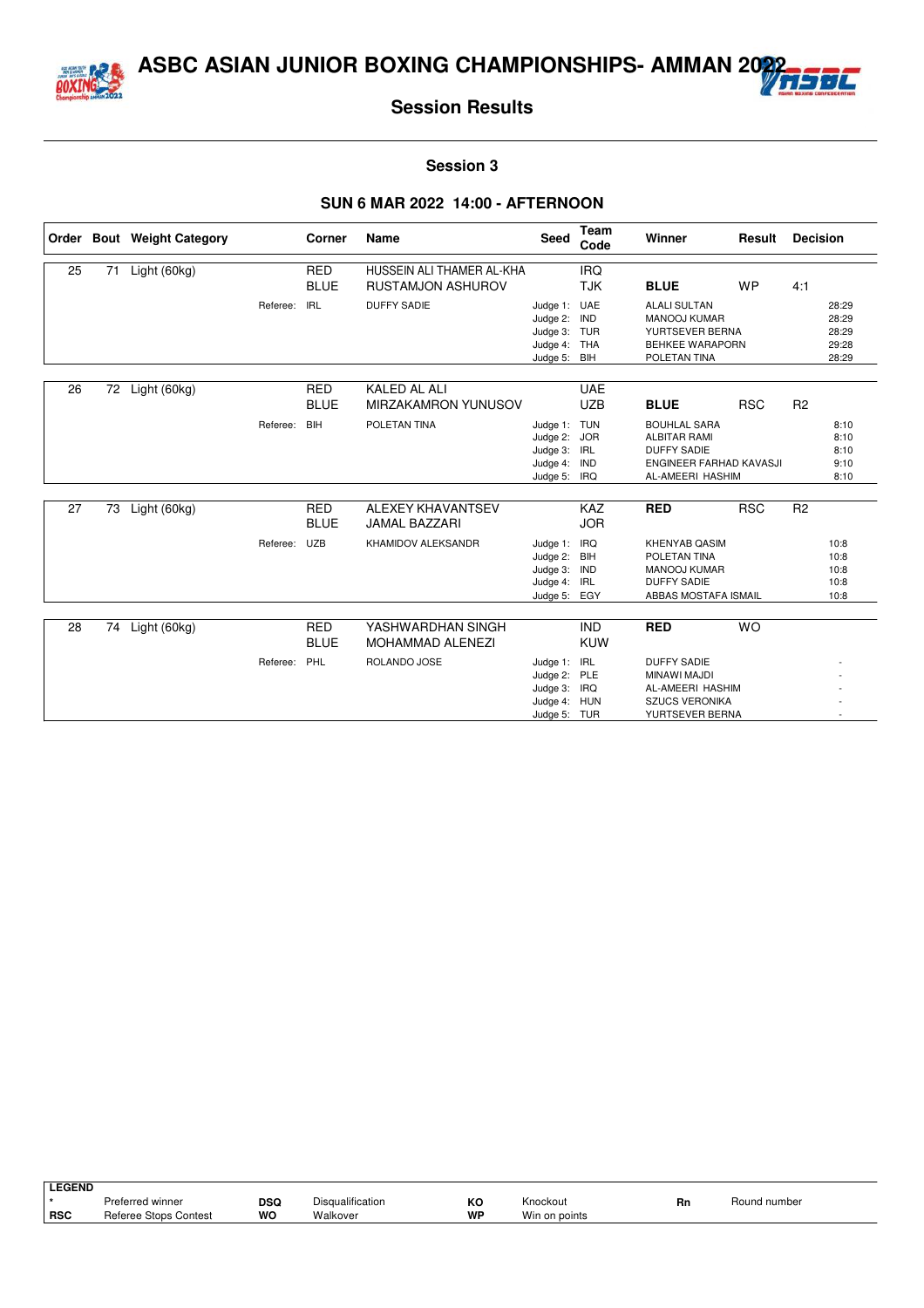



#### **Session 4**

|                |    | Order Bout Weight Category |              | Corner                    | Name                                              | <b>Seed</b>                  | Team<br>Code             | Winner                                          | Result     | <b>Decision</b> |                |
|----------------|----|----------------------------|--------------|---------------------------|---------------------------------------------------|------------------------------|--------------------------|-------------------------------------------------|------------|-----------------|----------------|
| $\mathbf{1}$   | 75 | Pin (W44-W46kg)            |              | <b>RED</b><br><b>BLUE</b> | <b>DIANA YELEUSSIZ</b><br><b>JASMIN TOKHIROVA</b> |                              | <b>KAZ</b><br><b>UZB</b> | <b>BLUE</b>                                     | <b>RSC</b> | R <sub>3</sub>  |                |
|                |    |                            | Referee:     | <b>JOR</b>                | AMEIRA ABDULRAHMAN                                | Judge 1: BIH                 |                          | POLETAN TINA                                    |            |                 | 17:20          |
|                |    |                            |              |                           |                                                   | Judge 2:                     | PLE                      | MINAWI MAJDI                                    |            |                 | 18:20          |
|                |    |                            |              |                           |                                                   | Judge 3:                     | <b>IND</b>               | <b>MANOOJ KUMAR</b>                             |            |                 | 17:20          |
|                |    |                            |              |                           |                                                   | Judge 4: IRQ<br>Judge 5:     | EGY                      | <b>KHENYAB QASIM</b><br>ABBAS MOSTAFA ISMAIL    |            |                 | 18:20<br>18:20 |
|                |    |                            |              |                           |                                                   |                              |                          |                                                 |            |                 |                |
| 2              | 76 | Pin (W44-W46kg)            |              | <b>RED</b><br><b>BLUE</b> | <b>MAHI SIWASH</b><br><b>SADEEN ALRAMHI</b>       |                              | <b>IND</b><br><b>JOR</b> | <b>RED</b>                                      | <b>RSC</b> | R <sub>3</sub>  |                |
|                |    |                            | Referee: THA |                           | BEHKEE WARAPORN                                   | Judge 1: PHL                 |                          | ROLANDO JOSE                                    |            |                 | 20:17          |
|                |    |                            |              |                           |                                                   | Judge 2:                     | EGY                      | ABBAS MOSTAFA ISMAIL                            |            |                 | 20:17          |
|                |    |                            |              |                           |                                                   | Judge 3: TJK<br>Judge 4:     | KAZ                      | ABDULAEV AKMALDZHON<br>ZHUMANKULOV KAIRAT       |            |                 | 20:16<br>20:17 |
|                |    |                            |              |                           |                                                   | Judge 5:                     | <b>IRQ</b>               | AL-AMEERI HASHIM                                |            |                 | 20:18          |
|                |    |                            |              |                           |                                                   |                              |                          |                                                 |            |                 |                |
| 3              | 77 | Light Fly (W48kg)          |              | <b>RED</b><br><b>BLUE</b> | <b>GAUKHAR ZARDEN</b><br>PALAK AJAY ZAMBARE       |                              | <b>KAZ</b><br><b>IND</b> | <b>BLUE</b>                                     | <b>WP</b>  | 5:0             |                |
|                |    |                            | Referee: TUN |                           | <b>BOUHLAL SARA</b>                               | Judge 1:                     | <b>IRQ</b>               | <b>KHENYAB QASIM</b>                            |            |                 | 27:30          |
|                |    |                            |              |                           |                                                   | Judge 2:                     | <b>HUN</b>               | <b>SZUCS VERONIKA</b>                           |            |                 | 27:30          |
|                |    |                            |              |                           |                                                   | Judge 3: UAE<br>Judge 4: EGY |                          | <b>ALALI SULTAN</b><br>ABBAS MOSTAFA ISMAIL     |            |                 | 27:30<br>27:30 |
|                |    |                            |              |                           |                                                   | Judge 5:                     | IRI                      | ABI MOHAMMAD                                    |            |                 | 27:30          |
|                |    |                            |              |                           |                                                   |                              |                          |                                                 |            |                 |                |
| 4              |    | 78 Light Fly (W48kg)       |              | <b>RED</b><br><b>BLUE</b> | ZILOLAKHON YUSUFOVA<br>NADEENALMANASEER           |                              | <b>UZB</b><br><b>JOR</b> | <b>RED</b>                                      | <b>WP</b>  | 5:0             |                |
|                |    |                            | Referee: PHL |                           | ROLANDO JOSE                                      | Judge 1: IRQ                 |                          | AL-AMEERI HASHIM                                |            |                 | 30:27          |
|                |    |                            |              |                           |                                                   | Judge 2: IND                 |                          | MANOOJ KUMAR                                    |            |                 | 30:26          |
|                |    |                            |              |                           |                                                   | Judge 3: BIH<br>Judge 4: HUN |                          | POLETAN TINA<br><b>SZUCS VERONIKA</b>           |            |                 | 30:26<br>30:26 |
|                |    |                            |              |                           |                                                   | Judge 5:                     | IRI                      | ABI MOHAMMAD                                    |            |                 | 30:27          |
|                |    |                            |              |                           |                                                   |                              |                          |                                                 |            |                 |                |
| 5              | 79 | Fly (W50kg)                |              | RED<br><b>BLUE</b>        | HILOLAKHON MASHRABOVA<br>KARINA TOKUBAY           |                              | <b>UZB</b><br><b>KAZ</b> | <b>BLUE</b>                                     | <b>WP</b>  | 5:0             |                |
|                |    |                            | Referee:     | <b>IRL</b>                | <b>DUFFY SADIE</b>                                | Judge 1:                     | <b>JOR</b>               | AMEIRA ABDULRAHMAN                              |            |                 | 28:29          |
|                |    |                            |              |                           |                                                   | Judge 2:                     | <b>IND</b><br>IRQ        | ENGINEER FARHAD KAVASJI<br><b>KHENYAB QASIM</b> |            |                 | 27:30<br>27:30 |
|                |    |                            |              |                           |                                                   | Judge 3:<br>Judge 4:         | BIH                      | POLETAN TINA                                    |            |                 | 27:30          |
|                |    |                            |              |                           |                                                   | Judge 5: EGY                 |                          | ABBAS MOSTAFA ISMAIL                            |            |                 | 27:30          |
|                |    |                            |              |                           |                                                   |                              |                          |                                                 |            |                 |                |
| 6              | 80 | Fly (W50kg)                |              | <b>RED</b>                | DALYA AL-SAMMARRAIE                               |                              | <b>IRQ</b>               |                                                 |            |                 |                |
|                |    |                            |              | <b>BLUE</b>               | <b>VINI</b>                                       |                              | <b>IND</b>               | <b>BLUE</b>                                     | <b>RSC</b> | R <sub>2</sub>  |                |
|                |    |                            | Referee: TJK |                           | ABDULAEV AKMALDZHON                               | Judge 1: UZB<br>Judge 2: PLE |                          | KHAMIDOV ALEKSANDR<br>MINAWI MAJDI              |            |                 | 8:10<br>8:10   |
|                |    |                            |              |                           |                                                   | Judge 3: PHL                 |                          | ROLANDO JOSE                                    |            |                 | 9:10           |
|                |    |                            |              |                           |                                                   | Judge 4: KAZ                 |                          | ZHUMANKULOV KAIRAT                              |            |                 | 8:10           |
|                |    |                            |              |                           |                                                   | Judge 5: UAE                 |                          | <b>ALALI SULTAN</b>                             |            |                 | 9:10           |
| $\overline{7}$ |    |                            |              | <b>RED</b>                | SHAKHNAZ TAIRZHANOVA                              |                              | KAZ                      |                                                 |            |                 |                |
|                | 81 | Light Bantam (W52kg)       |              | <b>BLUE</b>               | YAKSHIKA                                          |                              | <b>IND</b>               | <b>BLUE</b>                                     | WP         | 5:0             |                |
|                |    |                            | Referee: JOR |                           | <b>ALBITAR RAMI</b>                               |                              |                          |                                                 |            |                 |                |
|                |    |                            |              |                           |                                                   | Judge 1: BIH<br>Judge 2:     | <b>IRQ</b>               | POLETAN TINA<br>AL-AMEERI HASHIM                |            |                 | 27:30<br>27:30 |
|                |    |                            |              |                           |                                                   | Judge 3: UZB                 |                          | KHAMIDOV ALEKSANDR                              |            |                 | 26:30          |
|                |    |                            |              |                           |                                                   | Judge 4: JOR                 |                          | AMEIRA ABDULRAHMAN                              |            |                 | 27:30          |
|                |    |                            |              |                           |                                                   | Judge 5: PLE                 |                          | MINAWI MAJDI                                    |            |                 | 25:30          |
| 8              |    | 82 Light Bantam (W52kg)    |              | <b>RED</b>                | NAZBIIKE ABAEVA                                   |                              | KGZ                      |                                                 |            |                 |                |
|                |    |                            |              | <b>BLUE</b>               | RAKHIMA BEKNIYAZOVA                               |                              | <b>UZB</b>               | <b>BLUE</b>                                     | WP         | 4:1             |                |
|                |    |                            | Referee: IRQ |                           | KHENYAB QASIM                                     | Judge 1: UAE                 |                          | <b>ALALI SULTAN</b>                             |            |                 | 29:28          |
|                |    |                            |              |                           |                                                   | Judge 2: IND                 |                          | ENGINEER FARHAD KAVASJI                         |            |                 | 27:29          |
|                |    |                            |              |                           |                                                   | Judge 3: EGY                 |                          | ABBAS MOSTAFA ISMAIL                            |            |                 | 27:29          |
|                |    |                            |              |                           |                                                   | Judge 4: JOR<br>Judge 5: HUN |                          | <b>ALBITAR RAMI</b><br>SZUCS VERONIKA           |            |                 | 27:29<br>25:30 |
|                |    |                            |              |                           |                                                   |                              |                          |                                                 |            |                 |                |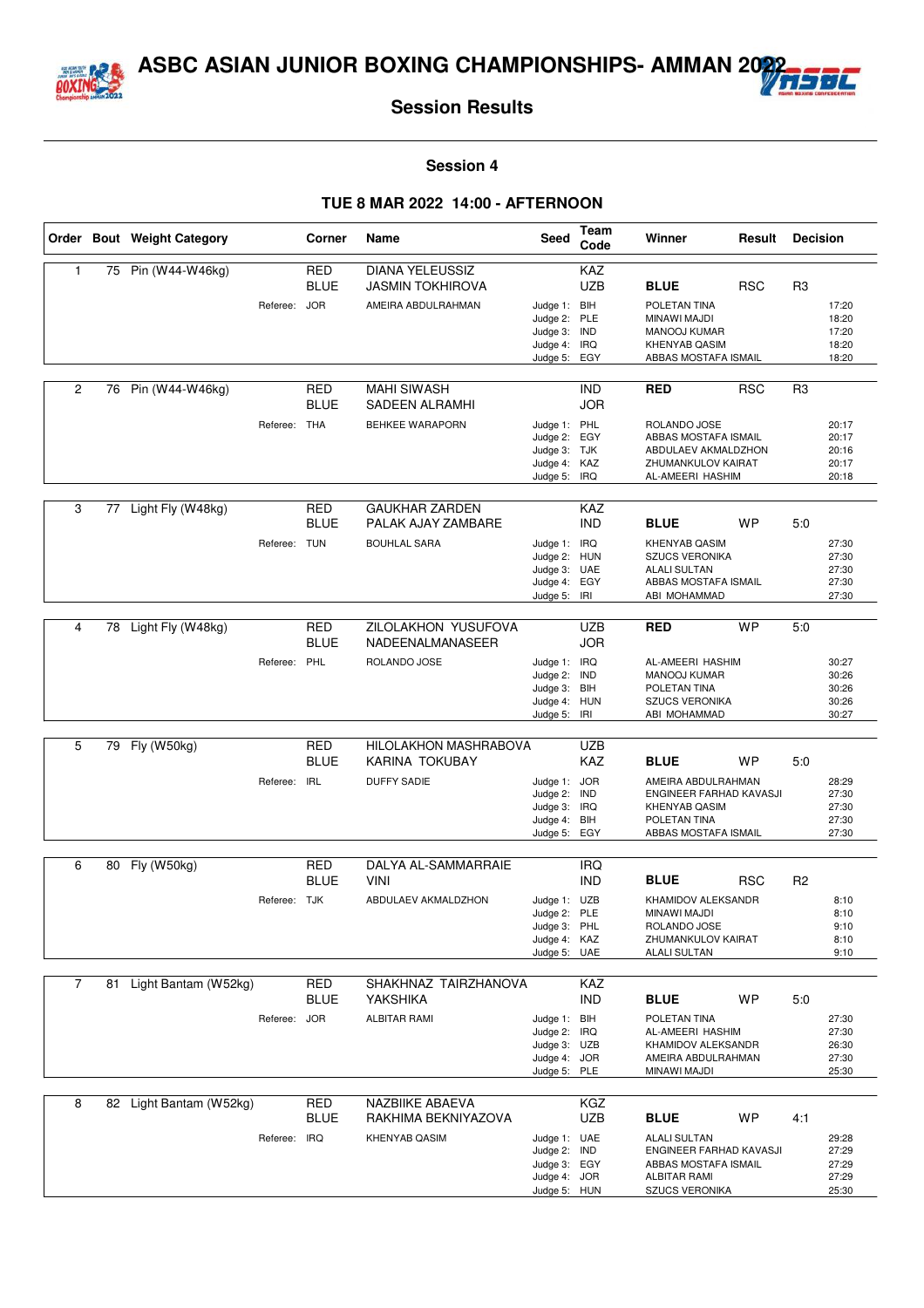



#### **Session 4**

|    |    | Order Bout Weight Category |              | Corner                    | Name                                                  | Seed                                                                         | <b>Team</b><br>Code      | Winner                                                                                                         | Result     | <b>Decision</b> |                                           |
|----|----|----------------------------|--------------|---------------------------|-------------------------------------------------------|------------------------------------------------------------------------------|--------------------------|----------------------------------------------------------------------------------------------------------------|------------|-----------------|-------------------------------------------|
| 9  | 83 | Bantam (W54kg)             |              | <b>RED</b><br><b>BLUE</b> | NIGA BESTUN KHERALLA KHER<br>UZUKJAMOL YUNUSOVA       |                                                                              | <b>IRQ</b><br><b>UZB</b> | <b>BLUE</b>                                                                                                    | RSC-I      | R <sub>2</sub>  |                                           |
|    |    |                            | Referee: TUR |                           | YURTSEVER BERNA                                       | Judge 1: SRI<br>Judge 2: THA<br>Judge 3: JOR<br>Judge 4: IND<br>Judge 5: IRI |                          | THENNAGE WEERASENA<br><b>BEHKEE WARAPORN</b><br>AMEIRA ABDULRAHMAN<br><b>MANOOJ KUMAR</b><br>ABI MOHAMMAD      |            |                 | 8:10<br>8:10<br>8:10<br>8:10<br>8:10      |
| 10 | 84 | Bantam (W54kg)             |              | <b>RED</b><br><b>BLUE</b> | <b>AISHA SARIYEVA</b><br>SUPRIYA DEVI THOKCHOM        |                                                                              | KAZ<br><b>IND</b>        | <b>BLUE</b>                                                                                                    | <b>WP</b>  | 5:0             |                                           |
|    |    |                            | Referee: JOR |                           | <b>ALBITAR RAMI</b>                                   | Judge 1: IRI<br>Judge 2:<br>Judge 3: EGY<br>Judge 4: IRQ<br>Judge 5: PLE     | <b>BIH</b>               | ABI MOHAMMAD<br>POLETAN TINA<br>ABBAS MOSTAFA ISMAIL<br>AL-AMEERI HASHIM<br>MINAWI MAJDI                       |            |                 | 27:30<br>26:30<br>26:30<br>27:30<br>27:30 |
| 11 |    | 85 Feather (W57kg)         |              | <b>RED</b><br><b>BLUE</b> | <b>HANGOMA ISOEVA</b><br><b>VIDHI</b>                 |                                                                              | <b>TJK</b><br><b>IND</b> | <b>BLUE</b>                                                                                                    | <b>RSC</b> | R <sub>2</sub>  |                                           |
|    |    |                            | Referee:     | <b>IRQ</b>                | AL-AMEERI HASHIM                                      | Judge 1: IRI<br>Judge 2:<br>Judge 3: HUN<br>Judge 4: TUR<br>Judge 5:         | <b>JOR</b><br>EGY        | ABI MOHAMMAD<br>AMEIRA ABDULRAHMAN<br><b>SZUCS VERONIKA</b><br>YURTSEVER BERNA<br>ABBAS MOSTAFA ISMAIL         |            |                 | 9:10<br>8:10<br>8:10<br>8:10<br>9:10      |
| 12 | 86 | Feather (W57kg)            |              | RED<br><b>BLUE</b>        | ANAR SALIMBAY<br>AYA SUWINDEH                         |                                                                              | KAZ<br><b>JOR</b>        | <b>BLUE</b>                                                                                                    | <b>WP</b>  | 3:2             |                                           |
|    |    |                            | Referee:     | <b>IND</b>                | MANOOJ KUMAR                                          | Judge 1: PHL<br>Judge 2: SRI<br>Judge 3: IRL<br>Judge 4: EGY<br>Judge 5:     | IRQ                      | ROLANDO JOSE<br>THENNAGE WEERASENA<br><b>DUFFY SADIE</b><br>ABBAS MOSTAFA ISMAIL<br><b>KHENYAB QASIM</b>       |            |                 | 28:29<br>30:27<br>28:29<br>28:29<br>30:27 |
| 13 | 87 | Light (W60kg)              |              | RED                       | <b>ASSEL MAHMOUD</b>                                  |                                                                              | <b>JOR</b>               |                                                                                                                |            |                 |                                           |
|    |    |                            |              | <b>BLUE</b>               | NIKITA CHAND                                          |                                                                              | <b>IND</b>               | <b>BLUE</b>                                                                                                    | <b>RSC</b> | R <sub>1</sub>  |                                           |
|    |    |                            | Referee: UAE |                           | <b>ALALI SULTAN</b>                                   | Judge 1: BIH<br>Judge 2: HUN<br>Judge 3:<br>Judge 4: KGZ<br>Judge 5: IRI     | KAZ                      | POLETAN TINA<br><b>SZUCS VERONIKA</b><br>ZHUMANKULOV KAIRAT<br>YRSALIEV MUKASH<br>ABI MOHAMMAD                 |            |                 | ٠                                         |
| 14 | 88 | Light (W60kg)              |              | RED                       | <b>HADIA KAMAL KHAN</b>                               |                                                                              | <b>PAK</b>               |                                                                                                                |            |                 |                                           |
|    |    |                            |              | <b>BLUE</b>               | ULDANA TAUBAY                                         |                                                                              | KAZ                      | <b>BLUE</b>                                                                                                    | <b>RSC</b> | R <sub>1</sub>  |                                           |
|    |    |                            | Referee:     | PLE                       | MINAWI MAJDI                                          | Judge 1: JOR<br>Judge 2: IRQ<br>Judge 3: TUR<br>Judge 4: EGY<br>Judge 5: PHL |                          | AMEIRA ABDULRAHMAN<br><b>KHENYAB QASIM</b><br>YURTSEVER BERNA<br>ABBAS MOSTAFA ISMAIL<br>ROLANDO JOSE          |            |                 |                                           |
| 15 | 89 | Light Welter (W63kg)       |              | RED                       | RUKHSHONA SHAKAROVA                                   |                                                                              | <b>UZB</b>               |                                                                                                                |            |                 |                                           |
|    |    |                            | Referee: HUN | <b>BLUE</b>               | NURSULU SUIENALY<br><b>SZUCS VERONIKA</b>             | Judge 1: PLE<br>Judge 2: BIH<br>Judge 3: EGY<br>Judge 4: IND<br>Judge 5: JOR | KAZ                      | <b>BLUE</b><br>MINAWI MAJDI<br>POLETAN TINA<br>ABBAS MOSTAFA ISMAIL<br>ENGINEER FARHAD KAVASJI<br>ALBITAR RAMI | <b>WP</b>  | 3:2             | 30:27<br>28:29<br>29:28<br>28:29<br>28:29 |
| 16 | 90 | Light Welter (W63kg)       |              | RED<br><b>BLUE</b>        | <b>SHRUSHTI SACHIN SATHE</b><br>NATALYHUSSEIN ALHASAN |                                                                              | <b>IND</b><br><b>JOR</b> | <b>RED</b>                                                                                                     | <b>WP</b>  | 5:0             |                                           |
|    |    |                            | Referee: UZB |                           | KHAMIDOV ALEKSANDR                                    | Judge 1: IRI<br>Judge 2: TJK<br>Judge 3: IRQ<br>Judge 4: PHL<br>Judge 5: BIH |                          | ABI MOHAMMAD<br>ABDULAEV AKMALDZHON<br>AL-AMEERI HASHIM<br>ROLANDO JOSE<br>POLETAN TINA                        |            |                 | 30:27<br>30:25<br>30:27<br>30:27<br>30:25 |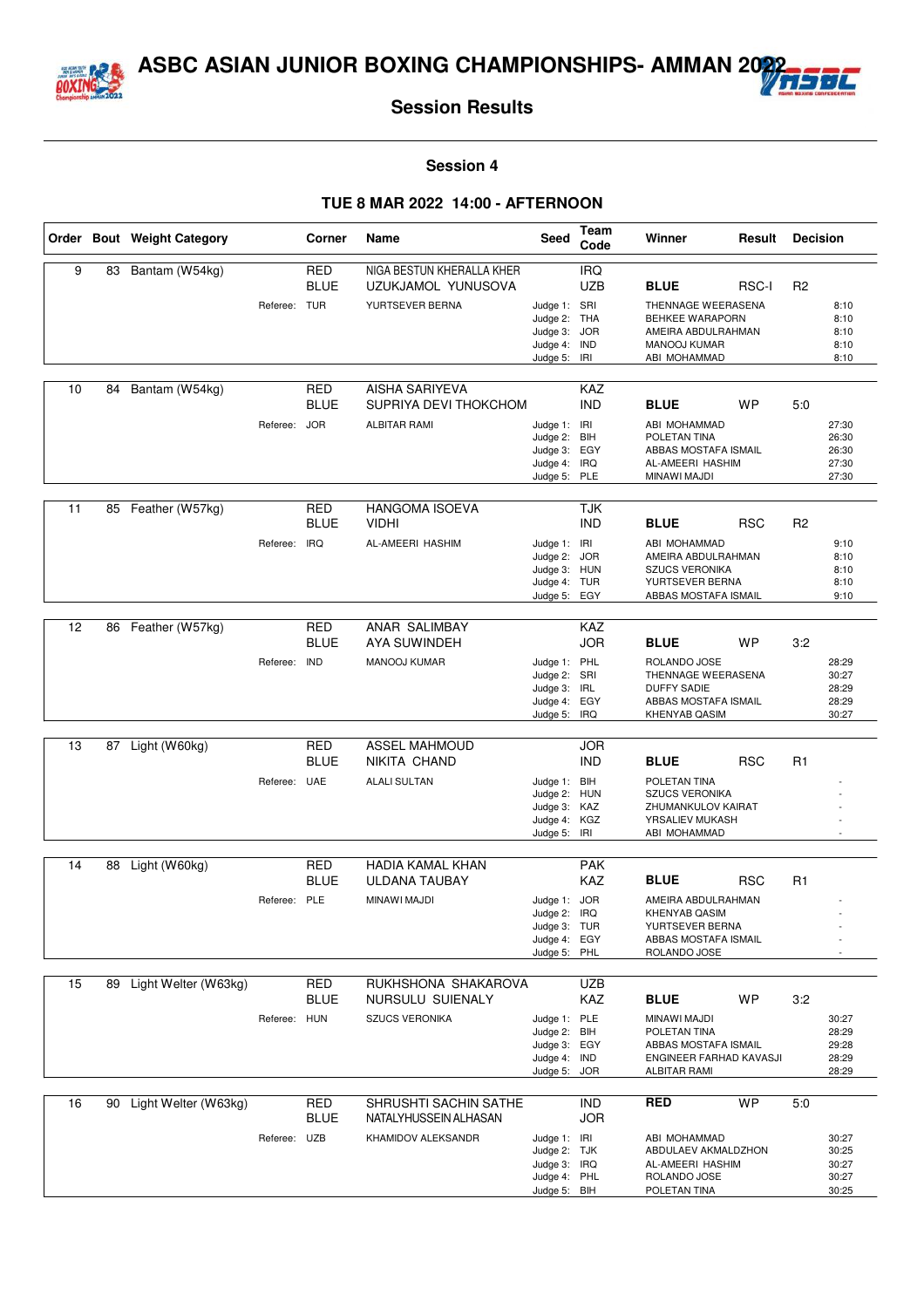



#### **Session 4**

#### **TUE 8 MAR 2022 14:00 - AFTERNOON**

|    |    | Order Bout Weight Category |              | Corner      | <b>Name</b>               | <b>Seed</b>                  | Team<br>Code | Winner                                     | Result     | <b>Decision</b> |                |
|----|----|----------------------------|--------------|-------------|---------------------------|------------------------------|--------------|--------------------------------------------|------------|-----------------|----------------|
| 17 | 91 | Welter (W66kg)             |              | <b>RED</b>  | <b>TRAN THANH TUYEN</b>   |                              | VIE          |                                            |            |                 |                |
|    |    |                            |              | <b>BLUE</b> | ARUZHAN ZHANGABAYEVA      |                              | KAZ          | <b>BLUE</b>                                | <b>RSC</b> | R <sub>2</sub>  |                |
|    |    |                            | Referee: UAE |             | <b>ALALI SULTAN</b>       | Judge 1:                     | <b>IRL</b>   | <b>DUFFY SADIE</b>                         |            |                 | 8:10           |
|    |    |                            |              |             |                           | Judge 2: TUR<br>Judge 3: JOR |              | YURTSEVER BERNA<br><b>ALBITAR RAMI</b>     |            |                 | 9:10<br>8:10   |
|    |    |                            |              |             |                           | Judge 4: EGY                 |              | ABBAS MOSTAFA ISMAIL                       |            |                 | 8:10           |
|    |    |                            |              |             |                           | Judge 5: HUN                 |              | <b>SZUCS VERONIKA</b>                      |            |                 | 8:10           |
| 18 |    | 92 Welter (W66kg)          |              | <b>RED</b>  | <b>FARIDA ZAZIPOVA</b>    |                              | <b>UZB</b>   |                                            |            |                 |                |
|    |    |                            |              | <b>BLUE</b> | NUHA AL-ZOUBI             |                              | <b>JOR</b>   | <b>BLUE</b>                                | WP         | 4:1             |                |
|    |    |                            | Referee:     | PHL         | ROLANDO JOSE              | Judge 1: PLE                 |              | MINAWI MAJDI                               |            |                 | 28:29          |
|    |    |                            |              |             |                           | Judge 2: SRI                 |              | THENNAGE WEERASENA                         |            |                 | 28:29          |
|    |    |                            |              |             |                           | Judge 3:<br>Judge 4: IRQ     | <b>IND</b>   | <b>MANOOJ KUMAR</b><br>KHENYAB QASIM       |            |                 | 28:29<br>27:30 |
|    |    |                            |              |             |                           | Judge 5: BIH                 |              | POLETAN TINA                               |            |                 | 29:28          |
| 19 | 93 |                            |              | <b>RED</b>  | <b>KRISHA VERMA</b>       |                              | <b>IND</b>   |                                            |            |                 |                |
|    |    | Light Middle (W70kg)       |              | <b>BLUE</b> | OYSHA TOIROVA             |                              | <b>UZB</b>   | <b>BLUE</b>                                | WP         | 3:2             |                |
|    |    |                            | Referee:     | EGY         | ABBAS MOSTAFA ISMAIL      | Judge 1:                     | BIH          | POLETAN TINA                               |            |                 | 29:28          |
|    |    |                            |              |             |                           | Judge 2:                     | <b>JOR</b>   | <b>ALBITAR RAMI</b>                        |            |                 | 26:30          |
|    |    |                            |              |             |                           | Judge 3: IRI<br>Judge 4: PLE |              | ABI MOHAMMAD<br>MINAWI MAJDI               |            |                 | 29:28<br>28:29 |
|    |    |                            |              |             |                           | Judge 5: IRQ                 |              | AL-AMEERI HASHIM                           |            |                 | 27:30          |
|    |    |                            |              |             |                           |                              |              |                                            |            |                 |                |
| 20 | 94 | Middle (W75kg)             |              | RED         | <b>RUDRIKA</b>            |                              | <b>IND</b>   | <b>RED</b>                                 | <b>WP</b>  | 5:0             |                |
|    |    |                            |              | <b>BLUE</b> | SANOBAR BOZORBOEVA        |                              | <b>UZB</b>   |                                            |            |                 |                |
|    |    |                            | Referee: BIH |             | POLETAN TINA              | Judge 1: JOR<br>Judge 2: IRQ |              | AMEIRA ABDULRAHMAN<br>AL-AMEERI HASHIM     |            |                 | 30:27<br>30:27 |
|    |    |                            |              |             |                           | Judge 3: PLE                 |              | MINAWI MAJDI                               |            |                 | 30:27          |
|    |    |                            |              |             |                           | Judge 4: HUN                 |              | <b>SZUCS VERONIKA</b>                      |            |                 | 30:27          |
|    |    |                            |              |             |                           | Judge 5: IRI                 |              | ABI MOHAMMAD                               |            |                 | 30:26          |
| 21 | 95 | Light Heavy (W80kg)        |              | RED         | RAHAF SHAQOURAH           |                              | <b>JOR</b>   |                                            |            |                 |                |
|    |    |                            |              | <b>BLUE</b> | KHUSHI POONIYA            |                              | <b>IND</b>   | <b>BLUE</b>                                | <b>RSC</b> | R <sub>1</sub>  |                |
|    |    |                            | Referee: TJK |             | ABDULAEV AKMALDZHON       | Judge 1:                     | KGZ          | YRSALIEV MUKASH                            |            |                 |                |
|    |    |                            |              |             |                           | Judge 2: UZB<br>Judge 3: IRQ |              | KHAMIDOV ALEKSANDR<br><b>KHENYAB QASIM</b> |            |                 |                |
|    |    |                            |              |             |                           | Judge 4: BIH                 |              | POLETAN TINA                               |            |                 |                |
|    |    |                            |              |             |                           | Judge 5: IRL                 |              | <b>DUFFY SADIE</b>                         |            |                 |                |
| 22 | 96 | Light Heavy (W80kg)        |              | <b>RED</b>  | RUKHSHONA PARPIEVA        |                              | <b>UZB</b>   |                                            |            |                 |                |
|    |    |                            |              | <b>BLUE</b> | KURALAY YEGINBAIKYZY      |                              | <b>KAZ</b>   | <b>BLUE</b>                                | <b>WP</b>  | 5:0             |                |
|    |    |                            | Referee: JOR |             | <b>ALBITAR RAMI</b>       | Judge 1: IRQ                 |              | AL-AMEERI HASHIM                           |            |                 | 28:29          |
|    |    |                            |              |             |                           | Judge 2: EGY                 |              | ABBAS MOSTAFA ISMAIL                       |            |                 | 28:29          |
|    |    |                            |              |             |                           | Judge 3: IRI<br>Judge 4: IND |              | ABI MOHAMMAD<br>ENGINEER FARHAD KAVASJI    |            |                 | 28:29<br>27:30 |
|    |    |                            |              |             |                           | Judge 5: BIH                 |              | POLETAN TINA                               |            |                 | 28:29          |
| 23 | 97 | Heavy (W80+kg)             |              | <b>RED</b>  | ARUZHAN ZEINOLLAYEVA      |                              | KAZ          |                                            |            |                 |                |
|    |    |                            |              | <b>BLUE</b> | SOBIRAKHON SHAKHOBIDINOVA |                              | <b>UZB</b>   | <b>BLUE</b>                                | WP         | 4:1             |                |
|    |    |                            | Referee:     | <b>IND</b>  | ENGINEER FARHAD KAVASJI   | Judge 1: BIH                 |              | POLETAN TINA                               |            |                 | 27:30          |
|    |    |                            |              |             |                           | Judge 2:                     | EGY          | ABBAS MOSTAFA ISMAIL                       |            |                 | 29:28          |
|    |    |                            |              |             |                           | Judge 3: IRQ<br>Judge 4: SRI |              | KHENYAB QASIM<br>THENNAGE WEERASENA        |            |                 | 27:30<br>27:30 |
|    |    |                            |              |             |                           | Judge 5: JOR                 |              | AMEIRA ABDULRAHMAN                         |            |                 | 28:29          |

**LEGEND**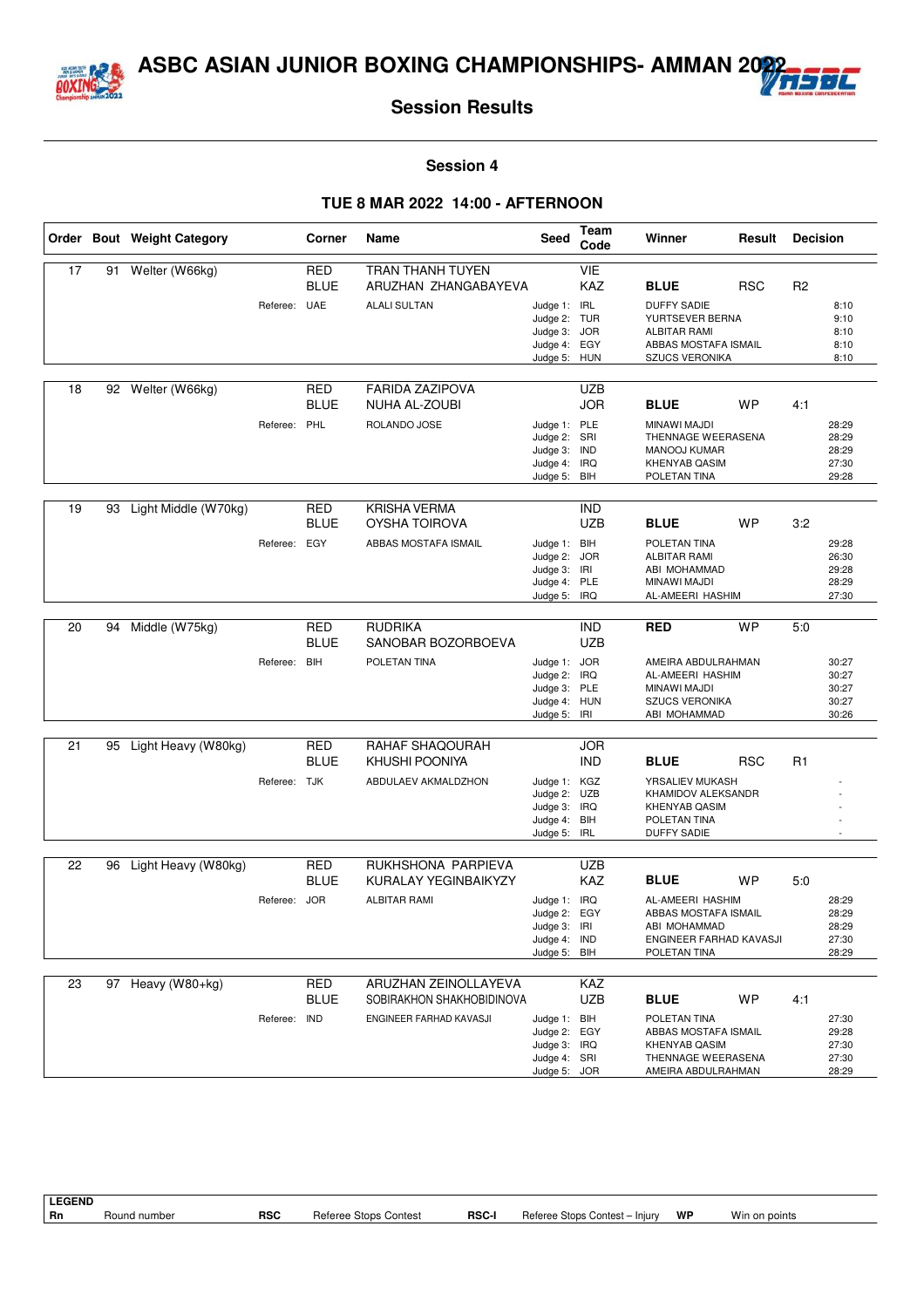



#### **Session 5**

|                |     | Order Bout Weight Category |              | Corner                    | Name                                                    | Seed                         | Team<br>Code             | Winner                                          | Result    | <b>Decision</b> |                |
|----------------|-----|----------------------------|--------------|---------------------------|---------------------------------------------------------|------------------------------|--------------------------|-------------------------------------------------|-----------|-----------------|----------------|
| $\mathbf{1}$   | 98  | Pin (44-46kg)              |              | <b>RED</b><br><b>BLUE</b> | ANUSHERVON FAZYLOV<br>KAMILOV ZAFARBEK                  |                              | <b>TJK</b><br>KGZ        | <b>RED</b>                                      | <b>WP</b> | 5:0             |                |
|                |     |                            | Referee: UAE |                           | <b>ALALI SULTAN</b>                                     | Judge 1: IRL                 |                          | <b>DUFFY SADIE</b>                              |           |                 | 30:27          |
|                |     |                            |              |                           |                                                         | Judge 2:                     | <b>IRQ</b>               | <b>KHENYAB QASIM</b>                            |           |                 | 29:28          |
|                |     |                            |              |                           |                                                         | Judge 3: IND<br>Judge 4: JOR |                          | ENGINEER FARHAD KAVASJI<br><b>ALBITAR RAMI</b>  |           |                 | 30:27<br>30:27 |
|                |     |                            |              |                           |                                                         | Judge 5: THA                 |                          | BEHKEE WARAPORN                                 |           |                 | 29:28          |
| $\overline{c}$ | 99  | Pin (44-46kg)              |              | <b>RED</b>                | <b>KRRISH PAL</b>                                       |                              | <b>IND</b>               | <b>RED</b>                                      | <b>WP</b> | 5:0             |                |
|                |     |                            |              | <b>BLUE</b>               | KANGPI BOKHUNTHOD                                       |                              | <b>THA</b>               |                                                 |           |                 |                |
|                |     |                            | Referee: TJK |                           | ABDULAEV AKMALDZHON                                     | Judge 1: IRI<br>Judge 2: KAZ |                          | ABI MOHAMMAD<br>ZHUMANKULOV KAIRAT              |           |                 | 30:27<br>30:27 |
|                |     |                            |              |                           |                                                         | Judge 3:                     | <b>JOR</b>               | <b>ALBITAR RAMI</b>                             |           |                 | 30:26          |
|                |     |                            |              |                           |                                                         | Judge 4: TUN                 |                          | <b>BOUHLAL SARA</b>                             |           |                 | 30:27          |
|                |     |                            |              |                           |                                                         | Judge 5: KGZ                 |                          | YRSALIEV MUKASH                                 |           |                 | 30:26          |
| 3              | 100 | Light Fly (48kg)           |              | <b>RED</b>                | <b>BEXULTAN BORANBEK</b>                                |                              | <b>KAZ</b>               |                                                 |           |                 |                |
|                |     |                            | Referee:     | <b>BLUE</b><br>PHL        | RAVI SAINI<br>ROLANDO JOSE                              | Judge 1: JOR                 | <b>IND</b>               | <b>BLUE</b><br>AMEIRA ABDULRAHMAN               | WP        | 3:2             | 28:29          |
|                |     |                            |              |                           |                                                         | Judge 2:                     | BIH                      | POLETAN TINA                                    |           |                 | 29:28          |
|                |     |                            |              |                           |                                                         | Judge 3: EGY                 |                          | ABBAS MOSTAFA ISMAIL                            |           |                 | 28:29          |
|                |     |                            |              |                           |                                                         | Judge 4: IRL<br>Judge 5: IRI |                          | <b>DUFFY SADIE</b><br>ABI MOHAMMAD              |           |                 | 30:27<br>28:29 |
|                |     |                            |              |                           |                                                         |                              |                          |                                                 |           |                 |                |
| 4              | 101 | Light Fly (48kg)           |              | <b>RED</b><br><b>BLUE</b> | <b>DANIYAROV TEMIRKHAN</b><br><b>ILKHOMJON ERGASHEV</b> |                              | KGZ<br><b>UZB</b>        | <b>BLUE</b>                                     | <b>WP</b> | 5:0             |                |
|                |     |                            | Referee: IRQ |                           | AL-AMEERI HASHIM                                        | Judge 1: TUR                 |                          | YURTSEVER BERNA                                 |           |                 | 28:29          |
|                |     |                            |              |                           |                                                         | Judge 2: HUN                 |                          | <b>SZUCS VERONIKA</b>                           |           |                 | 28:29          |
|                |     |                            |              |                           |                                                         | Judge 3: JOR<br>Judge 4:     | PHL                      | <b>ALBITAR RAMI</b><br>ROLANDO JOSE             |           |                 | 26:30<br>27:29 |
|                |     |                            |              |                           |                                                         | Judge 5:                     | IND                      | MANOOJ KUMAR                                    |           |                 | 28:29          |
|                |     |                            |              |                           |                                                         |                              |                          |                                                 |           |                 |                |
| 5              |     | 102 Fly (50kg)             |              | <b>RED</b><br><b>BLUE</b> | SAMANDAR OLIMOV<br><b>BEK ZHOLDASBEK</b>                |                              | <b>UZB</b><br><b>KAZ</b> | <b>RED</b>                                      | <b>WP</b> | 5:0             |                |
|                |     |                            | Referee: JOR |                           | AMEIRA ABDULRAHMAN                                      | Judge 1: IRI                 |                          | ABI MOHAMMAD                                    |           |                 | 30:26          |
|                |     |                            |              |                           |                                                         | Judge 2:<br>Judge 3: IRQ     | <b>IND</b>               | ENGINEER FARHAD KAVASJI<br><b>KHENYAB QASIM</b> |           |                 | 30:26<br>30:26 |
|                |     |                            |              |                           |                                                         | Judge 4: BIH                 |                          | POLETAN TINA                                    |           |                 | 30:27          |
|                |     |                            |              |                           |                                                         | Judge 5: EGY                 |                          | ABBAS MOSTAFA ISMAIL                            |           |                 | 30:26          |
| 6              |     | 103 Fly (50kg)             |              | <b>RED</b>                | <b>THATPHONG BUNKHOT</b>                                |                              | <b>THA</b>               |                                                 |           |                 |                |
|                |     |                            |              | <b>BLUE</b>               | <b>KYLYCHBEKOV EMIR</b>                                 |                              | KGZ                      | <b>BLUE</b>                                     | <b>WP</b> | 5:0             |                |
|                |     |                            | Referee: TUR |                           | YURTSEVER BERNA                                         | Judge 1: HUN                 |                          | <b>SZUCS VERONIKA</b>                           |           |                 | 26:30          |
|                |     |                            |              |                           |                                                         | Judge 2: IRL<br>Judge 3: TUN |                          | <b>DUFFY SADIE</b><br><b>BOUHLAL SARA</b>       |           |                 | 26:30<br>26:30 |
|                |     |                            |              |                           |                                                         | Judge 4:                     | IND                      | MANOOJ KUMAR                                    |           |                 | 26:30          |
|                |     |                            |              |                           |                                                         | Judge 5: JOR                 |                          | AMEIRA ABDULRAHMAN                              |           |                 | 27:30          |
| $\overline{7}$ | 104 | Light Bantam (52kg)        |              | <b>RED</b>                | TSENDBAATAR MANAL                                       |                              | MGL                      |                                                 |           |                 |                |
|                |     |                            |              | <b>BLUE</b>               | AIDAR KADYRKHAN                                         |                              | KAZ                      | <b>BLUE</b>                                     | WP        | 4:1             |                |
|                |     |                            | Referee: IRQ |                           | KHENYAB QASIM                                           | Judge 1: IRL                 |                          | <b>DUFFY SADIE</b>                              |           |                 | 29:28          |
|                |     |                            |              |                           |                                                         | Judge 2:<br>Judge 3: EGY     | <b>IND</b>               | ENGINEER FARHAD KAVASJI<br>ABBAS MOSTAFA ISMAIL |           |                 | 26:30<br>27:30 |
|                |     |                            |              |                           |                                                         | Judge 4: HUN                 |                          | <b>SZUCS VERONIKA</b>                           |           |                 | 28:29          |
|                |     |                            |              |                           |                                                         | Judge 5: JOR                 |                          | <b>ALBITAR RAMI</b>                             |           |                 | 26:30          |
| 8              |     | 105 Light Bantam (52kg)    |              | <b>RED</b>                | <b>QAIS ESHISH</b>                                      |                              | <b>JOR</b>               |                                                 |           |                 |                |
|                |     |                            |              | <b>BLUE</b>               | SUNNATILLA UKTAMALIEV                                   |                              | <b>UZB</b>               | <b>BLUE</b>                                     | WP        | 5:0             |                |
|                |     |                            | Referee: IND |                           | MANOOJ KUMAR                                            | Judge 1: PHL                 |                          | ROLANDO JOSE                                    |           |                 | 28:29          |
|                |     |                            |              |                           |                                                         | Judge 2: IRL<br>Judge 3: HUN |                          | <b>DUFFY SADIE</b><br><b>SZUCS VERONIKA</b>     |           |                 | 27:30<br>27:30 |
|                |     |                            |              |                           |                                                         | Judge 4: BIH                 |                          | POLETAN TINA                                    |           |                 | 28:29          |
|                |     |                            |              |                           |                                                         | Judge 5: IRI                 |                          | ABI MOHAMMAD                                    |           |                 | 27:30          |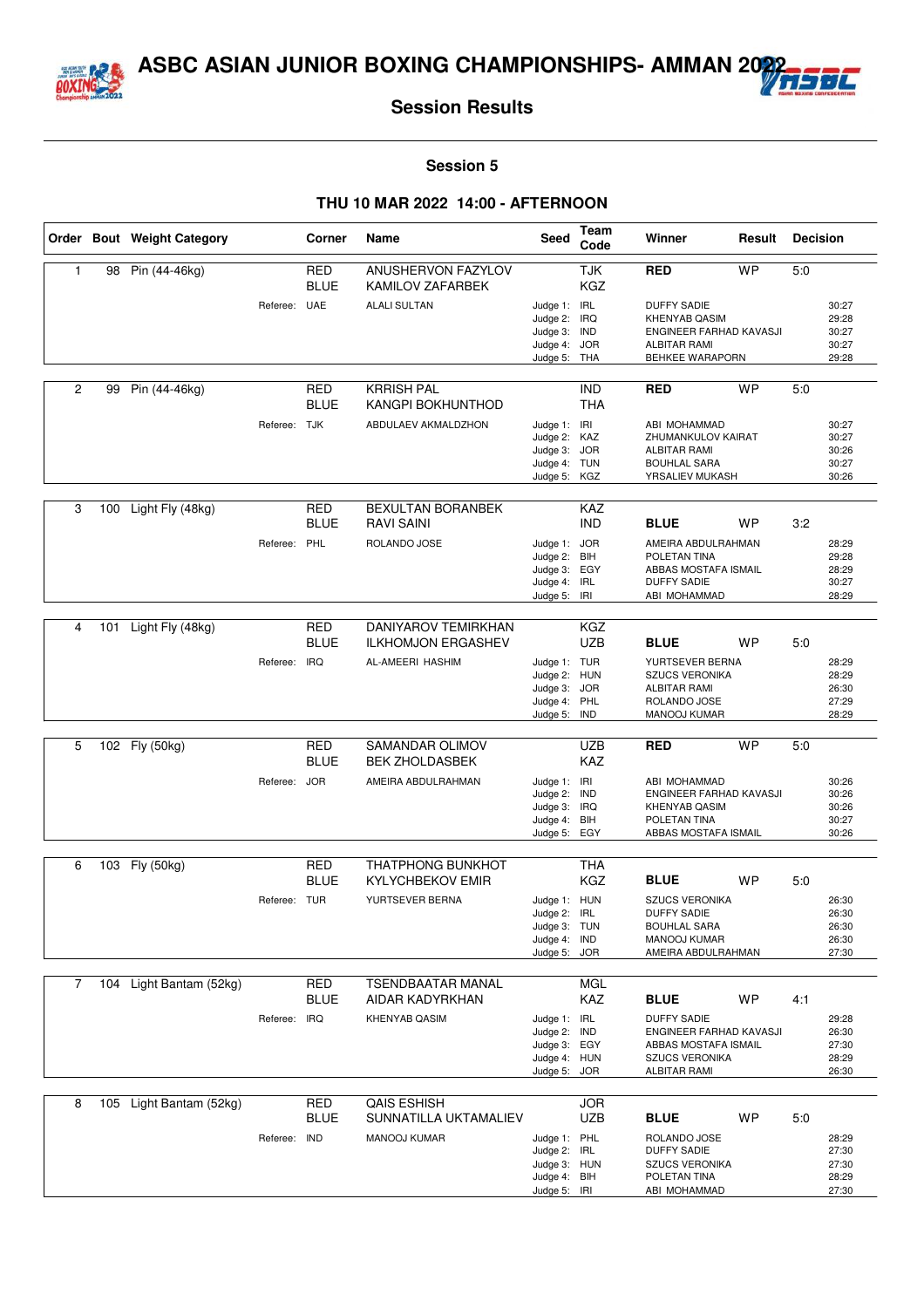



#### **Session 5**

|    |     | Order Bout Weight Category |              | Corner                    | Name                                              | <b>Seed</b>                                                                  | Team<br>Code             | Winner                                                                                                      | Result    | <b>Decision</b> |                                           |
|----|-----|----------------------------|--------------|---------------------------|---------------------------------------------------|------------------------------------------------------------------------------|--------------------------|-------------------------------------------------------------------------------------------------------------|-----------|-----------------|-------------------------------------------|
| 9  | 106 | Bantam (54kg)              |              | <b>RED</b><br><b>BLUE</b> | MIRONSHOKH NORKOSIMOV<br>SULTANBIY-BARS ABYLLAYEV |                                                                              | <b>UZB</b><br><b>KAZ</b> | <b>RED</b>                                                                                                  | <b>WP</b> | 5:0             |                                           |
|    |     |                            | Referee:     | <b>BIH</b>                | POLETAN TINA                                      | Judge 1: EGY<br>Judge 2:<br>Judge 3: IND<br>Judge 4: IRQ<br>Judge 5: PHL     | IRI                      | ABBAS MOSTAFA ISMAIL<br>ABI MOHAMMAD<br>ENGINEER FARHAD KAVASJI<br>AL-AMEERI HASHIM<br>ROLANDO JOSE         |           |                 | 29:27<br>29:27<br>29:26<br>30:26<br>30:26 |
|    |     |                            |              |                           |                                                   |                                                                              |                          |                                                                                                             |           |                 |                                           |
| 10 | 107 | Bantam (54kg)              |              | <b>RED</b><br><b>BLUE</b> | <b>JAYANTDAGAR</b><br>THANAPHANSAKON KALASEERAM   |                                                                              | <b>IND</b><br><b>THA</b> | <b>BLUE</b>                                                                                                 | <b>WP</b> | 4:1             |                                           |
|    |     |                            | Referee: UZB |                           | KHAMIDOV ALEKSANDR                                | Judge 1: JOR<br>Judge 2: KAZ<br>Judge 3: KGZ<br>Judge 4:<br>Judge 5: TUN     | <b>IRQ</b>               | AMEIRA ABDULRAHMAN<br>ZHUMANKULOV KAIRAT<br>YRSALIEV MUKASH<br>AL-AMEERI HASHIM<br><b>BOUHLAL SARA</b>      |           |                 | 29:28<br>28:29<br>25:30<br>28:29<br>27:30 |
| 11 | 108 | Feather (57kg)             |              | <b>RED</b><br><b>BLUE</b> | <b>GAFUROV RUSLAN</b><br>TOREKHAN SABYRKHAN       |                                                                              | <b>TJK</b><br><b>KAZ</b> | <b>BLUE</b>                                                                                                 | <b>WP</b> | 5:0             |                                           |
|    |     |                            | Referee: HUN |                           | <b>SZUCS VERONIKA</b>                             | Judge 1: BIH<br>Judge 2: THA<br>Judge 3: JOR<br>Judge 4: IRI<br>Judge 5: IND |                          | POLETAN TINA<br>BEHKEE WARAPORN<br><b>ALBITAR RAMI</b><br>ABI MOHAMMAD<br>MANOOJ KUMAR                      |           |                 | 28:29<br>28:29<br>27:30<br>27:30<br>27:30 |
|    |     |                            |              |                           |                                                   |                                                                              |                          |                                                                                                             |           |                 |                                           |
| 12 | 109 | Feather (57kg)             |              | <b>RED</b><br><b>BLUE</b> | FARRUKH TULAGANOV<br><b>CHETAN</b>                |                                                                              | <b>UZB</b><br><b>IND</b> | RED                                                                                                         | <b>WP</b> | 4:1             |                                           |
|    |     |                            | Referee: IRI |                           | ABI MOHAMMAD                                      | Judge 1: JOR<br>Judge 2: IRQ<br>Judge 3: TUN<br>Judge 4: EGY<br>Judge 5: BIH |                          | <b>ALBITAR RAMI</b><br>AL-AMEERI HASHIM<br><b>BOUHLAL SARA</b><br>ABBAS MOSTAFA ISMAIL<br>POLETAN TINA      |           |                 | 30:27<br>27:30<br>29:28<br>30:27<br>29:28 |
|    |     |                            |              |                           |                                                   |                                                                              |                          |                                                                                                             |           |                 |                                           |
| 13 | 110 | Light (60kg)               |              | <b>RED</b><br><b>BLUE</b> | RUSTAMJON ASHUROV<br><b>MIRZAKAMRON YUNUSOV</b>   |                                                                              | TJK<br><b>UZB</b>        | <b>BLUE</b>                                                                                                 | <b>WP</b> | 5:0             |                                           |
|    |     |                            | Referee:     | <b>JOR</b>                | <b>ALBITAR RAMI</b>                               | Judge 1: PHL<br>Judge 2:<br>Judge 3: EGY<br>Judge 4: HUN<br>Judge 5: UAE     | IND                      | ROLANDO JOSE<br><b>MANOOJ KUMAR</b><br>ABBAS MOSTAFA ISMAIL<br><b>SZUCS VERONIKA</b><br><b>ALALI SULTAN</b> |           |                 | 28:29<br>28:29<br>28:29<br>28:29<br>28:29 |
| 14 | 111 | Light (60kg)               |              | <b>RED</b>                | <b>ALEXEY KHAVANTSEV</b>                          |                                                                              | KAZ                      |                                                                                                             |           |                 |                                           |
|    |     |                            |              | <b>BLUE</b>               | YASHWARDHAN SINGH                                 |                                                                              | <b>IND</b>               | <b>BLUE</b>                                                                                                 | <b>WP</b> | 5:0             |                                           |
|    |     |                            | Referee: HUN |                           | <b>SZUCS VERONIKA</b>                             | Judge 1: BIH<br>Judge 2: EGY<br>Judge 3: TUR<br>Judge 4: JOR<br>Judge 5: IRI |                          | POLETAN TINA<br>ABBAS MOSTAFA ISMAIL<br>YURTSEVER BERNA<br>ALBITAR RAMI<br>ABI MOHAMMAD                     |           |                 | 28:29<br>28:29<br>28:29<br>28:29<br>28:29 |
| 15 |     | 112 Light Welter (63kg)    |              | RED                       | KHOJIAKBAR KUDRATOV                               |                                                                              | <b>UZB</b>               | <b>RED</b>                                                                                                  | <b>WP</b> | 3:2             |                                           |
|    |     |                            |              | <b>BLUE</b>               | SEYEDALIAKBAR MIRAHMAD                            |                                                                              | IRI                      |                                                                                                             |           |                 |                                           |
|    |     |                            | Referee: PHL |                           | ROLANDO JOSE                                      | Judge 1: HUN<br>Judge 2: BIH<br>Judge 3: IND<br>Judge 4: JOR<br>Judge 5: TUR |                          | <b>SZUCS VERONIKA</b><br>POLETAN TINA<br>MANOOJ KUMAR<br><b>ALBITAR RAMI</b><br>YURTSEVER BERNA             |           |                 | 29:28<br>28:29<br>27:30<br>29:28<br>29:28 |
| 16 |     | 113 Light Welter (63kg)    |              | RED                       | <b>AKHMET USSEN</b>                               |                                                                              | KAZ                      | <b>RED</b>                                                                                                  | <b>WP</b> | 5:0             |                                           |
|    |     |                            |              | <b>BLUE</b>               | KADYROV RAMZAN                                    |                                                                              | KGZ                      |                                                                                                             |           |                 |                                           |
|    |     |                            | Referee: PLE |                           | MINAWI MAJDI                                      | Judge 1: EGY<br>Judge 2: IND<br>Judge 3: TUR<br>Judge 4: BIH<br>Judge 5: IRQ |                          | ABBAS MOSTAFA ISMAIL<br>MANOOJ KUMAR<br>YURTSEVER BERNA<br>POLETAN TINA<br>AL-AMEERI HASHIM                 |           |                 | 30:27<br>30:27<br>30:27<br>30:27<br>30:27 |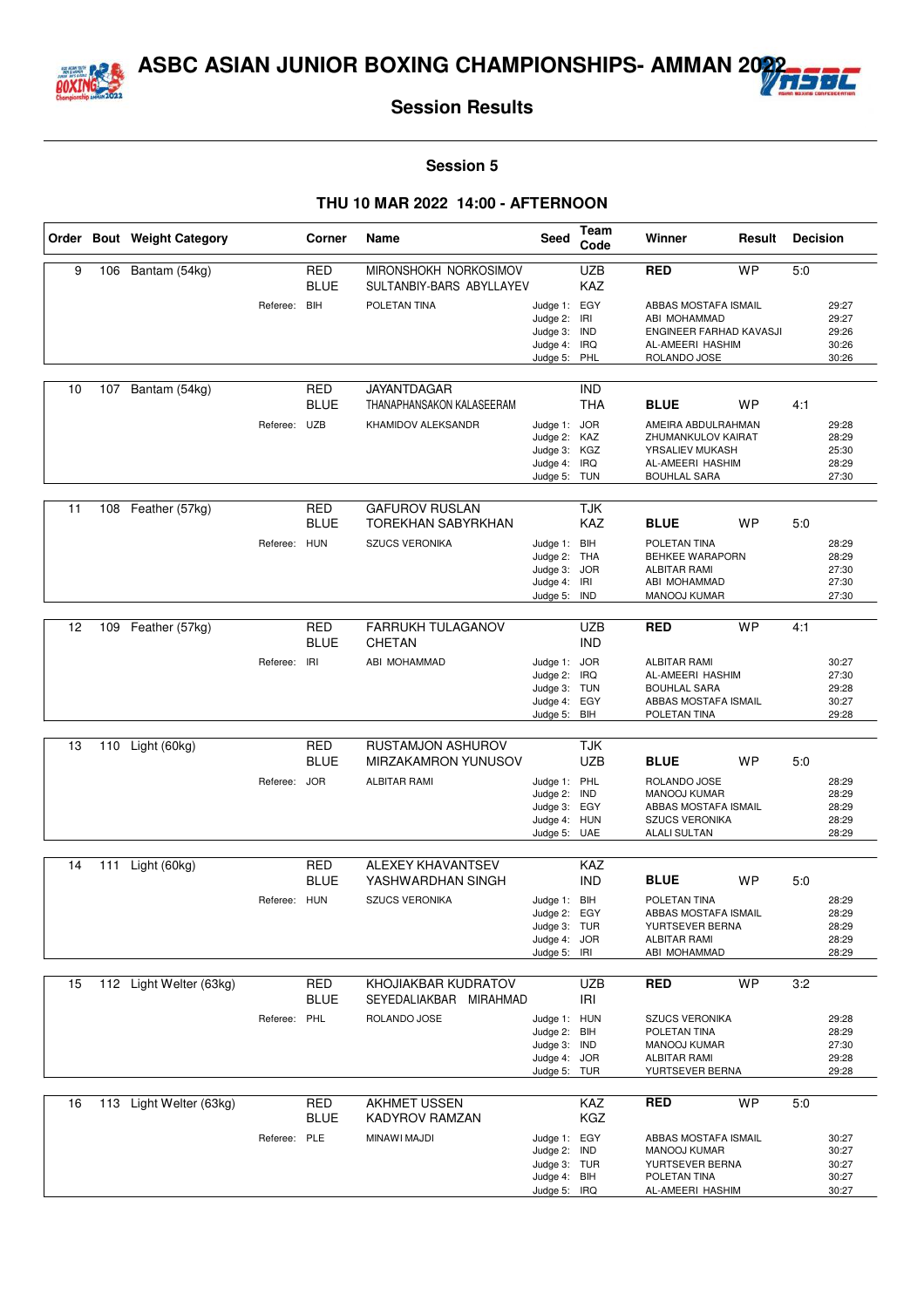



#### **Session 5**

|    |     | Order Bout Weight Category |              | Corner                    | Name                                                 | Seed                                                                         | Team<br>Code             | Winner                                                                                                           |            | <b>Decision</b><br>Result |                                           |
|----|-----|----------------------------|--------------|---------------------------|------------------------------------------------------|------------------------------------------------------------------------------|--------------------------|------------------------------------------------------------------------------------------------------------------|------------|---------------------------|-------------------------------------------|
| 17 | 114 | Welter (66kg)              |              | RED<br><b>BLUE</b>        | <b>MALEK JADALLAH</b><br>ALIREZA MOUSAVI             |                                                                              | <b>JOR</b><br><b>IRI</b> | <b>BLUE</b>                                                                                                      | WP         | 5:0                       |                                           |
|    |     |                            | Referee: KAZ |                           | ZHUMANKULOV KAIRAT                                   | Judge 1: IND<br>Judge 2: PHL<br>Judge 3: UZB<br>Judge 4: KGZ<br>Judge 5: HUN |                          | ENGINEER FARHAD KAVASJI<br>ROLANDO JOSE<br>KHAMIDOV ALEKSANDR<br>YRSALIEV MUKASH<br>SZUCS VERONIKA               |            |                           | 26:30<br>27:30<br>27:30<br>27:30<br>27:30 |
| 18 | 115 | Welter (66kg)              |              | RED<br><b>BLUE</b>        | <b>SARDOR DILOLOV</b><br>SANZHAR-ALI BEGALIYEV       |                                                                              | UZB<br>KAZ               | <b>BLUE</b>                                                                                                      | <b>WP</b>  | 5:0                       |                                           |
|    |     |                            | Referee:     | IRI                       | ABI MOHAMMAD                                         | Judge 1: BIH<br>Judge 2:<br>Judge 3: IND<br>Judge 4: TUR<br>Judge 5: JOR     | EGY                      | POLETAN TINA<br>ABBAS MOSTAFA ISMAIL<br><b>MANOOJ KUMAR</b><br>YURTSEVER BERNA<br><b>ALBITAR RAMI</b>            |            |                           | 28:29<br>27:30<br>28:29<br>27:30<br>28:29 |
| 19 | 116 | Light Middle (70kg)        |              | <b>RED</b><br><b>BLUE</b> | DJAFARBEK SHAKHBAZOV<br>ALI SHEER KHALAF             |                                                                              | <b>UZB</b><br><b>SYR</b> | <b>RED</b>                                                                                                       | <b>RSC</b> | R <sub>3</sub>            |                                           |
|    |     |                            | Referee:     | <b>IRL</b>                | <b>DUFFY SADIE</b>                                   | Judge 1: IND<br>Judge 2: JOR<br>Judge 3: PHL<br>Judge 4: BIH<br>Judge 5: EGY |                          | ENGINEER FARHAD KAVASJI<br><b>ALBITAR RAMI</b><br>ROLANDO JOSE<br>POLETAN TINA<br>ABBAS MOSTAFA ISMAIL           |            |                           | 20:17<br>20:17<br>20:18<br>20:17<br>20:17 |
|    |     |                            |              |                           |                                                      |                                                                              |                          |                                                                                                                  |            |                           |                                           |
| 20 | 117 | Light Middle (70kg)        |              | <b>RED</b><br><b>BLUE</b> | <b>FARIS IBRAHIM</b><br><b>JACKSON SINGHLAISHRAM</b> |                                                                              | <b>JOR</b><br><b>IND</b> | <b>RED</b>                                                                                                       | <b>WP</b>  | 5:0                       |                                           |
|    |     |                            | Referee: TUN |                           | <b>BOUHLAL SARA</b>                                  | Judge 1: KAZ<br>Judge 2: EGY<br>Judge 3: HUN<br>Judge 4: UZB<br>Judge 5: TJK |                          | ZHUMANKULOV KAIRAT<br>ABBAS MOSTAFA ISMAIL<br><b>SZUCS VERONIKA</b><br>KHAMIDOV ALEKSANDR<br>ABDULAEV AKMALDZHON |            |                           | 29:28<br>29:28<br>30:27<br>30:27<br>30:27 |
|    |     |                            |              |                           |                                                      |                                                                              |                          |                                                                                                                  |            |                           |                                           |
| 21 | 118 | Middle (75kg)              |              | <b>RED</b><br><b>BLUE</b> | MUKHAMMED-ALI ZHANBOLAT<br>DEV PARTAP SINGH          |                                                                              | KAZ<br><b>IND</b>        | <b>RED</b>                                                                                                       | <b>WP</b>  | 5:0                       |                                           |
|    |     |                            | Referee:     | IRQ                       | <b>KHENYAB QASIM</b>                                 | Judge 1: IRI<br>Judge 2: BIH                                                 |                          | ABI MOHAMMAD<br>POLETAN TINA                                                                                     |            |                           | 30:27<br>30:27                            |
|    |     |                            |              |                           |                                                      | Judge 3: HUN                                                                 |                          | <b>SZUCS VERONIKA</b>                                                                                            |            |                           | 30:27                                     |
|    |     |                            |              |                           |                                                      | Judge 4: TUN<br>Judge 5: EGY                                                 |                          | <b>BOUHLAL SARA</b><br>ABBAS MOSTAFA ISMAIL                                                                      |            |                           | 30:26<br>30:27                            |
| 22 | 119 | Middle (75kg)              |              | RED                       | ZAKIROV MUKHAMMADAZIZ                                |                                                                              | KGZ                      |                                                                                                                  |            |                           |                                           |
|    |     |                            |              | <b>BLUE</b>               | <b>TEMURBEK ABDUVAHOBOV</b>                          |                                                                              | UZB                      | <b>BLUE</b>                                                                                                      | <b>WP</b>  | 4:1                       |                                           |
|    |     |                            | Referee: SRI |                           | THENNAGE WEERASENA                                   | Judge 1: EGY                                                                 |                          | ABBAS MOSTAFA ISMAIL                                                                                             |            |                           | 29:28                                     |
|    |     |                            |              |                           |                                                      | Judge 2: JOR<br>Judge 3: BIH                                                 |                          | <b>ALBITAR RAMI</b><br>POLETAN TINA                                                                              |            |                           | 27:30<br>27:30                            |
|    |     |                            |              |                           |                                                      | Judge 4: THA<br>Judge 5: IND                                                 |                          | BEHKEE WARAPORN<br>MANOOJ KUMAR                                                                                  |            |                           | 27:30<br>27:30                            |
|    |     |                            |              | <b>RED</b>                | MADIYAR BEXULTANOV                                   |                                                                              | KAZ                      |                                                                                                                  |            |                           |                                           |
| 23 |     | 120 Light Heavy (80kg)     |              | <b>BLUE</b>               | RAKHMONJON KODIROV                                   |                                                                              | <b>UZB</b>               | <b>BLUE</b>                                                                                                      | WP         | 3:2                       |                                           |
|    |     |                            | Referee:     | IRI                       | ABI MOHAMMAD                                         | Judge 1: BIH                                                                 |                          | POLETAN TINA                                                                                                     |            |                           | 29:28                                     |
|    |     |                            |              |                           |                                                      | Judge 2: JOR<br>Judge 3: EGY                                                 |                          | <b>ALBITAR RAMI</b><br>ABBAS MOSTAFA ISMAIL                                                                      |            |                           | 28:29<br>29:28                            |
|    |     |                            |              |                           |                                                      | Judge 4: IND<br>Judge 5: HUN                                                 |                          | ENGINEER FARHAD KAVASJI<br><b>SZUCS VERONIKA</b>                                                                 |            |                           | 28:29<br>28:29                            |
| 24 | 121 | Light Heavy (80kg)         |              | RED                       | <b>CHOIBEKOV AZIM</b>                                |                                                                              | KGZ                      |                                                                                                                  |            |                           |                                           |
|    |     |                            |              | <b>BLUE</b>               | RISHABH SINGHSIKARWAR                                |                                                                              | <b>IND</b>               | <b>BLUE</b>                                                                                                      | WP         | 4:1                       |                                           |
|    |     |                            | Referee: IRQ |                           | <b>KHENYAB QASIM</b>                                 | Judge 1: JOR<br>Judge 2:                                                     | EGY                      | <b>ALBITAR RAMI</b><br>ABBAS MOSTAFA ISMAIL                                                                      |            |                           | 27:30<br>28:29                            |
|    |     |                            |              |                           |                                                      | Judge 3: PHL<br>Judge 4: BIH                                                 |                          | ROLANDO JOSE<br>POLETAN TINA                                                                                     |            |                           | 29:28<br>28:29                            |
|    |     |                            |              |                           |                                                      | Judge 5: TUR                                                                 |                          | YURTSEVER BERNA                                                                                                  |            |                           | 27:30                                     |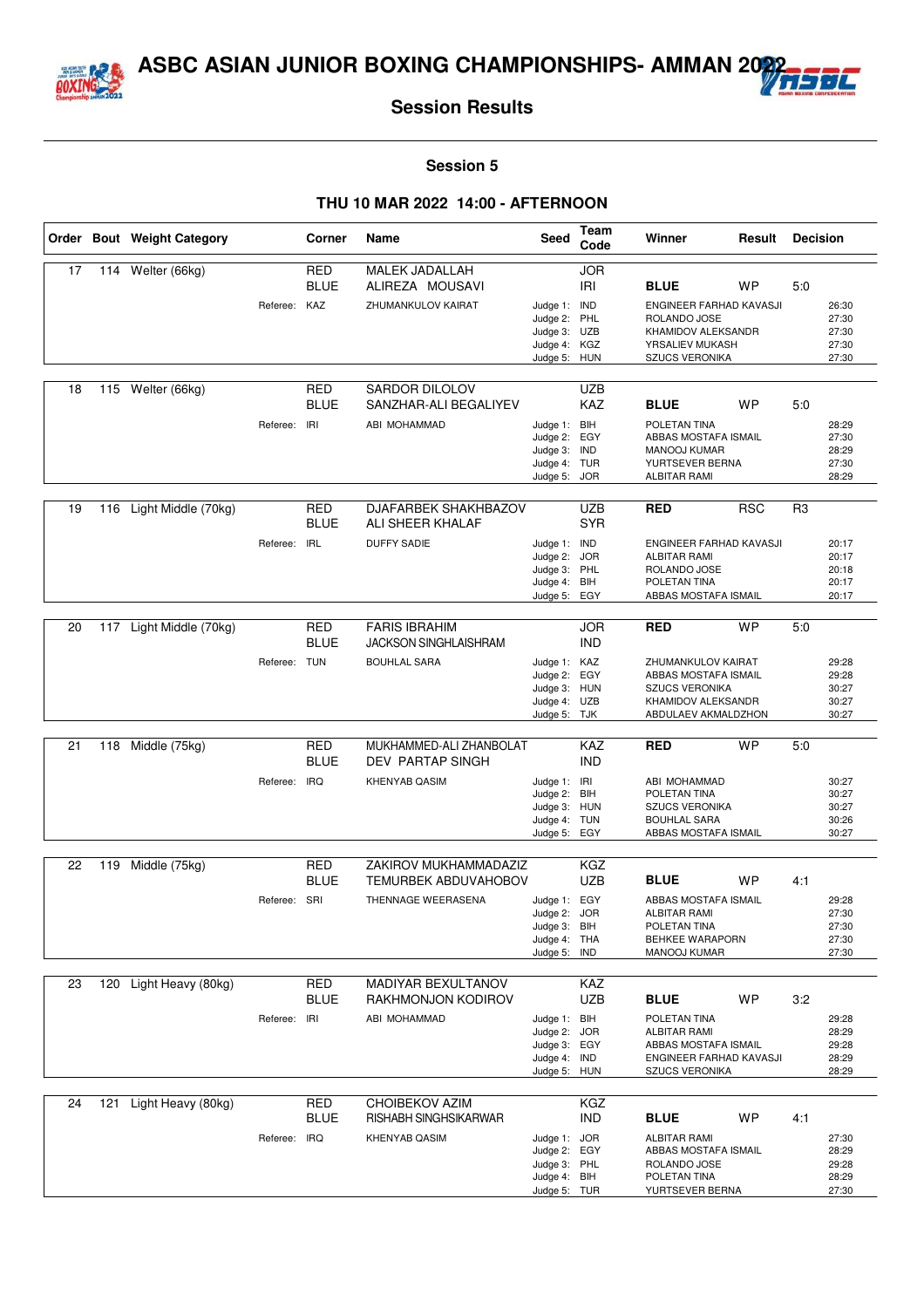



#### **Session 5**

| ∣ Order |     | <b>Bout</b> Weight Category |          | Corner                    | Name                                              | Seed                                                                     | Team<br>Code             | Winner                                                                                             | Result     | <b>Decision</b> |                                           |
|---------|-----|-----------------------------|----------|---------------------------|---------------------------------------------------|--------------------------------------------------------------------------|--------------------------|----------------------------------------------------------------------------------------------------|------------|-----------------|-------------------------------------------|
| 25      | 122 | Heavy $(80+kg)$             |          | <b>RED</b><br><b>BLUE</b> | ASLAN YELDIBAIULU<br>SAIF-ADDEN HARB              |                                                                          | <b>KAZ</b><br><b>JOR</b> | <b>RED</b>                                                                                         | <b>RSC</b> | R <sub>2</sub>  |                                           |
|         |     |                             | Referee: | <b>IND</b>                | ENGINEER FARHAD KAVASJI                           | Judge 1: IRI<br>Judge 2: BIH<br>Judge 3: TUR<br>Judge 4: EGY<br>Judge 5: | HUN                      | ABI MOHAMMAD<br>POLETAN TINA<br>YURTSEVER BERNA<br>ABBAS MOSTAFA ISMAIL<br><b>SZUCS VERONIKA</b>   |            |                 | 10:9<br>10:9<br>10:9<br>10:8<br>10:8      |
| 26      | 123 | Heavy $(80+kg)$             |          | <b>RED</b><br><b>BLUE</b> | <b>OZODBEKALIEV</b><br><b>GAURAV GANPATMHASKE</b> |                                                                          | <b>UZB</b><br><b>IND</b> | <b>RED</b>                                                                                         | <b>WP</b>  | 5:0             |                                           |
|         |     |                             | Referee: | EGY                       | ABBAS MOSTAFA ISMAIL                              | Judge 1: IRL<br>Judge 2: IRI<br>Judge 3: BIH<br>Judge 4:<br>Judge 5: HUN | JOR                      | <b>DUFFY SADIE</b><br>ABI MOHAMMAD<br>POLETAN TINA<br><b>ALBITAR RAMI</b><br><b>SZUCS VERONIKA</b> |            |                 | 30:25<br>30:26<br>29:27<br>28:27<br>30:26 |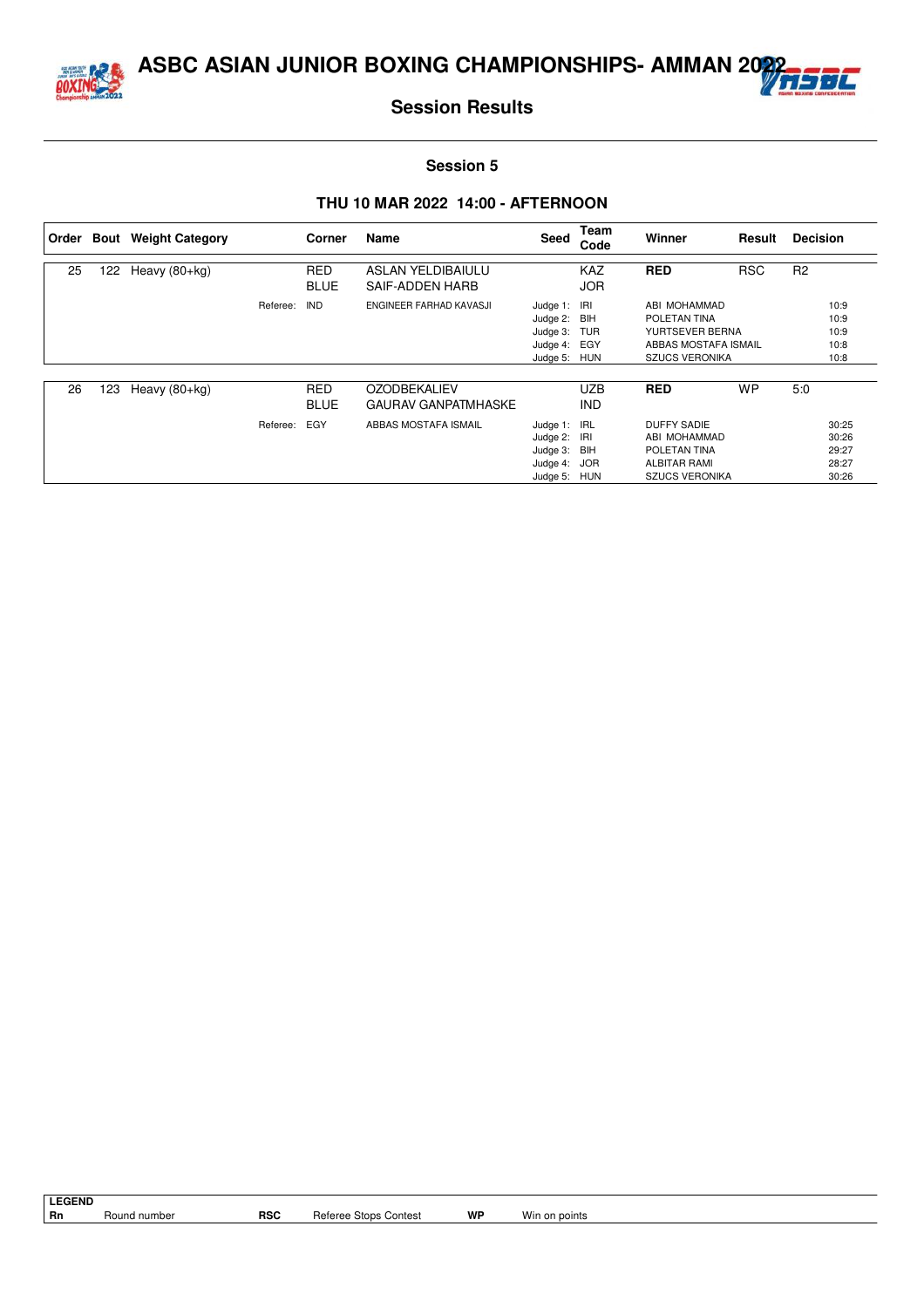



#### **Session 6**

|                |     | Order Bout Weight Category |              | Corner                    | Name                                        | Seed                                                                         | Team<br>Code             | Winner                                                                                                   | Result     | <b>Decision</b> |                                           |
|----------------|-----|----------------------------|--------------|---------------------------|---------------------------------------------|------------------------------------------------------------------------------|--------------------------|----------------------------------------------------------------------------------------------------------|------------|-----------------|-------------------------------------------|
| $\mathbf{1}$   |     | 124 Pin (W44-W46kg)        |              | <b>RED</b><br><b>BLUE</b> | JASMIN TOKHIROVA<br><b>MAHI SIWACH</b>      |                                                                              | <b>UZB</b><br><b>IND</b> | <b>RED</b>                                                                                               | <b>WP</b>  | 5:0             |                                           |
|                |     |                            | Referee:     | TUR                       | YURTSEVER BERNA                             | Judge 1: UAE<br>Judge 2: HUN<br>Judge 3: BIH<br>Judge 4: IRL<br>Judge 5:     | IRI                      | <b>ALALI SULTAN</b><br><b>SZUCS VERONIKA</b><br>POLETAN TINA<br><b>DUFFY SADIE</b><br>ABI MOHAMMAD       |            |                 | 30:27<br>30:27<br>30:27<br>30:27<br>29:28 |
| $\overline{c}$ | 125 | Light Fly (W48kg)          |              | <b>RED</b><br><b>BLUE</b> | PALAK AJAY ZAMBARE<br>ZILOLAKHON YUSUFOVA   |                                                                              | <b>IND</b><br>UZB        | <b>BLUE</b>                                                                                              | <b>WP</b>  | 5:0             |                                           |
|                |     |                            | Referee: THA |                           | <b>BEHKEE WARAPORN</b>                      | Judge 1: IRQ<br>Judge 2: TUN<br>Judge 3: PLE<br>Judge 4: HUN<br>Judge 5: JOR |                          | KHENYAB QASIM<br><b>BOUHLAL SARA</b><br>MINAWI MAJDI<br><b>SZUCS VERONIKA</b><br>AMEIRA ABDULRAHMAN      |            |                 | 28:29<br>27:30<br>27:30<br>27:30<br>27:30 |
|                |     |                            |              |                           |                                             |                                                                              |                          |                                                                                                          |            |                 |                                           |
| 3              |     | 126 Fly (W50kg)            |              | <b>RED</b><br><b>BLUE</b> | KARINA TOKUBAY<br><b>VINI</b>               |                                                                              | KAZ<br><b>IND</b>        | <b>BLUE</b>                                                                                              | WP         | 5:0             |                                           |
|                |     |                            | Referee: UAE |                           | <b>ALALI SULTAN</b>                         | Judge 1: TUR<br>Judge 2: BIH<br>Judge 3: IRI<br>Judge 4: HUN<br>Judge 5: JOR |                          | YURTSEVER BERNA<br>POLETAN TINA<br>ABI MOHAMMAD<br><b>SZUCS VERONIKA</b><br><b>ALBITAR RAMI</b>          |            |                 | 28:29<br>28:29<br>27:30<br>28:29<br>26:30 |
|                |     |                            |              |                           |                                             |                                                                              |                          |                                                                                                          | <b>WP</b>  |                 |                                           |
| 4              | 127 | Light Bantam (W52kg)       |              | <b>RED</b><br><b>BLUE</b> | YAKSHIKA<br>RAKHIMA BEKNIYAZOVA             |                                                                              | <b>IND</b><br><b>UZB</b> | <b>RED</b>                                                                                               |            | 4:1             |                                           |
|                |     |                            | Referee:     | <b>IRQ</b>                | AL-AMEERI HASHIM                            | Judge 1: PLE<br>Judge 2: THA<br>Judge 3: TUR<br>Judge 4: EGY<br>Judge 5: IRL |                          | MINAWI MAJDI<br>BEHKEE WARAPORN<br>YURTSEVER BERNA<br>ABBAS MOSTAFA ISMAIL<br><b>DUFFY SADIE</b>         |            |                 | 29:28<br>29:28<br>29:28<br>29:28<br>28:29 |
|                |     |                            |              |                           |                                             |                                                                              |                          |                                                                                                          |            |                 |                                           |
| 5              | 128 | Bantam (W54kg)             |              | <b>RED</b><br><b>BLUE</b> | UZUKJAMOL YUNUSOVA<br>SUPRIYA DEVI THOKCHOM |                                                                              | <b>UZB</b><br><b>IND</b> | <b>RED</b>                                                                                               | <b>RSC</b> | R <sub>3</sub>  |                                           |
|                |     |                            | Referee:     | BIH                       | POLETAN TINA                                | Judge 1: HUN<br>Judge 2:<br>Judge 3: TUN<br>Judge 4: IRI<br>Judge 5: IRL     | <b>JOR</b>               | <b>SZUCS VERONIKA</b><br>AMEIRA ABDULRAHMAN<br><b>BOUHLAL SARA</b><br>ABI MOHAMMAD<br><b>DUFFY SADIE</b> |            |                 | 19:19<br>20:18<br>20:18<br>19:19<br>18:20 |
| 6              |     | 129 Feather (W57kg)        |              | <b>RED</b>                | <b>VIDHI</b>                                |                                                                              | <b>IND</b>               | <b>RED</b>                                                                                               | <b>WP</b>  | 5:0             |                                           |
|                |     |                            |              | <b>BLUE</b>               | <b>AYA SUWINDEH</b>                         |                                                                              | <b>JOR</b>               |                                                                                                          |            |                 |                                           |
|                |     |                            | Referee: KAZ |                           | ZHUMANKULOV KAIRAT                          | Judge 1: TJK<br>Judge 2: KGZ<br>Judge 3: UZB<br>Judge 4: EGY<br>Judge 5: IRQ |                          | ABDULAEV AKMALDZHON<br>YRSALIEV MUKASH<br>KHAMIDOV ALEKSANDR<br>ABBAS MOSTAFA ISMAIL<br>KHENYAB QASIM    |            |                 | 30:22<br>30:24<br>30:24<br>30:24<br>30:24 |
| $\overline{7}$ |     | 130 Light (W60kg)          |              | RED<br><b>BLUE</b>        | NIKITA CHAND<br>ULDANA TAUBAY               |                                                                              | <b>IND</b><br>KAZ        | <b>RED</b>                                                                                               | <b>RSC</b> | R <sub>3</sub>  |                                           |
|                |     |                            | Referee: PLE |                           | MINAWI MAJDI                                | Judge 1: TUR<br>Judge 2: JOR<br>Judge 3: BIH<br>Judge 4: HUN<br>Judge 5: IRQ |                          | YURTSEVER BERNA<br>AMEIRA ABDULRAHMAN<br>POLETAN TINA<br><b>SZUCS VERONIKA</b><br>AL-AMEERI HASHIM       |            |                 | 20:18<br>20:17<br>20:18<br>20:18<br>20:18 |
| 8              |     | 131 Light Welter (W63kg)   |              | <b>RED</b><br><b>BLUE</b> | NURSULU SUIENALY<br>SHRUSHTI SACHIN SATHE   |                                                                              | KAZ<br><b>IND</b>        | <b>BLUE</b>                                                                                              | <b>RSC</b> | R <sub>2</sub>  |                                           |
|                |     |                            | Referee: JOR |                           | AMEIRA ABDULRAHMAN                          | Judge 1: HUN<br>Judge 2: UAE<br>Judge 3: TUR<br>Judge 4: BIH<br>Judge 5: EGY |                          | <b>SZUCS VERONIKA</b><br><b>ALALI SULTAN</b><br>YURTSEVER BERNA<br>POLETAN TINA<br>ABBAS MOSTAFA ISMAIL  |            |                 | 9:10<br>9:10<br>9:10<br>8:10<br>9:10      |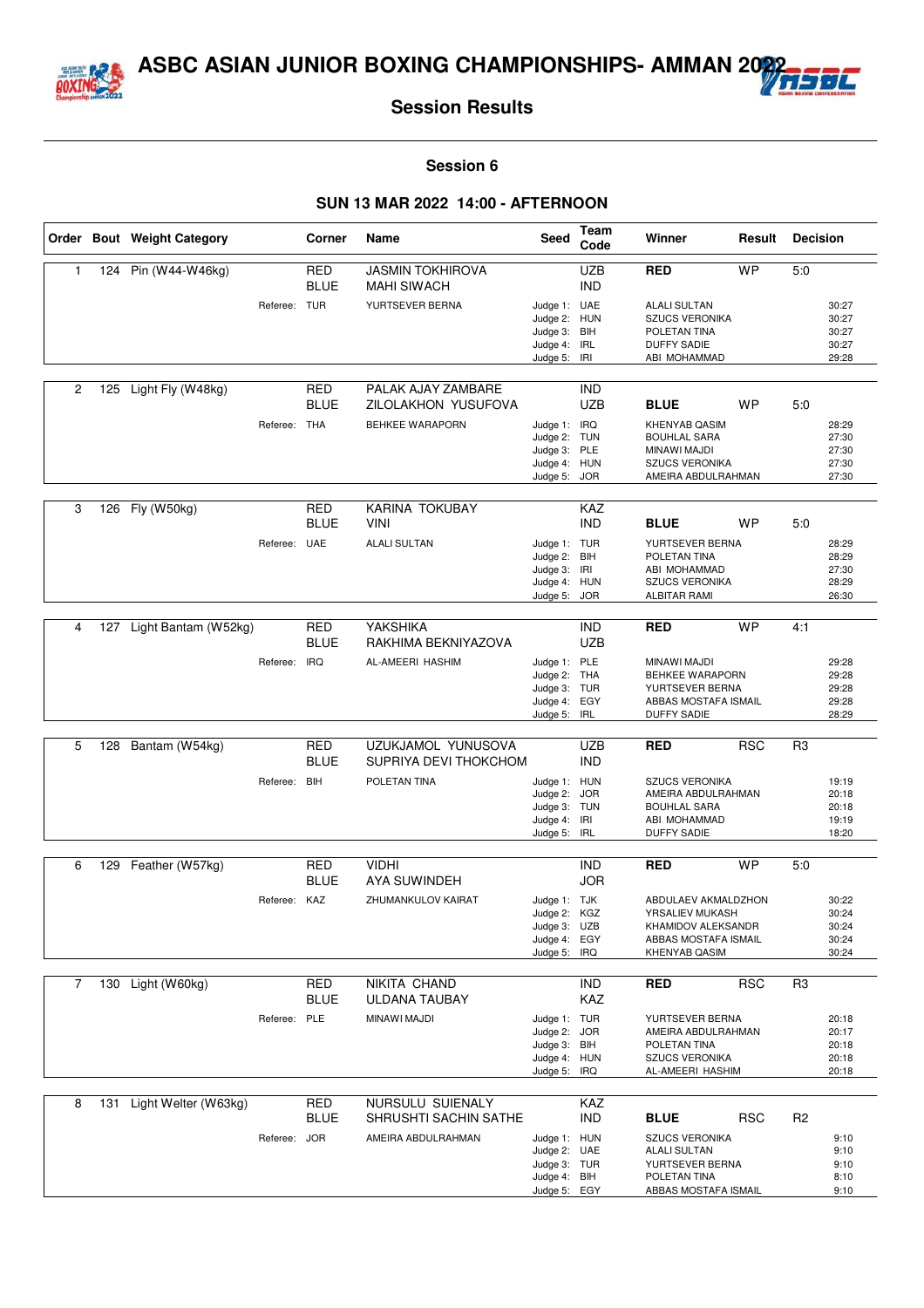



#### **Session 6**

|    |     | Order Bout Weight Category |          | Corner                    | Name                                          | <b>Seed</b>                                                                  | <b>Team</b><br>Code      | Winner                                                                                                                | Result     | <b>Decision</b> |                                           |
|----|-----|----------------------------|----------|---------------------------|-----------------------------------------------|------------------------------------------------------------------------------|--------------------------|-----------------------------------------------------------------------------------------------------------------------|------------|-----------------|-------------------------------------------|
| 9  |     | 132 Welter (W66kg)         |          | <b>RED</b><br><b>BLUE</b> | ARUZHAN ZHANGABAYEVA<br><b>NUHA AL-ZOUBI</b>  |                                                                              | <b>KAZ</b><br><b>JOR</b> | <b>RED</b>                                                                                                            | <b>RSC</b> | R1              |                                           |
|    |     |                            | Referee: | <b>IRL</b>                | <b>DUFFY SADIE</b>                            | Judge 1: TUR<br>Judge 2:<br>Judge 3: IND<br>Judge 4: HUN<br>Judge 5:         | TUN<br>IRQ               | YURTSEVER BERNA<br><b>BOUHLAL SARA</b><br><b>MANOOJ KUMAR</b><br><b>SZUCS VERONIKA</b><br>AL-AMEERI HASHIM            |            |                 |                                           |
| 10 | 133 | Light Middle (W70kg)       |          | <b>RED</b><br><b>BLUE</b> | ROXOLANA VALIYEVA<br><b>OYSHA TOIROVA</b>     |                                                                              | <b>KAZ</b><br><b>UZB</b> | <b>BLUE</b>                                                                                                           | <b>RSC</b> | R <sub>2</sub>  |                                           |
|    |     |                            | Referee: | SRI                       | THENNAGE WEERASENA                            | Judge 1: IND<br>Judge 2: JOR<br>Judge 3: BIH<br>Judge 4: HUN<br>Judge 5:     | IRQ                      | <b>ENGINEER FARHAD KAVASJI</b><br>AMEIRA ABDULRAHMAN<br>POLETAN TINA<br><b>SZUCS VERONIKA</b><br><b>KHENYAB QASIM</b> |            |                 | 8:10<br>9:10<br>9:10<br>8:10<br>9:10      |
| 11 | 134 | Middle (W75kg)             |          | <b>RED</b><br><b>BLUE</b> | <b>SHUGYLA NALIBAY</b><br><b>RUDRIKA</b>      |                                                                              | <b>KAZ</b><br><b>IND</b> | <b>BLUE</b>                                                                                                           | <b>WP</b>  | 5:0             |                                           |
|    |     |                            | Referee: | <b>IRQ</b>                | <b>KHENYAB QASIM</b>                          | Judge 1: THA<br>Judge 2: TUR<br>Judge 3: JOR<br>Judge 4: EGY<br>Judge 5: BIH |                          | <b>BEHKEE WARAPORN</b><br>YURTSEVER BERNA<br><b>ALBITAR RAMI</b><br>ABBAS MOSTAFA ISMAIL<br>POLETAN TINA              |            |                 | 27:30<br>27:30<br>25:30<br>27:30<br>27:30 |
| 12 |     | 135 Light Heavy (W80kg)    |          | <b>RED</b><br><b>BLUE</b> | KHUSHI POONIYA<br><b>KURALAY YEGINBAIKYZY</b> |                                                                              | <b>IND</b><br><b>KAZ</b> | <b>BLUE</b>                                                                                                           | <b>WP</b>  | 4:1             |                                           |
|    |     |                            | Referee: | <b>HUN</b>                | <b>SZUCS VERONIKA</b>                         | Judge 1: JOR<br>Judge 2:<br>Judge 3:<br>Judge 4:<br>Judge 5: IRL             | TUR<br>IRQ<br>BIH        | AMEIRA ABDULRAHMAN<br>YURTSEVER BERNA<br>AL-AMEERI HASHIM<br>POLETAN TINA<br><b>DUFFY SADIE</b>                       |            |                 | 30:27<br>27:30<br>28:29<br>28:29<br>28:29 |
| 13 | 136 | Heavy (W80+kg)             |          | <b>RED</b><br><b>BLUE</b> | NIRJHARA BANA<br>SOBIRAKHON SHAKHOBIDINOVA    |                                                                              | <b>IND</b><br><b>UZB</b> | <b>BLUE</b>                                                                                                           | <b>RSC</b> | R <sub>2</sub>  |                                           |
|    |     |                            | Referee: | <b>JOR</b>                | <b>ALBITAR RAMI</b>                           | Judge 1: EGY<br>Judge 2: IRI<br>Judge 3: PLE<br>Judge 4: UAE<br>Judge 5: BIH |                          | ABBAS MOSTAFA ISMAIL<br>ABI MOHAMMAD<br>MINAWI MAJDI<br><b>ALALI SULTAN</b><br>POLETAN TINA                           |            |                 | 8:10<br>8:10<br>8:10<br>9:10<br>8:10      |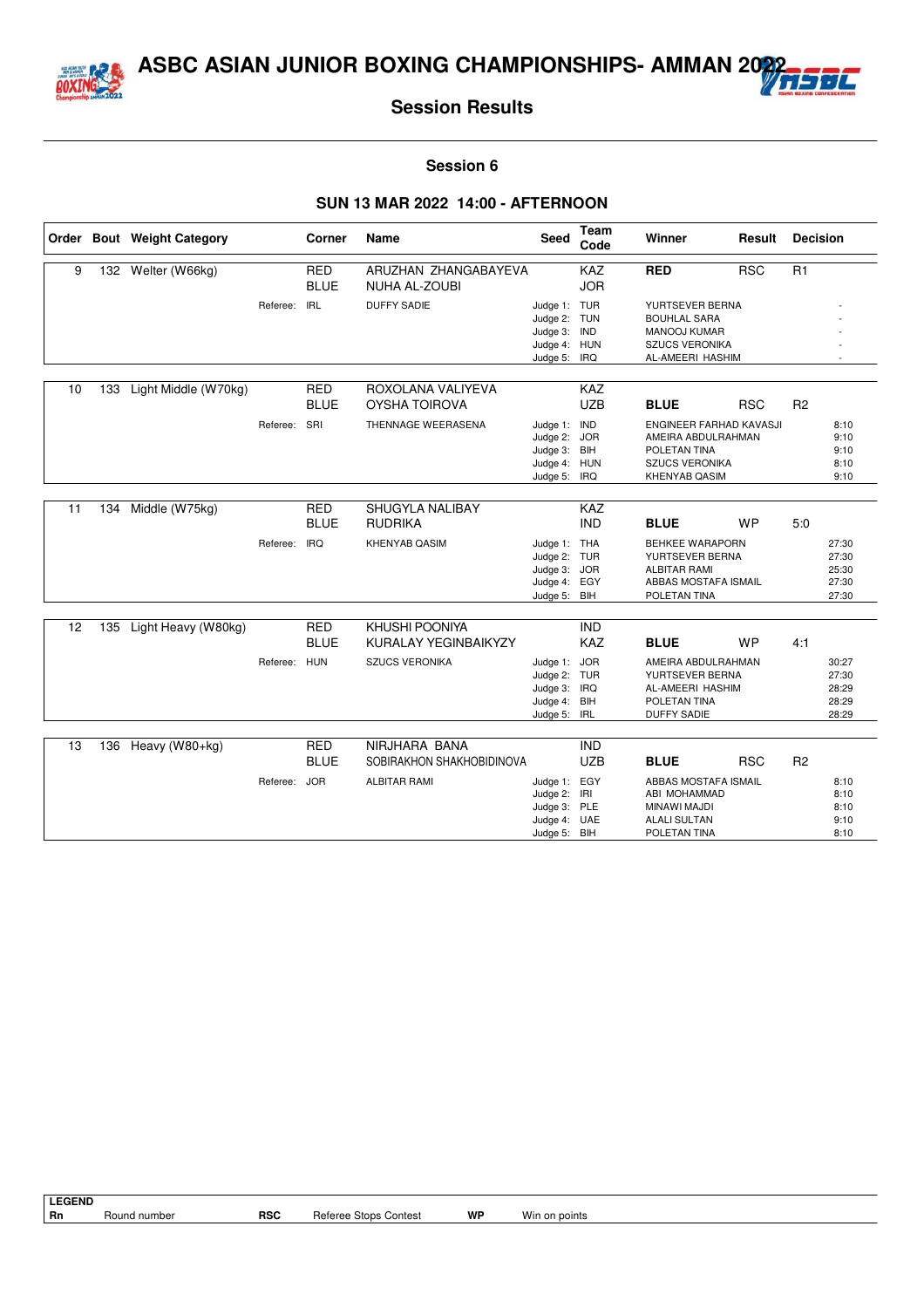



#### **Session 7**

|                |     | Order Bout Weight Category |              | Corner                    | Name                                    | Seed                         | Team<br>Code             | Winner                                          | Result     | <b>Decision</b> |                |
|----------------|-----|----------------------------|--------------|---------------------------|-----------------------------------------|------------------------------|--------------------------|-------------------------------------------------|------------|-----------------|----------------|
| 1              |     | 137 Pin (44-46kg)          |              | <b>RED</b><br><b>BLUE</b> | ANUSHERVON FAZYLOV<br><b>KRRISH PAL</b> |                              | <b>TJK</b><br><b>IND</b> | <b>BLUE</b>                                     | <b>WP</b>  | 4:1             |                |
|                |     |                            | Referee:     | <b>UZB</b>                | KHAMIDOV ALEKSANDR                      | Judge 1: TUR                 |                          | YURTSEVER BERNA                                 |            |                 | 30:27          |
|                |     |                            |              |                           |                                         | Judge 2: BIH                 |                          | POLETAN TINA                                    |            |                 | 28:29          |
|                |     |                            |              |                           |                                         | Judge 3: PLE<br>Judge 4: THA |                          | MINAWI MAJDI<br><b>BEHKEE WARAPORN</b>          |            |                 | 28:29<br>27:30 |
|                |     |                            |              |                           |                                         | Judge 5:                     | PHL                      | ROLANDO JOSE                                    |            |                 | 28:29          |
| $\overline{c}$ | 138 | Light Fly (48kg)           |              | <b>RED</b>                | <b>RAVI SAINI</b>                       |                              | <b>IND</b>               |                                                 |            |                 |                |
|                |     |                            |              | <b>BLUE</b>               | <b>ILKHOMJON ERGASHEV</b>               |                              | <b>UZB</b>               | <b>BLUE</b>                                     | <b>WP</b>  | 5.0             |                |
|                |     |                            | Referee: TJK |                           | ABDULAEV AKMALDZHON                     | Judge 1: EGY                 |                          | ABBAS MOSTAFA ISMAIL                            |            |                 | 27:30          |
|                |     |                            |              |                           |                                         | Judge 2:<br>Judge 3:         | <b>IRQ</b><br>IRI        | AL-AMEERI HASHIM<br>ABI MOHAMMAD                |            |                 | 28:29<br>28:29 |
|                |     |                            |              |                           |                                         | Judge 4:                     | BIH                      | POLETAN TINA                                    |            |                 | 27:30          |
|                |     |                            |              |                           |                                         | Judge 5: HUN                 |                          | <b>SZUCS VERONIKA</b>                           |            |                 | 28:29          |
| 3              | 140 | Light Bantam (52kg)        |              | <b>RED</b>                | <b>AIDAR KADYRKHAN</b>                  |                              | <b>KAZ</b>               | <b>RED</b>                                      | <b>WP</b>  | 5:0             |                |
|                |     |                            |              | <b>BLUE</b>               | SUNNATILLA UKTAMALIEV                   |                              | UZB                      |                                                 |            |                 |                |
|                |     |                            | Referee:     | EGY                       | ABBAS MOSTAFA ISMAIL                    | Judge 1:<br>Judge 2:         | BIH<br><b>HUN</b>        | POLETAN TINA<br><b>SZUCS VERONIKA</b>           |            |                 | 29:28<br>29:28 |
|                |     |                            |              |                           |                                         | Judge 3:                     | IND                      | ENGINEER FARHAD KAVASJI                         |            |                 | 29:28          |
|                |     |                            |              |                           |                                         | Judge 4: UAE                 |                          | <b>ALALI SULTAN</b>                             |            |                 | 30:27          |
|                |     |                            |              |                           |                                         | Judge 5:                     | IRQ                      | <b>KHENYAB QASIM</b>                            |            |                 | 29:28          |
| 4              |     | 139 Fly (50kg)             |              | RED                       | SAMANDAR OLIMOV                         |                              | <b>UZB</b>               | <b>RED</b>                                      | KO         | R <sub>1</sub>  |                |
|                |     |                            |              | <b>BLUE</b>               | <b>KYLYCHBEKOV EMIR</b>                 |                              | KGZ                      |                                                 |            |                 |                |
|                |     |                            | Referee: PHL |                           | ROLANDO JOSE                            | Judge 1: HUN<br>Judge 2: PLE |                          | <b>SZUCS VERONIKA</b><br>MINAWI MAJDI           |            |                 |                |
|                |     |                            |              |                           |                                         | Judge 3: TUN                 |                          | <b>BOUHLAL SARA</b>                             |            |                 |                |
|                |     |                            |              |                           |                                         | Judge 4: BIH                 |                          | POLETAN TINA                                    |            |                 |                |
|                |     |                            |              |                           |                                         | Judge 5: IND                 |                          | MANOOJ KUMAR                                    |            |                 |                |
| 5              | 141 | Bantam (54kg)              |              | RED                       | MIRONSHOKH NORKOSIMOV                   |                              | <b>UZB</b>               |                                                 |            |                 |                |
|                |     |                            |              | <b>BLUE</b>               | THANAPHANSAKON KALASEERAM               |                              | THA                      | <b>BLUE</b>                                     | <b>WP</b>  | 4:1             |                |
|                |     |                            | Referee:     | <b>IND</b>                | <b>MANOOJ KUMAR</b>                     | Judge 1:<br>Judge 2:         | IRQ<br>EGY               | <b>KHENYAB QASIM</b><br>ABBAS MOSTAFA ISMAIL    |            |                 | 30:27<br>28:29 |
|                |     |                            |              |                           |                                         | Judge 3: PLE                 |                          | MINAWI MAJDI                                    |            |                 | 28:29          |
|                |     |                            |              |                           |                                         | Judge 4: TUN                 |                          | <b>BOUHLAL SARA</b>                             |            |                 | 28:29          |
|                |     |                            |              |                           |                                         | Judge 5: HUN                 |                          | <b>SZUCS VERONIKA</b>                           |            |                 | 28:29          |
| 6              |     | 142 Feather (57kg)         |              | <b>RED</b>                | <b>TOREKHAN SABYRKHAN</b>               |                              | KAZ                      | <b>RED</b>                                      | <b>RSC</b> | R <sub>2</sub>  |                |
|                |     |                            |              | <b>BLUE</b>               | <b>FARRUKH TULAGANOV</b>                |                              | <b>UZB</b>               |                                                 |            |                 |                |
|                |     |                            | Referee: IND |                           | ENGINEER FARHAD KAVASJI                 | Judge 1: BIH                 |                          | POLETAN TINA<br>ABBAS MOSTAFA ISMAIL            |            |                 | 10:9<br>10:9   |
|                |     |                            |              |                           |                                         | Judge 2: EGY<br>Judge 3: TUN |                          | <b>BOUHLAL SARA</b>                             |            |                 | 10:9           |
|                |     |                            |              |                           |                                         | Judge 4: IRQ                 |                          | AL-AMEERI HASHIM                                |            |                 | 9:10           |
|                |     |                            |              |                           |                                         | Judge 5: HUN                 |                          | <b>SZUCS VERONIKA</b>                           |            |                 | 10:9           |
| $\overline{7}$ | 143 | Light (60kg)               |              | <b>RED</b>                | MIRZAKAMRON YUNUSOV                     |                              | <b>UZB</b>               |                                                 |            |                 |                |
|                |     |                            |              | <b>BLUE</b>               | YASHWARDHAN SINGH                       |                              | IND.                     | <b>BLUE</b>                                     | WP         | 5:0             |                |
|                |     |                            | Referee: KAZ |                           | ZHUMANKULOV KAIRAT                      | Judge 1: BIH<br>Judge 2: EGY |                          | POLETAN TINA<br>ABBAS MOSTAFA ISMAIL            |            |                 | 28:29<br>28:29 |
|                |     |                            |              |                           |                                         | Judge 3: THA                 |                          | <b>BEHKEE WARAPORN</b>                          |            |                 | 27:30          |
|                |     |                            |              |                           |                                         | Judge 4: HUN                 |                          | <b>SZUCS VERONIKA</b>                           |            |                 | 27:30          |
|                |     |                            |              |                           |                                         | Judge 5: JOR                 |                          | <b>ALBITAR RAMI</b>                             |            |                 | 27:30          |
| 8              |     | 144 Light Welter (63kg)    |              | <b>RED</b>                | KHOJIAKBAR KUDRATOV                     |                              | <b>UZB</b>               |                                                 |            |                 |                |
|                |     |                            |              | <b>BLUE</b>               | <b>AKHMET USSEN</b>                     |                              | KAZ                      | <b>BLUE</b>                                     | WP         | 5:0             |                |
|                |     |                            | Referee: TUN |                           | <b>BOUHLAL SARA</b>                     | Judge 1: HUN                 |                          | <b>SZUCS VERONIKA</b>                           |            |                 | 28:29          |
|                |     |                            |              |                           |                                         | Judge 2: EGY<br>Judge 3: IND |                          | ABBAS MOSTAFA ISMAIL<br>ENGINEER FARHAD KAVASJI |            |                 | 27:29<br>28:29 |
|                |     |                            |              |                           |                                         | Judge 4: BIH                 |                          | POLETAN TINA                                    |            |                 | 27:28          |
|                |     |                            |              |                           |                                         | Judge 5: UAE                 |                          | <b>ALALI SULTAN</b>                             |            |                 | 28:29          |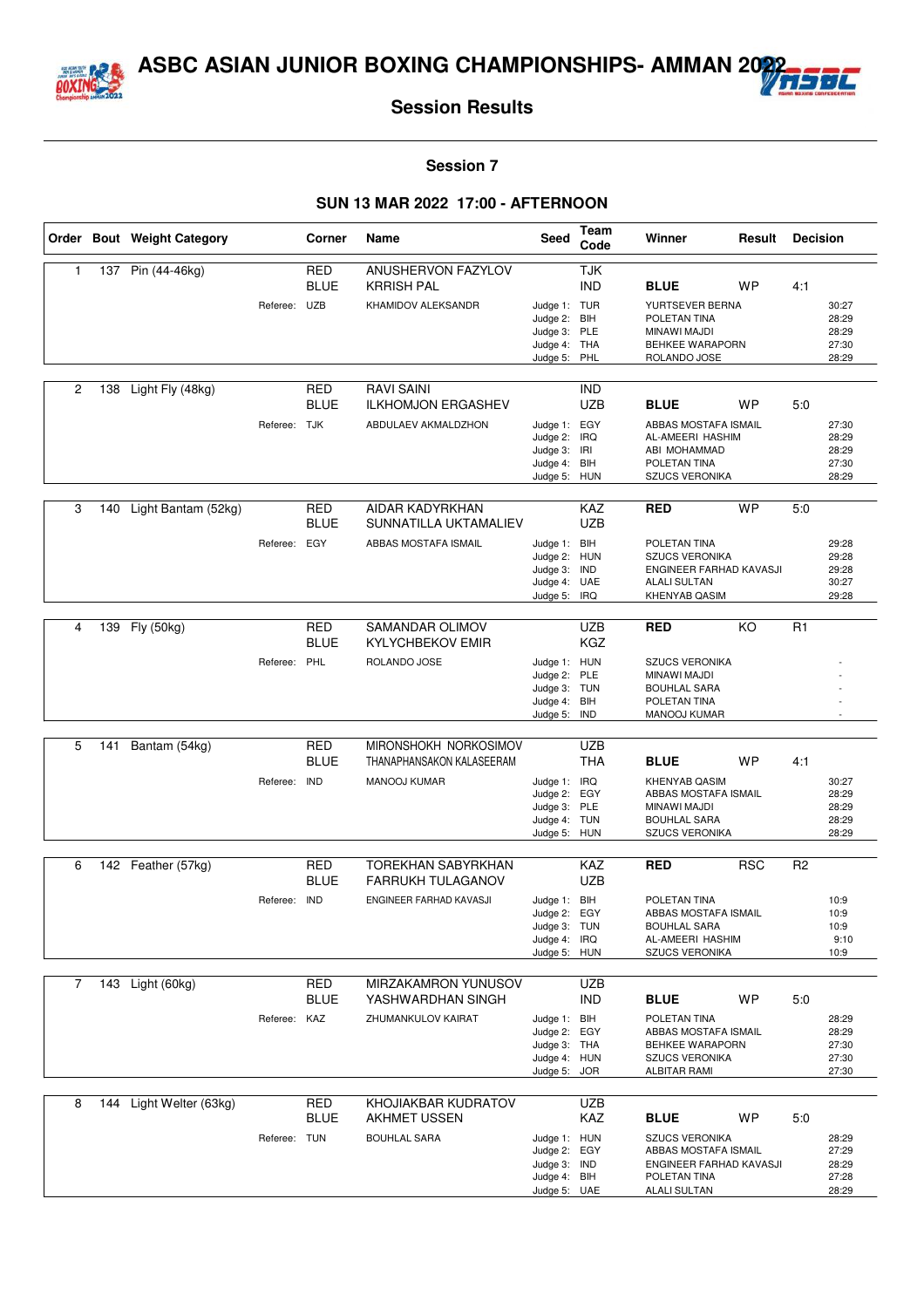



#### **Session 7**

|    |     | Order Bout Weight Category |              | Corner                    | Name                                                   | Seed                                                                         | <b>Team</b><br>Code      | Winner                                                                                                             | Result     | <b>Decision</b> |                                           |
|----|-----|----------------------------|--------------|---------------------------|--------------------------------------------------------|------------------------------------------------------------------------------|--------------------------|--------------------------------------------------------------------------------------------------------------------|------------|-----------------|-------------------------------------------|
| 9  |     | 145 Welter (66kg)          |              | <b>RED</b>                | ALIREZA MOUSAVI                                        |                                                                              | IRI                      |                                                                                                                    |            |                 |                                           |
|    |     |                            |              | <b>BLUE</b>               | SANZHAR-ALI BEGALIYEV                                  |                                                                              | <b>KAZ</b>               | <b>BLUE</b>                                                                                                        | <b>RSC</b> | R <sub>3</sub>  |                                           |
|    |     |                            | Referee:     | PLE                       | MINAWI MAJDI                                           | Judge 1: UAE<br>Judge 2:<br>Judge 3: THA<br>Judge 4: EGY<br>Judge 5: BIH     | IND                      | <b>ALALI SULTAN</b><br><b>MANOOJ KUMAR</b><br>BEHKEE WARAPORN<br>ABBAS MOSTAFA ISMAIL<br>POLETAN TINA              |            |                 | 17:20<br>17:20<br>17:20<br>17:20<br>18:20 |
|    |     |                            |              |                           |                                                        |                                                                              |                          |                                                                                                                    |            |                 |                                           |
| 10 | 146 | Light Middle (70kg)        |              | <b>RED</b><br><b>BLUE</b> | DJAFARBEK SHAKHBAZOV<br><b>FARIS IBRAHIM</b>           |                                                                              | <b>UZB</b><br><b>JOR</b> | <b>RED</b>                                                                                                         | <b>WP</b>  | 5:0             |                                           |
|    |     |                            | Referee:     | <b>IND</b>                | ENGINEER FARHAD KAVASJI                                | Judge 1: HUN<br>Judge 2: PHL<br>Judge 3: BIH<br>Judge 4: EGY<br>Judge 5: IRI |                          | <b>SZUCS VERONIKA</b><br>ROLANDO JOSE<br>POLETAN TINA<br>ABBAS MOSTAFA ISMAIL<br>ABI MOHAMMAD                      |            |                 | 29:28<br>29:28<br>29:28<br>29:28<br>30:27 |
|    |     |                            |              |                           |                                                        |                                                                              |                          |                                                                                                                    |            |                 |                                           |
| 11 | 147 | Middle (75kg)              |              | <b>RED</b><br><b>BLUE</b> | MUKHAMMED-ALI ZHANBOLAT<br><b>TEMURBEK ABDUVAHOBOV</b> |                                                                              | KAZ<br><b>UZB</b>        | <b>BLUE</b>                                                                                                        | <b>WP</b>  | 5.0             |                                           |
|    |     |                            | Referee: JOR |                           | <b>ALBITAR RAMI</b>                                    | Judge 1: IND<br>Judge 2: BIH<br>Judge 3: TUN<br>Judge 4:<br>Judge 5: HUN     | EGY                      | ENGINEER FARHAD KAVASJI<br>POLETAN TINA<br><b>BOUHLAL SARA</b><br>ABBAS MOSTAFA ISMAIL<br>SZUCS VERONIKA           |            |                 | 27:30<br>27:30<br>28:29<br>28:29<br>27:30 |
| 12 | 148 | Light Heavy (80kg)         |              | <b>RED</b>                | RAKHMONJON KODIROV                                     |                                                                              | <b>UZB</b>               | <b>RED</b>                                                                                                         | <b>WP</b>  | 5.0             |                                           |
|    |     |                            |              | <b>BLUE</b>               | <b>RISHABH SINGHSIKARWAR</b>                           |                                                                              | <b>IND</b>               |                                                                                                                    |            |                 |                                           |
|    |     |                            | Referee: KGZ |                           | YRSALIEV MUKASH                                        | Judge 1: HUN<br>Judge 2: UAE<br>Judge 3: IRI<br>Judge 4: JOR<br>Judge 5: BIH |                          | <b>SZUCS VERONIKA</b><br><b>ALALI SULTAN</b><br>ABI MOHAMMAD<br><b>ALBITAR RAMI</b><br>POLETAN TINA                |            |                 | 30:26<br>30:27<br>30:27<br>29:27<br>29:28 |
| 13 | 149 |                            |              | <b>RED</b>                | <b>ASLAN YELDIBAIULU</b>                               |                                                                              | KAZ                      |                                                                                                                    |            |                 |                                           |
|    |     | Heavy $(80+kg)$            |              | <b>BLUE</b>               | <b>OZODBEKALIEV</b>                                    |                                                                              | <b>UZB</b>               | <b>BLUE</b>                                                                                                        | <b>WP</b>  | 5.0             |                                           |
|    |     |                            | Referee:     | IRI                       | ABI MOHAMMAD                                           | Judge 1: EGY<br>Judge 2: TUN<br>Judge 3: UAE<br>Judge 4: BIH<br>Judge 5: HUN |                          | <b>ABBAS MOSTAFA ISMAIL</b><br><b>BOUHLAL SARA</b><br><b>ALALI SULTAN</b><br>POLETAN TINA<br><b>SZUCS VERONIKA</b> |            |                 | 26:30<br>26:30<br>25:30<br>26:30<br>27:29 |

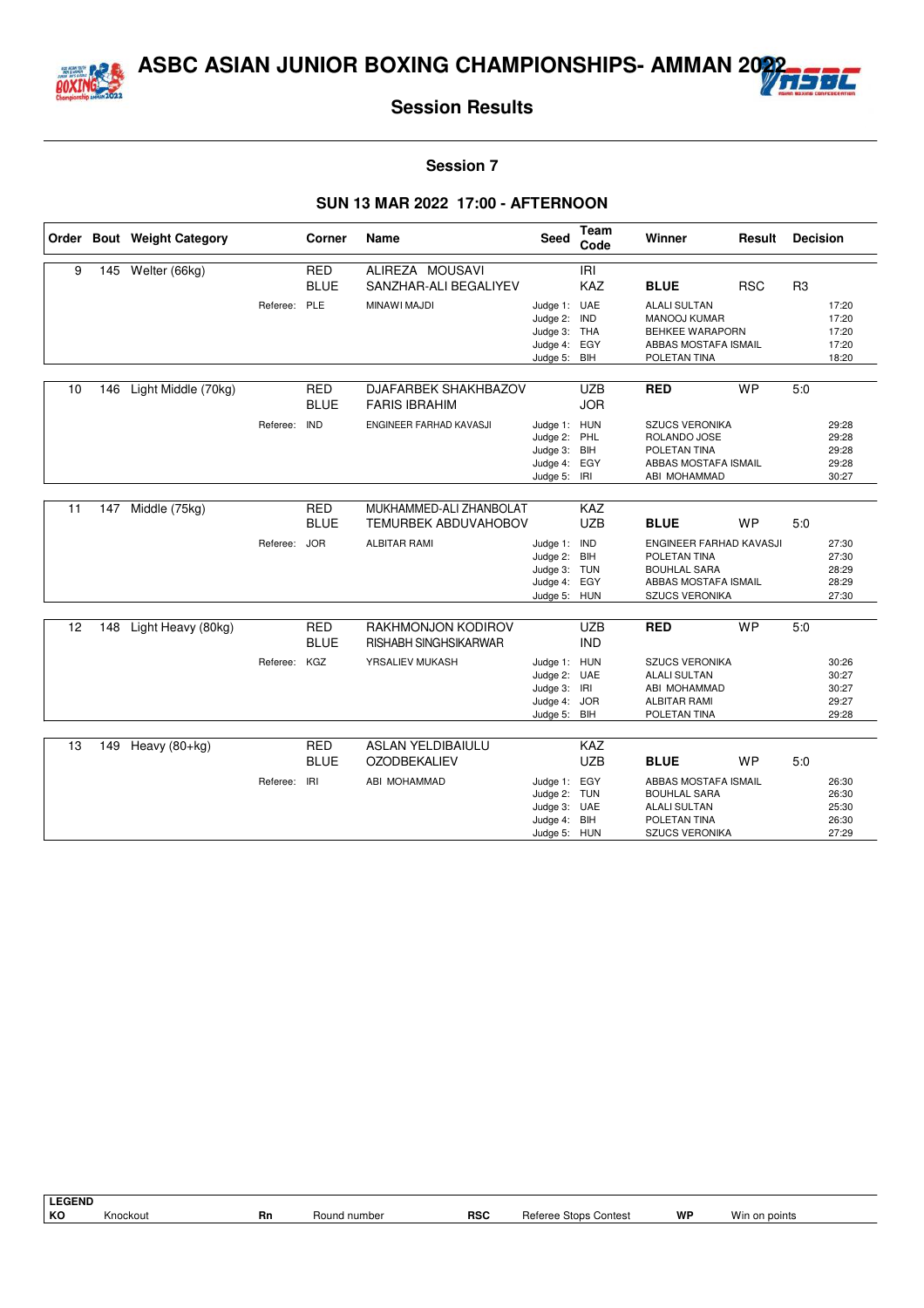

**Pin (44-46 kg)**



**Draw Sheet**

#### **As of SUN 13 MAR 2022**



Walkover **WP** Win on points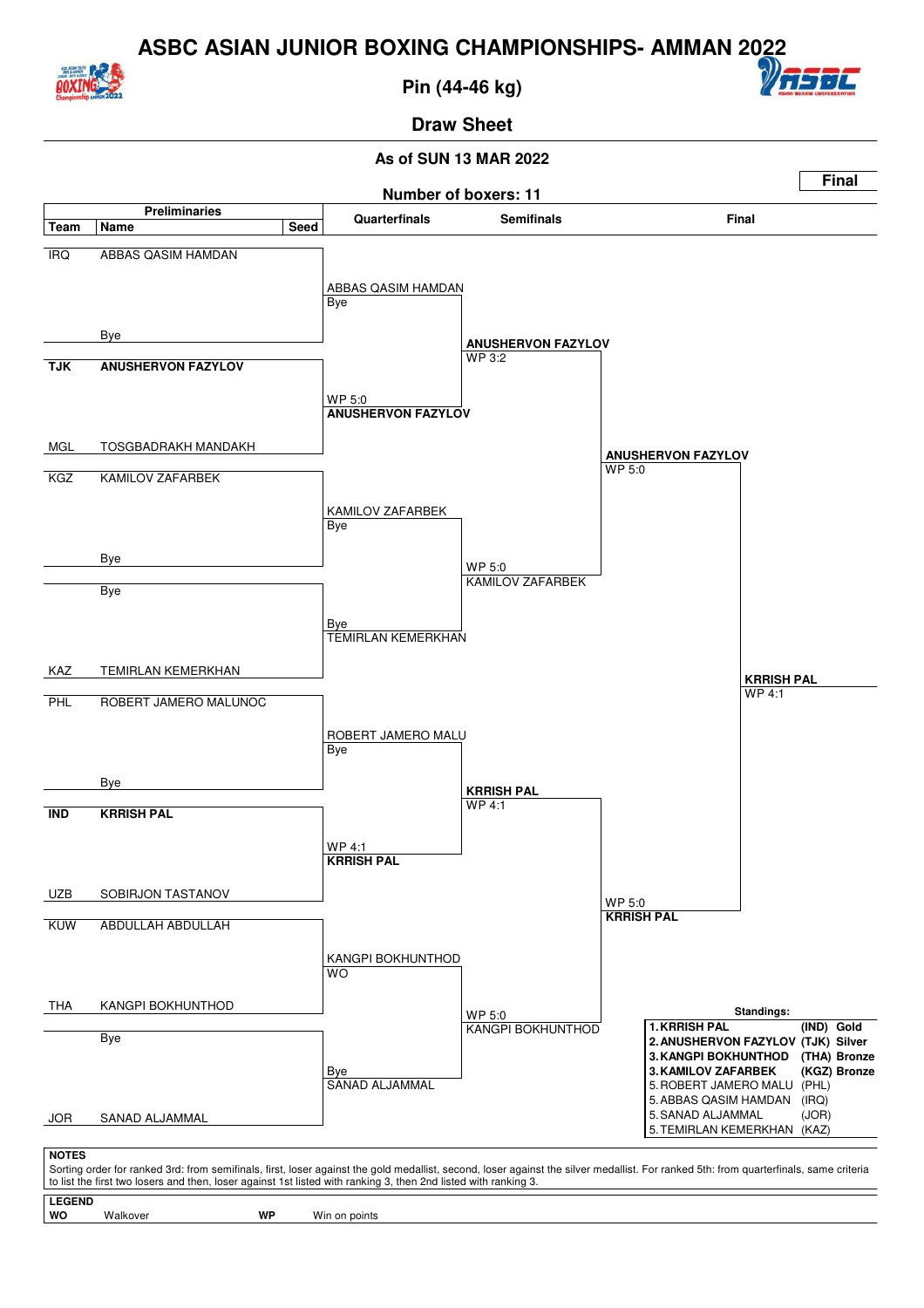

**Fly (50 kg)**



#### **Draw Sheet**

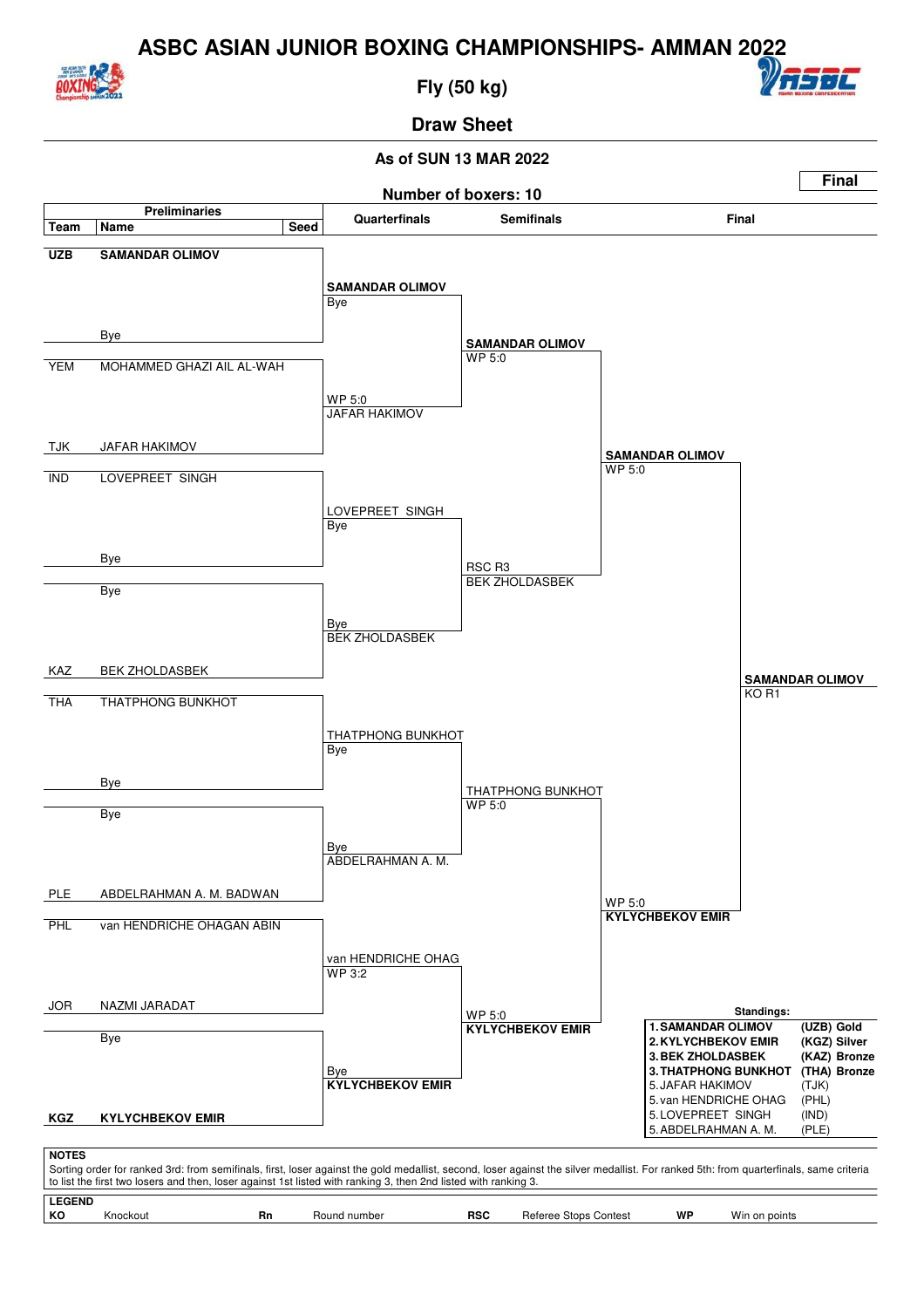

**Light Bantam (52 kg)**



### **Draw Sheet**

#### **As of SUN 13 MAR 2022**



Sorting order for ranked 3rd: from semifinals, first, loser against the gold medallist, second, loser against the silver medallist. For ranked 5th: from quarterfinals, same criteria to list the first two losers and then, loser against 1st listed with ranking 3, then 2nd listed with ranking 3.

**LEGEND**

Win on points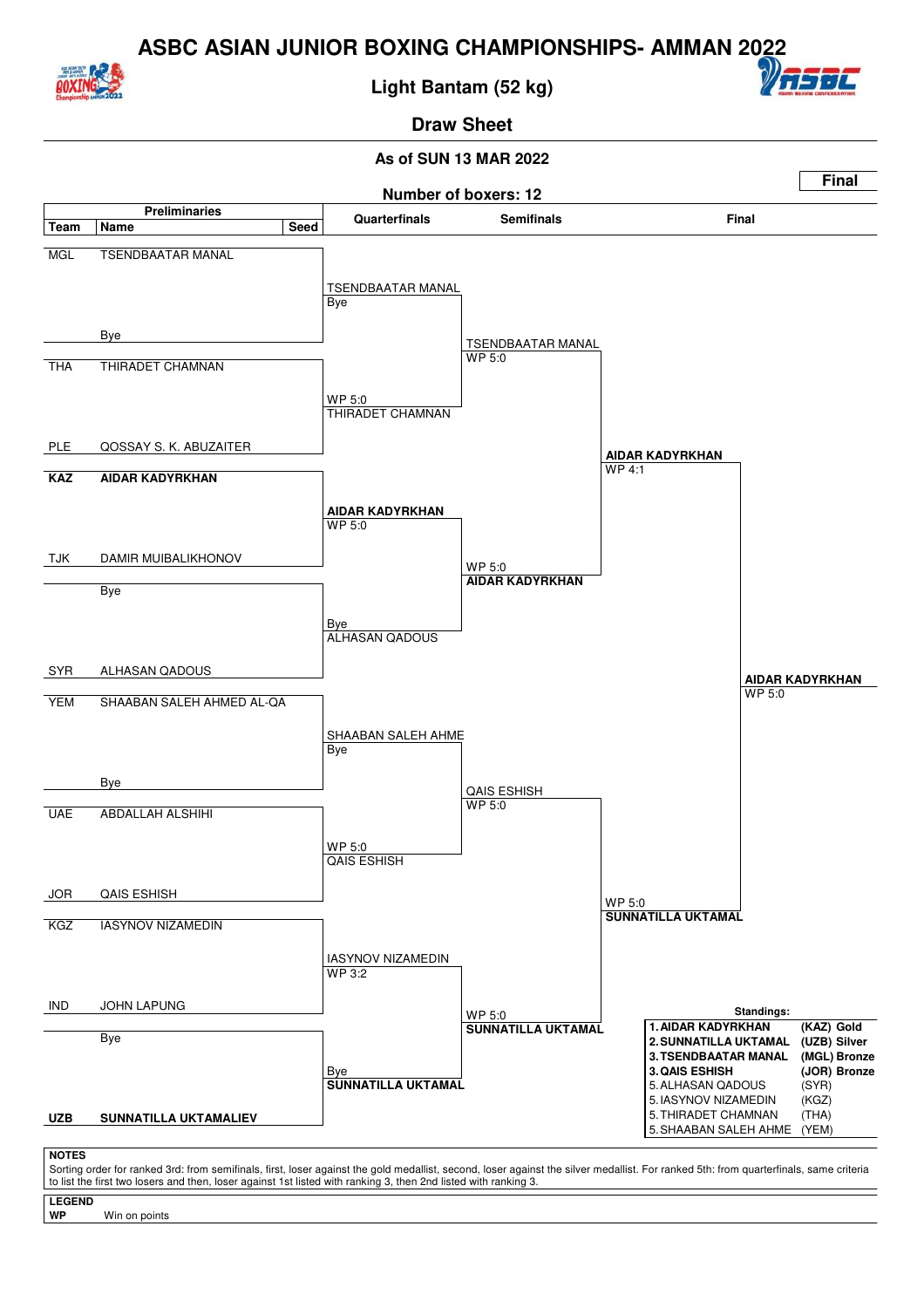

**Bantam (54 kg)**



# **Draw Sheet**



| 0. SAMEEH W. B. SAUL | (PLE) |
|----------------------|-------|
| 5. ZAID BERS         | (JOR) |
| 5. PANSHER ALIAKHMED | (KGZ) |
| 5. WISAM ADIL JABBAR | (IRQ) |

| <b>NOTES</b> |                                                                                                                                                                                                                                                                                                          |    |              |            |                       |    |               |  |  |  |
|--------------|----------------------------------------------------------------------------------------------------------------------------------------------------------------------------------------------------------------------------------------------------------------------------------------------------------|----|--------------|------------|-----------------------|----|---------------|--|--|--|
|              | Sorting order for ranked 3rd: from semifinals, first, loser against the gold medallist, second, loser against the silver medallist. For ranked 5th: from quarterfinals, same criteria<br>to list the first two losers and then, loser against 1st listed with ranking 3, then 2nd listed with ranking 3. |    |              |            |                       |    |               |  |  |  |
|              | <b>LEGEND</b>                                                                                                                                                                                                                                                                                            |    |              |            |                       |    |               |  |  |  |
| КO           | Knockout                                                                                                                                                                                                                                                                                                 | Rn | Round number | <b>RSC</b> | Referee Stops Contest | WP | Win on points |  |  |  |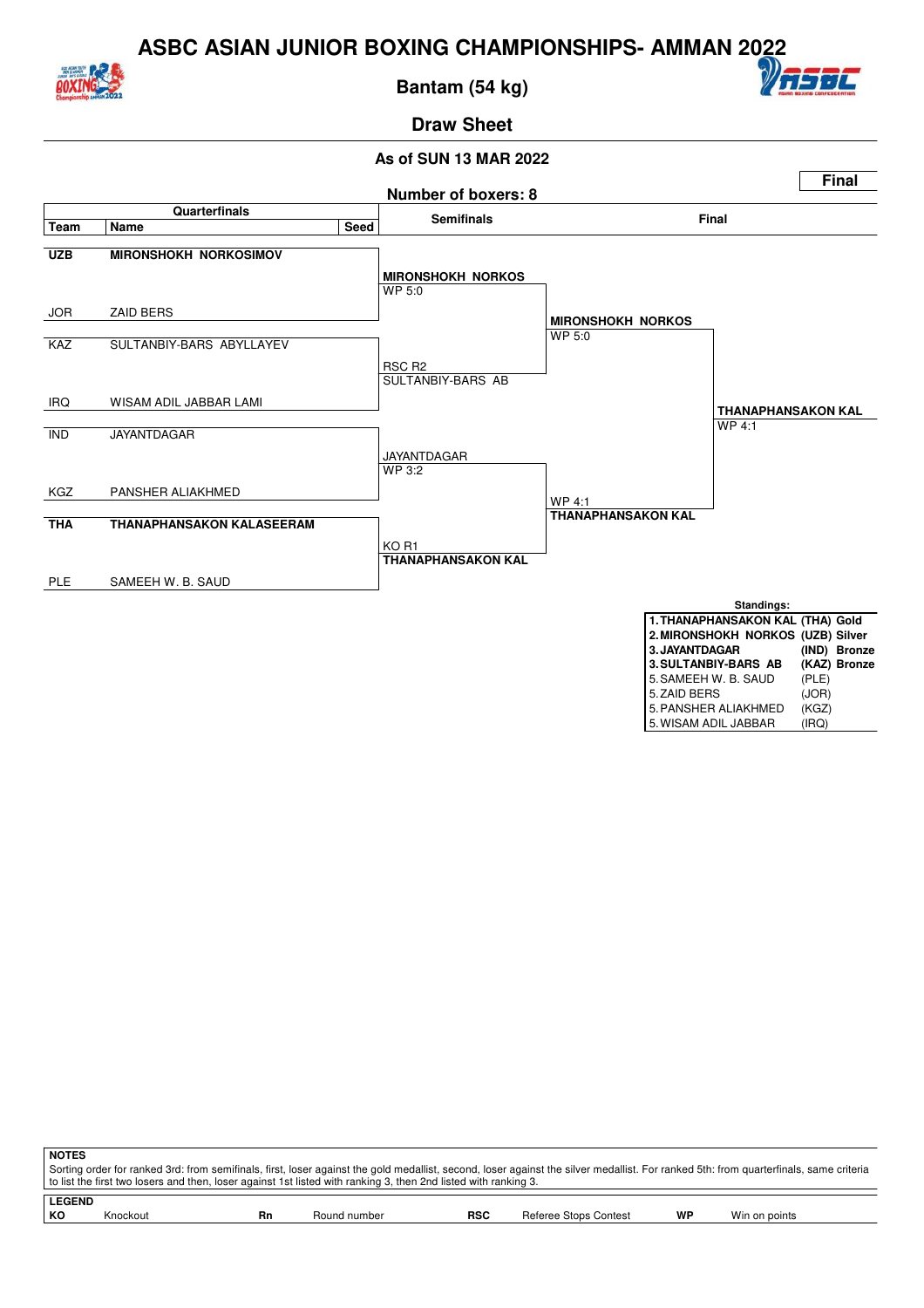

**Feather (57 kg)**



**Draw Sheet**

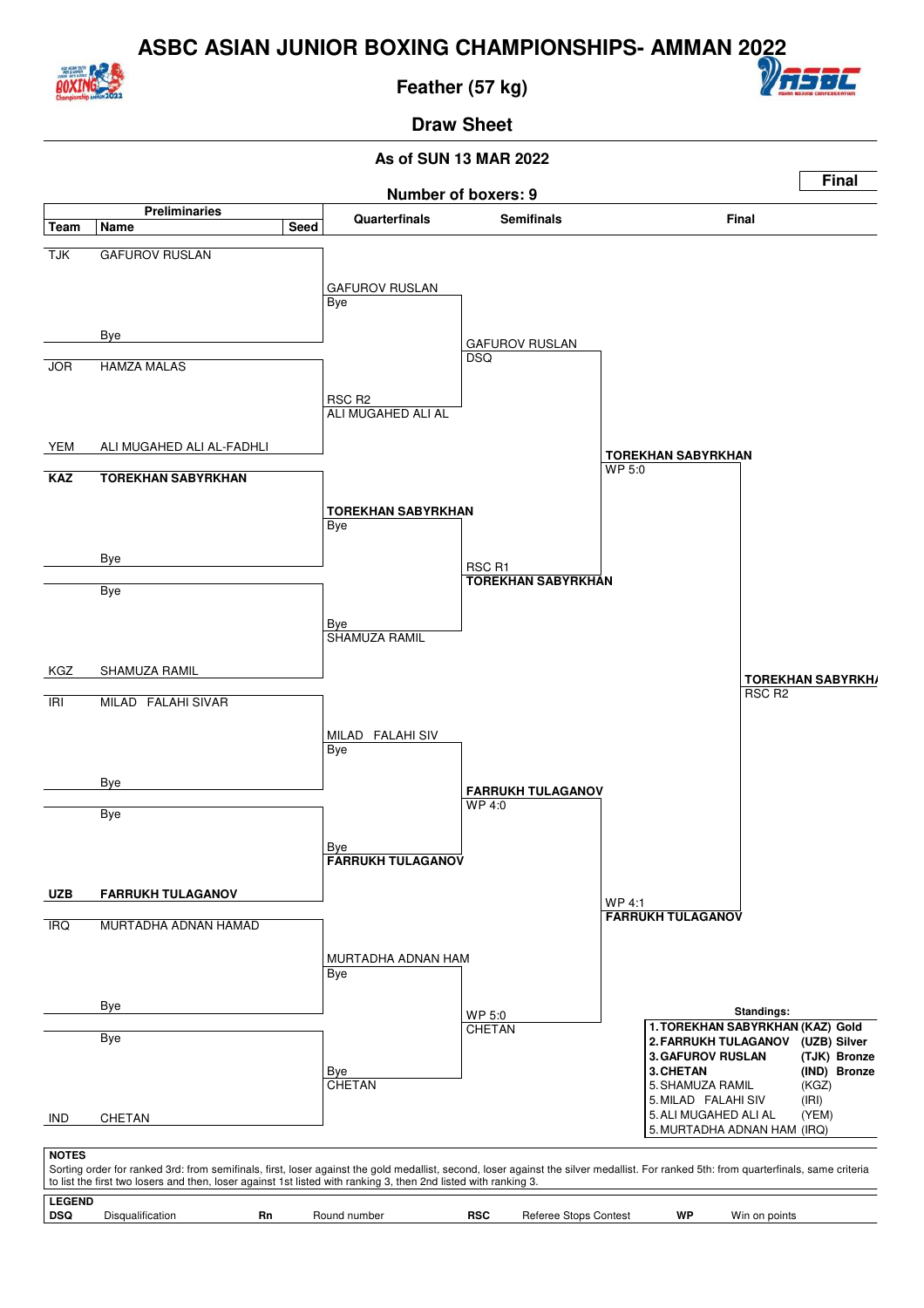

**Light (60 kg)**



# **Draw Sheet**

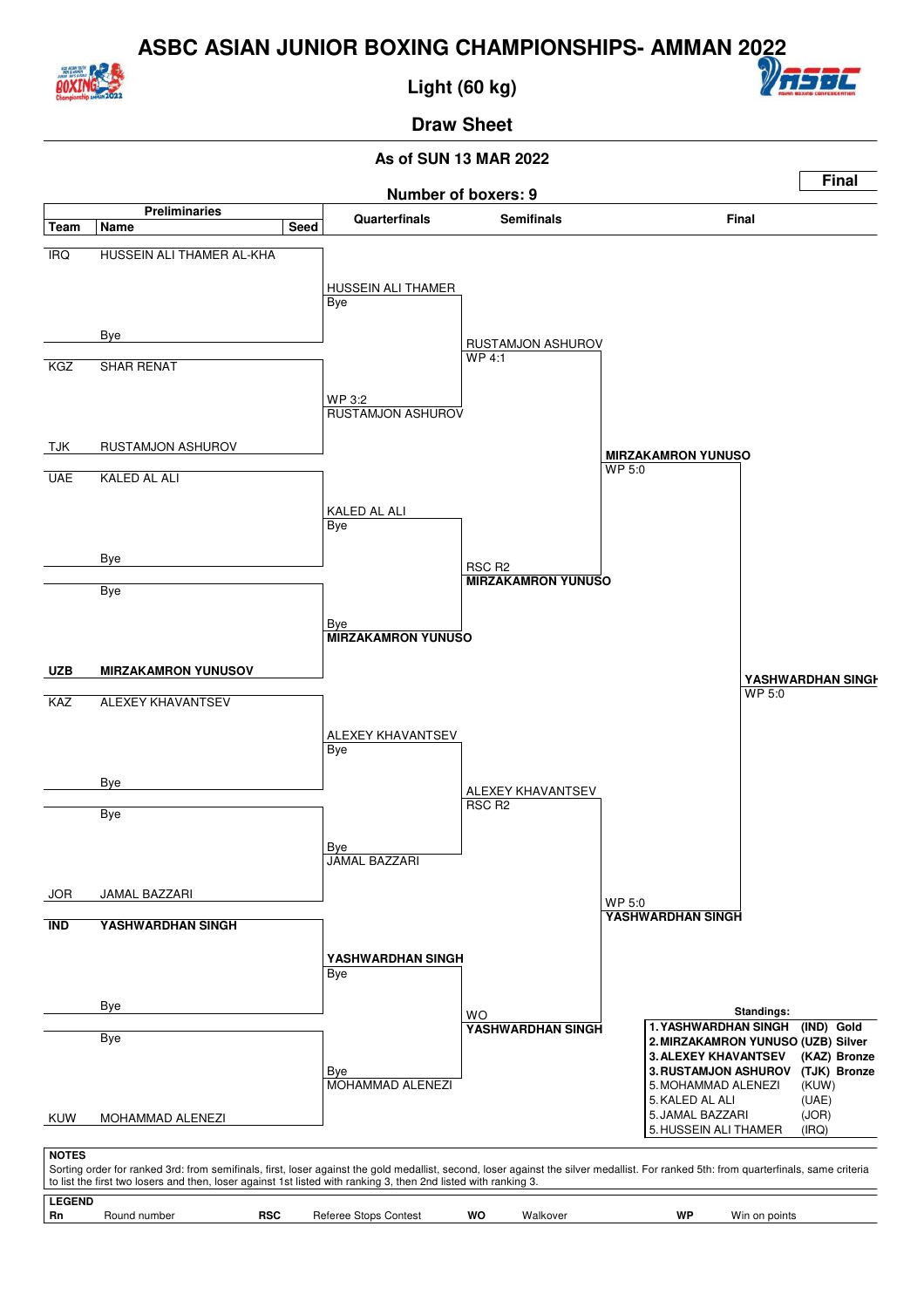

**Light Welter (63 kg)**



#### **Draw Sheet**

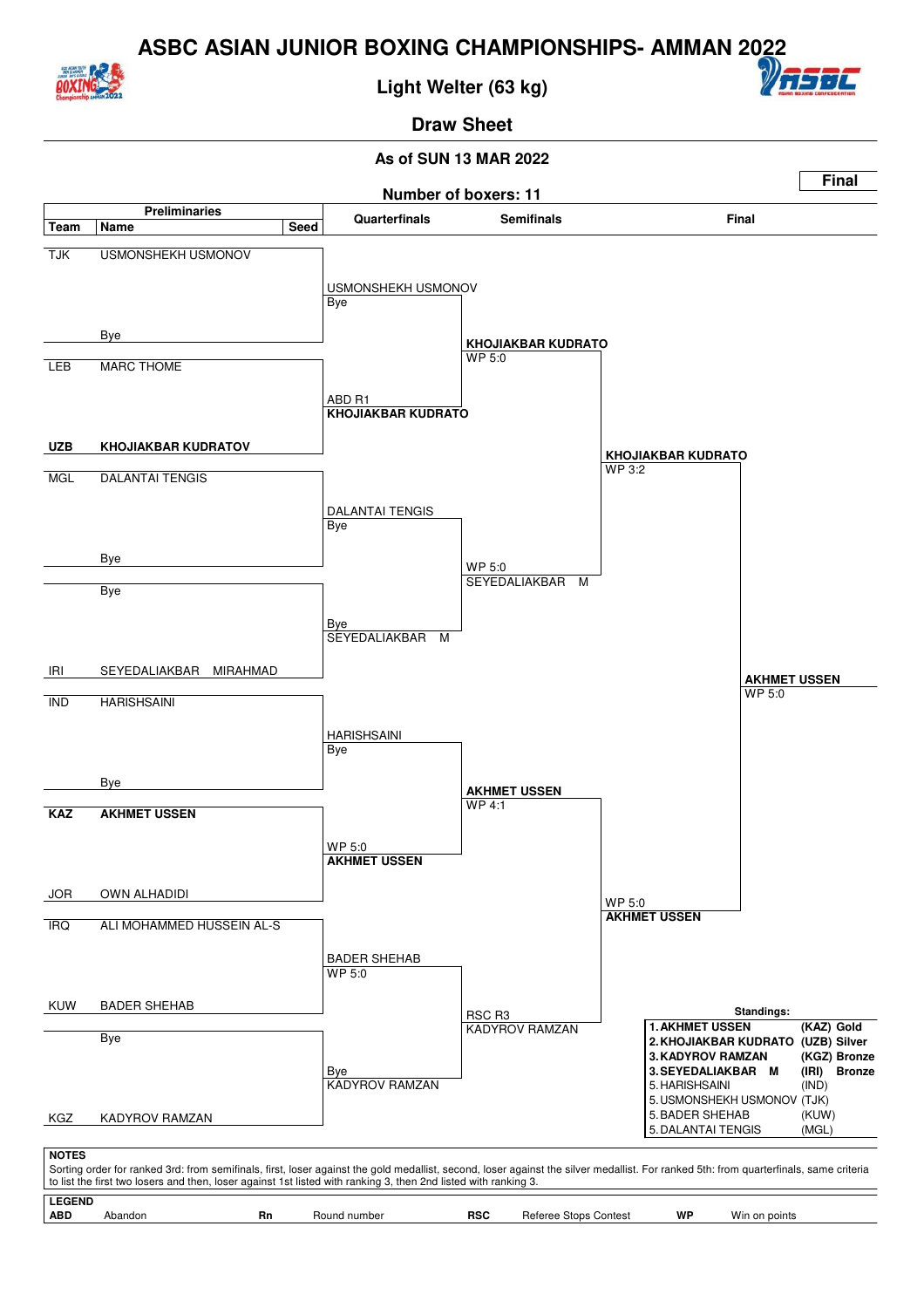

**Welter (66 kg)**



## **Draw Sheet**

#### **As of SUN 13 MAR 2022**



**NOTES** Sorting order for ranked 3rd: from semifinals, first, loser against the gold medallist, second, loser against the silver medallist. For ranked 5th: from quarterfinals, same criteria to list the first two losers and then, loser against 1st listed with ranking 3, then 2nd listed with ranking 3.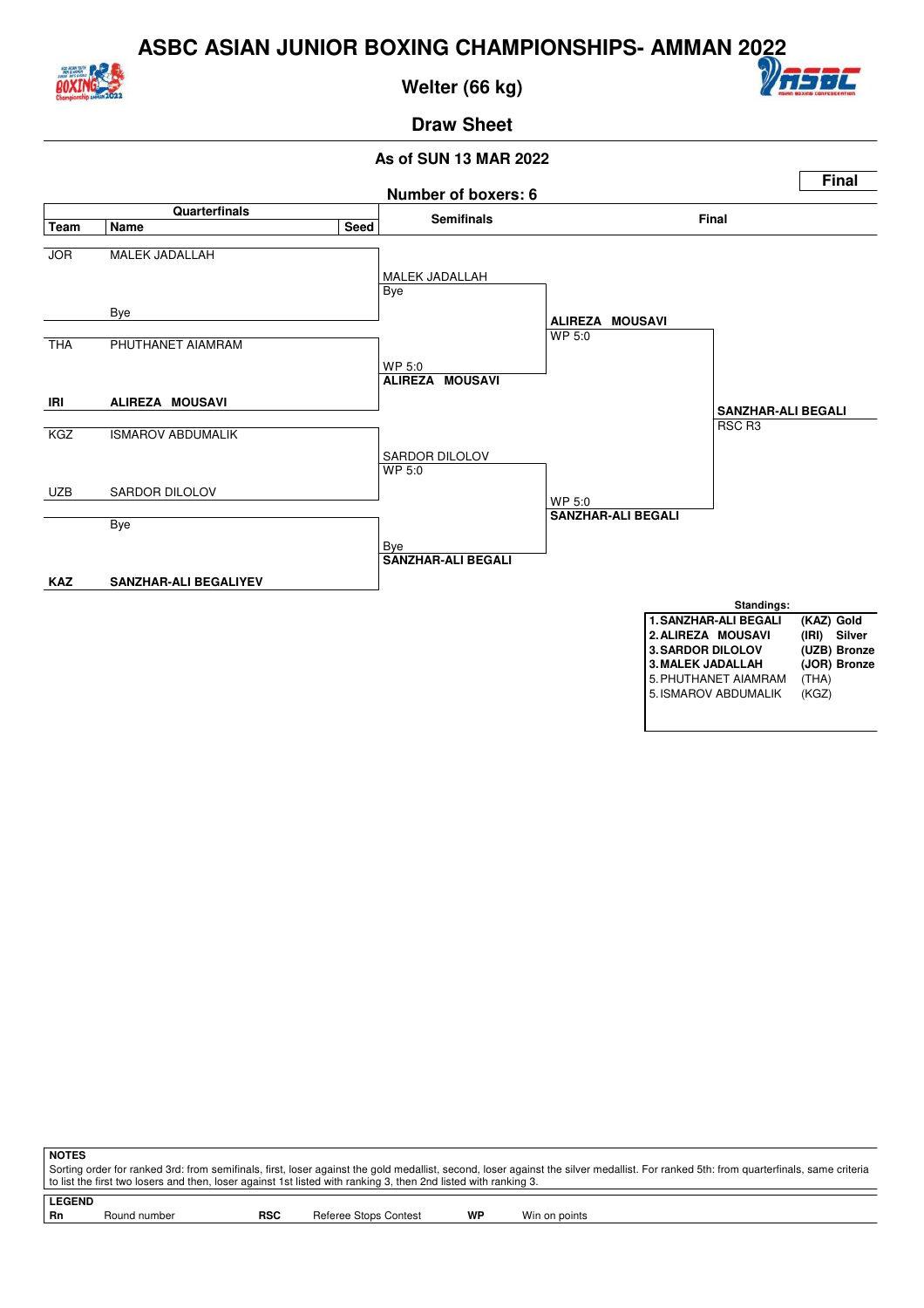

**Light Middle (70 kg)**



### **Draw Sheet**

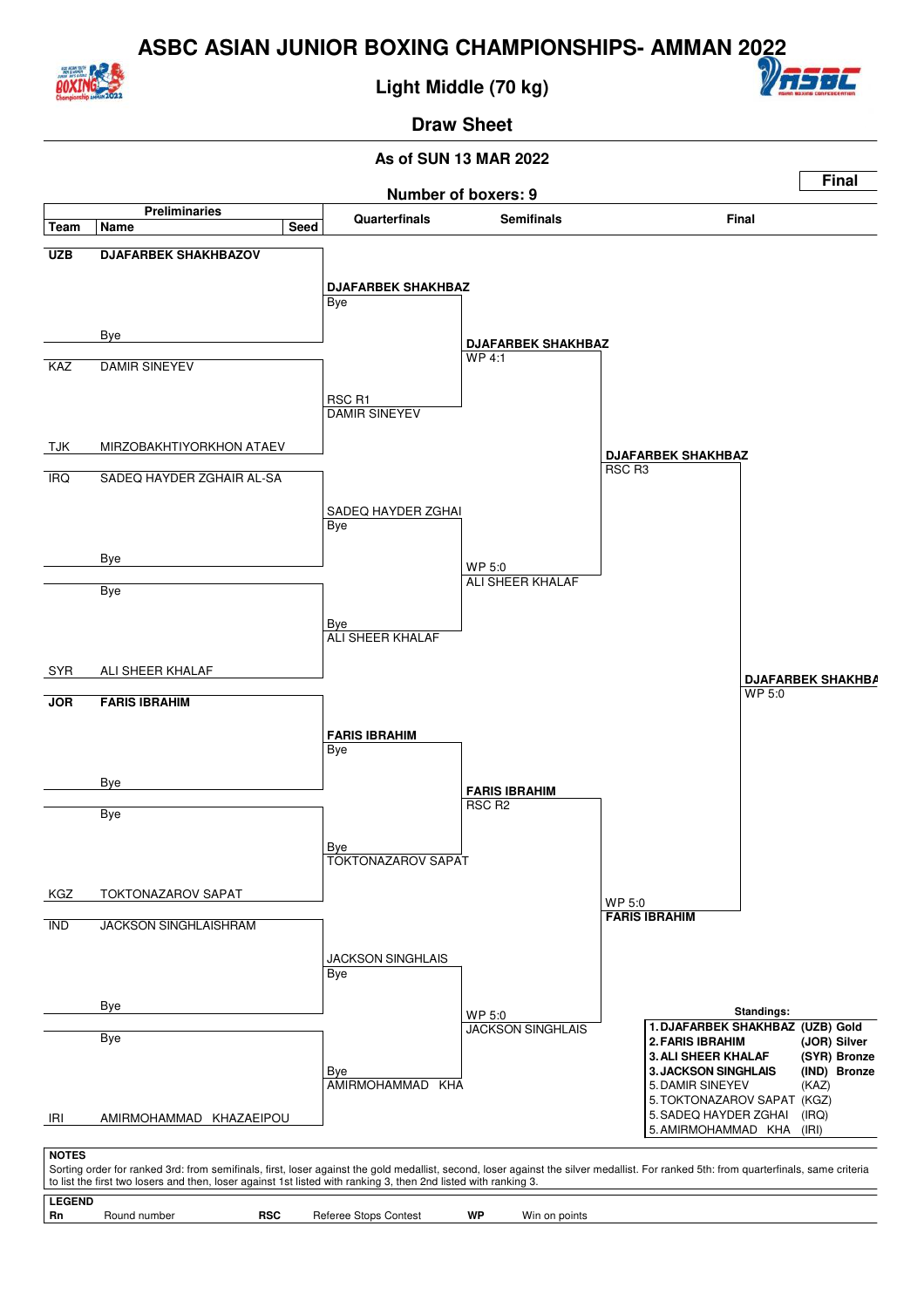

**Middle (75 kg)**



### **Draw Sheet**

#### **As of SUN 13 MAR 2022**



**NOTES**

Sorting order for ranked 3rd: from semifinals, first, loser against the gold medallist, second, loser against the silver medallist. For ranked 5th: from quarterfinals, same criteria to list the first two losers and then, loser against 1st listed with ranking 3, then 2nd listed with ranking 3.

**LEGEND**

**Win on points**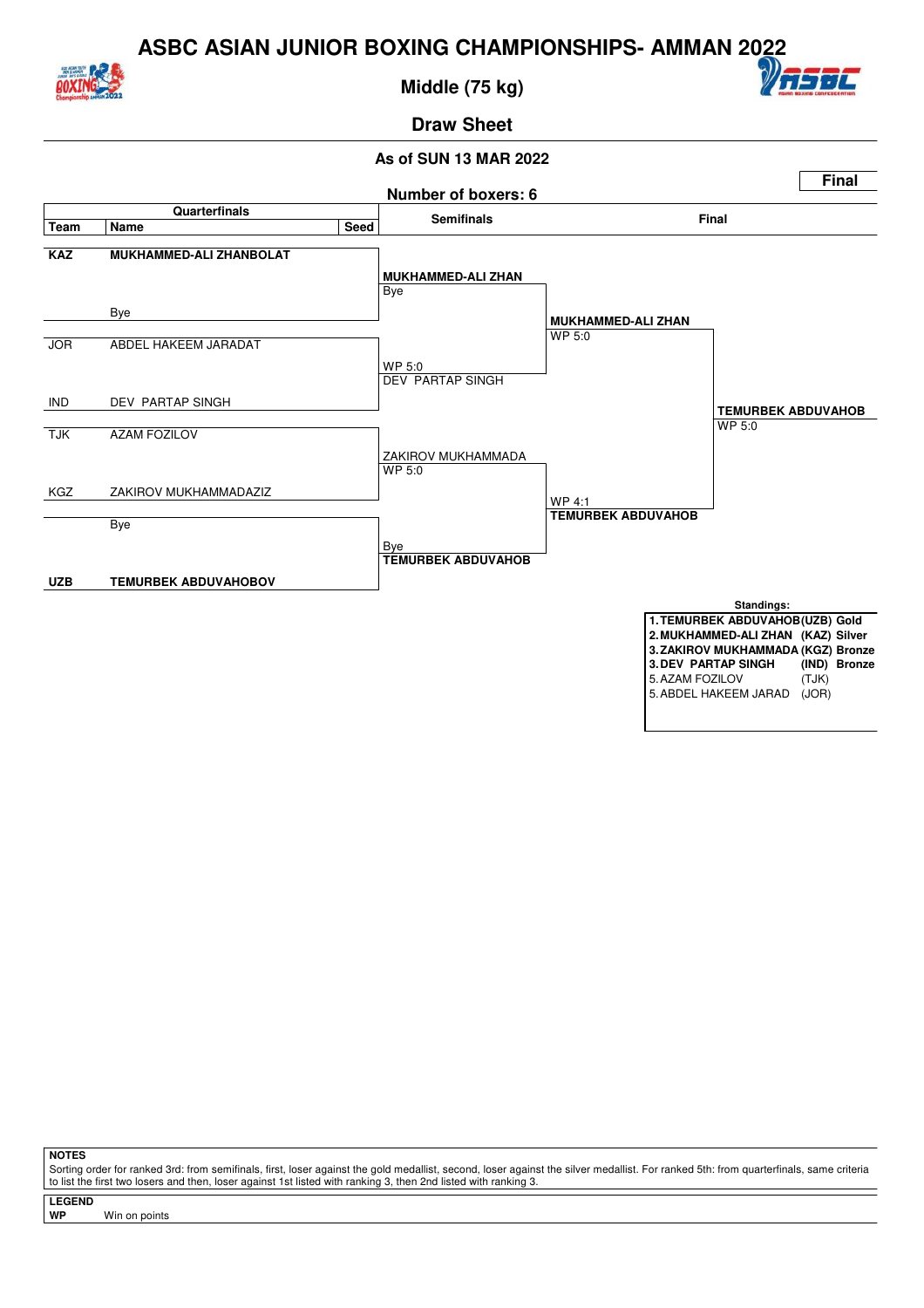

**Light Heavy (80 kg)**



### **Draw Sheet**

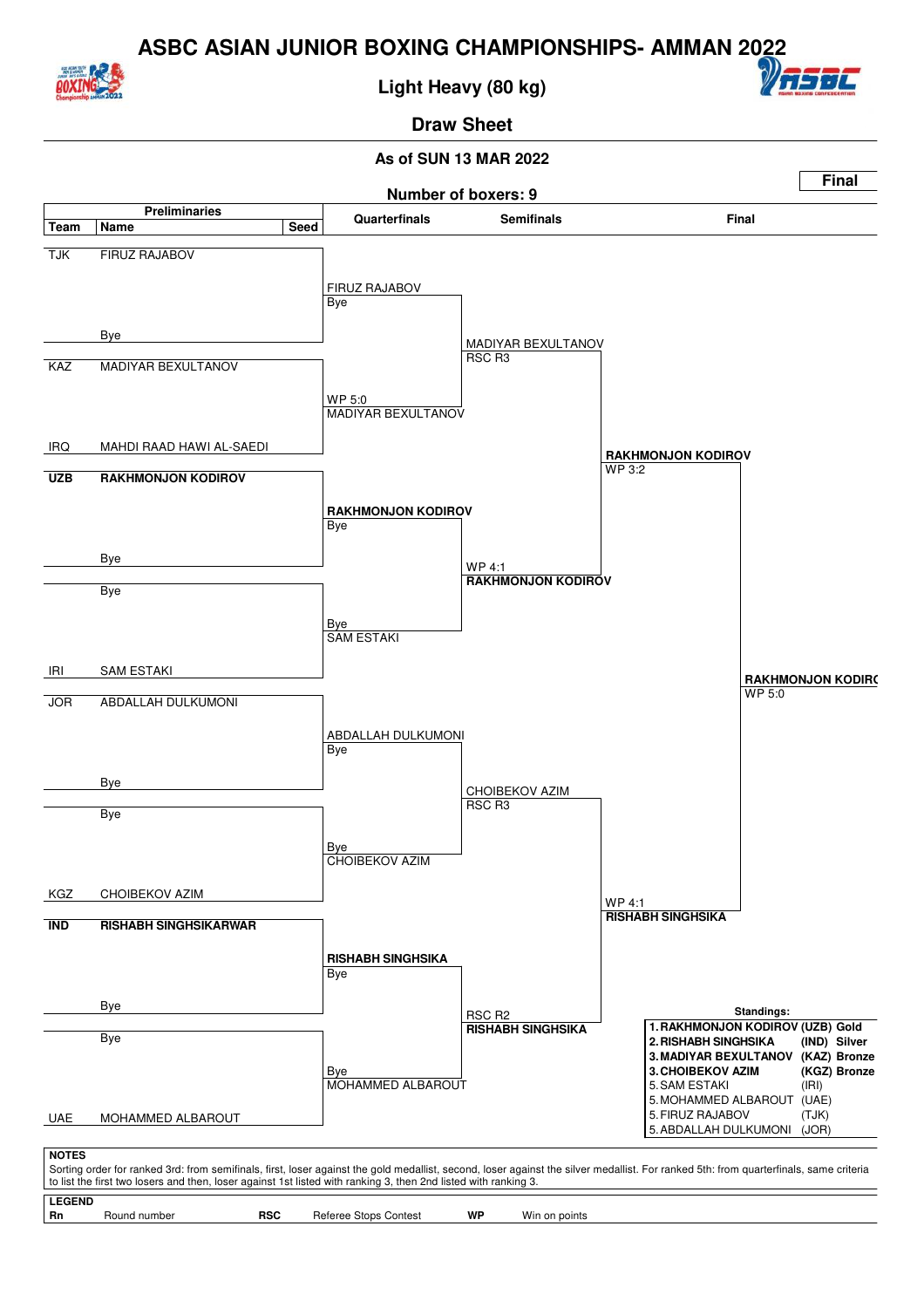

**Heavy (80+ kg)**



## **Draw Sheet**



| <b>NOTES</b>                                                                                                                                                                          |              |            |                       |              |                                |    |               |  |  |
|---------------------------------------------------------------------------------------------------------------------------------------------------------------------------------------|--------------|------------|-----------------------|--------------|--------------------------------|----|---------------|--|--|
| Sorting order for ranked 3rd: from semifinals, first, loser against the gold medallist, second, loser against the silver medallist. For ranked 5th: from quarterfinals, same criteria |              |            |                       |              |                                |    |               |  |  |
| to list the first two losers and then, loser against 1st listed with ranking 3, then 2nd listed with ranking 3.                                                                       |              |            |                       |              |                                |    |               |  |  |
|                                                                                                                                                                                       |              |            |                       |              |                                |    |               |  |  |
| <b>LEGEND</b>                                                                                                                                                                         |              |            |                       |              |                                |    |               |  |  |
| Rn                                                                                                                                                                                    | Round number | <b>RSC</b> | Referee Stops Contest | <b>RSC-I</b> | Referee Stops Contest - Injury | WP | Win on points |  |  |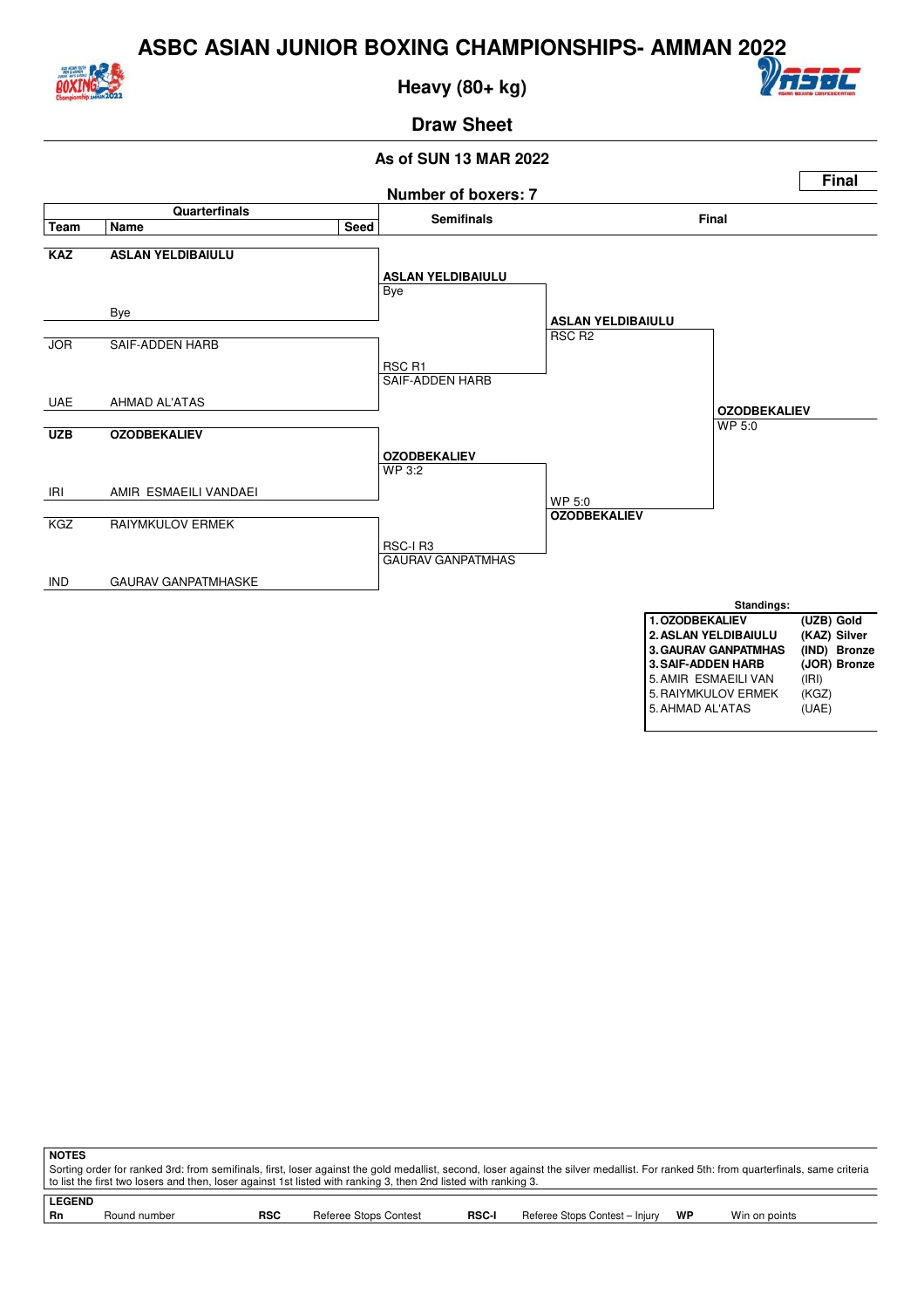

**Pin (W44-W46 kg)**



#### **Draw Sheet**



| NOTES                                                                                                                                                                                 |              |            |                       |    |               |  |  |  |  |
|---------------------------------------------------------------------------------------------------------------------------------------------------------------------------------------|--------------|------------|-----------------------|----|---------------|--|--|--|--|
| Sorting order for ranked 3rd: from semifinals, first, loser against the gold medallist, second, loser against the silver medallist. For ranked 5th: from quarterfinals, same criteria |              |            |                       |    |               |  |  |  |  |
| to list the first two losers and then, loser against 1st listed with ranking 3, then 2nd listed with ranking 3.                                                                       |              |            |                       |    |               |  |  |  |  |
|                                                                                                                                                                                       |              |            |                       |    |               |  |  |  |  |
| <b>LEGEND</b>                                                                                                                                                                         |              |            |                       |    |               |  |  |  |  |
| Rn                                                                                                                                                                                    | Round number | <b>RSC</b> | Referee Stops Contest | WP | Win on points |  |  |  |  |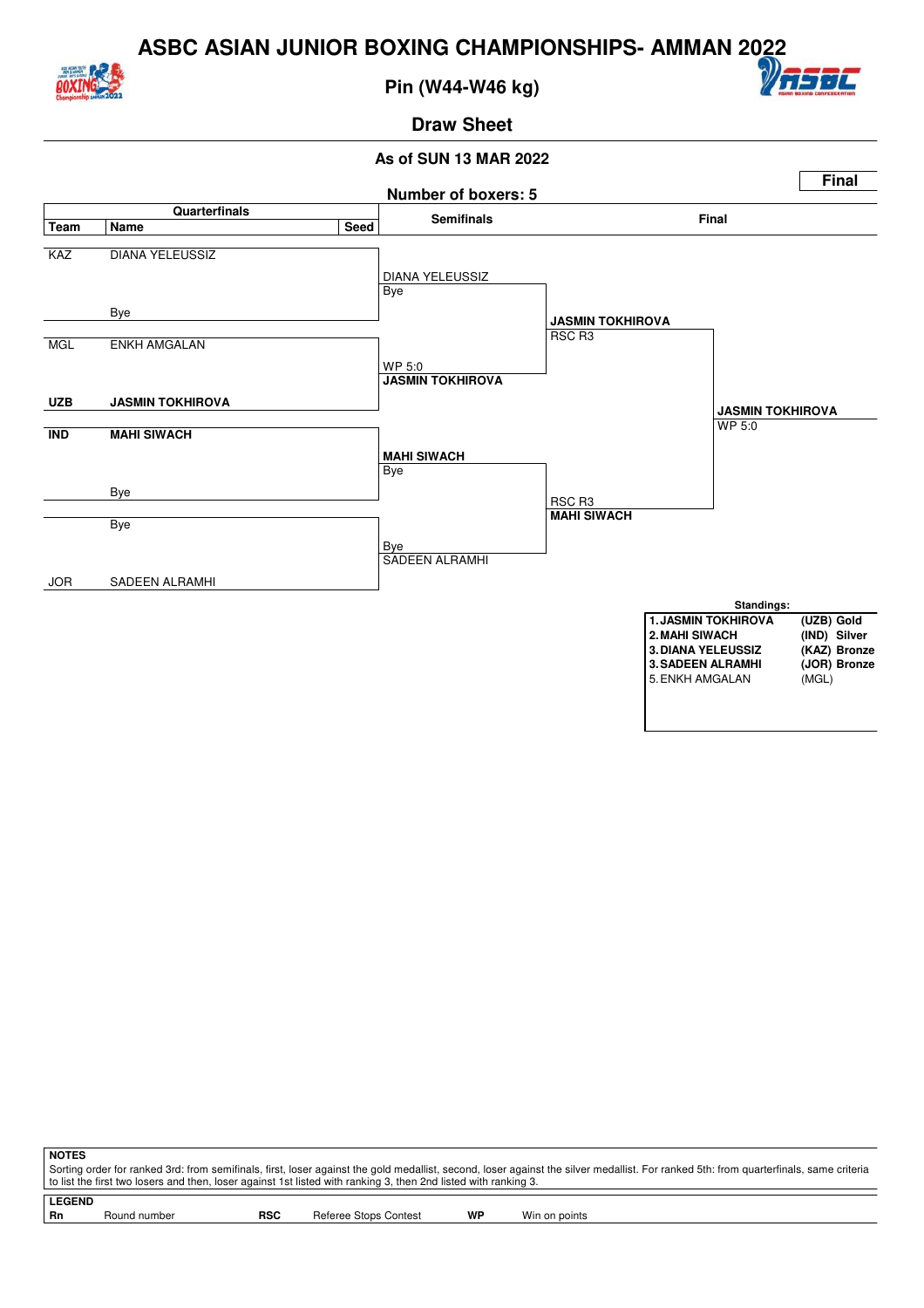

**Light Fly (W48 kg)**



**Draw Sheet**

#### **As of SUN 13 MAR 2022**



**NOTES**

Sorting order for ranked 3rd: from semifinals, first, loser against the gold medallist, second, loser against the silver medallist. For ranked 5th: from quarterfinals, same criteria to list the first two losers and then, loser against 1st listed with ranking 3, then 2nd listed with ranking 3.

**LEGEND**

**Win on points**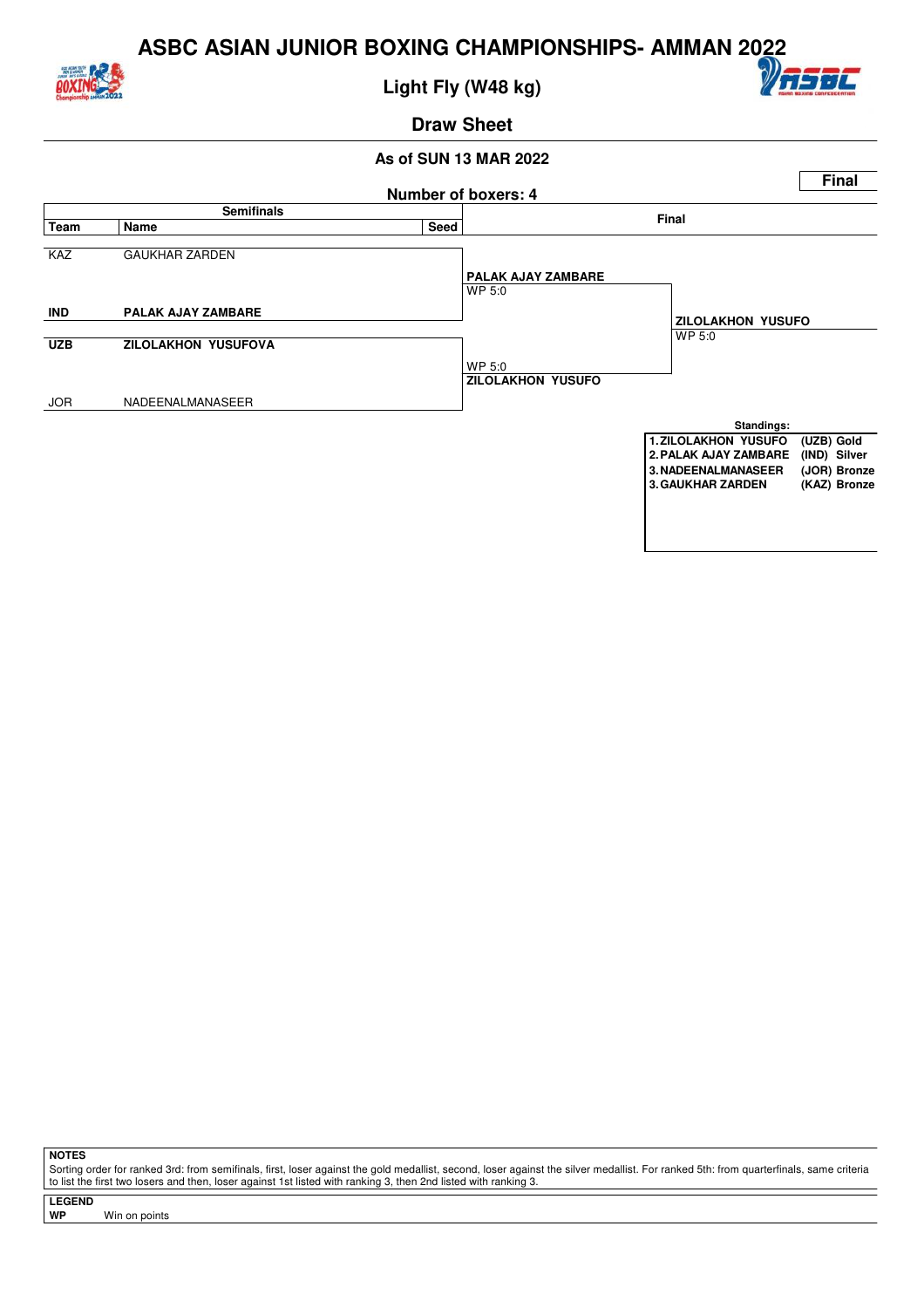

**Fly (W50 kg)**



## **Draw Sheet**



| <b>NOTES</b>  |                                                                                                                                                                                       |            |                       |    |               |  |  |  |  |  |
|---------------|---------------------------------------------------------------------------------------------------------------------------------------------------------------------------------------|------------|-----------------------|----|---------------|--|--|--|--|--|
|               | Sorting order for ranked 3rd: from semifinals, first, loser against the gold medallist, second, loser against the silver medallist. For ranked 5th: from quarterfinals, same criteria |            |                       |    |               |  |  |  |  |  |
|               | to list the first two losers and then, loser against 1st listed with ranking 3, then 2nd listed with ranking 3.                                                                       |            |                       |    |               |  |  |  |  |  |
| <b>LEGEND</b> |                                                                                                                                                                                       |            |                       |    |               |  |  |  |  |  |
|               |                                                                                                                                                                                       |            |                       |    |               |  |  |  |  |  |
| - Rn          | Round number                                                                                                                                                                          | <b>RSC</b> | Referee Stops Contest | WP | Win on points |  |  |  |  |  |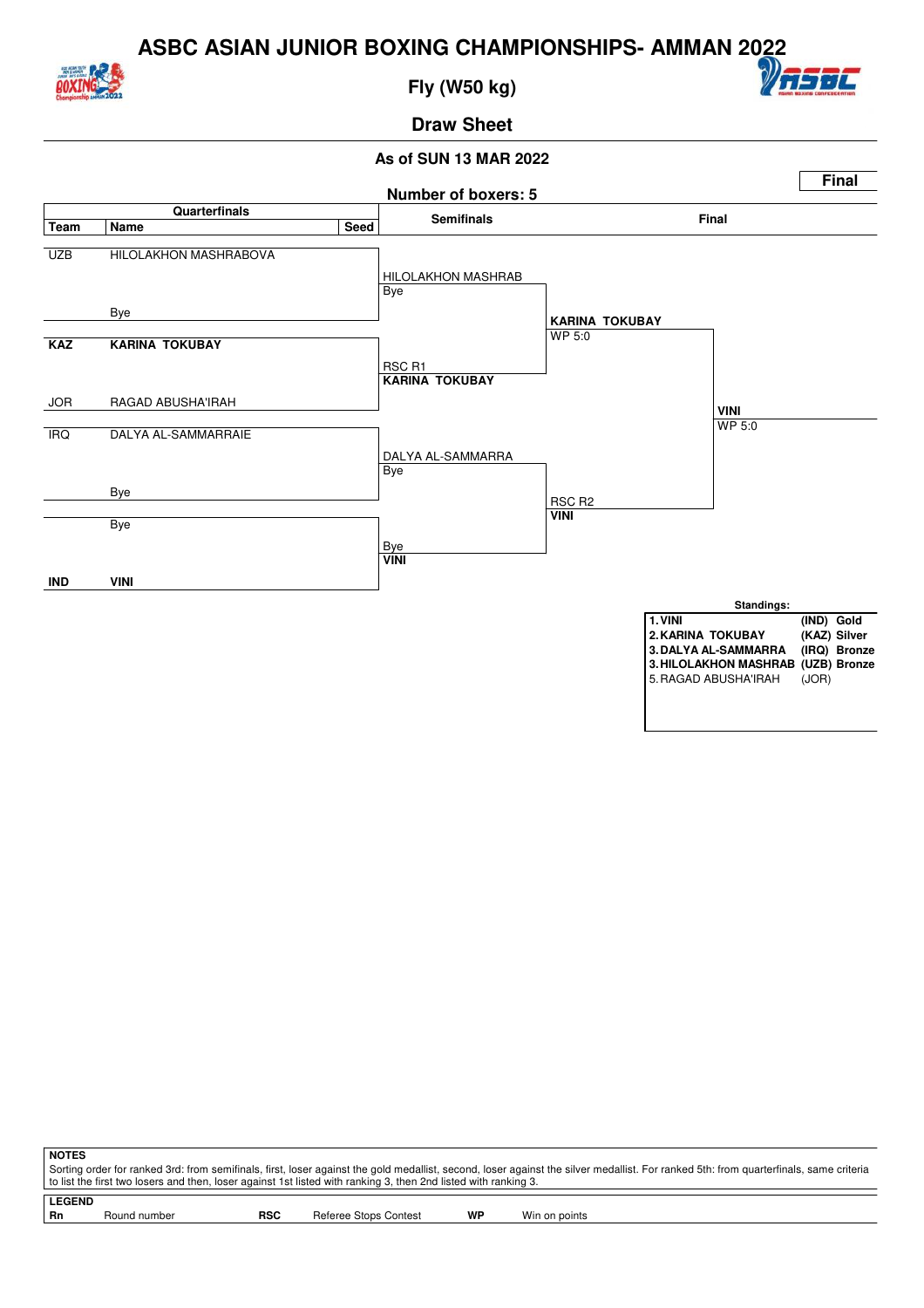

#### **Light Bantam (W52 kg)**



# **Draw Sheet**

#### **As of SUN 13 MAR 2022**



**NOTES**

Sorting order for ranked 3rd: from semifinals, first, loser against the gold medallist, second, loser against the silver medallist. For ranked 5th: from quarterfinals, same criteria to list the first two losers and then, loser against 1st listed with ranking 3, then 2nd listed with ranking 3.

**LEGEND**

**Win on points**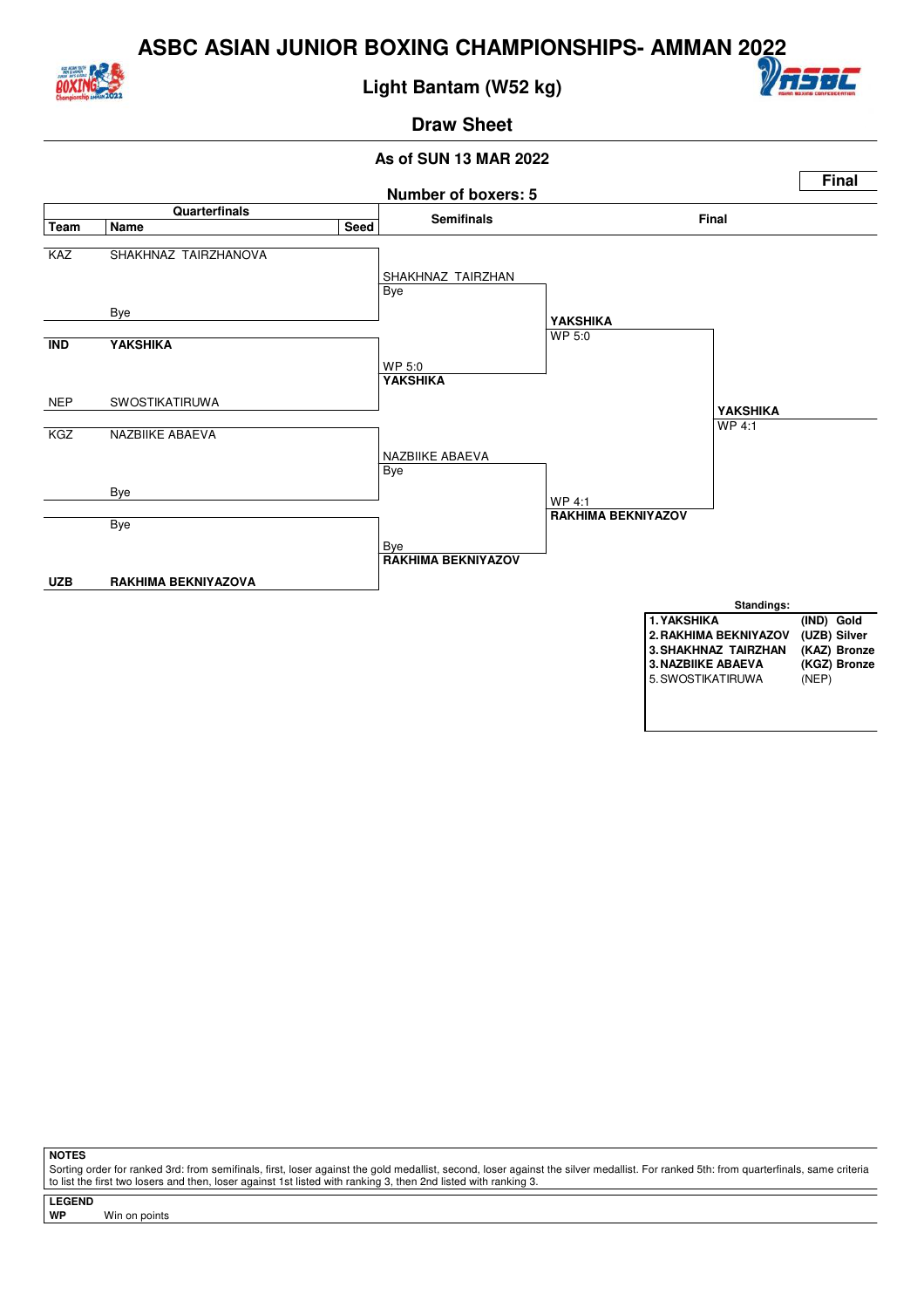

**Bantam (W54 kg)**



## **Draw Sheet**



| <b>NOTES</b> |                                                                                                                                                                                                                                                                                                          |            |                       |              |                                |    |               |  |  |
|--------------|----------------------------------------------------------------------------------------------------------------------------------------------------------------------------------------------------------------------------------------------------------------------------------------------------------|------------|-----------------------|--------------|--------------------------------|----|---------------|--|--|
|              | Sorting order for ranked 3rd: from semifinals, first, loser against the gold medallist, second, loser against the silver medallist. For ranked 5th: from quarterfinals, same criteria<br>to list the first two losers and then, loser against 1st listed with ranking 3, then 2nd listed with ranking 3. |            |                       |              |                                |    |               |  |  |
|              | <b>LEGEND</b>                                                                                                                                                                                                                                                                                            |            |                       |              |                                |    |               |  |  |
| Rn           | Round number                                                                                                                                                                                                                                                                                             | <b>RSC</b> | Referee Stops Contest | <b>RSC-I</b> | Referee Stops Contest - Injury | WP | Win on points |  |  |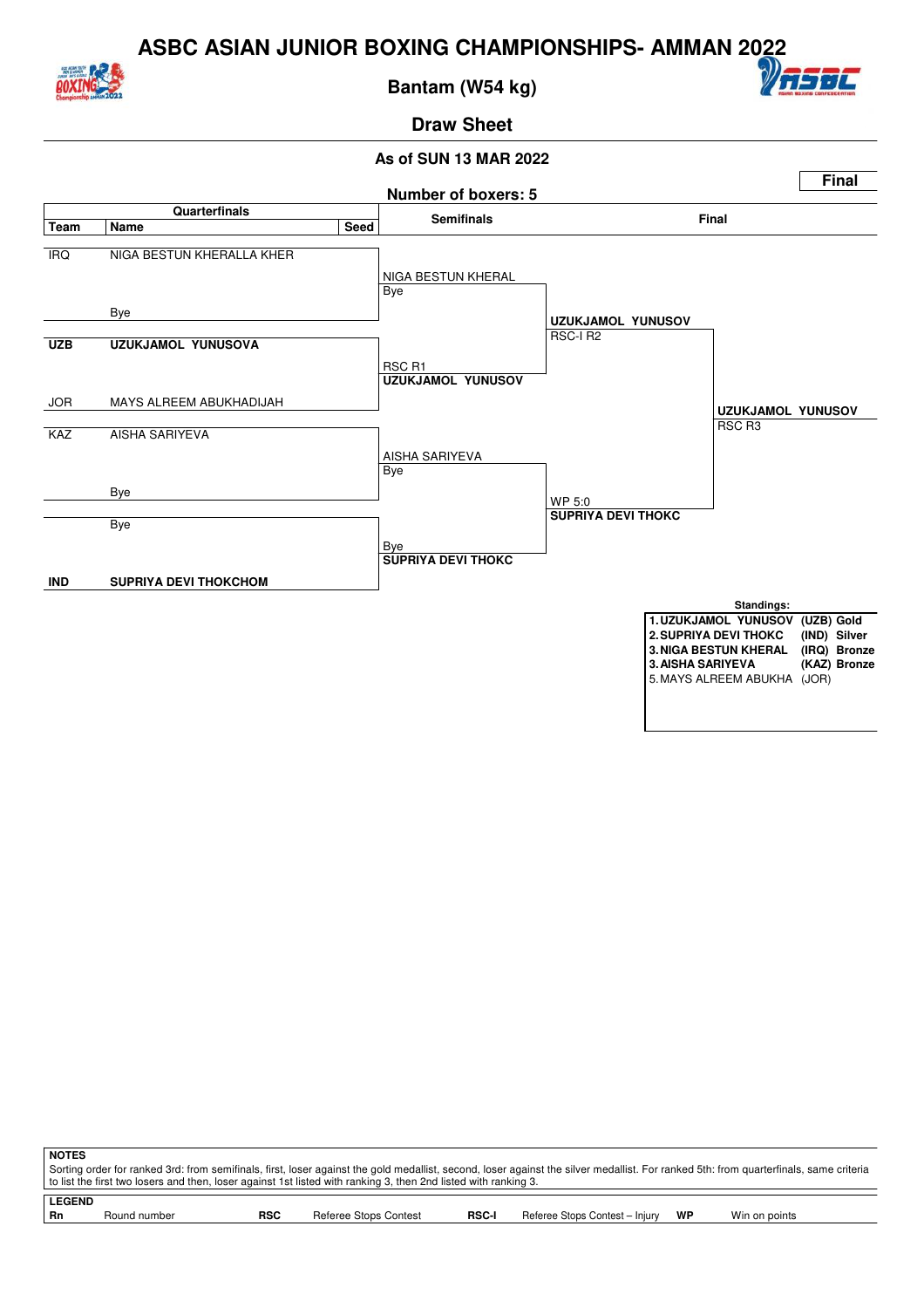

**Feather (W57 kg)**



#### **Draw Sheet**



| I NOTES                                                                                                                                                                               |  |            |                       |    |               |  |  |  |  |
|---------------------------------------------------------------------------------------------------------------------------------------------------------------------------------------|--|------------|-----------------------|----|---------------|--|--|--|--|
| Sorting order for ranked 3rd: from semifinals, first, loser against the gold medallist, second, loser against the silver medallist. For ranked 5th: from quarterfinals, same criteria |  |            |                       |    |               |  |  |  |  |
| to list the first two losers and then, loser against 1st listed with ranking 3, then 2nd listed with ranking 3.                                                                       |  |            |                       |    |               |  |  |  |  |
|                                                                                                                                                                                       |  |            |                       |    |               |  |  |  |  |
| <b>LEGEND</b>                                                                                                                                                                         |  |            |                       |    |               |  |  |  |  |
| Round number<br>- Rn                                                                                                                                                                  |  | <b>RSC</b> | Referee Stops Contest | WP | Win on points |  |  |  |  |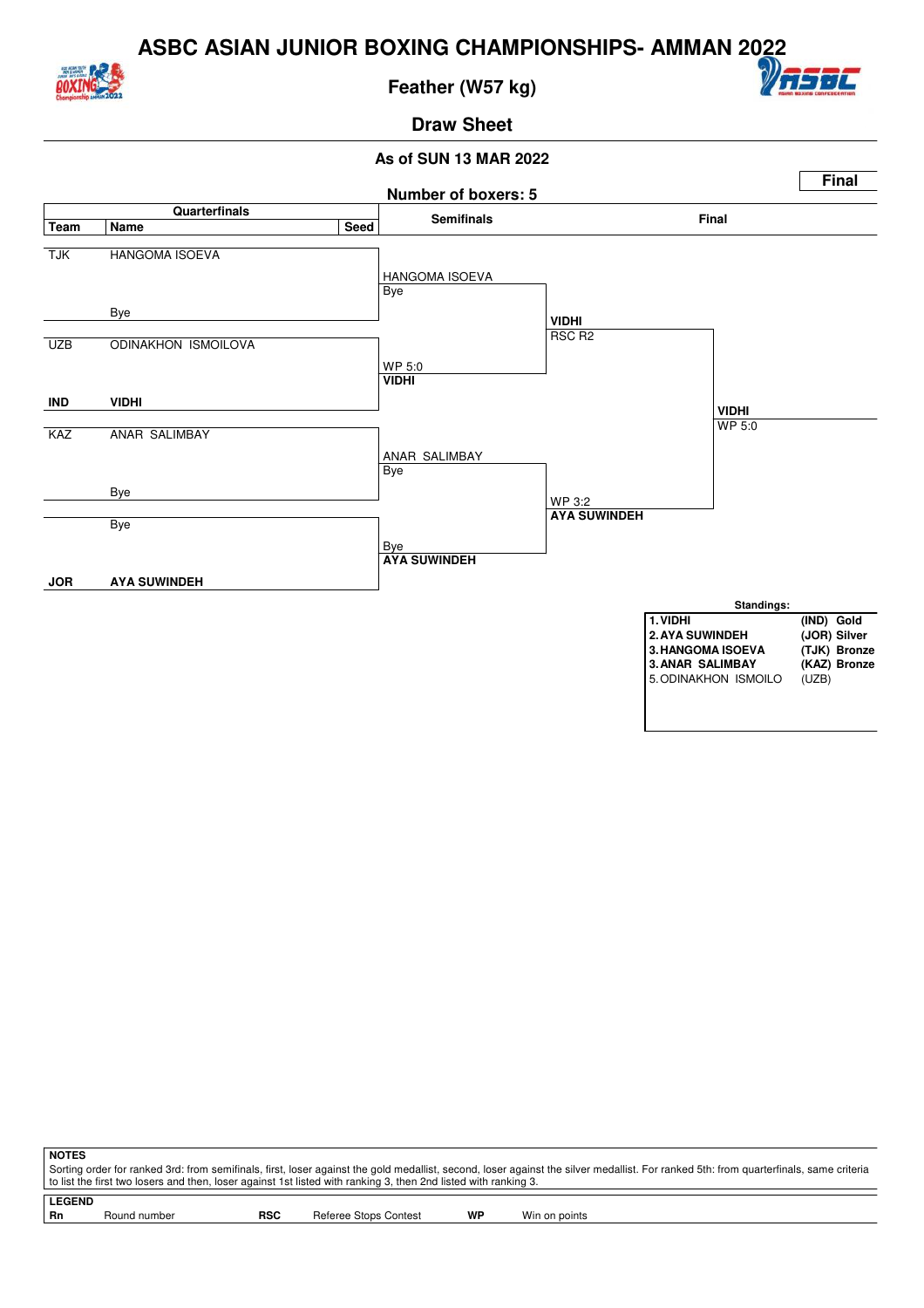

**Light (W60 kg)**



**Draw Sheet**

#### **As of SUN 13 MAR 2022**



**NOTES**

Sorting order for ranked 3rd: from semifinals, first, loser against the gold medallist, second, loser against the silver medallist. For ranked 5th: from quarterfinals, same criteria to list the first two losers and then, loser against 1st listed with ranking 3, then 2nd listed with ranking 3.

**LEGEND**

Round number **RSC** Referee Stops Contest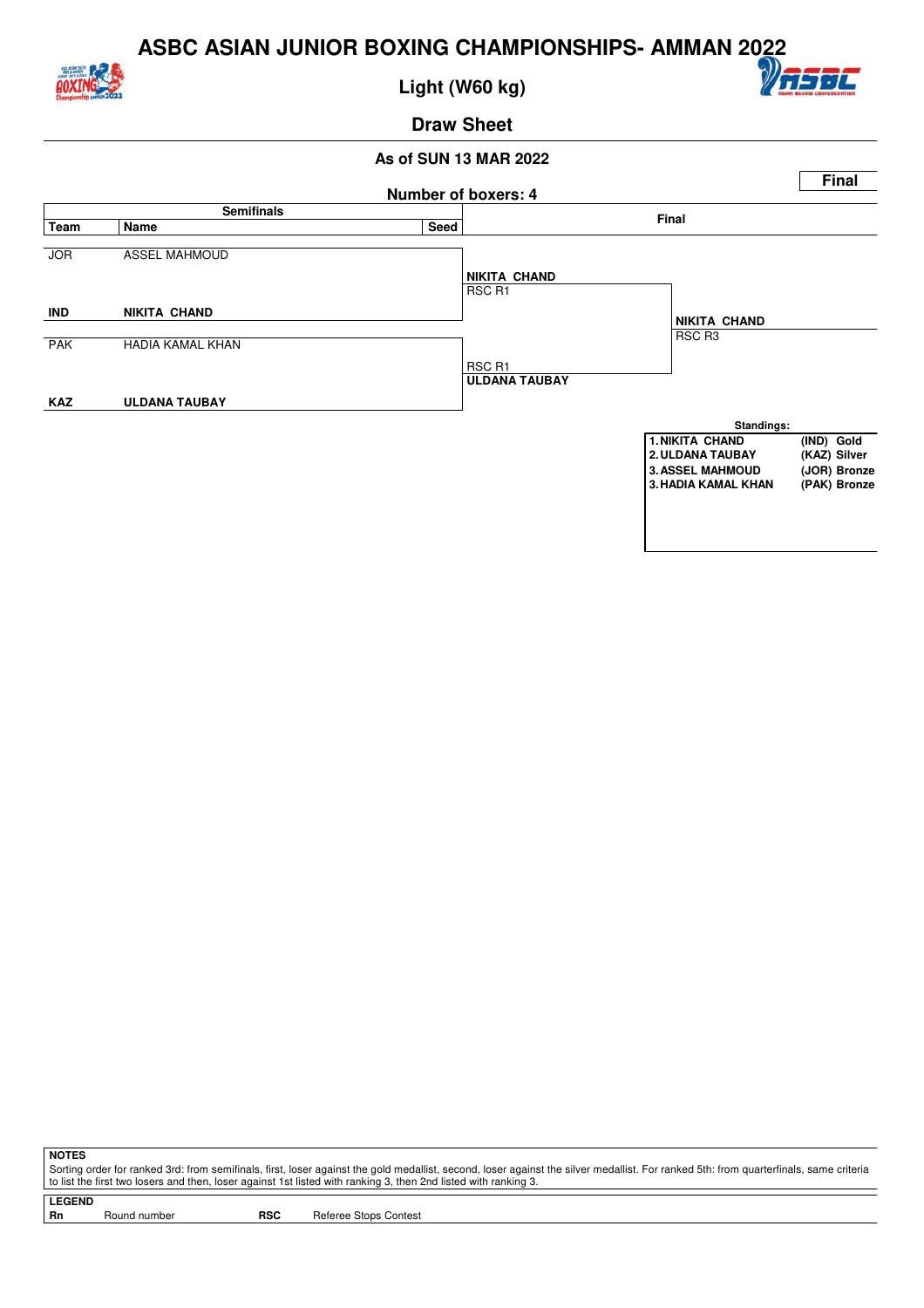

**Light Welter (W63 kg)**



**Draw Sheet**

#### **As of SUN 13 MAR 2022**



**NOTES** Sorting order for ranked 3rd: from semifinals, first, loser against the gold medallist, second, loser against the silver medallist. For ranked 5th: from quarterfinals, same criteria to list the first two losers and then, loser against 1st listed with ranking 3, then 2nd listed with ranking 3.

**LEGEND** Round number **RSC** Referee Stops Contest **WP** Win on points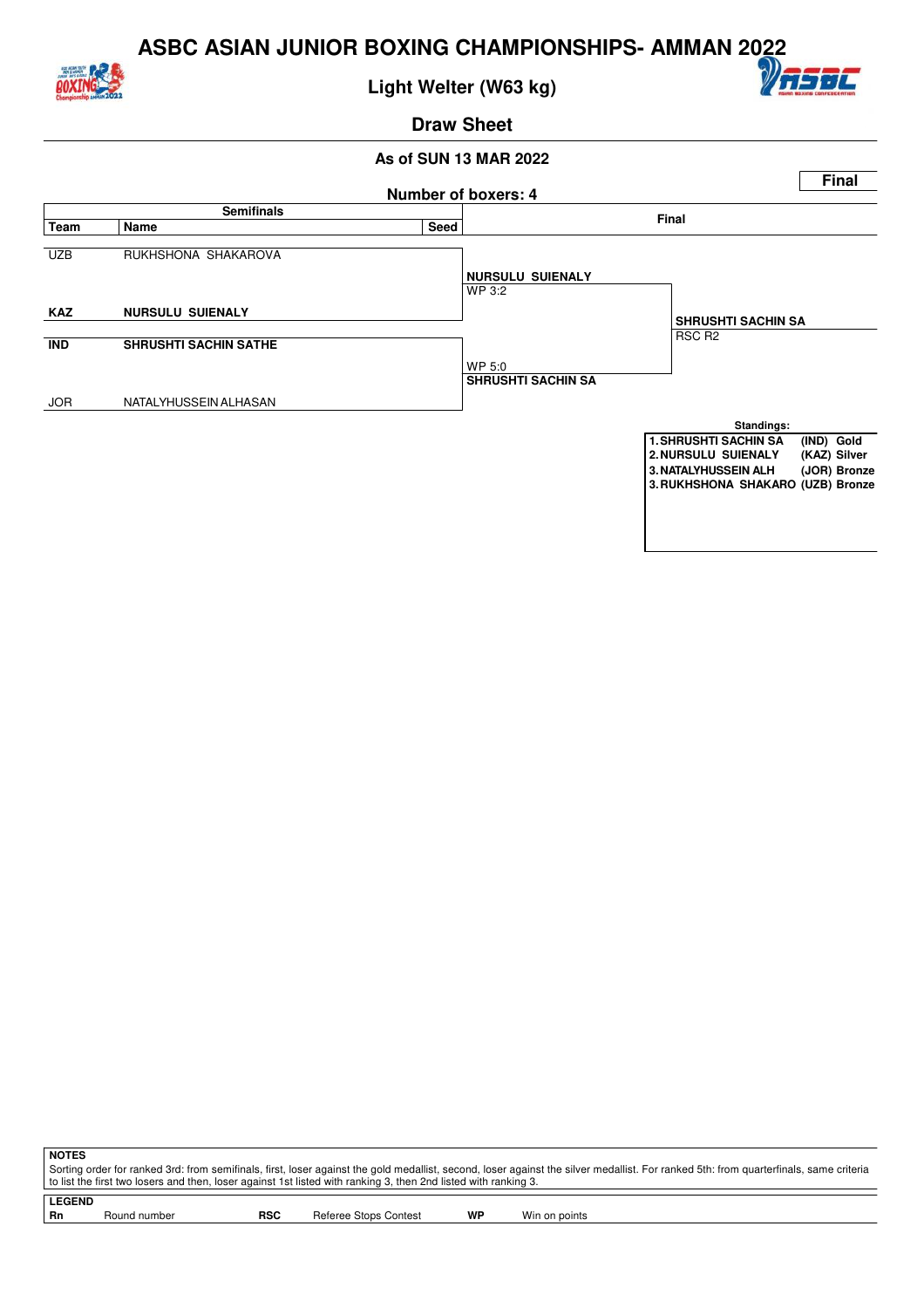

**Welter (W66 kg)**



### **Draw Sheet**



| <b>NOTES</b>                                                                                                                                                                          |            |                       |    |               |  |  |  |  |  |
|---------------------------------------------------------------------------------------------------------------------------------------------------------------------------------------|------------|-----------------------|----|---------------|--|--|--|--|--|
| Sorting order for ranked 3rd: from semifinals, first, loser against the gold medallist, second, loser against the silver medallist. For ranked 5th: from quarterfinals, same criteria |            |                       |    |               |  |  |  |  |  |
| to list the first two losers and then, loser against 1st listed with ranking 3, then 2nd listed with ranking 3.                                                                       |            |                       |    |               |  |  |  |  |  |
|                                                                                                                                                                                       |            |                       |    |               |  |  |  |  |  |
| <b>LEGEND</b>                                                                                                                                                                         |            |                       |    |               |  |  |  |  |  |
| Round number<br>- Rn                                                                                                                                                                  | <b>RSC</b> | Referee Stops Contest | WP | Win on points |  |  |  |  |  |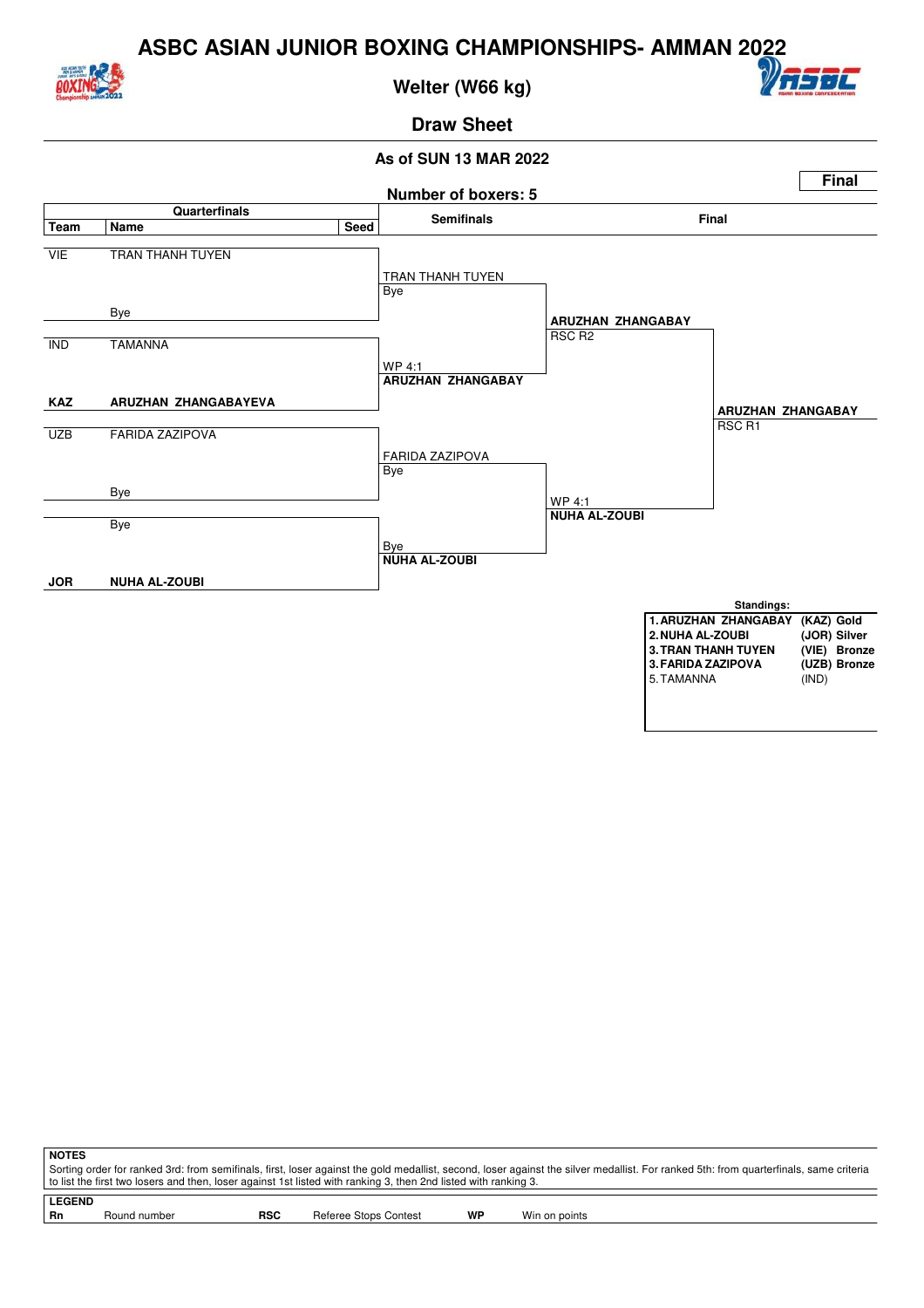

**Light Middle (W70 kg)**



**Draw Sheet**

#### **As of SUN 13 MAR 2022**



**NOTES** Sorting order for ranked 3rd: from semifinals, first, loser against the gold medallist, second, loser against the silver medallist. For ranked 5th: from quarterfinals, same criteria to list the first two losers and then, loser against 1st listed with ranking 3, then 2nd listed with ranking 3.

**LEGEND** Round number **RSC** Referee Stops Contest **WP** Win on points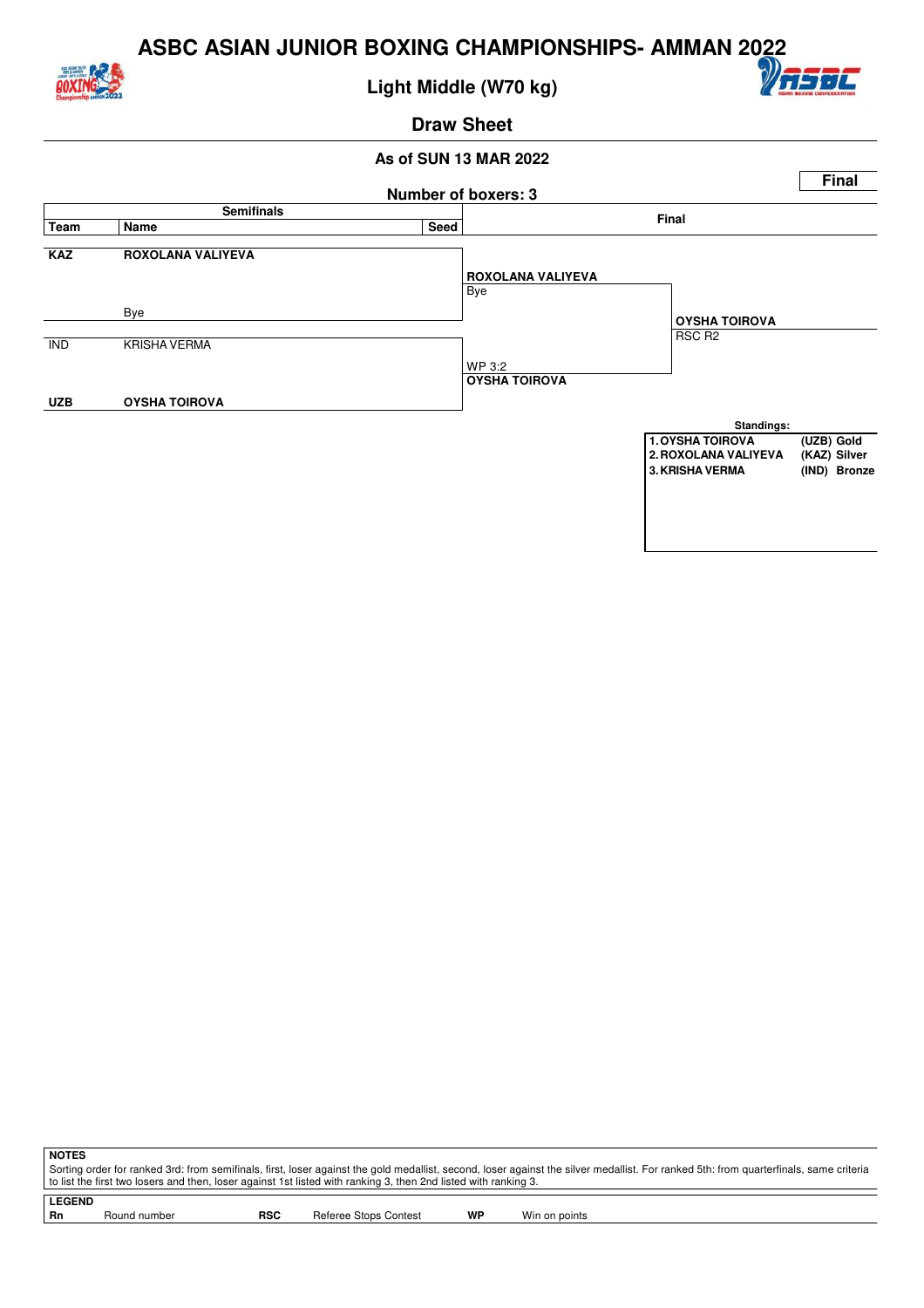

**Middle (W75 kg)**



#### **Draw Sheet**

#### **As of SUN 13 MAR 2022**



**NOTES**

Sorting order for ranked 3rd: from semifinals, first, loser against the gold medallist, second, loser against the silver medallist. For ranked 5th: from quarterfinals, same criteria to list the first two losers and then, loser against 1st listed with ranking 3, then 2nd listed with ranking 3.

**LEGEND**

**Win on points**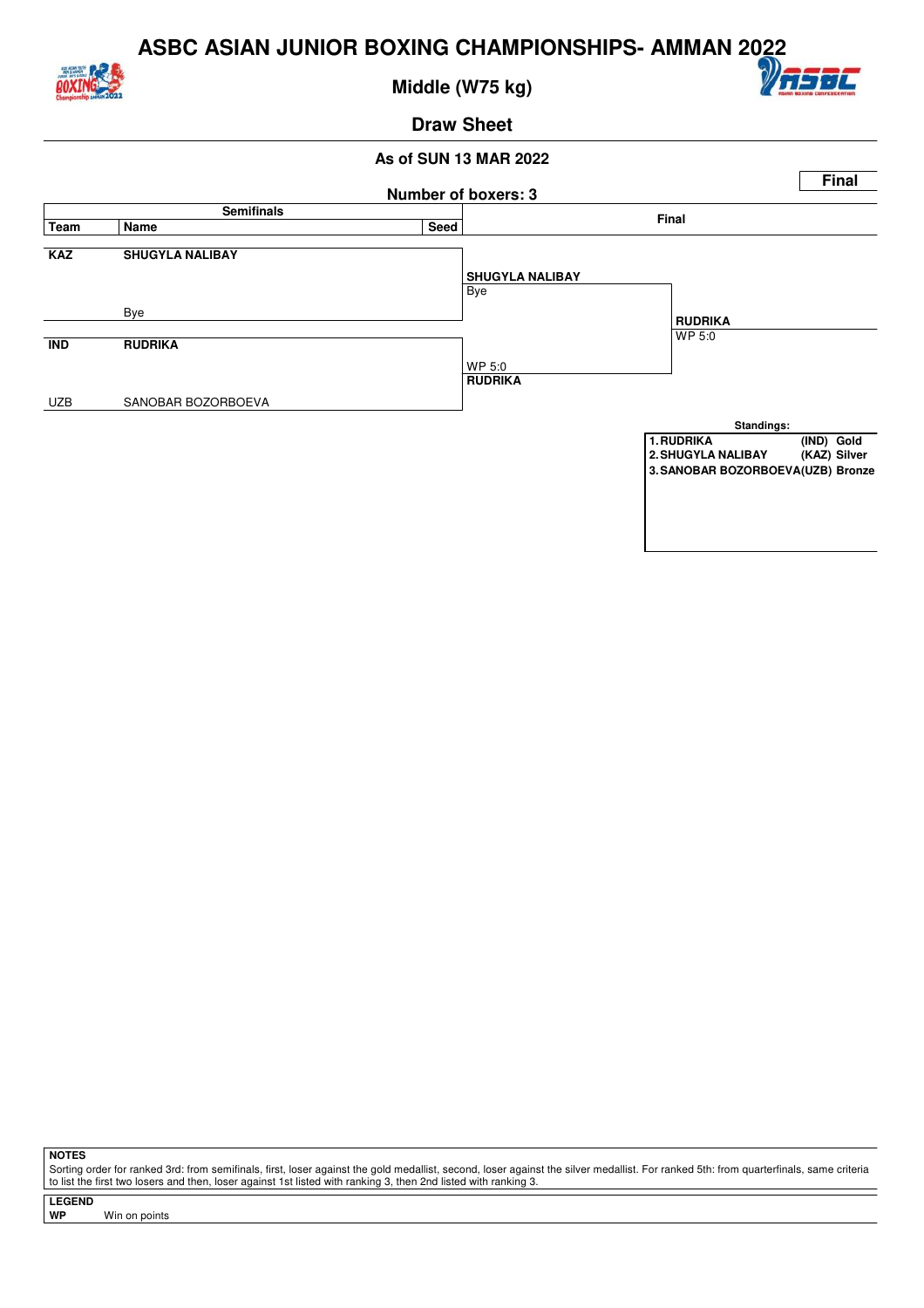

**Light Heavy (W80 kg)**



**Draw Sheet**

#### **As of SUN 13 MAR 2022**



**NOTES** Sorting order for ranked 3rd: from semifinals, first, loser against the gold medallist, second, loser against the silver medallist. For ranked 5th: from quarterfinals, same criteria to list the first two losers and then, loser against 1st listed with ranking 3, then 2nd listed with ranking 3.

**LEGEND** Round number **RSC** Referee Stops Contest **WP** Win on points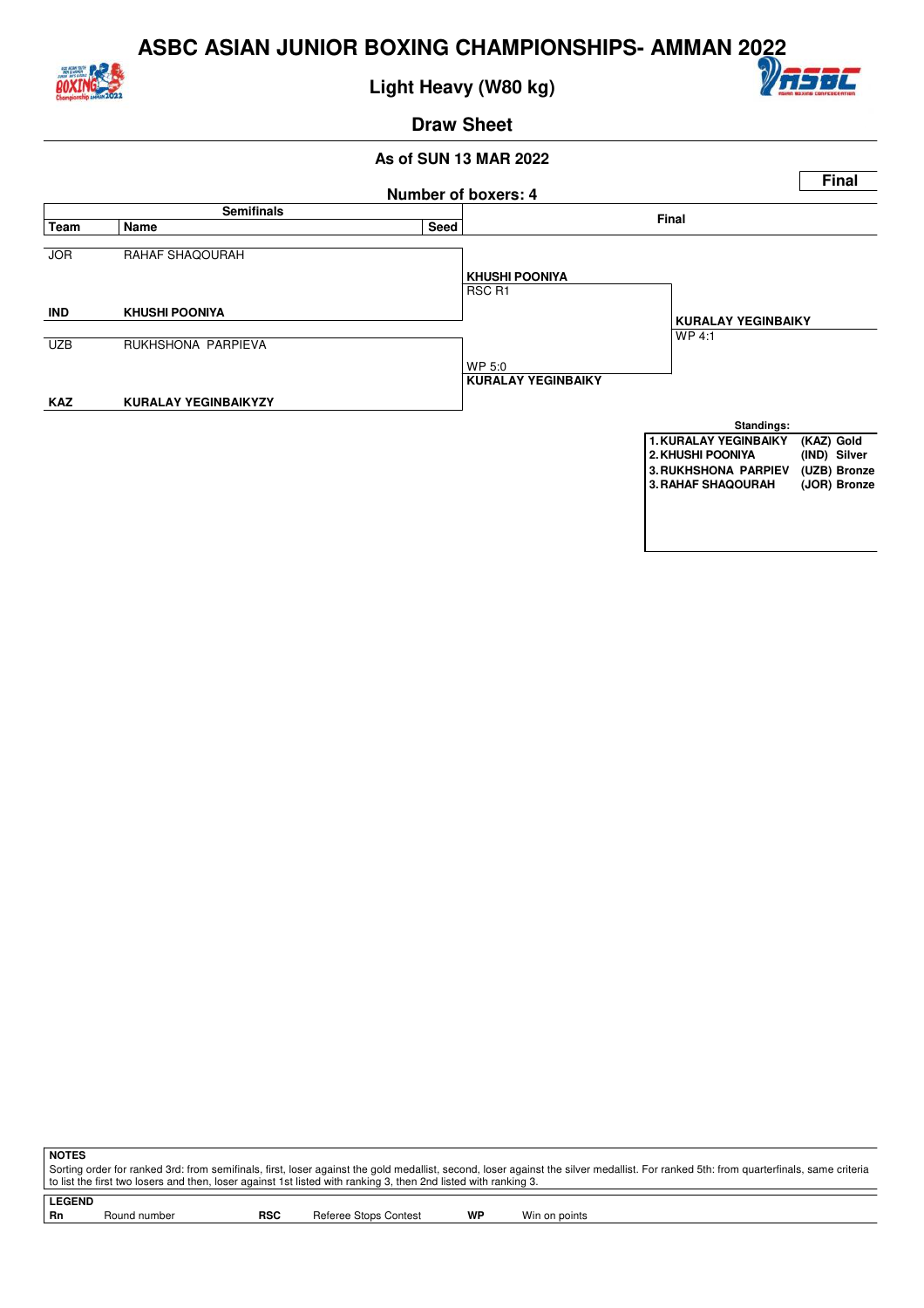

**Heavy (W80+ kg)**



**Draw Sheet**

#### **As of SUN 13 MAR 2022**



**NOTES** Sorting order for ranked 3rd: from semifinals, first, loser against the gold medallist, second, loser against the silver medallist. For ranked 5th: from quarterfinals, same criteria to list the first two losers and then, loser against 1st listed with ranking 3, then 2nd listed with ranking 3.

**LEGEND** Round number **RSC** Referee Stops Contest **WP** Win on points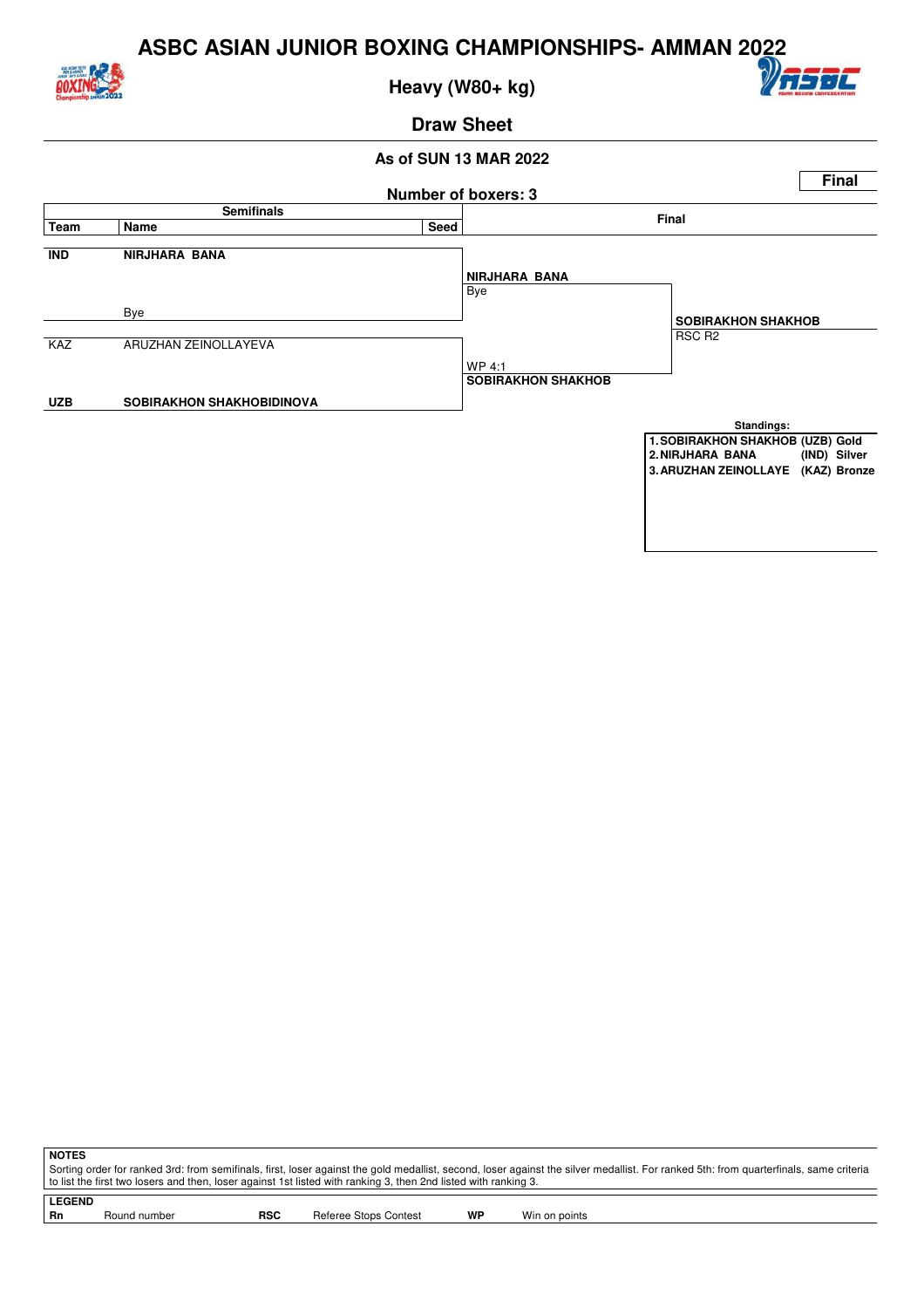



## **Medallists by Weight Category**

#### **As of SUN 13 MAR 2022**

#### **After 26 of 26 Events**

| <b>Weight Category</b> | Date       | <b>Medal</b>  | Name                      | <b>Team Code</b> |
|------------------------|------------|---------------|---------------------------|------------------|
| Pin (W44-W46kg)        | MON 14 MAR | <b>GOLD</b>   | <b>JASMIN TOKHIROVA</b>   | <b>UZB</b>       |
|                        |            | <b>SILVER</b> | <b>MAHI SIWACH</b>        | <b>IND</b>       |
|                        |            | <b>BRONZE</b> | <b>DIANA YELEUSSIZ</b>    | <b>KAZ</b>       |
|                        |            | <b>BRONZE</b> | SADEEN ALRAMHI            | <b>JOR</b>       |
| Light Fly (W48kg)      | MON 14 MAR | GOLD          | ZILOLAKHON YUSUFOVA       | <b>UZB</b>       |
|                        |            | <b>SILVER</b> | PALAK AJAY ZAMBARE        | <b>IND</b>       |
|                        |            | <b>BRONZE</b> | NADEENALMANASEER          | <b>JOR</b>       |
|                        |            | <b>BRONZE</b> | <b>GAUKHAR ZARDEN</b>     | KAZ              |
| Fly (W50kg)            | MON 14 MAR | <b>GOLD</b>   | <b>VINI</b>               | <b>IND</b>       |
|                        |            | <b>SILVER</b> | KARINA TOKUBAY            | KAZ              |
|                        |            | <b>BRONZE</b> | DALYA AL-SAMMARRAIE       | <b>IRQ</b>       |
|                        |            | <b>BRONZE</b> | HILOLAKHON MASHRABOVA     | <b>UZB</b>       |
| Light Bantam (W52kg)   | MON 14 MAR | GOLD          | YAKSHIKA                  | <b>IND</b>       |
|                        |            | <b>SILVER</b> | RAKHIMA BEKNIYAZOVA       | <b>UZB</b>       |
|                        |            | <b>BRONZE</b> | SHAKHNAZ TAIRZHANOVA      | KAZ              |
|                        |            | <b>BRONZE</b> | <b>NAZBIIKE ABAEVA</b>    | KGZ              |
| Bantam (W54kg)         | MON 14 MAR | GOLD          | UZUKJAMOL YUNUSOVA        | <b>UZB</b>       |
|                        |            | <b>SILVER</b> | SUPRIYA DEVI THOKCHOM     | <b>IND</b>       |
|                        |            | <b>BRONZE</b> | NIGA BESTUN KHERALLA KHER | <b>IRQ</b>       |
|                        |            | <b>BRONZE</b> | <b>AISHA SARIYEVA</b>     | KAZ              |
| Feather (W57kg)        | MON 14 MAR | GOLD          | VIDHI                     | <b>IND</b>       |
|                        |            | <b>SILVER</b> | <b>AYA SUWINDEH</b>       | <b>JOR</b>       |
|                        |            | <b>BRONZE</b> | <b>HANGOMA ISOEVA</b>     | <b>TJK</b>       |
|                        |            | <b>BRONZE</b> | ANAR SALIMBAY             | KAZ              |
| Light (W60kg)          | MON 14 MAR | GOLD          | NIKITA CHAND              | <b>IND</b>       |
|                        |            | <b>SILVER</b> | <b>ULDANA TAUBAY</b>      | KAZ              |
|                        |            | <b>BRONZE</b> | <b>ASSEL MAHMOUD</b>      | <b>JOR</b>       |
|                        |            | <b>BRONZE</b> | HADIA KAMAL KHAN          | PAK              |
| Light Welter (W63kg)   | MON 14 MAR | GOLD          | SHRUSHTI SACHIN SATHE     | <b>IND</b>       |
|                        |            | <b>SILVER</b> | NURSULU SUIENALY          | KAZ              |
|                        |            | <b>BRONZE</b> | NATALYHUSSEIN ALHASAN     | <b>JOR</b>       |
|                        |            | <b>BRONZE</b> | RUKHSHONA SHAKAROVA       | <b>UZB</b>       |
| Welter (W66kg)         | MON 14 MAR | GOLD          | ARUZHAN ZHANGABAYEVA      | KAZ              |
|                        |            | <b>SILVER</b> | NUHA AL-ZOUBI             | <b>JOR</b>       |
|                        |            | <b>BRONZE</b> | TRAN THANH TUYEN          | VIE              |
|                        |            | <b>BRONZE</b> | <b>FARIDA ZAZIPOVA</b>    | <b>UZB</b>       |
| Light Middle (W70kg)   | MON 14 MAR | <b>GOLD</b>   | <b>OYSHA TOIROVA</b>      | <b>UZB</b>       |
|                        |            | SILVER        | ROXOLANA VALIYEVA         | KAZ              |
|                        |            | <b>BRONZE</b> | <b>KRISHA VERMA</b>       | <b>IND</b>       |
| Middle (W75kg)         | MON 14 MAR | GOLD          | <b>RUDRIKA</b>            | <b>IND</b>       |
|                        |            | SILVER        | SHUGYLA NALIBAY           | KAZ              |
|                        |            | <b>BRONZE</b> | SANOBAR BOZORBOEVA        | <b>UZB</b>       |
| Light Heavy (W80kg)    | MON 14 MAR | GOLD          | KURALAY YEGINBAIKYZY      | KAZ              |
|                        |            | <b>SILVER</b> | KHUSHI POONIYA            | <b>IND</b>       |
|                        |            | <b>BRONZE</b> | RUKHSHONA PARPIEVA        | <b>UZB</b>       |
|                        |            | <b>BRONZE</b> | RAHAF SHAQOURAH           | <b>JOR</b>       |
| Heavy (W80+kg)         | MON 14 MAR | <b>GOLD</b>   | SOBIRAKHON SHAKHOBIDINOVA | <b>UZB</b>       |
|                        |            | SILVER        | NIRJHARA BANA             | <b>IND</b>       |
|                        |            | <b>BRONZE</b> | ARUZHAN ZEINOLLAYEVA      | KAZ              |
| Pin (44-46kg)          | MON 14 MAR | <b>GOLD</b>   | <b>KRRISH PAL</b>         | <b>IND</b>       |
|                        |            | SILVER        | ANUSHERVON FAZYLOV        | <b>TJK</b>       |
|                        |            | <b>BRONZE</b> | KANGPI BOKHUNTHOD         | <b>THA</b>       |
|                        |            | <b>BRONZE</b> | KAMILOV ZAFARBEK          | <b>KGZ</b>       |
|                        |            |               |                           |                  |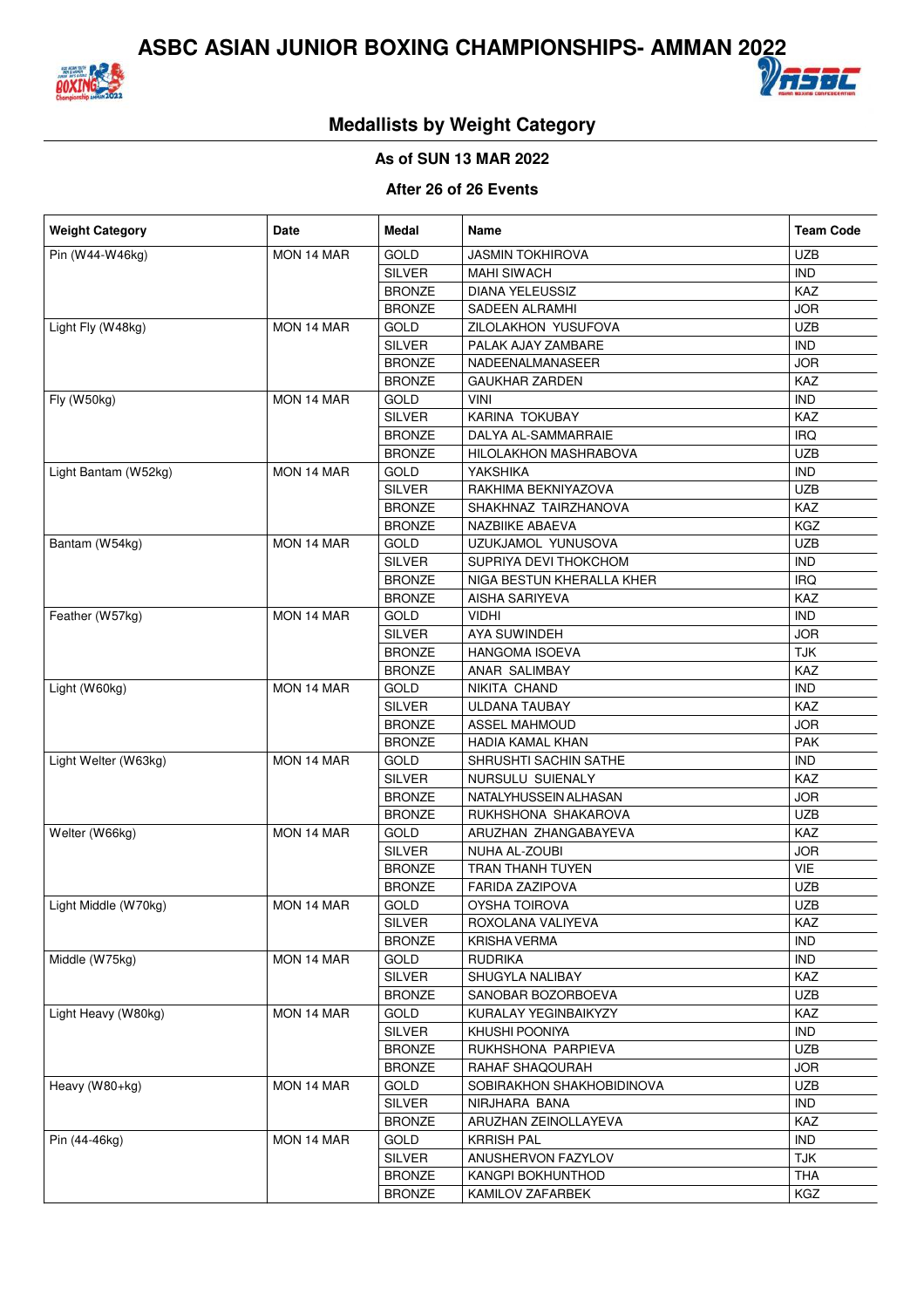



## **Medallists by Weight Category**

#### **As of SUN 13 MAR 2022**

| <b>Weight Category</b> | <b>Date</b> | Medal         | Name                         | <b>Team Code</b> |
|------------------------|-------------|---------------|------------------------------|------------------|
| Light Fly (48kg)       | MON 14 MAR  | <b>GOLD</b>   | <b>ILKHOMJON ERGASHEV</b>    | <b>UZB</b>       |
|                        |             | <b>SILVER</b> | <b>RAVI SAINI</b>            | <b>IND</b>       |
|                        |             | <b>BRONZE</b> | DANIYAROV TEMIRKHAN          | <b>KGZ</b>       |
|                        |             | <b>BRONZE</b> | BEXULTAN BORANBEK            | KAZ              |
| Fly (50kg)             | MON 14 MAR  | GOLD          | SAMANDAR OLIMOV              | <b>UZB</b>       |
|                        |             | <b>SILVER</b> | <b>KYLYCHBEKOV EMIR</b>      | <b>KGZ</b>       |
|                        |             | <b>BRONZE</b> | <b>BEK ZHOLDASBEK</b>        | KAZ              |
|                        |             | <b>BRONZE</b> | <b>THATPHONG BUNKHOT</b>     | <b>THA</b>       |
| Light Bantam (52kg)    | MON 14 MAR  | <b>GOLD</b>   | AIDAR KADYRKHAN              | KAZ              |
|                        |             | <b>SILVER</b> | SUNNATILLA UKTAMALIEV        | <b>UZB</b>       |
|                        |             | <b>BRONZE</b> | <b>TSENDBAATAR MANAL</b>     | MGL              |
|                        |             | <b>BRONZE</b> | <b>QAIS ESHISH</b>           | <b>JOR</b>       |
| Bantam (54kg)          | MON 14 MAR  | GOLD          | THANAPHANSAKON KALASEERAM    | <b>THA</b>       |
|                        |             | <b>SILVER</b> | MIRONSHOKH NORKOSIMOV        | <b>UZB</b>       |
|                        |             | <b>BRONZE</b> | <b>JAYANTDAGAR</b>           | <b>IND</b>       |
|                        |             | <b>BRONZE</b> | SULTANBIY-BARS ABYLLAYEV     | KAZ              |
| Feather (57kg)         | MON 14 MAR  | GOLD          | TOREKHAN SABYRKHAN           | KAZ              |
|                        |             | <b>SILVER</b> | FARRUKH TULAGANOV            | <b>UZB</b>       |
|                        |             | <b>BRONZE</b> | <b>GAFUROV RUSLAN</b>        | <b>TJK</b>       |
|                        |             | <b>BRONZE</b> | CHETAN                       | <b>IND</b>       |
| Light (60kg)           | MON 14 MAR  | <b>GOLD</b>   | YASHWARDHAN SINGH            | <b>IND</b>       |
|                        |             | <b>SILVER</b> | <b>MIRZAKAMRON YUNUSOV</b>   | <b>UZB</b>       |
|                        |             | <b>BRONZE</b> | <b>ALEXEY KHAVANTSEV</b>     | KAZ              |
|                        |             | <b>BRONZE</b> | <b>RUSTAMJON ASHUROV</b>     | <b>TJK</b>       |
| Light Welter (63kg)    | MON 14 MAR  | <b>GOLD</b>   | <b>AKHMET USSEN</b>          | KAZ              |
|                        |             | <b>SILVER</b> | KHOJIAKBAR KUDRATOV          | <b>UZB</b>       |
|                        |             | <b>BRONZE</b> | KADYROV RAMZAN               | KGZ              |
|                        |             | <b>BRONZE</b> | SEYEDALIAKBAR MIRAHMAD       | <b>IRI</b>       |
| Welter (66kg)          | MON 14 MAR  | GOLD          | SANZHAR-ALI BEGALIYEV        | <b>KAZ</b>       |
|                        |             | <b>SILVER</b> | ALIREZA MOUSAVI              | IRI              |
|                        |             | <b>BRONZE</b> | SARDOR DILOLOV               | <b>UZB</b>       |
|                        |             | <b>BRONZE</b> | MALEK JADALLAH               | <b>JOR</b>       |
| Light Middle (70kg)    | MON 14 MAR  | GOLD          | DJAFARBEK SHAKHBAZOV         | <b>UZB</b>       |
|                        |             | <b>SILVER</b> | <b>FARIS IBRAHIM</b>         | <b>JOR</b>       |
|                        |             | <b>BRONZE</b> | ALI SHEER KHALAF             | SYR              |
|                        |             | <b>BRONZE</b> | <b>JACKSON SINGHLAISHRAM</b> | <b>IND</b>       |
| Middle (75kg)          | MON 14 MAR  | GOLD          | <b>TEMURBEK ABDUVAHOBOV</b>  | <b>UZB</b>       |
|                        |             | <b>SILVER</b> | MUKHAMMED-ALI ZHANBOLAT      | <b>KAZ</b>       |
|                        |             | <b>BRONZE</b> | ZAKIROV MUKHAMMADAZIZ        | KGZ              |
|                        |             | <b>BRONZE</b> | <b>DEV PARTAP SINGH</b>      | IND.             |
| Light Heavy (80kg)     | MON 14 MAR  | <b>GOLD</b>   | RAKHMONJON KODIROV           | <b>UZB</b>       |
|                        |             | <b>SILVER</b> | RISHABH SINGHSIKARWAR        | <b>IND</b>       |
|                        |             | <b>BRONZE</b> | MADIYAR BEXULTANOV           | KAZ              |
|                        |             | <b>BRONZE</b> | CHOIBEKOV AZIM               | <b>KGZ</b>       |
| Heavy (80+kg)          | MON 14 MAR  | GOLD          | <b>OZODBEKALIEV</b>          | <b>UZB</b>       |
|                        |             | <b>SILVER</b> | ASLAN YELDIBAIULU            | <b>KAZ</b>       |
|                        |             | <b>BRONZE</b> | <b>GAURAV GANPATMHASKE</b>   | <b>IND</b>       |
|                        |             | <b>BRONZE</b> | SAIF-ADDEN HARB              | JOR              |

**NOTES** Sorting order for ranked 3rd: from semifinals, first, loser against the gold medallist, second, loser against the silver medallist.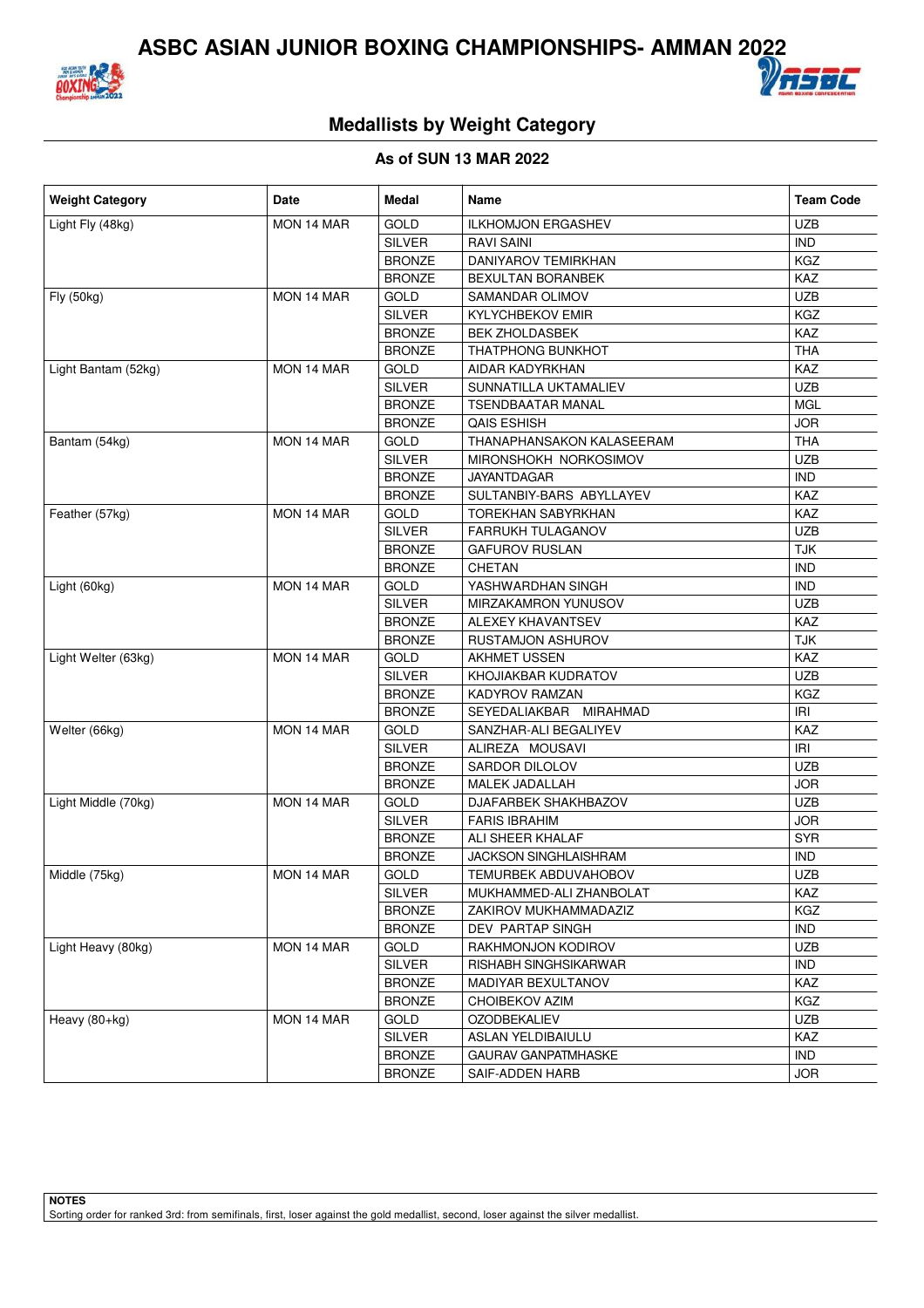



## **Medal Standings**

#### **As of SUN 13 MAR 2022**

#### **After 26 of 26 Events**

|                |                                     |                |                | Men            |                | Women          |                |    |                |    |    | <b>Total</b>   |                | Rank           |
|----------------|-------------------------------------|----------------|----------------|----------------|----------------|----------------|----------------|----|----------------|----|----|----------------|----------------|----------------|
| Rank           | Team                                | G              | S              | в              | Tot            | G              | s              | B  | Tot            | G  | s  | B              | Tot            | by<br>Total    |
| 1              | UZB - Republic of Uzbekistan        | 6              | 5              | 1              | 12             | 5              | 1              | 5  | 11             | 11 | 6  | 6              | 23             | 2              |
| $\overline{c}$ | IND - Republic of India             | $\overline{2}$ | 2              | 5              | 9              | 6              | 5              | 1  | 12             | 8  | 7  | 6              | 21             | 3              |
| 3              | KAZ - Republic of Kazakhstan        | 4              | $\overline{c}$ | 5              | 11             | $\overline{2}$ | 5              | 6  | 13             | 6  | 7  | 11             | 24             |                |
| 4              | THA - Kingdom of Thailand           | 1              |                | $\overline{c}$ | 3              |                |                |    |                | 1  |    | 2              | 3              | $\overline{7}$ |
| 5              | JOR - Hashemite Kingdom of Jordan   |                |                | 3              | 4              |                | $\overline{2}$ | 5  | 7              |    | 3  | 8              | 11             | 4              |
| 6              | KGZ - Republic of Kyrgyzstan        |                | 1              | 5              | 6              |                |                | 1  | 1              |    |    | 6              | 7              | 5              |
| $\overline{7}$ | TJK - Republic of Tajikistan        |                | 1              | $\overline{c}$ | 3              |                |                | 1  | 1              |    | 1  | 3              | 4              | 6              |
| 8              | IRI - Islamic Republic of Iran      |                | 1              | 1              | $\overline{c}$ |                |                |    |                |    |    | 1              | $\overline{c}$ | $=8$           |
| 9              | IRQ - Republic of Iraq              |                |                |                |                |                |                | 2  | $\overline{2}$ |    |    | $\overline{c}$ | $\overline{c}$ | $=8$           |
| 10             | MGL - Republic of Mongolia          |                |                | 1              | 1              |                |                |    |                |    |    | 1              | 1              | $=10$          |
| 10             | PAK - Islamic Republic of Pakistan  |                |                |                |                |                |                | 1  | 1              |    |    |                | 1              | $=10$          |
| 10             | SYR - Syrian Arab Republic          |                |                | 1              | 1              |                |                |    |                |    |    | 1              | 1              | $=10$          |
| 10             | VIE - Socialist Republic of Vietnam |                |                |                |                |                |                | 1  | 1              |    |    | 1              | 1              | $=10$          |
|                | Total:                              | 13             | 13             | 26             | 52             | 13             | 13             | 23 | 49             | 26 | 26 | 49             | 101            |                |

| LEGEND |      |                                                                         |                       |        |
|--------|------|-------------------------------------------------------------------------|-----------------------|--------|
| $=$    |      | Equal sign indicates that two or more NOCs share the same rank by total |                       | Bronze |
| l G    | Gold | Silver                                                                  | $\tau$ <sub>ota</sub> |        |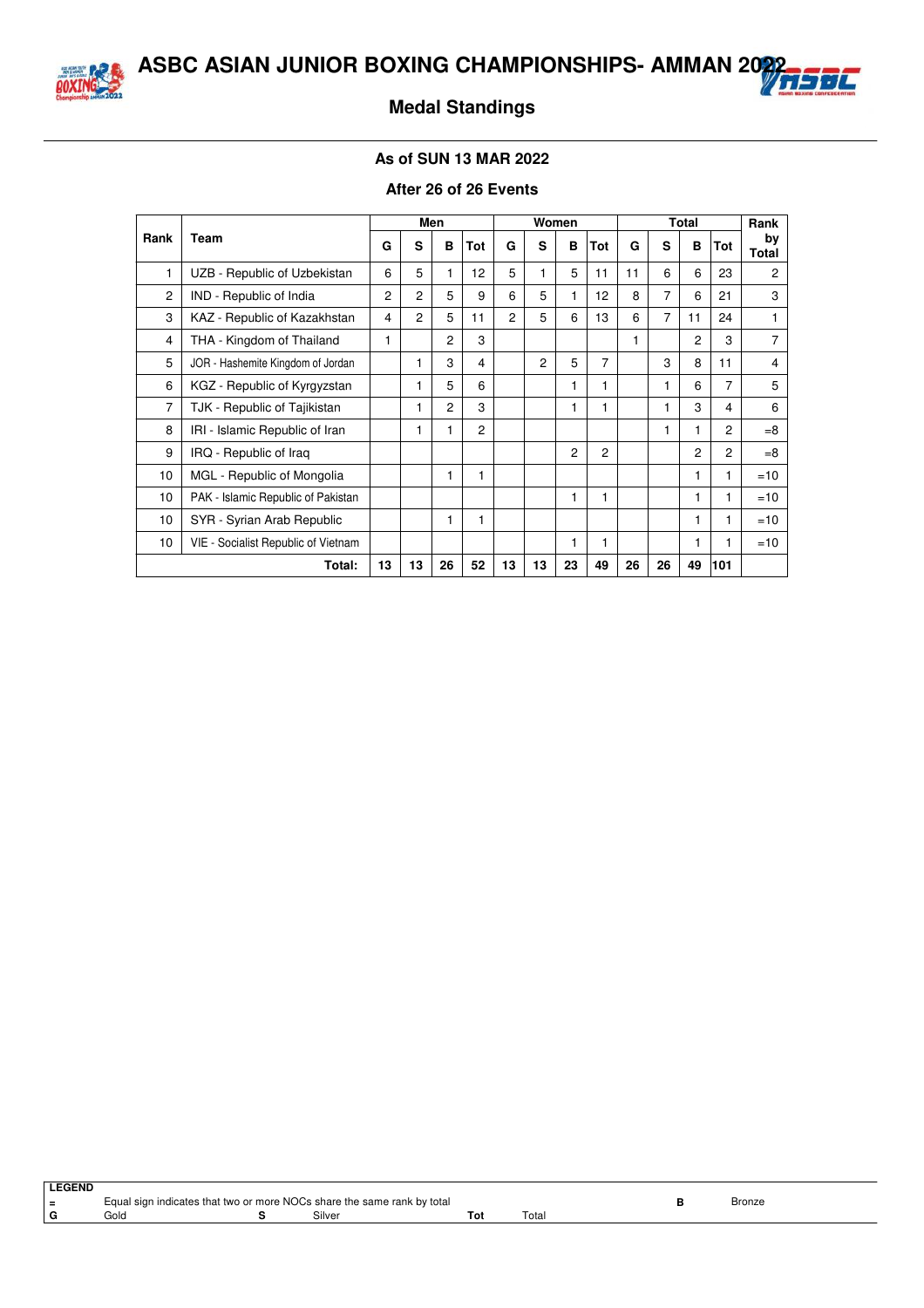

## **Top List**

|      | Pin (44-46kg)             |      |            |             | Light Fly (48kg)           |      |            |
|------|---------------------------|------|------------|-------------|----------------------------|------|------------|
| Rank | <b>Name</b>               | Seed | Team       | <b>Rank</b> | <b>Name</b>                | Seed | Team       |
|      | <b>KRRISH PAL</b>         |      | <b>IND</b> |             | <b>ILKHOMJON ERGASHEV</b>  |      | <b>UZB</b> |
| 2    | <b>ANUSHERVON FAZYLOV</b> |      | TJK        | 2           | <b>RAVI SAINI</b>          |      | <b>IND</b> |
| 3    | <b>KANGPI BOKHUNTHOD</b>  |      | THA        | 3           | <b>DANIYAROV TEMIRKHAN</b> |      | <b>KGZ</b> |
| 3    | <b>KAMILOV ZAFARBEK</b>   |      | <b>KGZ</b> | 3           | <b>BEXULTAN BORANBEK</b>   |      | <b>KAZ</b> |
| 5    | ROBERT JAMERO MALUNOC     |      | PHL        | 5           | BAQER RAAD GHAZI AL-BATTB  |      | <b>IRQ</b> |
| 5    | ABBAS QASIM HAMDAN        |      | <b>IRQ</b> | 5           | APHICHIT CHAEMDI           |      | <b>THA</b> |
| 5    | SANAD ALJAMMAL            |      | <b>JOR</b> | 5           | MEHDI KAZEMI               |      | IRI        |
| 5    | TEMIRLAN KEMERKHAN        |      | KAZ        | 5           | <b>JABER ALOTAIBI</b>      |      | KUW        |
| 9    | SOBIRJON TASTANOV         |      | UZB        | 9           | <b>ENKHTURTUGSBILEG</b>    |      | MGL        |
| 9    | TOSGBADRAKH MANDAKH       |      | MGL        | 9           | <b>BADER ALI ALSEDRANI</b> |      | UAE        |

|      | <b>Fly (50kg)</b>         |      |            |      | Light Bantam (52kg)          |      |            |
|------|---------------------------|------|------------|------|------------------------------|------|------------|
| Rank | Name                      | Seed | Геаm       | Rank | <b>Name</b>                  | Seed | Team       |
|      | <b>SAMANDAR OLIMOV</b>    |      | UZB        |      | <b>AIDAR KADYRKHAN</b>       |      | <b>KAZ</b> |
|      | <b>KYLYCHBEKOV EMIR</b>   |      | <b>KGZ</b> |      | <b>SUNNATILLA UKTAMALIEV</b> |      | <b>UZB</b> |
|      | <b>BEK ZHOLDASBEK</b>     |      | KAZ        |      | <b>TSENDBAATAR MANAL</b>     |      | <b>MGL</b> |
|      | <b>THATPHONG BUNKHOT</b>  |      | THA        |      | <b>QAIS ESHISH</b>           |      | <b>JOR</b> |
|      | <b>JAFAR HAKIMOV</b>      |      | TJK        | 5.   | ALHASAN QADOUS               |      | <b>SYR</b> |
|      | van HENDRICHE OHAGAN ABIN |      | PHL        | 5    | <b>IASYNOV NIZAMEDIN</b>     |      | <b>KGZ</b> |
|      | LOVEPREET SINGH           |      | <b>IND</b> | 5    | THIRADET CHAMNAN             |      | THA        |
|      | ABDELRAHMAN A. M. BADWAN  |      | <b>PLE</b> | 5    | SHAABAN SALEH AHMED AL-QA    |      | <b>YEM</b> |
| 9    | MOHAMMED GHAZI AIL AL-WAH |      | YEM        | 9    | DAMIR MUIBALIKHONOV          |      | TJK        |
| 9    | NAZMI JARADAT             |      | JOR        |      | ABDALLAH ALSHIHI             |      | UAE        |

|      | Bantam (54kg)                |      |            |             | Feather (57kg)            |      |            |
|------|------------------------------|------|------------|-------------|---------------------------|------|------------|
| Rank | Name                         | Seed | Team       | <b>Rank</b> | Name                      | Seed | Team       |
|      | THANAPHANSAKON KALASEERAM    |      | THA        |             | TOREKHAN SABYRKHAN        |      | <b>KAZ</b> |
|      | <b>MIRONSHOKH NORKOSIMOV</b> |      | <b>UZB</b> | 2           | <b>FARRUKH TULAGANOV</b>  |      | <b>UZB</b> |
|      | <b>JAYANTDAGAR</b>           |      | <b>IND</b> |             | <b>GAFUROV RUSLAN</b>     |      | TJK        |
|      | SULTANBIY-BARS ABYLLAYEV     |      | <b>KAZ</b> | 3           | <b>CHETAN</b>             |      | <b>IND</b> |
| 5    | SAMEEH W. B. SAUD            |      | <b>PLE</b> | 5           | SHAMUZA RAMIL             |      | <b>KGZ</b> |
| 5    | <b>ZAID BERS</b>             |      | <b>JOR</b> | 5           | MILAD FALAHI SIVAR        |      | IRI        |
|      | PANSHER ALIAKHMED            |      | KGZ        | 5           | ALI MUGAHED ALI AL-FADHLI |      | YEM        |
| 5    | WISAM ADIL JABBAR LAMI       |      | <b>IRQ</b> | 5           | MURTADHA ADNAN HAMAD      |      | <b>IRQ</b> |
|      |                              |      |            | 9           | <b>HAMZA MALAS</b>        |      | JOR        |

|       | Light (60kg)               |      |            |             | Light Welter (63kg)              |      |            |
|-------|----------------------------|------|------------|-------------|----------------------------------|------|------------|
| ∣Rank | Name                       | Seed | Team       | <b>Rank</b> | <b>Name</b>                      | Seed | Team       |
|       | <b>YASHWARDHAN SINGH</b>   |      | <b>IND</b> |             | <b>AKHMET USSEN</b>              |      | <b>KAZ</b> |
|       | <b>MIRZAKAMRON YUNUSOV</b> |      | <b>UZB</b> |             | <b>KHOJIAKBAR KUDRATOV</b>       |      | <b>UZB</b> |
|       | <b>ALEXEY KHAVANTSEV</b>   |      | <b>KAZ</b> | З           | <b>KADYROV RAMZAN</b>            |      | <b>KGZ</b> |
|       | <b>RUSTAMJON ASHUROV</b>   |      | TJK        | 3           | <b>SEYEDALIAKBAR</b><br>MIRAHMAD |      | IRI        |
|       | MOHAMMAD ALENEZI           |      | <b>KUW</b> | 5           | <b>HARISHSAINI</b>               |      | <b>IND</b> |
|       | KALED AL ALI               |      | <b>UAE</b> | 5           | USMONSHEKH USMONOV               |      | <b>TJK</b> |
|       | JAMAL BAZZARI              |      | <b>JOR</b> | 5           | <b>BADER SHEHAB</b>              |      | <b>KUW</b> |
| 5     | HUSSEIN ALI THAMER AL-KHA  |      | IRQ        | 5           | DALANTAI TENGIS                  |      | <b>MGL</b> |
| 9     | <b>SHAR RENAT</b>          |      | KGZ        | 9           | <b>OWN ALHADIDI</b>              |      | <b>JOR</b> |
|       |                            |      |            | 9           | <b>MARC THOME</b>                |      | LEB        |

|             | Welter (66kg)                |      |            |       | Light Middle (70kg)          |      |            |
|-------------|------------------------------|------|------------|-------|------------------------------|------|------------|
| <b>Rank</b> | Name                         | Seed | Team       | ∣Rank | <b>Name</b>                  | Seed | Team       |
|             | <b>SANZHAR-ALI BEGALIYEV</b> |      | <b>KAZ</b> |       | <b>DJAFARBEK SHAKHBAZOV</b>  |      | <b>UZB</b> |
|             | ALIREZA MOUSAVI              |      | IRI        | 2     | <b>FARIS IBRAHIM</b>         |      | <b>JOR</b> |
| 3           | <b>SARDOR DILOLOV</b>        |      | <b>UZB</b> | 3     | <b>ALI SHEER KHALAF</b>      |      | <b>SYR</b> |
| 3           | <b>MALEK JADALLAH</b>        |      | <b>JOR</b> | З     | <b>JACKSON SINGHLAISHRAM</b> |      | <b>IND</b> |
| 5           | PHUTHANET AIAMRAM            |      | THA        | 5     | DAMIR SINEYEV                |      | KAZ        |
| 5           | <b>ISMAROV ABDUMALIK</b>     |      | KGZ        | 5     | <b>TOKTONAZAROV SAPAT</b>    |      | <b>KGZ</b> |
|             |                              |      |            | 5     | SADEQ HAYDER ZGHAIR AL-SA    |      | <b>IRQ</b> |
|             |                              |      |            | 5     | AMIRMOHAMMAD KHAZAEIPOU      |      | IRI        |
|             |                              |      |            | 9     | MIRZOBAKHTIYORKHON ATAEV     |      | TJK        |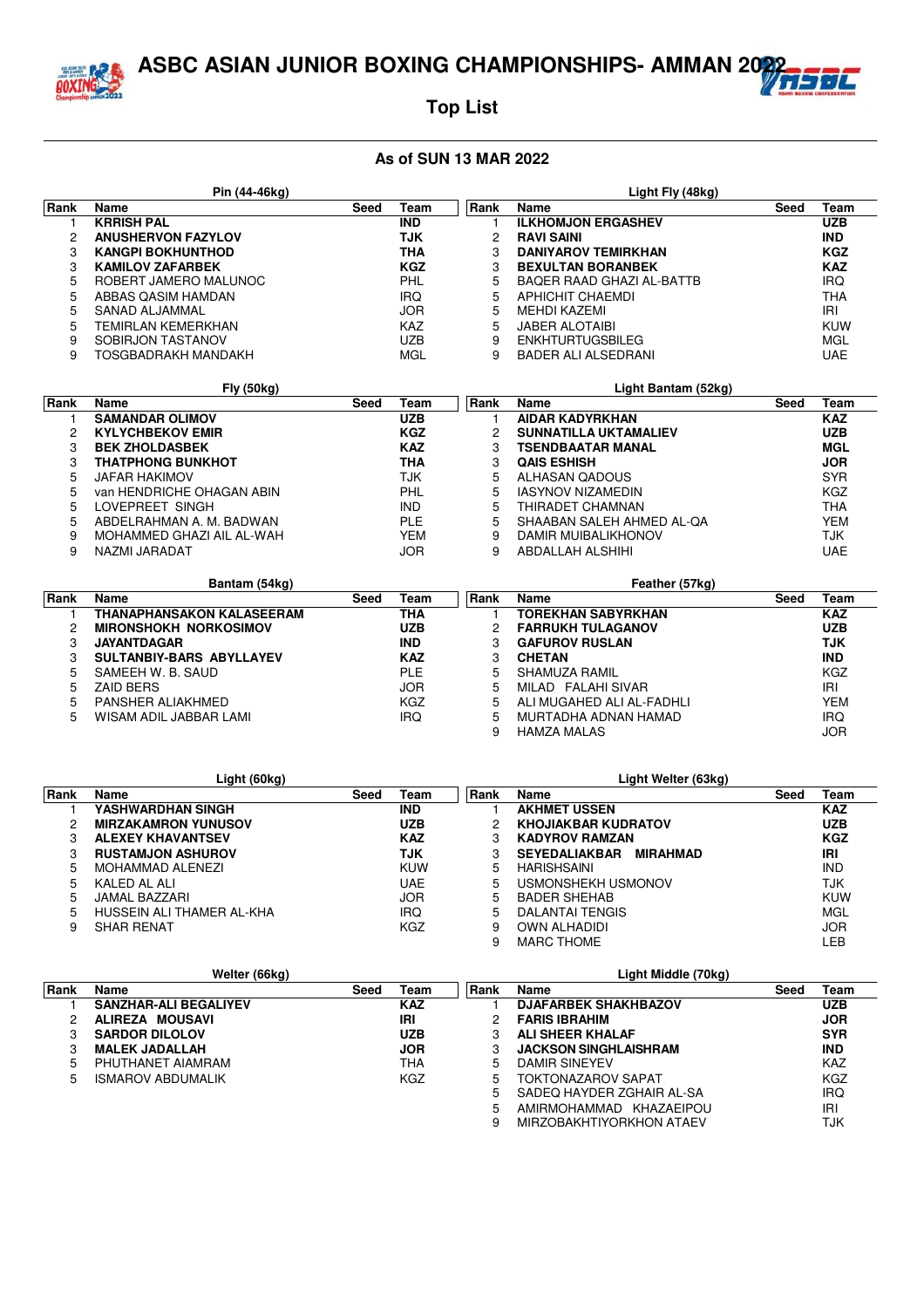ASBC ASIAN JUNIOR BOXING CHAMPIONSHIPS- AMMAN 2022**7 RESIDE** 



## **Top List**

|      | Middle (75kg)                  |      |            |       | Light Heavy (80kg)           |      |            |
|------|--------------------------------|------|------------|-------|------------------------------|------|------------|
| Rank | Name                           | Seed | Team       | ∣Rank | Name                         | Seed | Team       |
|      | <b>TEMURBEK ABDUVAHOBOV</b>    |      | UZB        |       | <b>RAKHMONJON KODIROV</b>    |      | <b>UZB</b> |
|      | <b>MUKHAMMED-ALI ZHANBOLAT</b> |      | <b>KAZ</b> | 2     | <b>RISHABH SINGHSIKARWAR</b> |      | <b>IND</b> |
|      | <b>ZAKIROV MUKHAMMADAZIZ</b>   |      | <b>KGZ</b> | 3     | <b>MADIYAR BEXULTANOV</b>    |      | <b>KAZ</b> |
|      | <b>DEV PARTAP SINGH</b>        |      | <b>IND</b> | 3     | <b>CHOIBEKOV AZIM</b>        |      | <b>KGZ</b> |
|      | AZAM FOZILOV                   |      | TJK        | 5     | <b>SAM ESTAKI</b>            |      | IRI        |
| 5    | ABDEL HAKEEM JARADAT           |      | JOR        | 5     | <b>MOHAMMED ALBAROUT</b>     |      | UAE        |
|      |                                |      |            | 5     | FIRUZ RAJABOV                |      | <b>TJK</b> |
|      |                                |      |            | 5     | ABDALLAH DULKUMONI           |      | <b>JOR</b> |
|      |                                |      |            | 9     | MAHDI RAAD HAWI AL-SAEDI     |      | IRQ        |

|      | Heavy (80+kg)              |      |            |  |  |  |  |  |  |  |  |  |  |
|------|----------------------------|------|------------|--|--|--|--|--|--|--|--|--|--|
| Rank | Name                       | Seed | Team       |  |  |  |  |  |  |  |  |  |  |
|      | <b>OZODBEKALIEV</b>        |      | <b>UZB</b> |  |  |  |  |  |  |  |  |  |  |
| 2    | <b>ASLAN YELDIBAIULU</b>   |      | <b>KAZ</b> |  |  |  |  |  |  |  |  |  |  |
| 3    | <b>GAURAV GANPATMHASKE</b> |      | <b>IND</b> |  |  |  |  |  |  |  |  |  |  |
| 3    | <b>SAIF-ADDEN HARB</b>     |      | <b>JOR</b> |  |  |  |  |  |  |  |  |  |  |
| 5    | AMIR ESMAEILI VANDAEI      |      | IRI        |  |  |  |  |  |  |  |  |  |  |
| 5    | <b>RAIYMKULOV ERMEK</b>    |      | KGZ        |  |  |  |  |  |  |  |  |  |  |
| 5    | AHMAD AL'ATAS              |      | <b>UAE</b> |  |  |  |  |  |  |  |  |  |  |

|       | Pin (W44-W46ka)         |      |            |      | Light Fly (W48kg)         |      |            |
|-------|-------------------------|------|------------|------|---------------------------|------|------------|
| ∣Rank | Name                    | Seed | Геаm       | Rank | Name                      | Seed | Геаm       |
|       | <b>JASMIN TOKHIROVA</b> |      | <b>UZB</b> |      | ZILOLAKHON YUSUFOVA       |      | <b>UZB</b> |
|       | <b>MAHI SIWACH</b>      |      | <b>IND</b> |      | <b>PALAK AJAY ZAMBARE</b> |      | <b>IND</b> |
|       | <b>DIANA YELEUSSIZ</b>  |      | <b>KAZ</b> |      | <b>NADEENALMANASEER</b>   |      | <b>JOR</b> |
|       | <b>SADEEN ALRAMHI</b>   |      | <b>JOR</b> |      | <b>GAUKHAR ZARDEN</b>     |      | <b>KAZ</b> |
|       | ENKH AMGALAN            |      | MGL        |      |                           |      |            |

|             | Fly (W50kg)                  |      |            |        | Light Bantam (W52kg)   |      |            |
|-------------|------------------------------|------|------------|--------|------------------------|------|------------|
| <b>Rank</b> | Name                         | Seed | Геаm       | l Rank | Name                   | Seed | Team       |
|             | <b>VINI</b>                  |      | <b>IND</b> |        | <b>YAKSHIKA</b>        |      | <b>IND</b> |
|             | <b>KARINA TOKUBAY</b>        |      | <b>KAZ</b> |        | RAKHIMA BEKNIYAZOVA    |      | <b>UZB</b> |
|             | <b>DALYA AL-SAMMARRAIE</b>   |      | IRQ        |        | SHAKHNAZ TAIRZHANOVA   |      | <b>KAZ</b> |
|             | <b>HILOLAKHON MASHRABOVA</b> |      | UZB        |        | <b>NAZBIIKE ABAEVA</b> |      | <b>KGZ</b> |
|             | RAGAD ABUSHA'IRAH            |      | JOR.       |        | <b>SWOSTIKATIRUWA</b>  |      | <b>NEP</b> |

|             | Bantam (W54kg)               |      |            | Feather (W57kg) |                       |      |            |  |  |
|-------------|------------------------------|------|------------|-----------------|-----------------------|------|------------|--|--|
| <b>Rank</b> | Name                         | Seed | Геаm       | l Rank          | Name                  | Seec | Team       |  |  |
|             | UZUKJAMOL YUNUSOVA           |      | UZB        |                 | <b>VIDHI</b>          |      | <b>IND</b> |  |  |
|             | <b>SUPRIYA DEVI THOKCHOM</b> |      | <b>IND</b> |                 | <b>AYA SUWINDEH</b>   |      | <b>JOR</b> |  |  |
|             | NIGA BESTUN KHERALLA KHER    |      | IRQ        |                 | <b>HANGOMA ISOEVA</b> |      | TJK        |  |  |
|             | <b>AISHA SARIYEVA</b>        |      | <b>KAZ</b> |                 | <b>ANAR SALIMBAY</b>  |      | <b>KAZ</b> |  |  |
|             | MAYS ALREEM ABUKHADIJAH      |      | JOR.       |                 | ODINAKHON ISMOILOVA   |      | UZB        |  |  |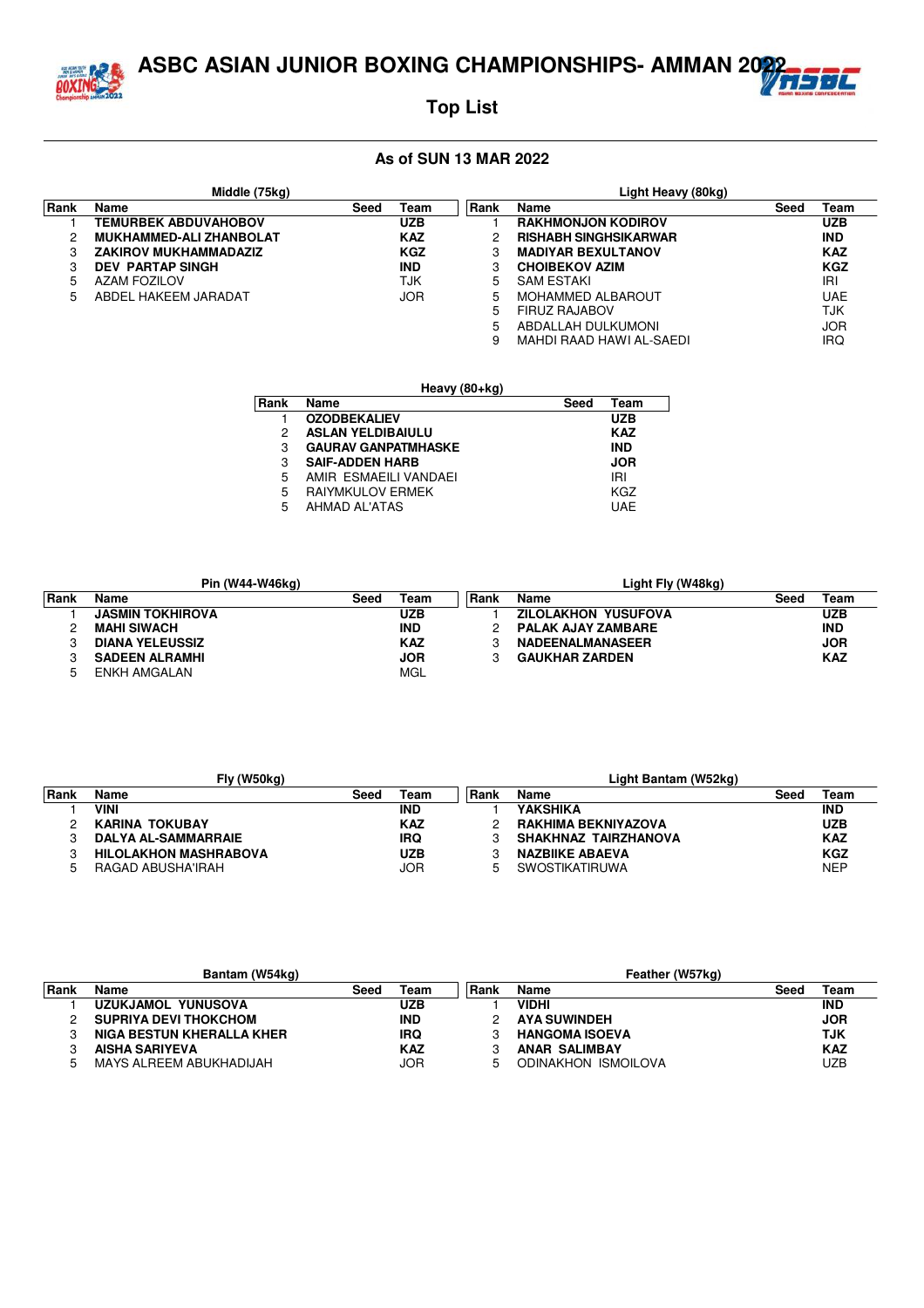

# लंट

## **Top List**

#### **As of SUN 13 MAR 2022**

|      | Light (W60kg)           |      | Light Welter (W63kg) |      |                              |      |            |  |
|------|-------------------------|------|----------------------|------|------------------------------|------|------------|--|
| Rank | Name                    | Seed | Team                 | Rank | Name                         | Seed | Team       |  |
|      | NIKITA CHAND            |      | <b>IND</b>           |      | <b>SHRUSHTI SACHIN SATHE</b> |      | <b>IND</b> |  |
|      | <b>ULDANA TAUBAY</b>    |      | <b>KAZ</b>           |      | NURSULU SUIENALY             |      | <b>KAZ</b> |  |
|      | <b>ASSEL MAHMOUD</b>    |      | <b>JOR</b>           |      | NATALYHUSSEIN ALHASAN        |      | <b>JOR</b> |  |
|      | <b>HADIA KAMAL KHAN</b> |      | <b>PAK</b>           |      | <b>RUKHSHONA SHAKAROVA</b>   |      | <b>UZB</b> |  |

|       | Welter (W66kg)         |      |            | Light Middle (W70kg) |                      |      |            |  |  |
|-------|------------------------|------|------------|----------------------|----------------------|------|------------|--|--|
| ∣Rank | Name                   | Seed | Team       | Rank                 | <b>Name</b>          | Seed | Team       |  |  |
|       | ARUZHAN ZHANGABAYEVA   |      | <b>KAZ</b> |                      | <b>OYSHA TOIROVA</b> |      | <b>UZB</b> |  |  |
|       | <b>NUHA AL-ZOUBI</b>   |      | <b>JOR</b> |                      | ROXOLANA VALIYEVA    |      | <b>KAZ</b> |  |  |
|       | TRAN THANH TUYEN       |      | VIE        |                      | <b>KRISHA VERMA</b>  |      | <b>IND</b> |  |  |
|       | <b>FARIDA ZAZIPOVA</b> |      | UZB        |                      |                      |      |            |  |  |
|       | TAMANNA                |      | <b>IND</b> |                      |                      |      |            |  |  |

|        | Middle (W75ka)            |      |            | Light Heavy (W80kg) |                             |      |            |  |  |
|--------|---------------------------|------|------------|---------------------|-----------------------------|------|------------|--|--|
| l Rank | Name                      | Seed | Team       | Rank                | Name                        | Seed | Team       |  |  |
|        | <b>RUDRIKA</b>            |      | <b>IND</b> |                     | <b>KURALAY YEGINBAIKYZY</b> |      | <b>KAZ</b> |  |  |
|        | <b>SHUGYLA NALIBAY</b>    |      | KAZ        |                     | KHUSHI POONIYA              |      | <b>IND</b> |  |  |
|        | <b>SANOBAR BOZORBOEVA</b> |      | UZB        |                     | <b>RUKHSHONA PARPIEVA</b>   |      | <b>UZB</b> |  |  |
|        |                           |      |            |                     | <b>RAHAF SHAQOURAH</b>      |      | <b>JOR</b> |  |  |

| Heavy (W80+kg) |                                  |      |            |  |  |  |  |  |  |  |
|----------------|----------------------------------|------|------------|--|--|--|--|--|--|--|
| ∣Rank          | Name                             | Seed | Team       |  |  |  |  |  |  |  |
|                | <b>SOBIRAKHON SHAKHOBIDINOVA</b> |      | <b>UZB</b> |  |  |  |  |  |  |  |
| 2              | <b>NIRJHARA BANA</b>             |      | IND        |  |  |  |  |  |  |  |
| 3              | <b>ARUZHAN ZEINOLLAYEVA</b>      |      | <b>KAZ</b> |  |  |  |  |  |  |  |
|                |                                  |      |            |  |  |  |  |  |  |  |

**NOTES**

Sorting order for ranked 3rd: from semifinals, first, loser against the gold medallist, second, loser against the silver medallist. For ranked 5th: from quarterfinals, same criteria to list the first two losers and then, loser against 1st listed with ranking 3, then 2nd listed with ranking 3.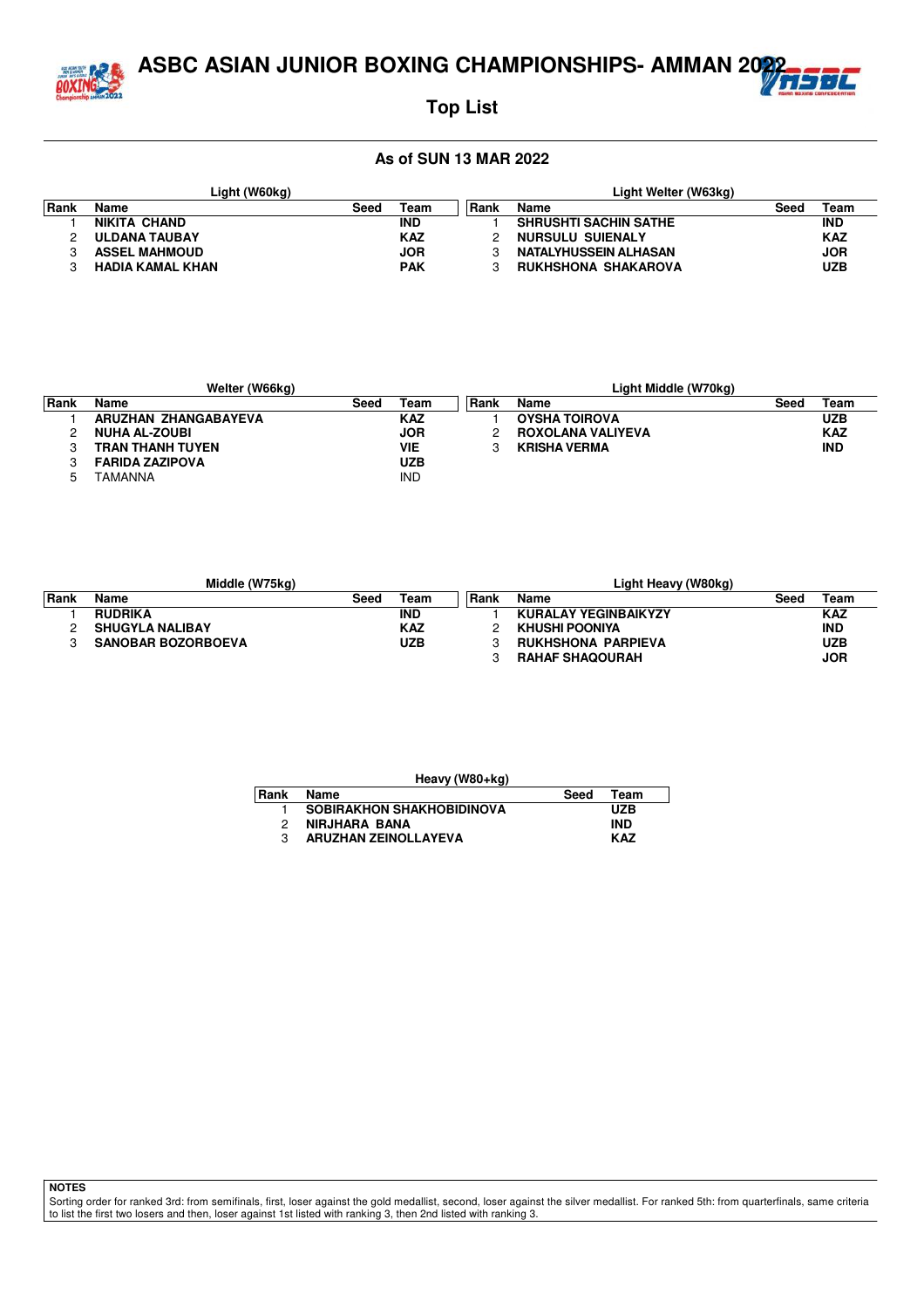



## **Ranking by Team**

|                |              |                         |                | <b>Victories</b> |               |                |              | <b>Bouts</b>        |               | <b>Points</b>       |    |                |                |                         |
|----------------|--------------|-------------------------|----------------|------------------|---------------|----------------|--------------|---------------------|---------------|---------------------|----|----------------|----------------|-------------------------|
| Rank           | Team<br>Code | <b>Boxers</b>           | <b>Prelims</b> | Semi<br>finals   | <b>Finals</b> | Lost           | <b>Bouts</b> | per<br><b>Boxer</b> | <b>Points</b> | per<br><b>Boxer</b> | G  | S              | B              | <b>Total</b>            |
|                | UZB          | 25                      | 15             | 17               | 11            | 14             | 57           | 2.3                 | 82            | 3.3                 | 11 | 6              | 6              | 23                      |
| $\overline{c}$ | <b>IND</b>   | 27                      | 13             | 14               | 8             | 17             | 52           | 1.9                 | 65            | 2.4                 | 8  | $\overline{7}$ | 6              | 21                      |
| 3              | KAZ          | 26                      | 15             | 11               | 6             | 20             | 52           | 2.0                 | 55            | 2.1                 | 6  | $\overline{7}$ | 11             | 24                      |
| 4              | <b>THA</b>   | $\overline{7}$          | 6              | 1                |               | 5              | 13           | 1.9                 | 11            | 1.6                 |    |                | 2              | 3                       |
| 5              | <b>JOR</b>   | 24                      | 4              | 3                |               | 22             | 29           | 1.2                 | 10            | 0.4                 |    | 3              | 8              | 11                      |
| 6              | KGZ          | 14                      | $\overline{7}$ | 1                |               | 14             | 22           | 1.6                 | 9             | 0.6                 |    | $\mathbf{1}$   | 6              | $\overline{7}$          |
| 7              | <b>TJK</b>   | 11                      | 6              | 1                |               | 11             | 18           | 1.6                 | 8             | 0.7                 |    | $\mathbf{1}$   | 3              | 4                       |
| 8              | IRI          | $\overline{7}$          | 3              | 1                |               | $\overline{7}$ | 11           | 1.6                 | 5             | 0.7                 |    | $\overline{1}$ |                | $\mathbf 2$             |
| 9              | MGL          | $\overline{7}$          | 1              |                  |               | 5              | 6            | 0.9                 | 1             | 0.1                 |    |                |                | 1                       |
| 9              | <b>SYR</b>   | $\overline{\mathbf{c}}$ | 1              |                  |               | 2              | 3            | 1.5                 | 1             | 0.5                 |    |                |                | 1                       |
| 11             | <b>KUW</b>   | 5                       | 1              |                  |               | $\overline{4}$ | 5            | 1.0                 | 1.            | 0.2                 |    |                |                |                         |
| 11             | PHL          | $\overline{4}$          | 1              |                  |               | 3              | 4            | 1.0                 | 1             | 0.3                 |    |                |                |                         |
| 11             | <b>YEM</b>   | 3                       | 1              |                  |               | 3              | 4            | 1.3                 | 1             | 0.3                 |    |                |                |                         |
| 14             | <b>IRQ</b>   | 11                      |                |                  |               | 10             | 10           | 0.9                 |               |                     |    |                | $\overline{c}$ | $\overline{\mathbf{c}}$ |
| 15             | <b>PAK</b>   | 1                       |                |                  |               | $\mathbf{1}$   | 1            | 1.0                 |               |                     |    |                |                | $\mathbf{1}$            |
| 15             | VIE          | 1                       |                |                  |               | $\mathbf{1}$   |              | 1.0                 |               |                     |    |                |                | 1                       |
| 17             | <b>LEB</b>   |                         |                |                  |               | 1              |              | 1.0                 |               |                     |    |                |                |                         |
| 17             | <b>NEP</b>   | 1                       |                |                  |               | $\mathbf{1}$   | 1            | 1.0                 |               |                     |    |                |                |                         |
| 17             | <b>PLE</b>   | 3                       |                |                  |               | 3              | 3            | 1.0                 |               |                     |    |                |                |                         |
| 17             | UAE          | 5                       |                |                  |               | 5              | 5            | 1.0                 |               |                     |    |                |                |                         |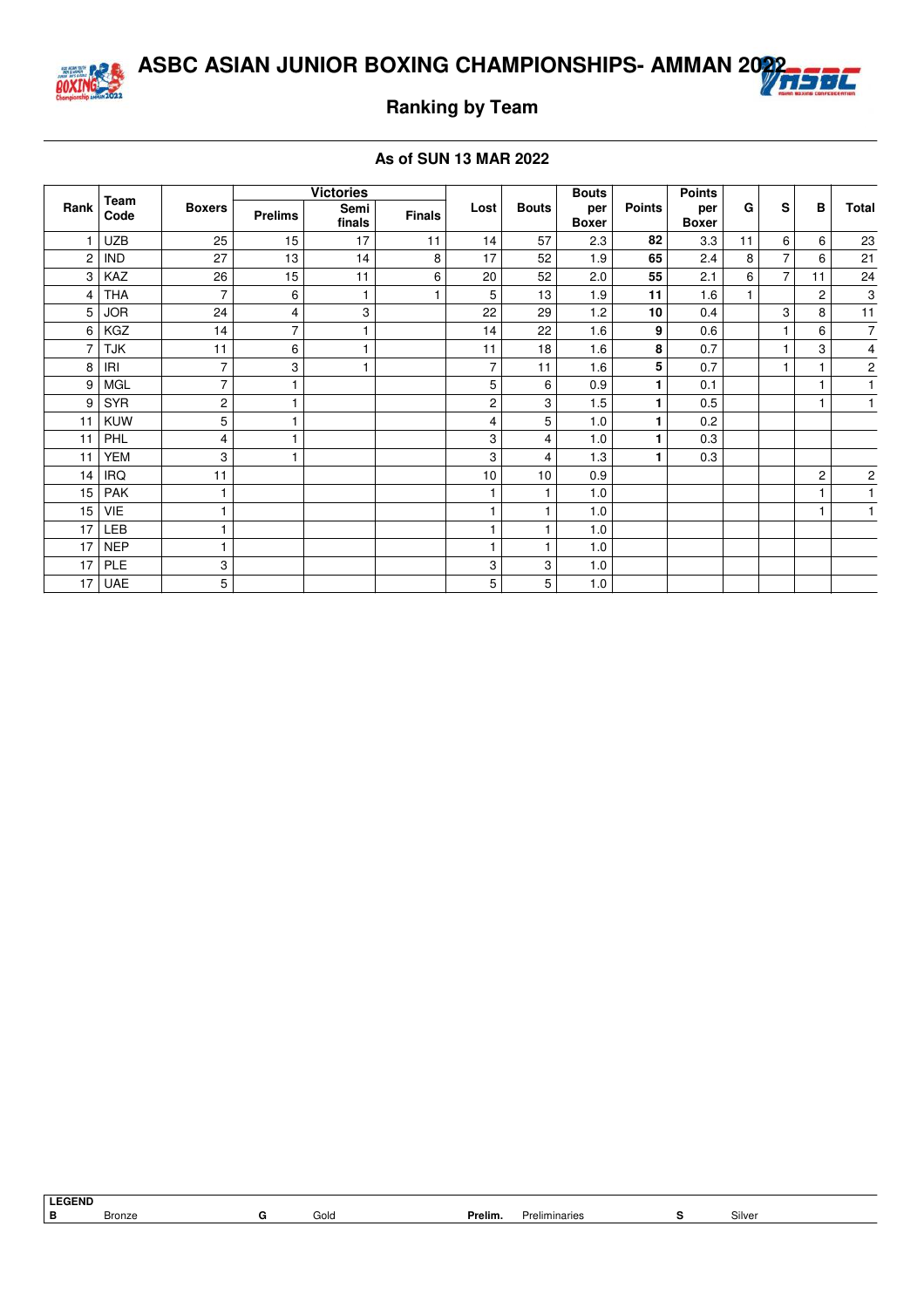

**Men**

## **Tournament Statistics**

| Weight<br>Category | <b>WP</b>        | <b>RSC</b>     | <b>RSC-I</b>   | KO             | <b>ABD</b>   | <b>WO</b>      | NC | <b>DSQ</b>   | <b>BDSQ</b> | <b>DKO</b> |
|--------------------|------------------|----------------|----------------|----------------|--------------|----------------|----|--------------|-------------|------------|
|                    | $\boldsymbol{9}$ |                |                |                |              | $\mathbf{1}$   |    |              |             |            |
| 44-46kg            | 90.00%           |                |                |                |              | 10.00%         |    |              |             |            |
|                    | $\,8\,$          | 3              | $\mathbf{1}$   |                |              |                |    |              |             |            |
| 48kg               | 66.67%           | 25.00%         | 8.33%          |                |              |                |    |              |             |            |
|                    | $\overline{7}$   | $\mathbf{1}$   |                | $\mathbf{1}$   |              |                |    |              |             |            |
| 50kg               | 77.78%           | 11.11%         |                | 11.11%         |              |                |    |              |             |            |
|                    | 11               |                |                |                |              |                |    |              |             |            |
| 52kg               | 100.00%          |                |                |                |              |                |    |              |             |            |
|                    | $\overline{5}$   | $\mathbf{1}$   |                | $\mathbf{1}$   |              |                |    |              |             |            |
| 54kg               | 71.43%           | 14.29%         |                | 14.29%         |              |                |    |              |             |            |
|                    | $\overline{4}$   | 3              |                |                |              |                |    | $\mathbf{1}$ |             |            |
| 57kg               | 50.00%           | 37.50%         |                |                |              |                |    | 12.50%       |             |            |
|                    | $\overline{5}$   | $\overline{c}$ |                |                |              | $\mathbf{1}$   |    |              |             |            |
| 60kg               | 62.50%           | 25.00%         |                |                |              | 12.50%         |    |              |             |            |
|                    | $\,8\,$          | $\mathbf{1}$   |                |                | $\mathbf{1}$ |                |    |              |             |            |
| 63kg               | 80.00%           | 10.00%         |                |                | 10.00%       |                |    |              |             |            |
|                    | $\overline{4}$   | $\mathbf{1}$   |                |                |              |                |    |              |             |            |
| 66kg               | 80.00%           | 20.00%         |                |                |              |                |    |              |             |            |
|                    | $\overline{5}$   | $\mathbf{3}$   |                |                |              |                |    |              |             |            |
| 70kg               | 62.50%           | 37.50%         |                |                |              |                |    |              |             |            |
|                    | $\overline{5}$   |                |                |                |              |                |    |              |             |            |
| 75kg               | 100.00%          |                |                |                |              |                |    |              |             |            |
|                    | 5                | $\mathbf{3}$   |                |                |              |                |    |              |             |            |
| 80kg               | 62.50%           | 37.50%         |                |                |              |                |    |              |             |            |
|                    | 3                | $\overline{2}$ | $\mathbf{1}$   |                |              |                |    |              |             |            |
| $80+kg$            | 50.00%           | 33.33%         | 16.67%         |                |              |                |    |              |             |            |
|                    | 79               | 20             | $\overline{2}$ | $\overline{2}$ | $\mathbf{1}$ | $\overline{2}$ |    | $\mathbf{1}$ |             |            |
| <b>TOTAL</b>       | 73.83%           | 18.69%         | 1.87%          | 1.87%          | 0.93%        | 1.87%          |    | 0.93%        |             |            |